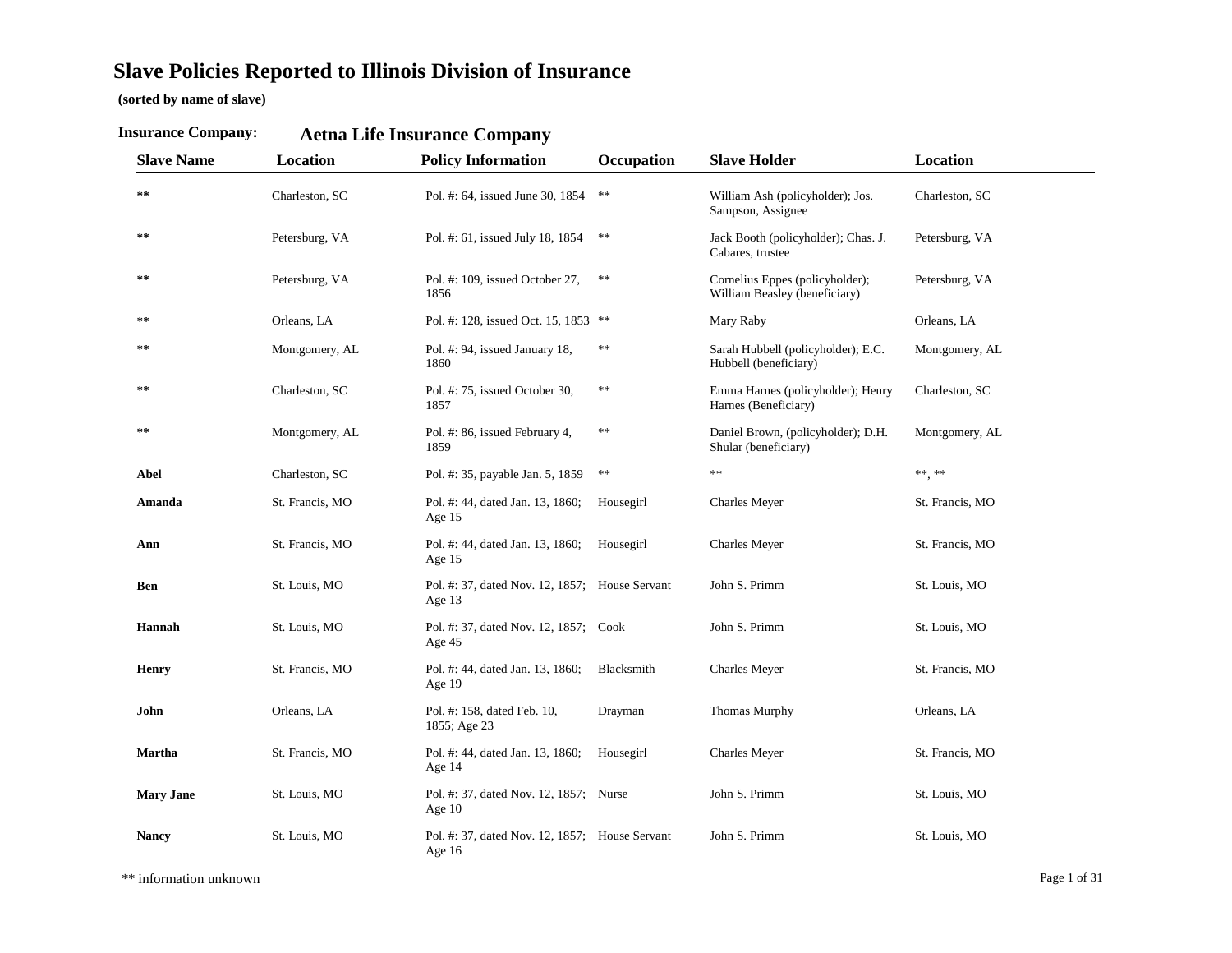| <b>Slave Name</b>      | <b>Location</b> | <b>Policy Information</b>                              | <b>Occupation</b> | <b>Slave Holder</b>     | Location       |
|------------------------|-----------------|--------------------------------------------------------|-------------------|-------------------------|----------------|
| Peter                  | Orleans, LA     | Pol. #: 271, dated June 21,<br>1855; Age 27            | Laborer           | <b>Francis Fountain</b> | Orleans, LA    |
| Polly                  | St. Louis, MO   | Pol. #: 37, dated Nov. 12, 1857; Nurse<br>Age $18$     |                   | John S. Primm           | St. Louis, MO  |
| <b>Reuben</b>          | Orleans, LA     | Pol. #: 158, dated Feb. 10,<br>1855; Age 22            | Drayman           | Thomas Murphy           | Orleans, LA    |
| <b>Sabrina</b>         | Charleston, SC  | Pol. #: 60, dated Aug. 11, 1856; Washer<br>Age $24$    |                   | Thomas P. Allen         | Charleston, SC |
| <b>Sanford</b>         | St. Louis, MO   | Pol. #: 37, dated Nov. 12, 1857; Farm Hand<br>Age $19$ |                   | John S. Primm           | St. Louis, MO  |
| <b>Stephen Edwards</b> | Petersburg, VA  | Pol. #: 107, dated May 13,<br>1856; Age 32             | Laborer           | S. B. Nollner           | Petersburg, VA |
| <b>William Miles</b>   | Orleans, LA     | Pol. #: 158, dated Feb. 10,<br>1855; Age 28            | Drayman           | Thomas Murphy           | Orleans, LA    |

**Insurance Company: Aetna Life Insurance Company**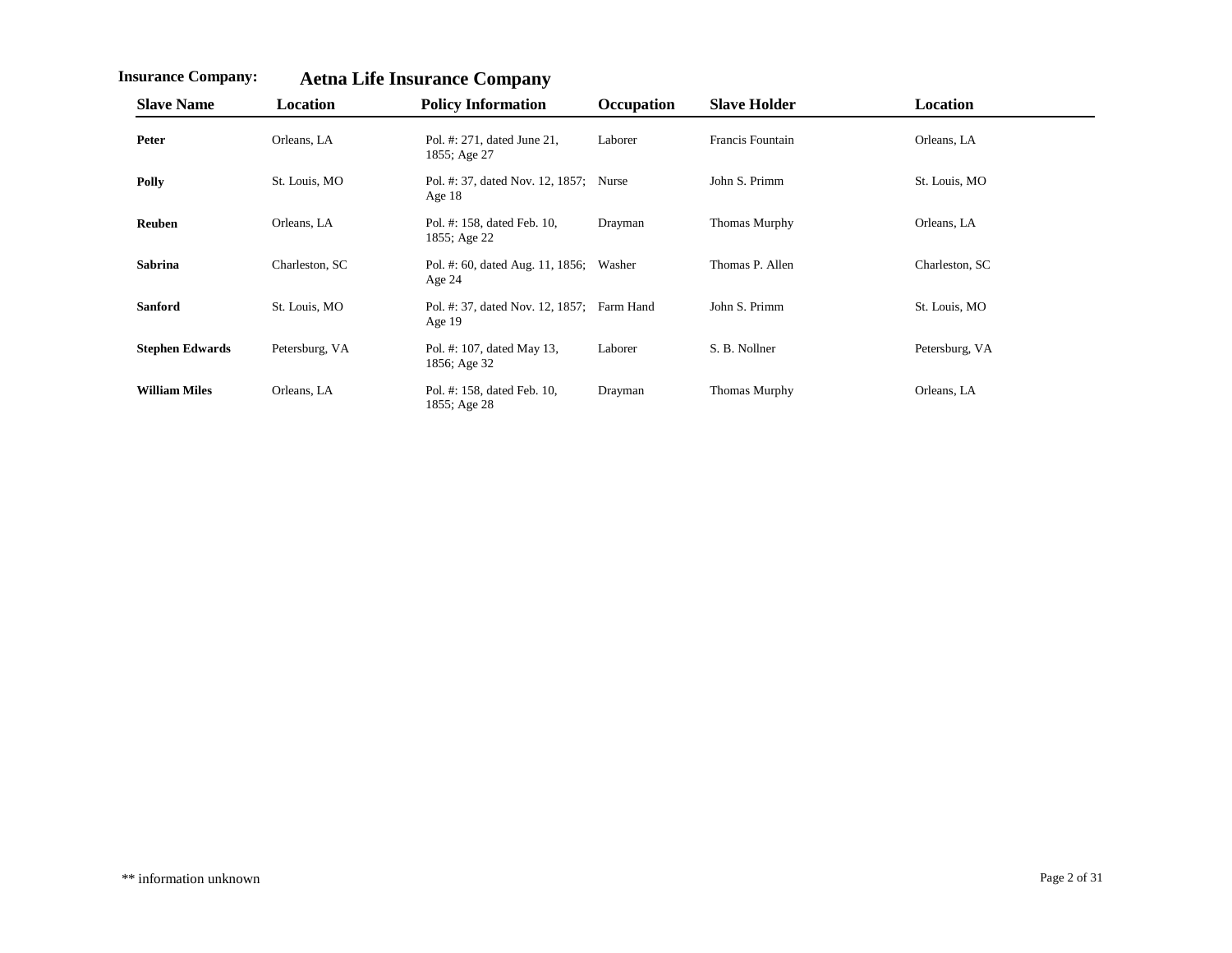| <b>Slave Name</b>        | <b>Location</b>                    | <b>Policy Information</b>              | Occupation                       | <b>Slave Holder</b>                               | Location                   |
|--------------------------|------------------------------------|----------------------------------------|----------------------------------|---------------------------------------------------|----------------------------|
| $\ast\ast$               | Chesterfield County, VA            | Pol. #: 391                            | Miner                            | Mid Lothian Coal and Minning Co                   | Chesterfield County, VA    |
| Aaron                    | Henderson County, KY               | Pol. #: 1588                           | Fireman                          | Alexander Brown                                   | Henderson County, KY       |
| Aaron                    | Savannah, GA                       | Pol. #: 1851                           | Laborer                          | William Burke Giles & Company                     | Wilmington, NC             |
| <b>Abby Anderson</b>     | Natchez, MS                        | Pol. #: 1131                           | General house<br>servant         | Phebe Beaumont                                    | Natchez, MS                |
| Abraham                  | Montgomery, AL                     | Pol. #: 1830                           | Carpenter                        | IS Winter                                         | Montgomery, AL             |
| Abraham                  | On Island 36, Tipton<br>County, TN | Pol. #: 1438 Date of Death<br>03/18/48 | Farming &<br>woodchopping        | Mess. Smith & Densford                            | Lousville, KY              |
| Abraham                  | Union County, KY                   | Pol. #: 799                            | Firemen on<br><b>Bunker Hill</b> | John Buntai                                       | Union County, KY           |
| <b>Abraham Fox</b>       | Henderson County, KY               | Pol. $\#: 1506$                        | Fireman                          | William Nunn                                      | Henderson County, KY       |
| Abram                    | Wilmington, NC                     | Pol. #: 1260                           | Employed on a<br>Turpentine Farm | Daniel Fleeming                                   | Wilmington, NC             |
| Adam                     | Chesterfield County, VA            | Pol. #: 483                            | Miner                            | John Hobson                                       | Powhattan County, VA       |
| Adam                     | Mobile, AL                         | Pol. #: 980                            | Steam boat hand                  | Garland Good                                      | Mobile, AL                 |
| Adelandi                 | Charleston, SC                     | Pol. #: 268                            | Mantua maker                     | Georgia Insurance & Trust<br>Company re Insurance | Augusta, GA                |
| <b>Albert</b>            | On Island 36, Tipton<br>County, TN | Pol. #: 1437                           | Farming &<br>woodchopping        | Mess. Smith & Densford                            | Lousville, KY              |
| <b>Albert</b>            | Savannah, GA                       | Pol. #: 1982                           | Labourer                         | <b>Richard Bradley</b>                            | Savannah, GA               |
| Alfred                   | Fayetteville, NC                   | Pol. #: 188                            | Engineer                         | Margaret O'Hanlon                                 | Fayetteville, NC           |
| <b>Alfred</b>            | $\ast\ast,\,\ast\ast$              | Pol. #: 986                            | $\ast$                           | <b>Henry Phillips</b>                             | Jefferson County, KY       |
| <b>Alick</b>             | Savannah, GA                       | Pol. #: 268                            | Waiter                           | Georgia Insurance & Trust<br>Company re Insurance | Augusta, GA                |
| <b>Alik or Alexander</b> | Wilmington, NC                     | Pol. #: 280 (953)                      | Laborer                          | William Burke Giles                               | Wilmington, NC             |
| <b>Alleck</b>            | Wilmington, NC                     | Pol. #: 1149 (1850)                    | Employed in a<br>mill            | Richard William Burke Bradley<br>Giles            | Savannah Wilmington, GA NC |
| <b>Allen</b>             | Louisville, KY                     | Pol. #: 1602                           | Fireman                          | Robert Monroe Bell Quarrier                       | Lousville, KY              |
| Anderson                 | Richmond, VA                       | Pol. #: 316                            | Laborer                          | John A. Lancaster and Edward<br>Sinton            | Richmond, VA               |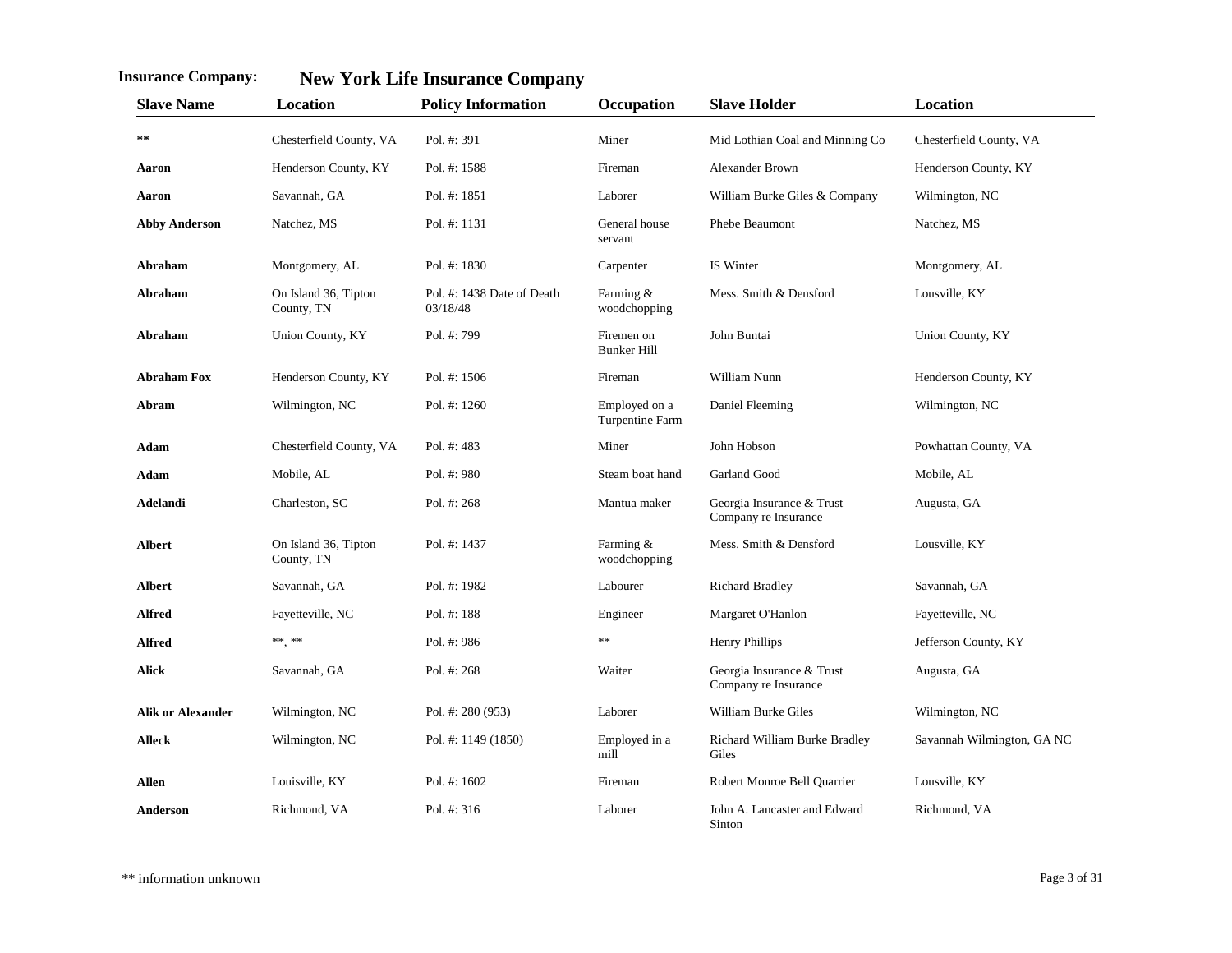| <b>Slave Name</b>        | Location                | <b>Policy Information</b>             | Occupation                        | <b>Slave Holder</b>                                 | Location                     |
|--------------------------|-------------------------|---------------------------------------|-----------------------------------|-----------------------------------------------------|------------------------------|
| <b>Anderson Bowman</b>   | Louisville, KY          | Pol. #: 828                           | Boatman                           | Parmelia Bowman                                     | <b>Bullitt County, KY</b>    |
| <b>Anderson Flournoy</b> | Chesterfield County, VA | Pol. #: 413 (1038)                    | Miner                             | Nicholas Mills                                      | Richmond, VA                 |
| Andrew                   | Henderson County, KY    | Pol. #: 1504                          | Fireman                           | William Nunn                                        | Henderson County, KY         |
| <b>Andrew</b>            | Wilmington, NC          | Pol. #: 1148 (1847)                   | Laborer in mill<br>and distillery | Richard William Burke Bradley<br>Giles              | Savannah Wilmington, GA NC   |
| <b>Anthony</b>           | Charleston, SC          | Pol. #: 613 (1314)                    | House servant                     | <b>Charles Hubert</b>                               | Charleston, SC               |
| <b>Anthony</b>           | Natchez, MS             | Pol. #: 1885                          | saw mill handling<br>lumber       | CS Ricks                                            | Natchez, MS                  |
| <b>Anthony</b>           | Shelbyville, KY         | Pol. #: 1796                          | Farmer                            | <b>Robert Glafs</b>                                 | Shelbyville, KY              |
| <b>Anthony</b>           | Wilmington, NC          | Pol. #: 1150                          | saw mill                          | Richard William Burke Bradley<br>Giles              | Savannah Wilmington, GA NC   |
| <b>Anthony</b>           | Wilmington, NC          | Pol. #: 349 Date of Death<br>02/24/47 | Laborer at steam<br>sawmill       | RH Cowan                                            | Wilmington, NC               |
| <b>Anthony Jones</b>     | Chesterfield County, VA | Pol. #: 421 (1046)                    | Miner                             | Nicholas Mills                                      | Richmond, VA                 |
| <b>Apollo</b>            | Charleston, SC          | Pol. #: 268                           | Laborer                           | Georgia Insurance & Trust<br>Company re Insurance   | Augusta, GA                  |
| <b>Augustus</b>          | Louisville, KY          | Pol. #: 1607                          | Cabin boy                         | Robert Monroe Bell Quarrier                         | Lousville, KY                |
| <b>Barbary</b>           | Mobile, AL              | Pol. #: 1261                          | Carpenter                         | George Owen; R. Hamilton admin                      | Mobile, AL                   |
| <b>Bartlett</b>          | Chesterfield County, VA | Pol. #: 312                           | Miner                             | Chesterfield Mining Co., William<br>Benton as Agent | Black Heath Chesterfield, VA |
| <b>Bartlett</b>          | Chesterfield County, VA | Pol. #: 482                           | Miner                             | John Hobson                                         | Powhattan County, VA         |
| <b>Bartlett</b>          | Louisville, KY          | Pol. #: 735                           | Fireman running<br>on river       | Maurice Langhorne                                   | Louisville, KY               |
| <b>Bartlett Harrison</b> | Richmond, VA            | Pol. #: 1094                          | tow boat and<br>lighters          | William Tompkins                                    | Richmond, VA                 |
| <b>Bartlett Nelson</b>   | Richmond, VA            | Pol. #: 1092                          | tow boat and<br>lighters          | William Tompkins                                    | Richmond, VA                 |
| <b>Basil</b>             | Augusta, GA             | Pol. #: 1012                          | Cabinet maker                     | LM Hill; John Hill trustee                          | Augusta, GA                  |
| <b>Basil</b>             | Louisville, KY          | Pol. #: 379                           | Manufacturer                      | <b>Harriet Saunders</b>                             | Lousville, KY                |
| <b>Basil</b>             | ** **                   | Pol. #: 1022                          | agriculturalist                   | <b>Harriet Sanders</b>                              | Shelby County, KY            |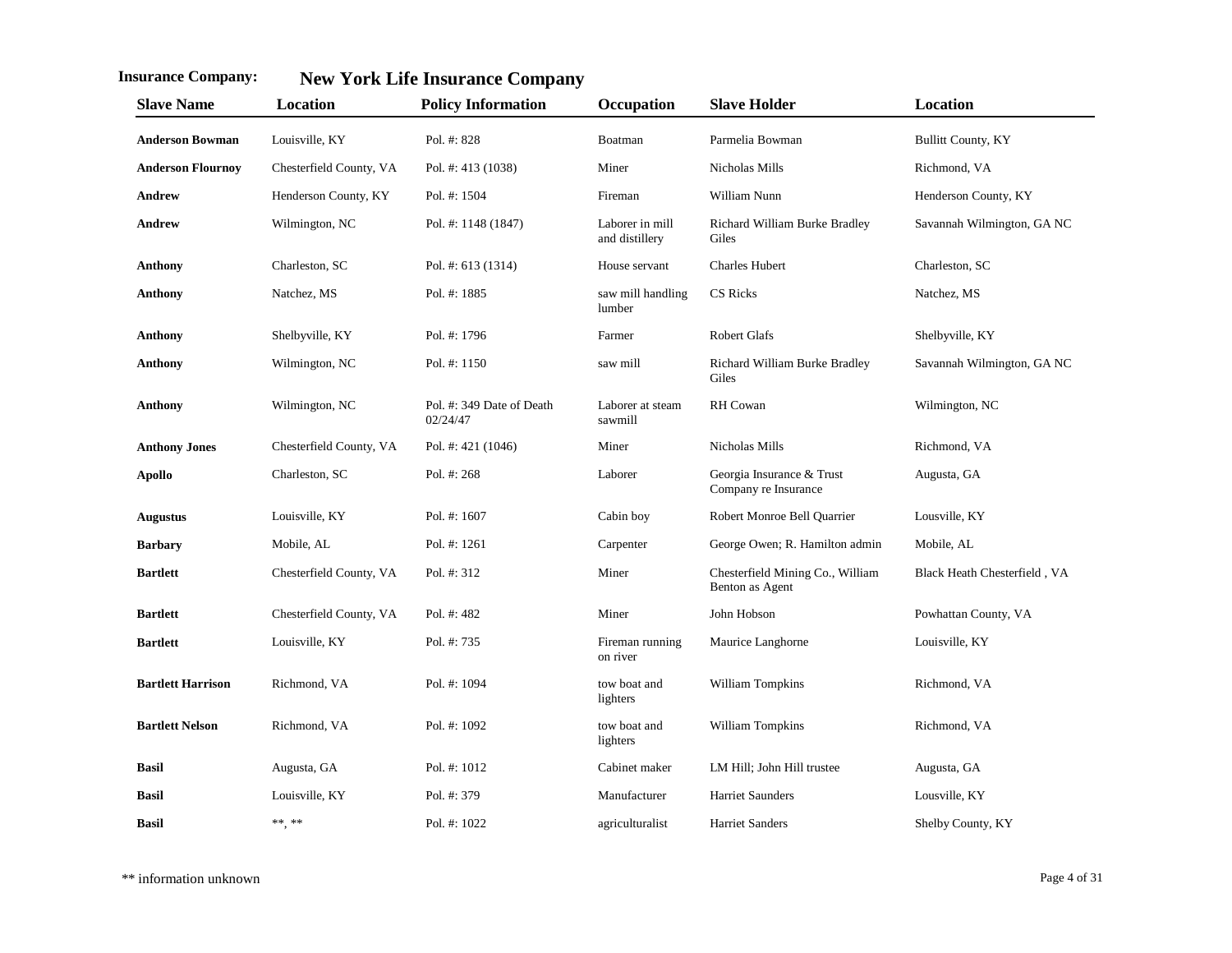| <b>Slave Name</b>   | Location                | <b>Policy Information</b> | Occupation                  | <b>Slave Holder</b>                           | Location                   |
|---------------------|-------------------------|---------------------------|-----------------------------|-----------------------------------------------|----------------------------|
| <b>Bella</b>        | Charleston, SC          | Pol. #: 615 (1316)        | House servant               | <b>Charles Hubert</b>                         | Charleston, SC             |
| Ben                 | Mobile, AL              | Pol. #: 1248              | Laborer                     | George Owen; R. Hamilton admin                | Mobile, AL                 |
| Ben                 | ** **                   | Pol. #: 987               | S.B. Uncle Sam /<br>farming | Henry Phillips                                | Jefferson County, KY       |
| Ben                 | Wilmington, NC          | Pol. #: 528 (1212)        | Common laborer              | W Lord                                        | Wilmington, NC             |
| Ben                 | Chesterfield County, VA | Pol. #: 457               | Miner                       | Thomas Crouch                                 | Richmond, VA               |
| <b>Ben Jones</b>    | Chesterfield County, VA | Pol. #: 836               | Carpenter                   | <b>Higginson Hancock</b>                      | Chesterfield County, VA    |
| <b>Ben Nork</b>     | Chesterfield County, VA | Pol. #: 429 (1054)        | Miner                       | Nicholas Mills                                | Richmond, VA               |
| <b>Benjamin</b>     | Henderson County, KY    | Pol. #: 1537              | Fireman                     | Nelson Anderson                               | Henderson County, KY       |
| <b>Betsey</b>       | Wilmington, NC          | Pol. #: 746 (1546)        | House Servant               | EN Hill                                       | Wilmington, NC             |
| <b>Betsy Dyer</b>   | Natchez, MS             | Pol. #: 1133              | House servant               | Theoda Bolton                                 | Natchez, MS                |
| <b>Betty</b>        | Frankfort, KY           | Pol. #: 1657              | **                          | Nelson Alley                                  | Frankfort, KY              |
| <b>Betty</b>        | Scott County, KY        | Pol. #: 843               | Servant                     | Jno Forbes                                    | Scott County, KY           |
| <b>Beverly</b>      | Richmond, VA            | Pol. #: 1095              | tow boat and<br>lighters    | William Tompkins                              | Richmond, VA               |
| Bill                | Daviess County, KY      | Pol. #: 780               | Fireman                     | John McFarland                                | Daviep County, KY          |
| <b>Bill</b>         | Natchez, MS             | Pol. #: 1274              | Natchez saw mill            | J.D. Tyler Brown Cozzens & H.W.<br>Chittenden | Natchez, MS                |
| Bill                | Wilmington, NC          | Pol. #: 1152 (1848)       | Laborer at mill             | Richard William Burke Bradley<br>Giles        | Savannah Wilmington, GA NC |
| Bill                | Wilmington, NC          | Pol. #: 1805              | turpentine<br>distillery    | Wooster Anderson & Co.                        | Wilmington, NC             |
| <b>Bill Ballard</b> | Savannah, GA            | Pol. #: 1852              | Laborer                     | William Burke Giles & Company                 | Wilmington, NC             |
| <b>Bill Hyman</b>   | Wilmington, NC          | Pol. #: 286 (960)         | Laborer                     | Richard William Burke Bradley<br>Giles        | Savannah Wilmington, GA NC |
| <b>Billy</b>        | Louisville, KY          | Pol. #: $1675$            | **                          | Thomas Shanks                                 | Lousville, KY              |
| <b>Billy Harrod</b> | Chesterfield County, VA | Pol. #: 410 (1035)        | $**$                        | Nicholas Mills                                | Richmond, VA               |
| <b>Bob</b>          | Louisville, KY          | Pol. #: 1512              | Fireman                     | Stephen Chenoweth                             | Lousville, KY              |
| <b>Bob</b>          | Montgomery, AL          | Pol. #: 1822              | House servant               | IS Winter                                     | Montgomery, AL             |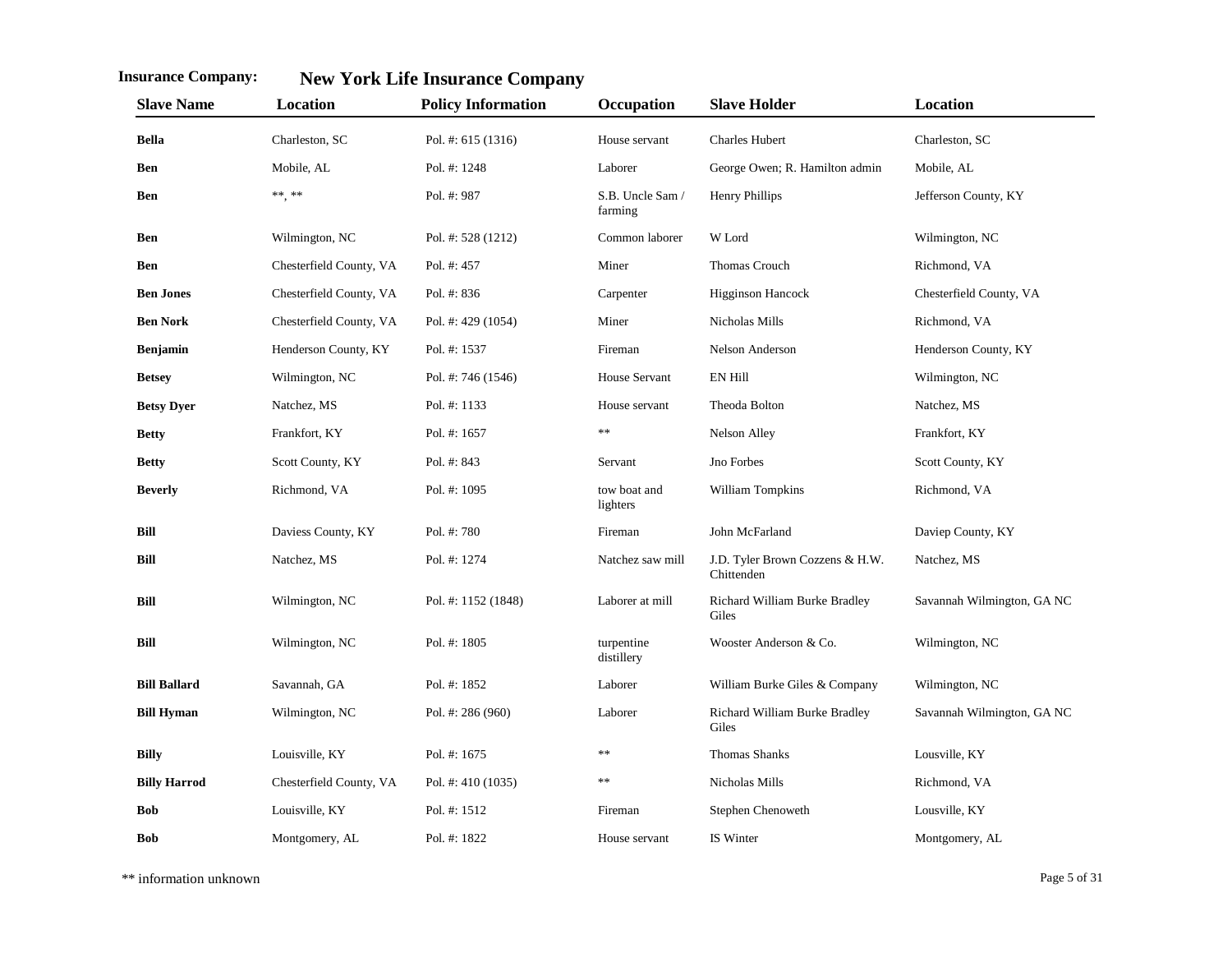| <b>Slave Name</b>    | Location                | <b>Policy Information</b>             | Occupation                    | <b>Slave Holder</b>                                 | Location                     |
|----------------------|-------------------------|---------------------------------------|-------------------------------|-----------------------------------------------------|------------------------------|
| <b>Bob Hall</b>      | Chesterfield County, VA | Pol. #: 973 Date of Death<br>03/22/47 | Miner                         | <b>Richard Hall</b>                                 | Henrico County, VA           |
| <b>Bob Hall</b>      | Chesterfield County, VA | Pol. #: 392                           | Miner                         | Mid Lothian Coal and Minning Co                     | Chesterfield County, VA      |
| <b>Burrell</b>       | Natchez, MS             | Pol. #: 1129                          | House servant                 | George Koontz                                       | Natchez, MS                  |
| <b>Caesar Dawson</b> | Newbern, NC             | Pol. #: 935                           | Cooper                        | WH Van Bokkelen                                     | New Bern, NC                 |
| Cain                 | Henderson County, KY    | Pol. #: 1575                          | Fireman                       | John Pritchell                                      | Henderson County, KY         |
| Camille              | Augusta, GA             | Pol. #: 1124                          | <b>Seamstress</b>             | <b>Charles Platt</b>                                | Augusta, GA                  |
| Carlin               | Henderson County, KY    | Pol. $\#: 1505$                       | Fireman                       | William Nunn                                        | Henderson County, KY         |
| <b>Caroline</b>      | Lexington, KY           | Pol. #: 1968                          | Cook & house<br>servant       | WH Newberry                                         | Lexington, KY                |
| <b>Caroline</b>      | Wilmington, NC          | Pol. #: 1779                          | **                            | James Burch                                         | Wilmington, NC               |
| <b>Caswell</b>       | Henderson County, KY    | Pol. $#: 1510$                        | Fireman                       | John Elam                                           | Henderson County, KY         |
| Cato                 | Mead County, KY         | Pol. #: $1615$                        | Fireman                       | David Van Meter                                     | Mead County, KY              |
| Cecilia              | Augusta, GA             | Pol. #: 1350                          | Servant                       | <b>Charles Platt</b>                                | Augusta, GA                  |
| <b>Chandler</b>      | Louisville, KY          | Pol. #: 1676                          | **                            | Thomas Shanks                                       | Lousville, KY                |
| <b>Charles</b>       | Augusta, GA             | Pol. #: 1525                          | Moulder                       | Thomas Hopkins                                      | Augusta, GA                  |
| <b>Charles</b>       | Henderson County, KY    | Pol. #: 1535                          | Fireman                       | Samuel Langley                                      | Henderson County, KY         |
| <b>Charles</b>       | Louisville, KY          | Pol. #: 1655                          | House servant                 | William Gardner                                     | Shelbyville, KY              |
| <b>Charles</b>       | New Bern, NC            | Pol. #: $1685$                        | **                            | John Harvey & Son                                   | New Bern Craven County, NC   |
| <b>Charles</b>       | ** **                   | Pol. #: 984                           | Farmer-New M<br>Co.           | Henry Phillips                                      | Jefferson County, KY         |
| <b>Charles</b>       | Wilmington, NC          | Pol. #: 334 (995, 1752)               | Servant on board<br>a steamer | John Walker                                         | Wilmington, NC               |
| <b>Charles</b>       | Wilmington, NC          | Pol. #: 515                           | Common Laborer                | William Smith                                       | Wilmington, NC               |
| <b>Charles Hall</b>  | Chesterfield County, VA | Pol. #: 313                           | Miner                         | Chesterfield Mining Co., William<br>Benton as Agent | Black Heath Chesterfield, VA |
| <b>Charles Smith</b> | Chesterfield County, VA | Pol. #: 310                           | Miner                         | <b>Thomas Marshalls</b>                             | Chesterfield County, VA      |
| <b>Charleston</b>    | Montgomery, AL          | Pol. #: 1831                          | Carpenter                     | IS Winter                                           | Montgomery, AL               |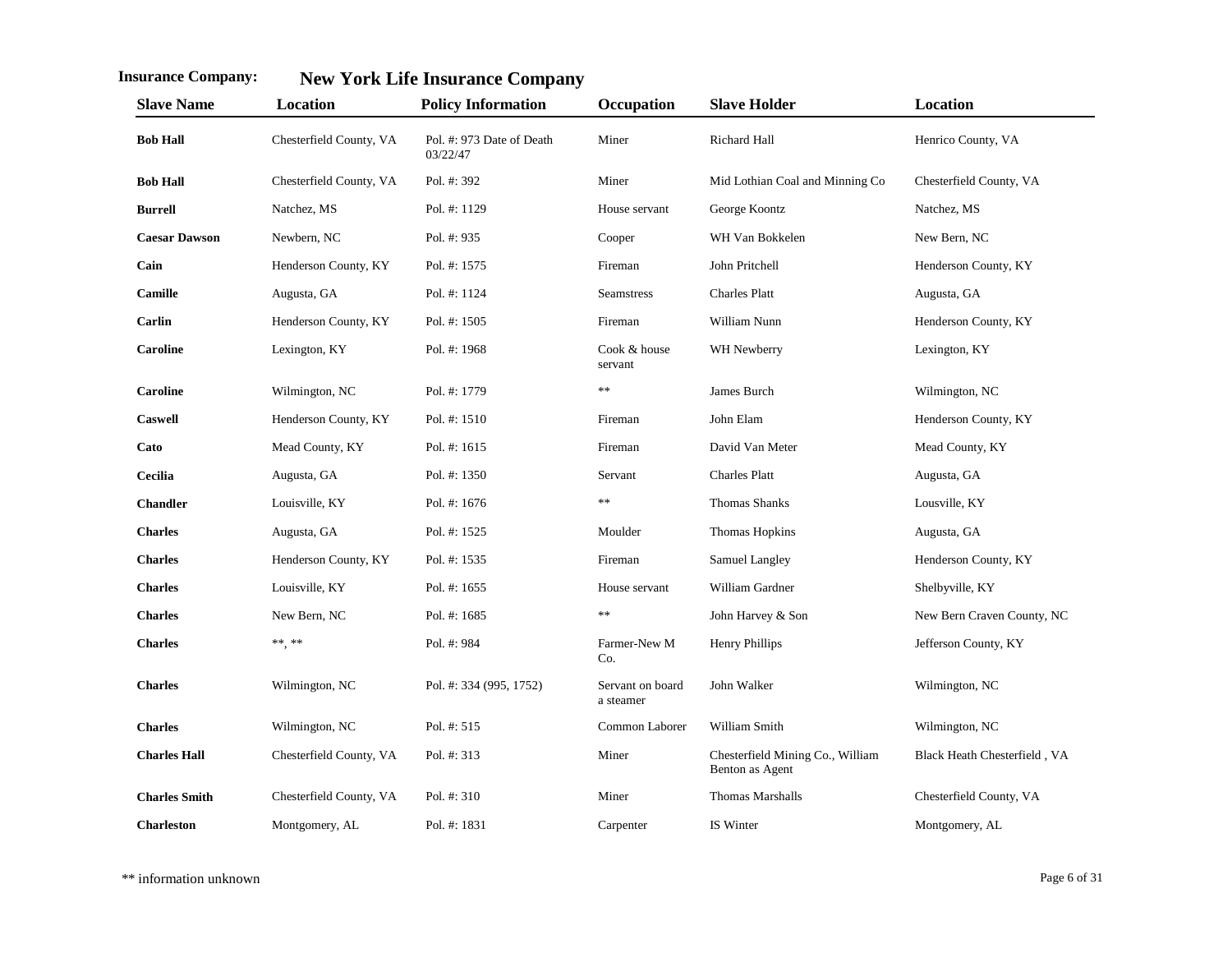| <b>Slave Name</b>      | Location                | <b>Policy Information</b>             | Occupation                     | <b>Slave Holder</b>                                 | Location                     |
|------------------------|-------------------------|---------------------------------------|--------------------------------|-----------------------------------------------------|------------------------------|
| <b>Chloe</b>           | Charleston, SC          | Pol. #: $612(1313)$                   | House servant                  | <b>Charles Hubert</b>                               | Charleston, SC               |
| Clairborne             | Henderson County, KY    | Pol. #: 1589                          | Fireman                        | Joseph Brown                                        | Henderson County, KY         |
| Clara                  | Charleston, SC          | Pol. #: 663 (1458)                    | House Servant                  | Joseph Robinson                                     | Charleston, SC               |
| <b>Clem</b>            | Lexington, KY           | Pol. #: 450 (1165)                    | $**$                           | JR McGowan                                          | Lexington, KY                |
| Congo                  | Clover Hill, VA         | Pol. #: 892                           | Miner at the Coal<br>Mines     | Daniel Wooldridge                                   | Chesterfield County, VA      |
| <b>Conway Barbour</b>  | Jefferson County, KY    | Pol. $\#$ : 1443                      | Cabin boy                      | Robert Bell                                         | Lousville, KY                |
| Courtney               | Natchez, MS             | Pol. #: 1016 (1803)                   | Boatman                        | William Harrison                                    | Natchez, MS                  |
| <b>Cyrus Mills</b>     | Chesterfield County, VA | Pol. #: 428 (1053)                    | Miner                          | Nicholas Mills                                      | Richmond, VA                 |
| <b>Dabney Burnette</b> | Chesterfield County, VA | Pol. #: 1217                          | Mid Lothian<br>mines           | Elias Burnette                                      | Albemarle County, VA         |
| <b>Damon</b>           | Wilmington, NC          | Pol. #: 1175                          | distillery                     | Benjamin Hallett                                    | Wilmington, NC               |
| <b>Daniel</b>          | Edgefield County, SC    | Pol. #: 812                           | rice field                     | <b>Charles Walker</b>                               | Edgefield, SC                |
| <b>Daniel</b>          | Louisville, KY          | Pol. #: $1606$                        | Fireman                        | William Clifton                                     | Lousville, KY                |
| <b>Daniel</b>          | Louisville, KY          | Pol. #: 1766                          | Fireman                        | Elle Roy; John W. Roy, agent                        | Lousville, KY                |
| <b>Daniel</b>          | Richmond, VA            | Pol. #: 1093                          | tow boat and<br>lighters       | William Tompkins                                    | Richmond, VA                 |
| <b>Daniel</b>          | Wilmington, NC          | Pol. #: 749 Date of Death<br>08/10/47 | Common Laborer                 | John Tyler                                          | Wilmington, NC               |
| <b>Daniel</b>          | Charleston, SC          | Pol. #: 614 (1315)                    | House servant                  | <b>Charles Hubert</b>                               | Charleston, SC               |
| <b>Daniel Hall</b>     | Chesterfield County, VA | Pol. #: 311                           | Miner                          | Chesterfield Mining Co., William<br>Benton as Agent | Black Heath Chesterfield, VA |
| David                  | Clover Hill, VA         | Pol. #: 894                           | Miner in the pits -<br>Krinse  | Daniel Wooldridge                                   | Chesterfield County, VA      |
| David                  | Wilmington, NC          | Pol. #: 1677                          | **                             | William Berry                                       | Wilmington, NC               |
| David                  | Henderson County, KY    | Pol. #: 1734                          | Fireman                        | <b>Jesse Braddock</b>                               | Henderson County, KY         |
| David                  | Savannah, GA            | Pol. #: 1856                          | Laborer                        | William Burke Giles & Company                       | Wilmington, NC               |
| David                  | Henderson County, KY    | Pol. #: 825                           | Fireman on<br>steamboat Empire | Jesse Braddock                                      | Henderson County, KY         |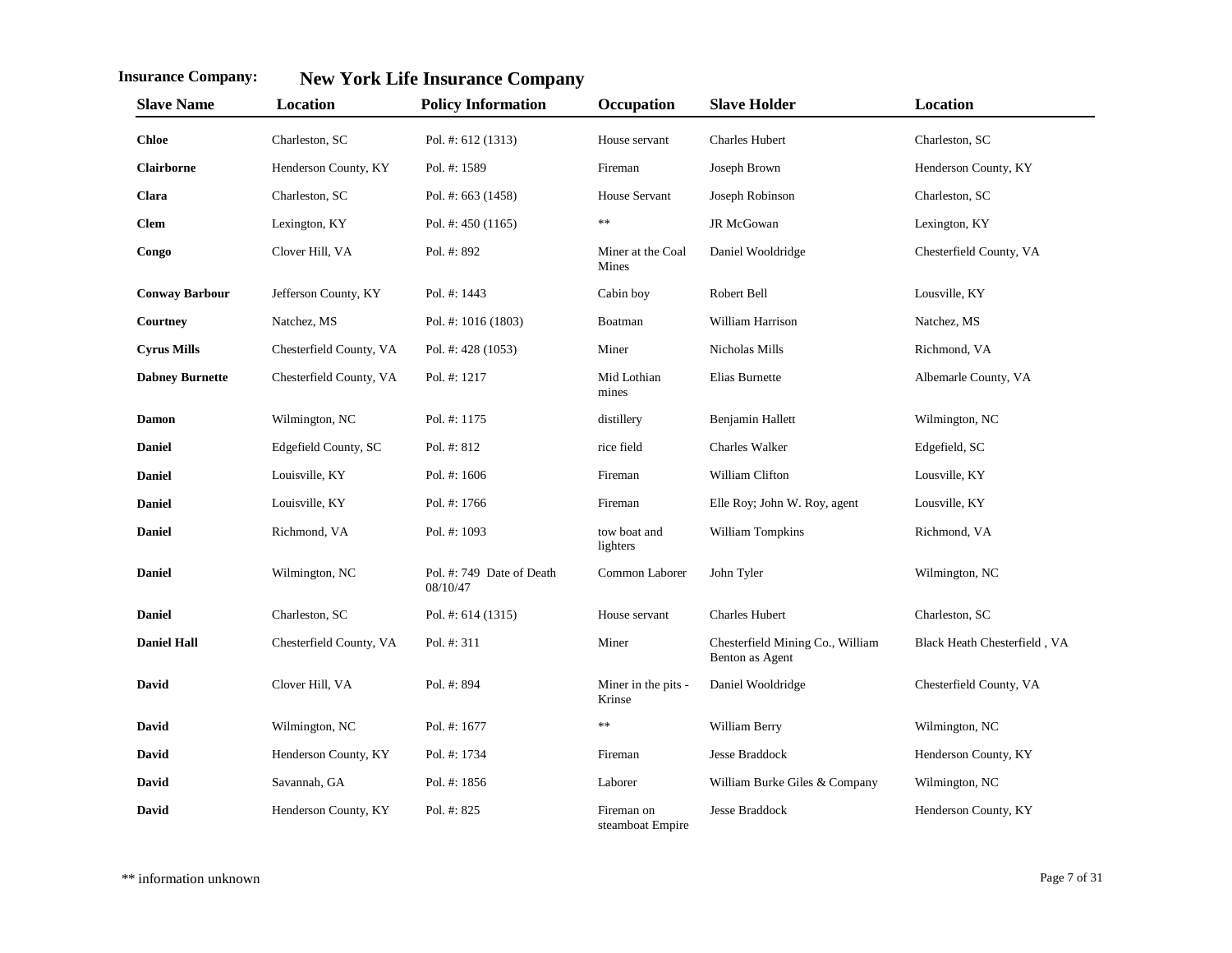| <b>Slave Name</b>     | Location                | <b>Policy Information</b> | Occupation                                  | <b>Slave Holder</b>                           | Location                 |
|-----------------------|-------------------------|---------------------------|---------------------------------------------|-----------------------------------------------|--------------------------|
| <b>David Cutler</b>   | Wilmington, NC          | Pol. #: 530 (1424)        | Carpenter                                   | Daniel Fleeming                               | Wilmington, NC           |
| Davy                  | Wilmington, NC          | Pol. #: 1057              | Laborer                                     | Anna Urquhart; Henry R. Savage<br>exec        | Wilmington, NC           |
| <b>Davy Dabney</b>    | Clover Hill, VA         | Pol. #: 896               | Miner                                       | John Darracott                                | Richmond, VA             |
| <b>Dennis</b>         | Charleston, SC          | Pol. #: 703               | $\ast$                                      | OH Dawson                                     | Charleston, SC           |
| <b>Dennis</b>         | Natchez, MS             | Pol. #: 1273              | Natchez saw mill                            | J.D. Tyler Brown Cozzens & H.W.<br>Chittenden | Natchez, MS              |
| Dick                  | Montgomery, AL          | Pol. #: 1818              | Carpenter                                   | IS Winter                                     | Montgomery, AL           |
| <b>Dick</b>           | Franklin County, KY     | Pol. #: 1656              | Farmer                                      | DD Freeman                                    | Franklin County, KY      |
| Dick                  | Henderson County, KY    | Pol. #: 1574              | Fireman                                     | Arthur Quinn                                  | Henderson County, KY     |
| <b>Dick</b>           | Macon, GA               | Pol. #: 1066              | Coach maker                                 | De Loache & Wilcosson                         | Macon, GA                |
| <b>Dick Ferguson</b>  | Wilmington, NC          | Pol. #: 291 (950)         | Engineer                                    | William Burke Giles & Company                 | Wilmington, NC           |
| <b>Dick Giles</b>     | Chesterfield County, VA | Pol. #: 834               | Chesterfield &<br>Clover Hill coal<br>mines | Jefferson Hancock                             | Chesterfield County, VA  |
| Duncan                | Wilmington, NC          | Pol. #: 201 (969, 1666)   | Common Laborer                              | Thomas Wright                                 | Wilmington, NC           |
| <b>Edgar Porter</b>   | Chesterfield County, VA | Pol. #: 308               | Miner                                       | Mid Lothian Coal and Minning Co               | Chesterfield County, VA  |
| Edmund                | Augusta, GA             | Pol. #: 1395              | Waiter                                      | Adams Hopkins & Co.                           | Augusta, GA              |
| Edmund                | Augusta, GA             | Pol. #: 1526              | Moulder                                     | Thomas Hopkins                                | Augusta, GA              |
| Edmund                | Richmond, VA            | Pol. #: 434               | Blacksmith                                  | <b>Barton Morris</b>                          | Carolina County, VA      |
| <b>Edmund Chapman</b> | Owsley County, KY       | Pol. #: 946               | Miner                                       | George Green                                  | Frankfort, KY            |
| <b>Edward</b>         | Louisville, KY          | Pol. #: 1597              | Cabin boy                                   | Monroe Quarrier                               | Lousville, KY            |
| <b>Edward</b>         | Wilmington, NC          | Pol. #: $1652$            | Laborer                                     | William Berry                                 | Wilmington, NC           |
| Edward                | **.**                   | Pol. #: 985               | Farmer-New M<br>Co.                         | <b>Henry Phillips</b>                         | Jefferson County, KY     |
| <b>Edward</b>         | Smithville, NC          | Pol. #: 331               | Carpenter                                   | <b>SB</b> Everett                             | Smithville, NC           |
| <b>Edward Govan</b>   | King & Queen County, VA | Pol. #: 997               | farm labor                                  | James Govan                                   | King & Queens County, VA |
| Eliza                 | Augusta, GA             | Pol. #: 487 (1168)        | slave                                       | Stephen Oliver                                | Augusta, GA              |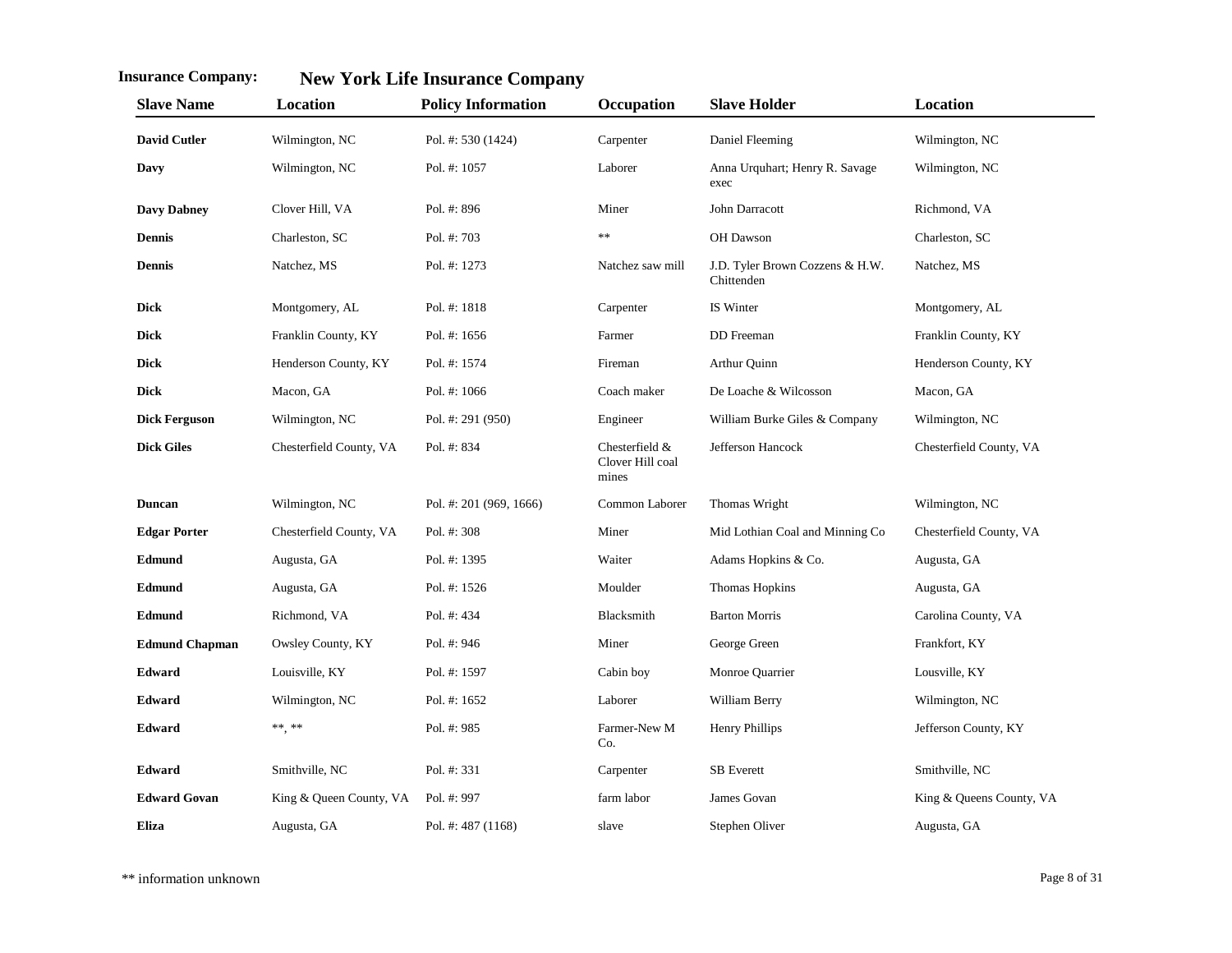| <b>Slave Name</b>    | Location                | <b>Policy Information</b> | Occupation                            | <b>Slave Holder</b>            | Location                |
|----------------------|-------------------------|---------------------------|---------------------------------------|--------------------------------|-------------------------|
| Eliza                | Charleston, SC          | Pol. #: 628 (1342)        | House servant                         | Margaret Holton                | Charleston, SC          |
| Eliza                | Charleston, SC          | Pol. #: 664               | House Servant                         | Joseph Robinson                | Charleston, SC          |
| <b>Elizabeth</b>     | Natchez, MS             | Pol. #: 1130              | House servant                         | George Koontz                  | Natchez, MS             |
| <b>Elliot</b>        | Augusta, GA             | Pol. #: 622 (1401)        | Gunsmith                              | George Summers                 | Augusta, GA             |
| <b>Ellis</b>         | Owensboro, KY           | Pol. #: 981               | In mill                               | James Rogers                   | Owensboro, KY           |
| <b>Emeline</b>       | Columbus, GA            | Pol. #: 1567              | Cook                                  | <b>Sterling Grimes</b>         | Columbus, GA            |
| <b>Enoch</b>         | Chesterfield County, VA | Pol. $\#: 455$            | Miner                                 | Thomas Crouch                  | Richmond, VA            |
| <b>Enoch</b>         | Louisville, KY          | Pol. #: 827 (1522)        | Cabin boy on S.<br><b>B.</b> Chancell | WL Breckenridge                | Lousville, KY           |
| <b>Ephraim Green</b> | Wilmington, NC          | Pol. #: 283               | Laborer                               | William Burke Giles            | Wilmington, NC          |
| Eugenia              | Charleston, SC          | Pol. #: 477               | Home servant                          | John May                       | Charleston, SC          |
| <b>Eurias</b>        | Louisville, KY          | Pol. #: 378               | Running on the<br>river               | E D Sayre                      | Lousville, KY           |
| Fanny                | Mobile, AL              | Pol. #: 1245              | Washer & ironer                       | George Owen; R. Hamilton admin | Mobile, AL              |
| Foster               | Richmond, VA            | Pol. #: 1097              | tow boat and<br>lighters              | William Tompkins               | Richmond, VA            |
| Frank                | Mobile, AL              | Pol. #: 1244              | Brick maker &<br>laborer              | George Owen; R. Hamilton admin | Mobile, AL              |
| Frank                | Augusta, GA             | Pol. #: 523               | In grocery store                      | William Roberts                | Augusta, GA             |
| Frank                | Charleston, SC          | Pol. #: 1252              | Carpenter                             | <b>WC</b> Ramsey               | Charleston, SC          |
| Frank                | Edisto Island, SC       | Pol. #: 458               | Blacksmith                            | Jeremiah King                  | Edisto Island, SC       |
| Frank                | Henderson County, KY    | Pol. #: 1576              | Fireman                               | John Pritchell                 | Henderson County, KY    |
| <b>Frank Porter</b>  | Chesterfield County, VA | Pol. #: 1226              | Clover Hill Pitts                     | James Porter                   | Richmond, VA            |
| Fred                 | Natchez, MS             | Pol. #: 1132              | **                                    | William Wright                 | Natchez, MS             |
| George               | Montgomery, AL          | Pol. #: 1825              | Carpenter                             | IS Winter                      | Montgomery, AL          |
| George               | $\ast\ast,\ast\ast$     | Pol. #: 252               | **                                    | RH Tatum                       | Chesterfield County, VA |
| George               | Louisville, KY          | Pol. #1497                | cabin boy - 1st<br>class steam boat   | Stephen Chenoweth              | Lousville, KY           |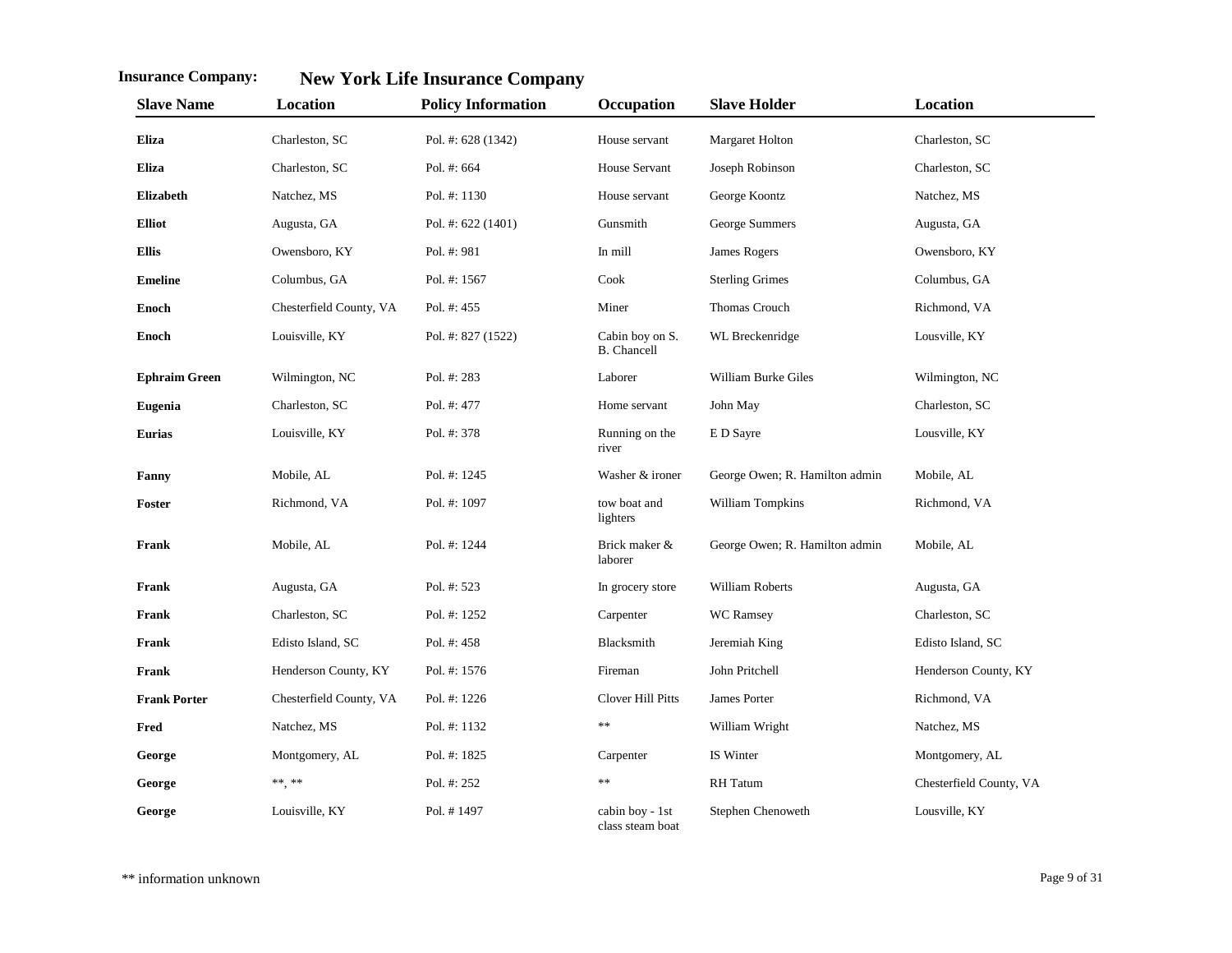| <b>Slave Name</b>       | Location                | <b>Policy Information</b> | Occupation                           | <b>Slave Holder</b>                    | Location                     |
|-------------------------|-------------------------|---------------------------|--------------------------------------|----------------------------------------|------------------------------|
| George                  | Henderson County, KY    | Pol. #: 1534              | Fireman                              | John Smith                             | Henderson County, KY         |
| George                  | Fayetteville, NC        | Pol. #: 190               | Ship Carpenter                       | Margaret O'Hanlon                      | Fayetteville, NC             |
| George                  | Augusta, GA             | Pol. #: 644               | Servant in grocery                   | Martha Moderwell                       | Augusta, GA                  |
| George                  | Richmond, VA            | Pol. #: 315               | Laborer                              | John A. Lancaster and Edward<br>Sinton | Richmond, VA                 |
| <b>George Blackston</b> | Lexington, KY           | Pol. #: 647               | Waiter on<br>Louisville<br>steamboat | Catharine Harper                       | Lexington, KY                |
| <b>George Cook</b>      | Jeff County, KY         | Pol. #: 301               | Fireman on<br>steamboat Pry          | William Woodruff                       | Jefferson County, KY         |
| <b>George Mills</b>     | Chesterfield County, VA | Pol. #: $418(1043)$       | Miner                                | Nicholas Mills                         | Richmond, VA                 |
| Godfrey                 | Chesterfield County, VA | Pol. #: 427 (1052)        | Miner                                | Nicholas Mills                         | Richmond, VA                 |
| Grace                   | Natchez, MS             | Pol. #: 1743              | **                                   | William Lithgow & Carrison             | Natchez, MS                  |
| <b>Gratior</b>          | Little Rock, AR         | Pol. #: 2491              | Servant man                          | RL Dodge                               | Little Rock, AR              |
| Griffin                 | Chesterfield County, VA | Pol. #: 344               | Miner                                | Nelson Tumly                           | Black Heath Chesterfield, VA |
| <b>Gustavos</b>         | Union County, KY        | Pol. #: 324               | Boatman                              | TB Shalding                            | Union County, KY             |
| <b>Hackey</b>           | Mobile, AL              | Pol. #: 1246              | Brick maker &<br>laborer             | George Owen; R. Hamilton admin         | Mobile, AL                   |
| <b>Hampton</b>          | Montgomery, AL          | Pol. #: 1819              | Carpenter                            | IS Winter                              | Montgomery, AL               |
| Hannah                  | Charleston, SC          | Pol. #: 617               | **                                   | Rt Rev Bishop Reynolds; Thomas<br>Ryan | Charleston, SC               |
| Hardy                   | Wilmington, NC          | Pol. #: 1806              | turpentine<br>distillery             | Wooster Anderson & Co.                 | Wilmington, NC               |
| <b>Hardy</b>            | Wilmington, NC          | Pol. #: 284 (955)         | Laborer                              | Richard William Burke Bradley<br>Giles | Savannah Wilmington, GA NC   |
| <b>Harriet</b>          | Natchez, MS             | Pol. #: 1065 (1835)       | House servant                        | C Vennigerholy                         | Natchez, MS                  |
| <b>Harriet</b>          | Wilmington, NC          | Pol. #: 765 (1547)        | Cook                                 | <b>EN Hill</b>                         | Wilmington, NC               |
| <b>Harriett</b>         | Augusta, GA             | Pol. #: 486               | Merchant                             | Adolphus Gardelle                      | Augusta, GA                  |
| <b>Harrison</b>         | Union County, KY        | Pol. #: 323               | Boathand                             | TB Shalding                            | Union County, KY             |
| <b>Harry</b>            | Charleston, SC          | Pol. #: 1312              | Labourer                             | <b>ME</b> Carrere                      | Charleston, SC               |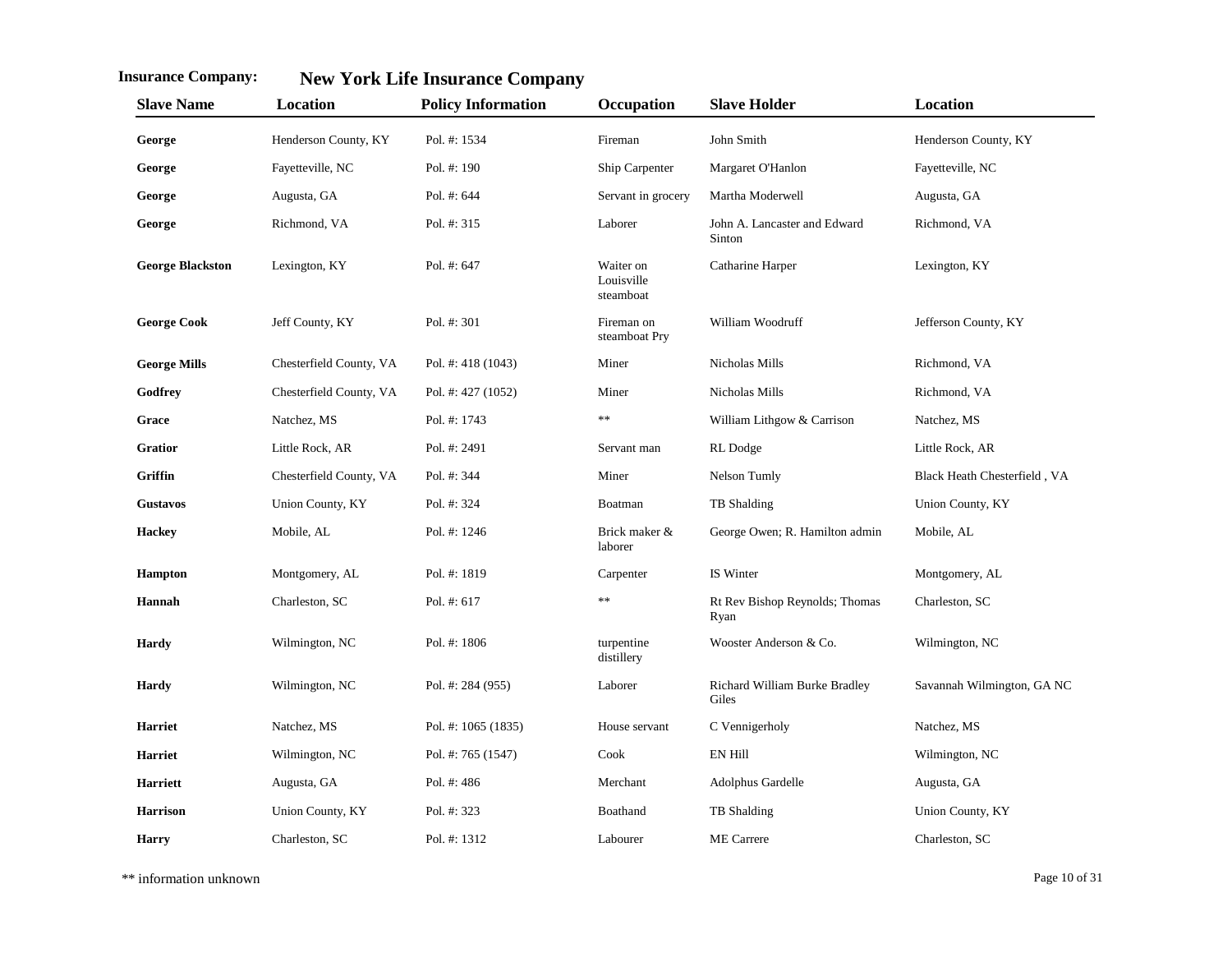| <b>Slave Name</b>      | Location                | <b>Policy Information</b> | Occupation                  | <b>Slave Holder</b>                           | Location                |
|------------------------|-------------------------|---------------------------|-----------------------------|-----------------------------------------------|-------------------------|
| <b>Harry</b>           | Fayetteville, NC        | Pol. #: 1777              | Blacksmith                  | David Roy                                     | Fayetteville, NC        |
| <b>Harry</b>           | Wilmington, NC          | Pol. #: 1232              | Common laborer              | Thomas Loring                                 | Wilmington, NC          |
| <b>Harry Mills</b>     | Chesterfield County, VA | Pol. #: 414 (1039)        | Miner                       | Nicholas Mills                                | Richmond, VA            |
| <b>Harry Montague</b>  | Chesterfield County, VA | Pol. #: 271 (922)         | Miner                       | James Moody                                   | Chesterfield County, VA |
| <b>Harry Picket</b>    | Chesterfield County, VA | Pol. #: 417 (1042)        | Miner                       | Nicholas Mills                                | Richmond, VA            |
| Havwood                | Henderson County, KY    | Pol. #: 1580              | Fireman                     | William Hancock                               | Henderson County, KY    |
| <b>Hector</b>          | Wilmington, NC          | Pol. #: 288 (958, 1815)   | Laborer                     | Annabella Giles                               | Wilmington, NC          |
| Helen                  | ** **                   | Pol. #: 10171             | **                          | $\ast\ast$                                    | $\ast\ast\ast\ast$      |
| <b>Henry</b>           | Natchez, MS             | Pol. #: 1276              | Natchez Saw Mill            | J.D. Tyler Brown Cozzens & H.W.<br>Chittenden | Natchez, MS             |
| <b>Henry</b>           | Montgomery, AL          | Pol. #: 1824              | Laborer                     | IS Winter                                     | Montgomery, AL          |
| <b>Henry</b>           | Wilmington, NC          | Pol. #: 1864              | Bricklayer                  | Annabella Giles                               | Wilmington, NC          |
| <b>Henry</b>           | Daviess County, KY      | Pol. #: 1707              | Fireman                     | William Duncan                                | Davis County, KY        |
| <b>Henry</b>           | Chesterfield County, VA | Pol. #: 893               | Miner                       | Daniel Wooldridge                             | Chesterfield County, VA |
| <b>Henry</b>           | Henderson County, KY    | Pol. #: 1508              | Fireman                     | Robert Beverly                                | Henderson County, KY    |
| <b>Henry Clay</b>      | Louisville, KY          | Pol. #: 1686              | Steam boat hand             | James McDowell                                | Lousville, KY           |
| <b>Henry Dickenson</b> | Chesterfield County, VA | Pol. #: $425(1050)$       | Miner                       | Nicholas Mills                                | Richmond, VA            |
| <b>Henry Hanes</b>     | Chesterfield County, VA | Pol. #: 422 (1047)        | Miner                       | Nicholas Mills                                | Richmond, VA            |
| <b>Henry Lockett</b>   | Chesterfield County, VA | Pol. #: 1101              | Miner at the Mid<br>Lothian | Edmund Lockett; Zachariah H.<br>Brooks, exec. | Chesterfield County, VA |
| <b>Henry London</b>    | Wilmington, NC          | Pol. #: 786               | Cooper                      | Sarah London                                  | Wilmington, NC          |
| <b>Henry Moody</b>     | ** **                   | Pol. #: 249 (921)         | **                          | David Moody                                   | Chesterfield County, VA |
| <b>Henry Porter</b>    | Chesterfield County, VA | Pol. #: 1227              | <b>Clover Hill Pitts</b>    | James Porter                                  | Richmond, VA            |
| <b>Henry Price</b>     | Wilmington, NC          | Pol. #: 361 (993, 1810)   | Cook Wilmington<br>steamer  | Anthony Wanet                                 | Wilmington, NC          |
| <b>Henry Wright</b>    | Chesterfield County, VA | Pol. #: 382               | Miner                       | Mid Lothian Coal and Minning Co               | Chesterfield County, VA |
| <b>Hester</b>          | Augusta, GA             | Pol. #: 586               | **                          | John Kent; John B. Murphy for                 | Augusta, GA             |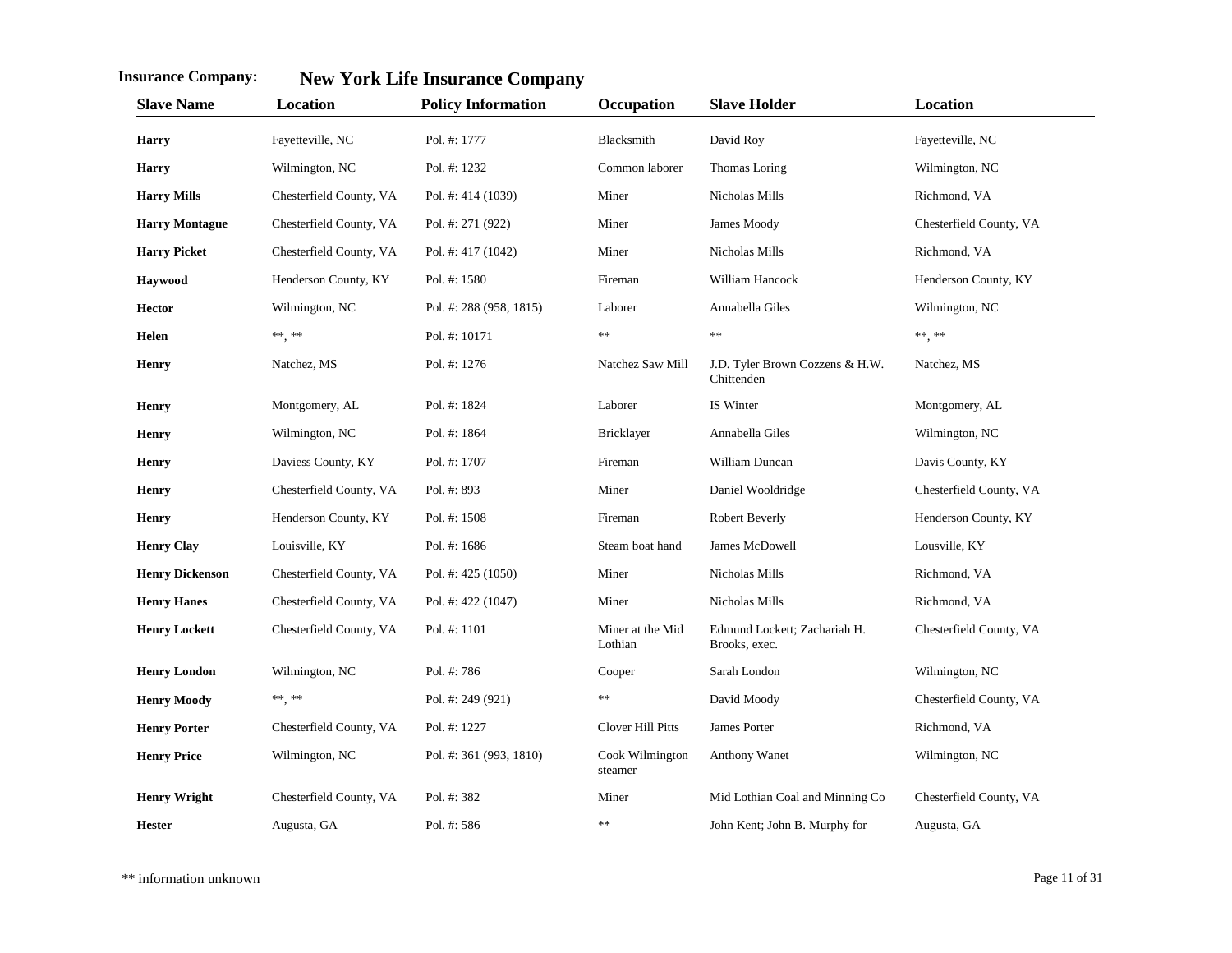| <b>Slave Name</b>    | <b>Location</b>         | <b>Policy Information</b>                         | Occupation                       | <b>Slave Holder</b>                               | Location                |
|----------------------|-------------------------|---------------------------------------------------|----------------------------------|---------------------------------------------------|-------------------------|
| <b>Hester</b>        | Augusta, GA             | Pol. #: 846                                       | House servant                    | Jesse Kent                                        | Augusta, GA             |
| <b>Hewlett</b>       | Chesterfield County, VA | Pol. #: 974                                       | Miner at Mid<br>Lothian          | <b>Higginson Hancock</b>                          | Chesterfield County, VA |
| <b>Isaac</b>         | Clover Hill, VA         | Pol. #: 898 Dead-Loss pd Oct 47 Miner at the pits |                                  | Jefferson Cosby                                   | Chesterfield County, VA |
| <b>Isaac</b>         | Louisville, KY          | Pol. #: 1174                                      | <b>Steam Boat</b><br>Chancellor  | David Jewell Jr.                                  | Lousville, KY           |
| <b>Isaac</b>         | Louisville, KY          | Pol. #: 1594                                      | Fireman                          | Monroe Quarrier                                   | Lousville, KY           |
| <b>Isabel</b>        | Mobile, AL              | Pol. #: 1241                                      | Washer & ironer                  | George Owen; R. Hamilton admin                    | Mobile, AL              |
| Isaiah               | Louisville, KY          | Pol. #: 1540                                      | Fireman                          | John Randolph                                     | Lousville, KY           |
| Isham                | Louisville, KY          | Pol. #: 1715 Date of Death<br>06/27/48            | Hand on a steam<br>boat          | David Victor                                      | Lousville, KY           |
| <b>Israel</b>        | ** **                   | Pol. #: 253                                       | **                               | <b>RH</b> Tatum                                   | Chesterfield County, VA |
| <b>Israel Walker</b> | Chesterfield County, VA | Pol. #: 215 (862)                                 | Miner                            | AS Wooldridge                                     | Chesterfield County, VA |
| <b>Jack</b>          | Augusta, GA             | Pol. #: 1142                                      | Hand on a steam<br>boat          | Haviland, Risley & Co.                            | Augusta, GA             |
| <b>Jack</b>          | Augusta, GA             | Pol. #: 268                                       | Wheelwright                      | Georgia Insurance & Trust<br>Company re Insurance | Augusta, GA             |
| <b>Jack</b>          | Charleston, SC          | Pol. #: 662 (1457)                                | House Servant                    | Joseph Robinson                                   | Charleston, SC          |
| <b>Jack</b>          | Louisville, KY          | Pol. #: 1498                                      | cabin boy KY to<br>LA steam boat | Stephen Chenoweth                                 | Lousville, KY           |
| <b>Jack</b>          | Wachille Point, SC      | Pol. #: 549                                       | Carpenter                        | <b>Daniel Graves</b>                              | Charleston, SC          |
| <b>Jack</b>          | Wilmington, NC          | Pol. #: 1718                                      | Laborer in saw<br>mill           | William Howard                                    | Wilmington, NC          |
| <b>Jack Ligou</b>    | Chesterfield County, VA | Pol. #: 1078                                      | Miner                            | Joseph Mayo                                       | Powhatan County, VA     |
| <b>Jack Reid</b>     | Augusta, GA             | Pol. #: 387                                       | Wheelwright                      | William Dewar                                     | Charleston, SC          |
| <b>Jackson</b>       | Union County, KY        | Pol. #: 938                                       | steam boat<br>Ambassador         | John Payne                                        | Union County, KY        |
| Jacob                | Savannah, GA            | Pol. #: 1865                                      | Laborer                          | <b>EC</b> Bradley                                 | Wilmington, NC          |
| Jacob                | Richmond, VA            | Pol. #: 1096                                      | tow boat and<br>lighters         | William Tompkins                                  | Richmond, VA            |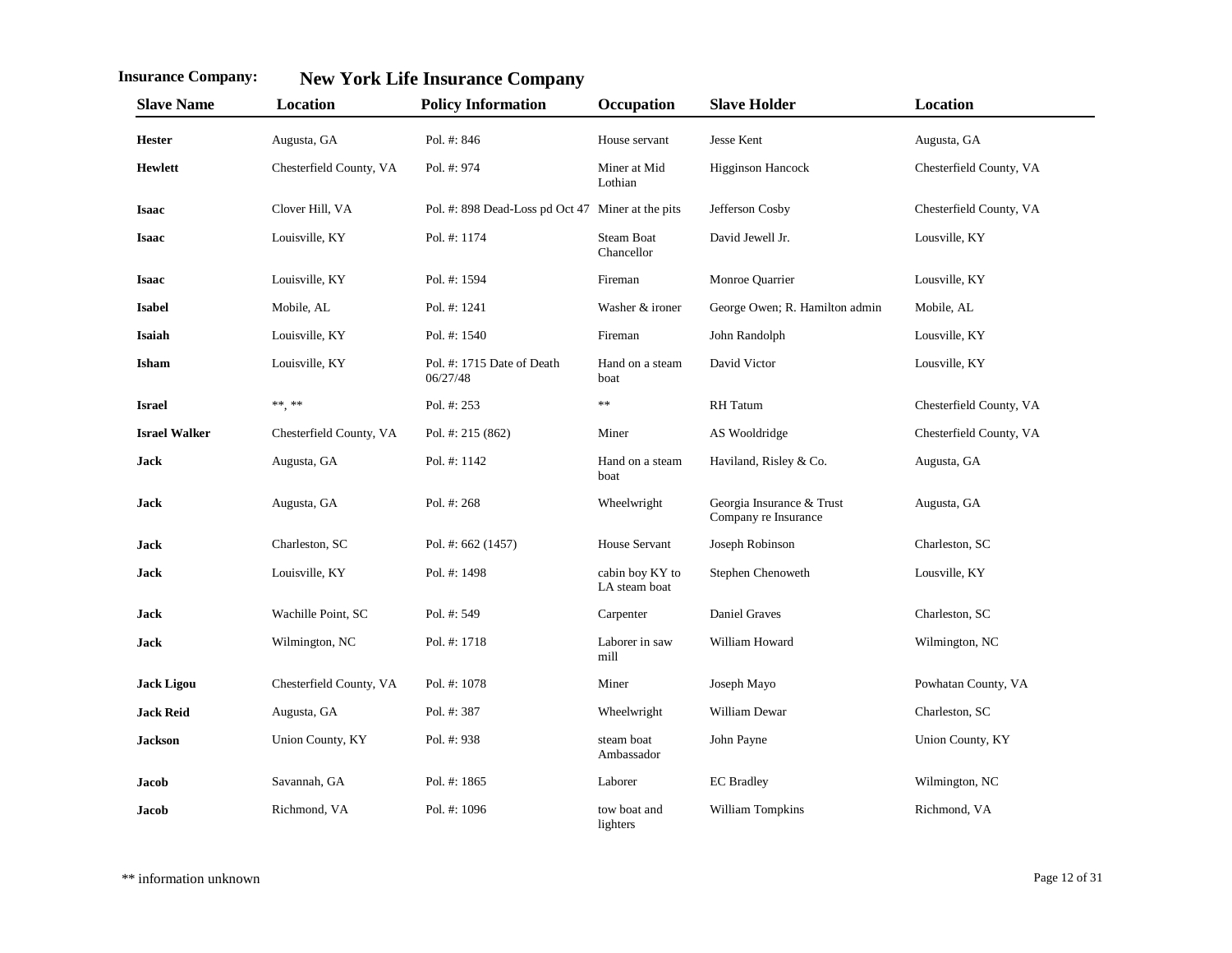| <b>Slave Name</b>   | Location                | <b>Policy Information</b> | Occupation         | <b>Slave Holder</b>                    | Location                |
|---------------------|-------------------------|---------------------------|--------------------|----------------------------------------|-------------------------|
| <b>Jacob</b>        | Mobile, AL              | Pol. #: 1006              | Steam boat hand    | Caroline Richards                      | Mobile, AL              |
| Jacob               | Augusta, GA             | Pol. #: 388               | in printing office | John Adams                             | Augusta, GA             |
| Jacob               | Chesterfield County, VA | Pol. #: 1108              | Coal Miner         | <b>Richard Archer</b>                  | Chesterfield County, VA |
| <b>James</b>        | Wilmington, NC          | Pol. #: 1058              | Laborer            | Anna Urquhart; Henry R. Savage<br>exec | Wilmington, NC          |
| James               | Aiken, SC               | Pol. #: 930               | House servant      | OH Dawson                              | Charleston, SC          |
| James               | Augusta, GA             | Pol. #: 1123              | House servant      | <b>Charles Platt</b>                   | Augusta, GA             |
| James               | Charleston, SC          | Pol. #: 195 (848, 1701)   | <b>Baker</b>       | Robert Miller                          | Charleston, SC          |
| James               | Louisville, KY          | Pol. #: 1596              | Barber             | Monroe Quarrier                        | Lousville, KY           |
| James               | Richmond, VA            | Pol. #: 314               | Laborer            | John A. Lancaster and Edward<br>Sinton | Richmond, VA            |
| <b>James Willis</b> | Owsley County, KY       | Pol. #: 947               | Miner              | George Green                           | Frankfort, KY           |
| <b>Jenkins</b>      | Montgomery, AL          | Pol. #: 1826              | Carpenter          | IS Winter                              | Montgomery, AL          |
| Jerry               | Louisville, KY          | Pol. #: 1671              | Cabin boy          | Hubbard Taylor; George W. Wicks<br>for | $\ast\ast\ast\ast$      |
| <b>Jerry</b>        | Mobile, AL              | Pol. #: 1773              | House servant      | Frederick Stewart                      | Mobile, AL              |
| Jerry               | Union County, KY        | Pol. #: 1651              | Fireman            | John Ray                               | Union County, KY        |
| <b>Jesse Davis</b>  | Natchez, MS             | Pol. #: 822               | Barber             | H Emerson                              | Natchez, MS             |
| Jim                 | Charleston, SC          | Pol. #: 593               | House servant      | <b>IW</b> Corcoran                     | Charleston, SC          |
| Jim                 | Wilmington, NC          | Pol. #: 290 (951)         | Penman             | William Burke Giles & Company          | Wilmington, NC          |
| Jim                 | Wilmington, NC          | Pol. #: 281 (954)         | Carpenter          | William Burke Giles                    | Wilmington, NC          |
| Jim                 | Savannah, GA            | Pol. #: 513               | Carpenter          | Joseph Thompson                        | Savannah, GA            |
| Jim                 | Louisville, KY          | Pol. #: 380               | Manufacturer       | Harriet Saunders                       | Lousville, KY           |
| Jim                 | Louisville, KY          | Pol. #: 1021              | logging factory    | Harriet Sanders                        | Shelby County, KY       |
| Jim                 | Charleston, SC          | Pol. #: 976               | Mason              | WH Graven                              | Charleston, SC          |
| Jim                 | Charleston, SC          | Pol. #: 354 (1454)        | **                 | John King                              | Charleston, SC          |
| Jim                 | Charleston, SC          | Pol. #: 196 (849, 1702)   | <b>Baker</b>       | Robert Miller                          | Charleston, SC          |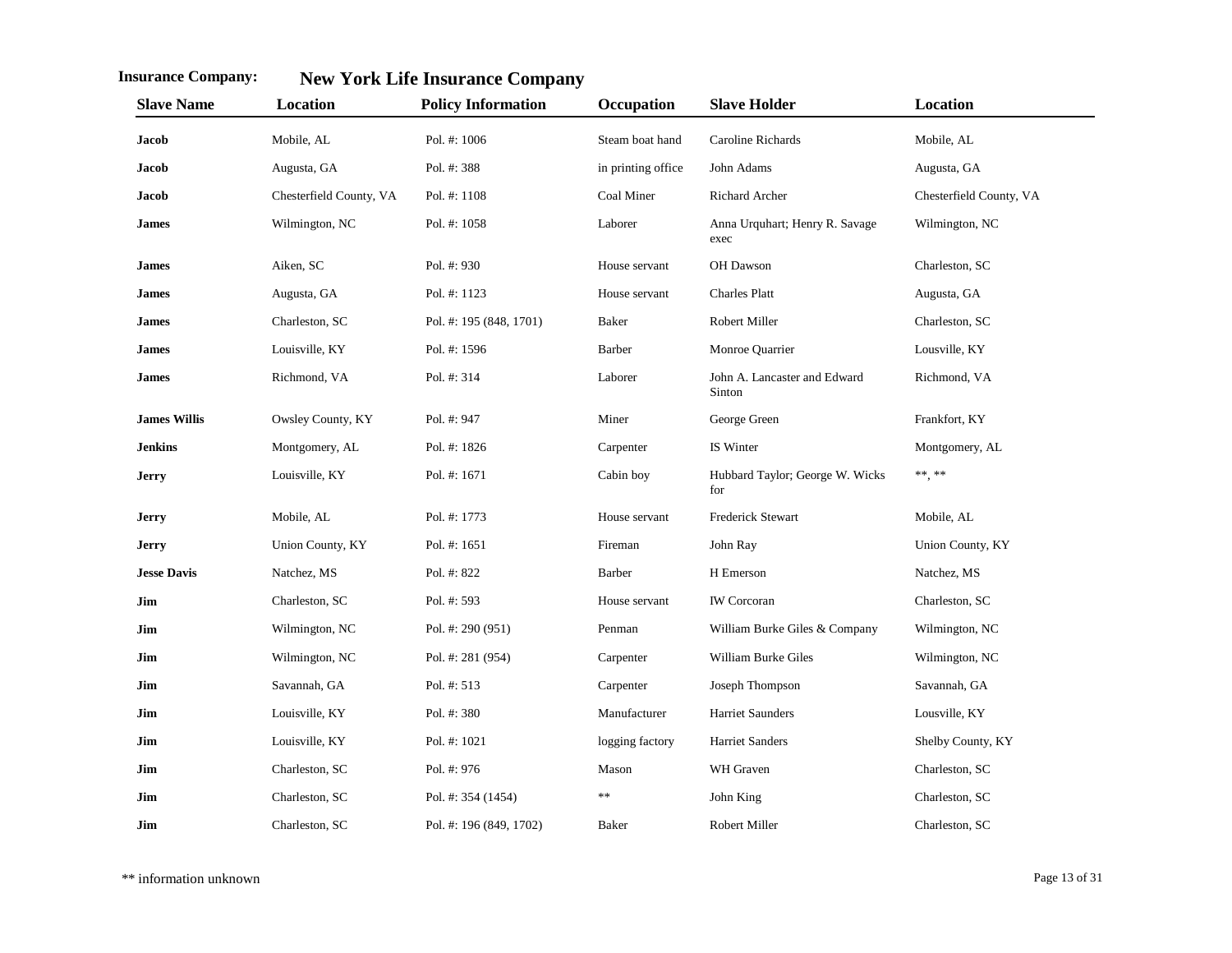| <b>Slave Name</b>  | Location                | <b>Policy Information</b>              | Occupation                  | <b>Slave Holder</b>                           | Location                   |
|--------------------|-------------------------|----------------------------------------|-----------------------------|-----------------------------------------------|----------------------------|
| Jim                | Charleston, SC          | Pol. #: 1455                           | Baker                       | Robert Miller                                 | Charleston, SC             |
| Jim                | Henderson County, KY    | Pol. #: 1531 Date of Death<br>06/20/48 | Fireman                     | Hansford Rouse                                | Henderson County, KY       |
| <b>Jim Bradley</b> | Savannah, GA            | Pol. #: 1861                           | Carpenter                   | William Burke Giles                           | Wilmington, NC             |
| <b>Jim Dudley</b>  | Savannah, GA            | Pol. #: 1981                           | Labourer                    | Richard William Burke Bradley<br>Giles        | Savannah Wilmington, GA NC |
| <b>Jim Giles</b>   | Wilmington, NC          | Pol. #: 282 (956)                      | Laborer                     | William Burke Giles                           | Wilmington, NC             |
| <b>Jim Howard</b>  | Savannah, GA            | Pol. #: 1862                           | Carpenter                   | <b>Richard Bradley</b>                        | Savannah, GA               |
| <b>Jim Lockett</b> | Chesterfield County, VA | Pol. #: 1099                           | Miner at Coal               | Edmund Lockett; Zachariah H.<br>Brooks, exec. | Chesterfield County, VA    |
| <b>Jim Mills</b>   | Chesterfield County, VA | Pol. #: 412 (1037)                     | Miner                       | Nicholas Mills                                | Richmond, VA               |
| <b>Jim Wills</b>   | Chesterfield County, VA | Pol. #: 306 (870)                      | Miner                       | Mid Lothian Coal and Minning Co               | Chesterfield County, VA    |
| <b>Jim Winfred</b> | Chesterfield County, VA | Pol. #: 1103                           | Miner<br>MidLothian coal    | William Winfred Jr                            | Chesterfield County, VA    |
| Joe                | **, **                  | Pol. #: 583                            | The Parrott<br>Plantation   | George Garmany                                | Hamburg, GA                |
| Joe                | Wilmington, NC          | Pol. #: 205                            | Common laborer              | Frederick Swann                               | Chatham County, NC         |
| Joe                | **, **                  | Pol. #: 351                            | Laborer at steam<br>sawmill | <b>RH</b> Cowan                               | Wilmington, NC             |
| Joe                | Mobile, AL              | Pol. #: 763                            | On steam boat on<br>river   | James Shepherd                                | Mobile, AL                 |
| Joe                | Charleston, SC          | Pol. #: 531                            | Cigar maker                 | Daniel Graves                                 | Charleston, SC             |
| Joe                | Charleston, SC          | Pol. #: 194 (847, 1700)                | Baker                       | Robert Miller                                 | Charleston, SC             |
| Joe                | Charleston, SC          | Pol. #: 1456                           | Baker                       | <b>Robert Miller</b>                          | Charleston, SC             |
| <b>Joe Lockett</b> | Chesterfield County, VA | Pol. #: 1098                           | Mid Mines -<br>Chesterfield | Edmund Lockett; Zachariah H.<br>Brooks, exec. | Chesterfield County, VA    |
| <b>Joe Moody</b>   | **, **                  | Pol. #: 272 (923)                      | Miner                       | James Moody                                   | Chesterfield County, VA    |
| <b>Joe Price</b>   | Orouch mines, VA        | Pol. #: 448                            | miner                       | Lucien Price                                  | Hanover County, VA         |
| <b>Joe Wright</b>  | Chesterfield County, VA | Pol. #: 383                            | Miner                       | Mid Lothian Coal and Minning Co               | Chesterfield County, VA    |
| John               | Mobile, AL              | Pol. #: 1242                           | Laborer                     | George Owen; R. Hamilton admin                | Mobile, AL                 |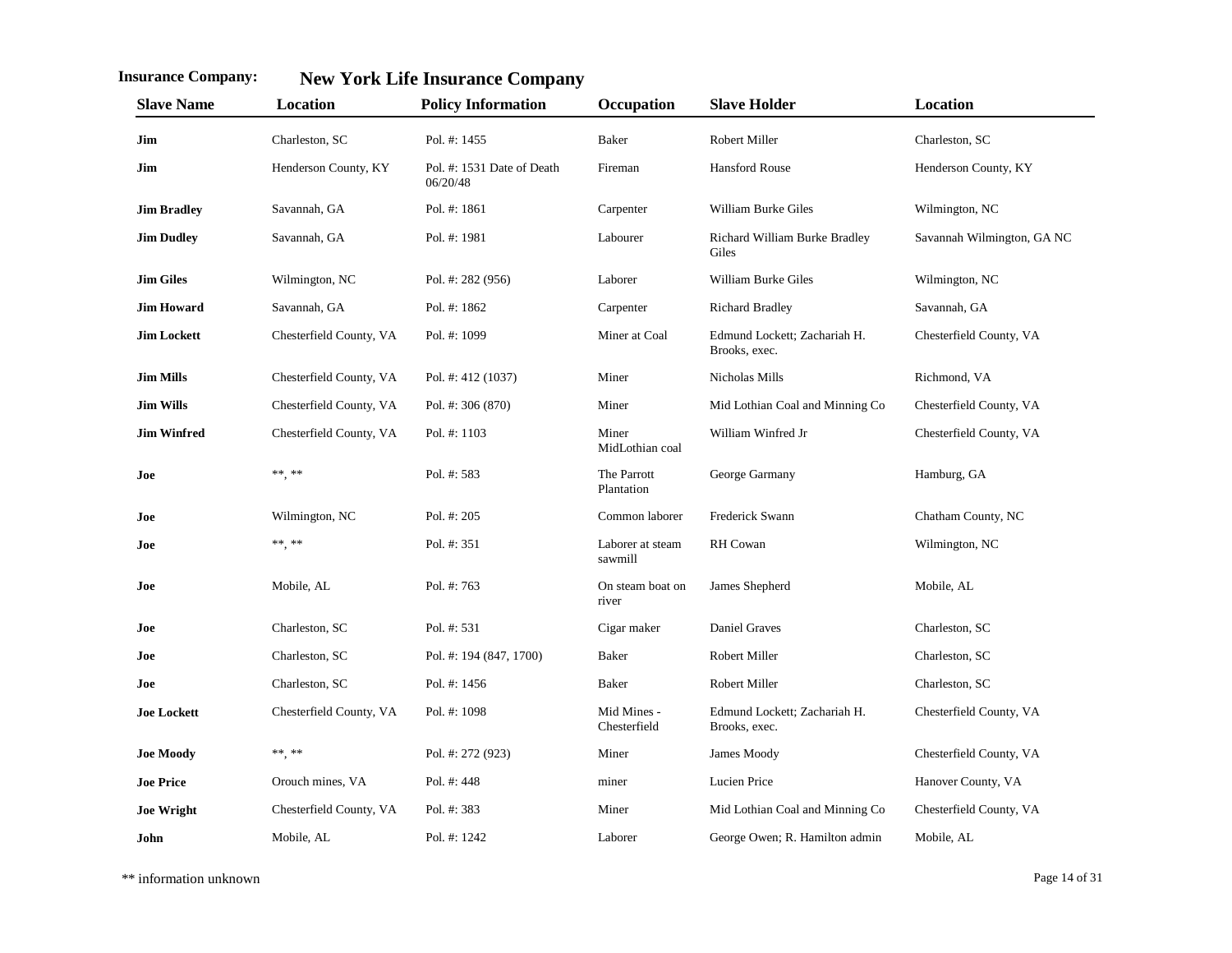| <b>Slave Name</b>   | Location                | <b>Policy Information</b> | Occupation                           | <b>Slave Holder</b>                           | Location                      |
|---------------------|-------------------------|---------------------------|--------------------------------------|-----------------------------------------------|-------------------------------|
| John                | $**$ , KY               | Pol. #: 911               | Fireman on boat<br>Uncle Sam         | Maurice Langhorne                             | Louisville, KY                |
| John                | Wilmington, NC          | Pol. #: 745 (1545)        | Waiter on board<br>U.S.M.S           | <b>EN Hill</b>                                | Wilmington, NC                |
| John                | Wilmington, NC          | Pol. #: 289 (949)         | Laborer                              | William Burke Giles & Company                 | Wilmington, NC                |
| John                | Wilmington, NC          | Pol. #: 279 (952)         | Carpenter                            | William Burke Giles                           | Wilmington, NC                |
| John                | $**$ , KY               | Pol. #: 914               | Fireman on boat<br>Uncle Sam         | Samuel Martin                                 | Clarke County, KY             |
| John                | Henderson County, KY    | Pol. #: 829               | Fireman on Boat<br>Empire            | <b>Leonard Robertsone</b>                     | Henderson County, KY          |
| John                | Columbia County, GA     | Pol. #: 522               | Laborer                              | John Glendinning                              | ** **                         |
| John                | Charleston, SC          | Pol. #: 321 (931)         | Laborer                              | RM Levy                                       | Charleston, SC                |
| John                | Charleston, SC          | Pol. #: 197 (850, 1703)   | <b>Baker</b>                         | Robert Miller                                 | Charleston, SC                |
| John                | Charleston, SC          | Pol. #: 1683              | **                                   | Ignatius Reynolds                             | Charleston, SC                |
| John                | Scott County, KY        | Pol. #: 1783              | Boatman                              | James Allsofo, M. Danaby                      | Stamping Grounds, Scott C, KY |
| John                | Natchez, MS             | Pol. #: 1277              | Natchez saw mill                     | J.D. Tyler Brown Cozzens & H.W.<br>Chittenden | Natchez, MS                   |
| <b>John Davis</b>   | Natchez, MS             | Pol. #: 1644              | Slave                                | <b>SC Cox</b>                                 | Natchez, MS                   |
| <b>John Giles</b>   | Wilmington, NC          | Pol. #: 1860              | Carpenter                            | William Burke Giles                           | Wilmington, NC                |
| <b>John Govan</b>   | King & Queen County, VA | Pol. #: 999               | Farmer on<br>plantation              | James Govan                                   | King & Queens County, VA      |
| <b>John Hooper</b>  | Wilmington, NC          | Pol. #: 1684              | Laborer                              | Thomas Wright                                 | Wilmington, NC                |
| <b>John Hunt</b>    | Chesterfield County, VA | Pol. #: 423 (1048)        | Miner                                | Nicholas Mills                                | Richmond, VA                  |
| <b>John McGuire</b> | Wilmington, NC          | Pol. #: 784               | Mason                                | Sarah London                                  | Wilmington, NC                |
| <b>John Owen</b>    | Louisville, KY          | Pol. #: 1495              | fireman                              | Stephen Chenoweth                             | Lousville, KY                 |
| <b>John Walters</b> | Fredricksburg, VA       | Pol. #: 453               | Machine builder<br>and pattern maker | Wm Bowen                                      | Fredricksburg, VA             |
| <b>John Wright</b>  | Wilmington, NC          | Pol. #: 203 (971, 1668)   | Common Laborer                       | Thomas Wright                                 | Wilmington, NC                |
| Johnny              | Charleston, SC          | Pol. #: 1346              | House servant                        | William Carrere                               | Charleston, SC                |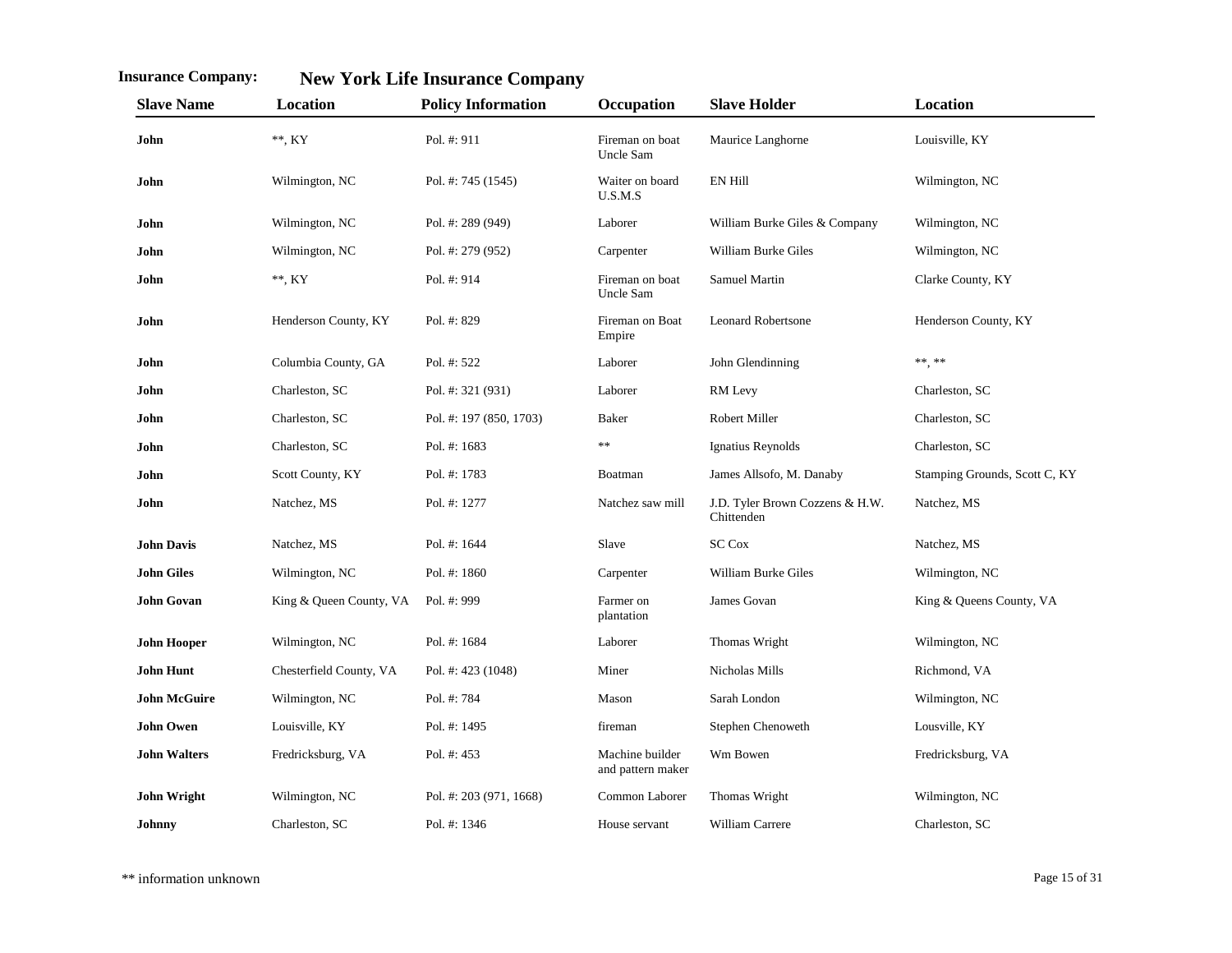| <b>Slave Name</b>     | Location                | <b>Policy Information</b> | Occupation                                | <b>Slave Holder</b>                               | Location                 |
|-----------------------|-------------------------|---------------------------|-------------------------------------------|---------------------------------------------------|--------------------------|
| <b>Jordan Hancock</b> | Chesterfield County, VA | Pol. #: 309               | Miner                                     | Woodson Hancock                                   | Chesterfield County, VA  |
| Jordan Lockett        | Chesterfield County, VA | Pol. #: 1102              | Miner                                     | Edmund Lockett; Zachariah H.<br>Brooks, exec.     | Chesterfield County, VA  |
| <b>Jordan Porter</b>  | Chesterfield County, VA | Pol. #: 1228              | <b>Clover Hill Pitts</b>                  | <b>Alexander Martin</b>                           | Chesterfield County, VA  |
| Joseph                | Augusta, GA             | Pol. #: 1075              | Barber                                    | William Savage                                    | Augusta, GA              |
| Josh                  | Wilmington, NC          | Pol. #: 527 (1211)        | Book and shoe<br>maker                    | W Lord                                            | Wilmington, NC           |
| <b>Julius</b>         | Charleston, SC          | Pol. #: 355 (975)         | **                                        | Elizabeth Poyas                                   | Charleston, SC           |
| <b>Juniper Lewis</b>  | ** **                   | Pol. #: 3478              | **                                        | $\ast\ast$                                        | $\ast\ast,\,\ast\ast$    |
| <b>Kelly</b>          | Wilmington, NC          | Pol. #: 204               | **                                        | Frederick Swann                                   | Chatham County, NC       |
| Les                   | Montgomery, AL          | Pol. #: 1829              | Laborer                                   | IS Winter                                         | Montgomery, AL           |
| Lettia                | Charleston, SC          | Pol. #: 268               | House servant                             | Georgia Insurance & Trust<br>Company re Insurance | Augusta, GA              |
| Letty                 | Mobile, AL              | Pol. #: 1310              | House servant                             | Joseph Field                                      | Mobile, AL               |
| Lewis                 | Henderson County, KY    | Pol. #: 1533              | Fireman                                   | John Smith                                        | Henderson County, KY     |
| Lewis                 | $**$ , KY               | Pol. #: 912               | Fireman on Steam<br><b>Boat Uncle Sam</b> | Maurice Langhorne                                 | Louisville, KY           |
| Lewis                 | ** **                   | Pol. #: 1032              | Hand on Steam<br><b>Boat Uncle Sam</b>    | Maurice Langhorne                                 | Louisville, KY           |
| Lewis                 | Henderson County, KY    | Pol. #: 1507              | Fireman                                   | William Nunn                                      | Henderson County, KY     |
| Lewis                 | Chesterfield County, VA | Pol. #: 345 (996)         | Miner                                     | <b>Haley Cole</b>                                 | Chesterfield County, VA  |
| Lewis                 | Charleston, SC          | Pol. #: 918 (1760)        | Baker                                     | Robert Miller                                     | Charleston, SC           |
| Lewis                 | Wilmington, NC          | Pol. #: 287 (959)         | Carpenter                                 | William Burke Giles                               | Wilmington, NC           |
| <b>Lewis Govan</b>    | King & Queen County, VA | Pol. #: 998               | farm hand                                 | James Govan                                       | King & Queens County, VA |
| <b>Lewis Mills</b>    | Chesterfield County, VA | Pol. #: 415 (1040)        | Miner                                     | Nicholas Mills                                    | Richmond, VA             |
| <b>Lewis Watkins</b>  | Chesterfield County, VA | Pol. #: 340               | Miner                                     | William Watkins                                   | Powhatan County, VA      |
| Lex                   | Louisville, KY          | Pol. #: 1604              | Fireman                                   | Robert Monroe Bell Quarrier                       | Lousville, KY            |
| Lilas                 | Martin County, NC       | Pol. #: 810               | Farmer, Timber<br>gatherer, Fishing       | John Hyman                                        | Williamston, NC          |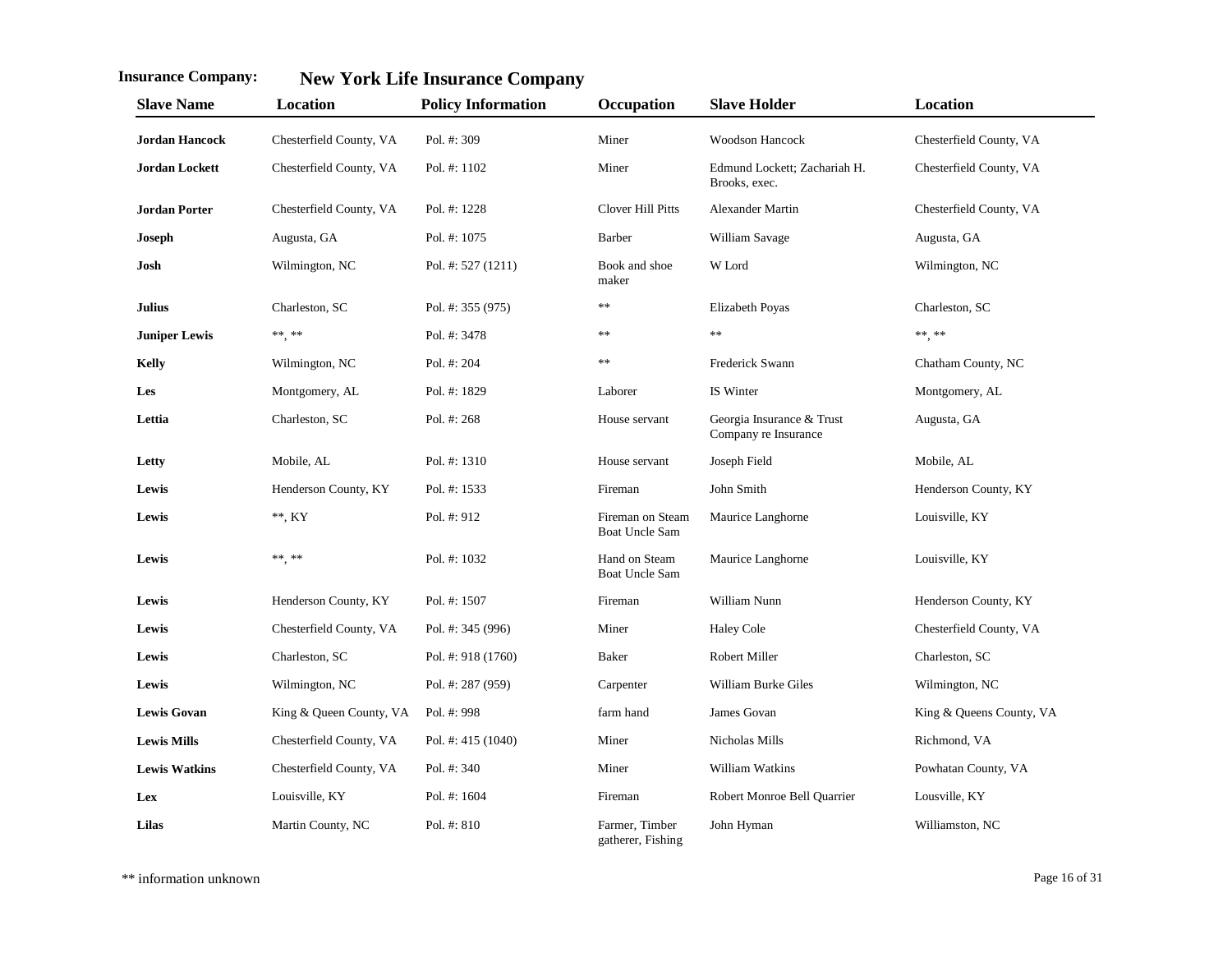| <b>Slave Name</b>    | Location                | <b>Policy Information</b> | Occupation                            | <b>Slave Holder</b>   | Location             |
|----------------------|-------------------------|---------------------------|---------------------------------------|-----------------------|----------------------|
| <b>London Dabney</b> | Clover Hill, VA         | Pol. #: 895               | Miner                                 | John Darracott        | Richmond, VA         |
| Lucy                 | Louisville, KY          | Pol. #: 831               | Nurse                                 | <b>Tyrel Thornton</b> | Lousville, KY        |
| Luisa                | Little Rock, AR         | Pol. #: 2491              | Servant woman                         | RL Dodge              | Little Rock, AR      |
| Lunn                 | Montgomery, AL          | Pol. #: 1821              | smith                                 | IS Winter             | Montgomery, AL       |
| Lymas                | Henderson County, KY    | Pol. #: 1532              | Fireman                               | <b>Edward McBride</b> | Henderson County, KY |
| <b>Madison James</b> | Chesterfield County, VA | Pol. #: $416(1041)$       | Miner                                 | Nicholas Mills        | Richmond, VA         |
| Mahal                | Natchez, MS             | Pol. #: 823 (1664)        | $\ast$                                | George Stanwood       | Natchez, MS          |
| Mahal                | Wilmington, NC          | Pol. #: 858               | House servant                         | James Burch           | Wilmington, NC       |
| March                | Montgomery, AL          | Pol. #: 1827              | Carpenter                             | IS Winter             | Montgomery, AL       |
| <b>Marcus</b>        | Wilmington, NC          | Pol. #: 1153 (1857)       | Laborer at mill                       | William Burke Giles   | Wilmington, NC       |
| <b>Marcus</b>        | Wilmington, NC          | Pol. #: 1648              | A Slave                               | John Wooster          | Wilmington, NC       |
| Mari                 | Charleston, SC          | Pol. #: 1009 (1813)       | Slave                                 | Ann Kershaw           | Charleston, SC       |
| <b>Martha</b>        | Louisville, KY          | Pol. #: 1637              | $\ast$                                | Robert Satterwhite    | Lousville, KY        |
| <b>Mary</b>          | Wilmington, NC          | Pol. #: 1233              | Cook                                  | Thomas Loring         | Wilmington, NC       |
| <b>Mary</b>          | Wilmington, NC          | Pol. #: 206               | $\ast$                                | Frederick Swann       | Chatham County, NC   |
| <b>Mary Ann</b>      | Mobile, AL              | Pol. #: 1774              | House servant                         | Frederick Stewart     | Mobile, AL           |
| <b>Mary Ann</b>      | Wilmington, NC          | Pol. #: 529               | <b>House Servant</b>                  | Sarah De Rosset       | Wilmington, NC       |
| <b>Matilda</b>       | Louisville, KY          | Pol. #: 470               | Servant                               | Michael Lomax         | Lousville, KY        |
| Matt                 | Henderson County, KY    | Pol. #: 1578              | Fireman                               | John Muncaster        | Henderson County, KY |
| Melinda              | Louisville, KY          | Pol. #: 330 (948)         | Widow                                 | Abraham Hite          | Lousville, KY        |
| <b>Murray</b>        | Wilmington, NC          | Pol. #: 1817              | Saw mill,<br>turpentine<br>distillery | <b>CW</b> Bradley     | Wilmington, NC       |
| Myra                 | Charleston, SC          | Pol. #: 1453              | House servant                         | Joseph Robinson       | Charleston, SC       |
| <b>Nace</b>          | Union County, KY        | Pol. #: 939               | Hand on steam<br>boat Ambassador      | Mary Greenwell        | Union County, KY     |
| <b>Nassau</b>        | Montgomery, AL          | Pol. #: 1823              | Carpenter                             | IS Winter             | Montgomery, AL       |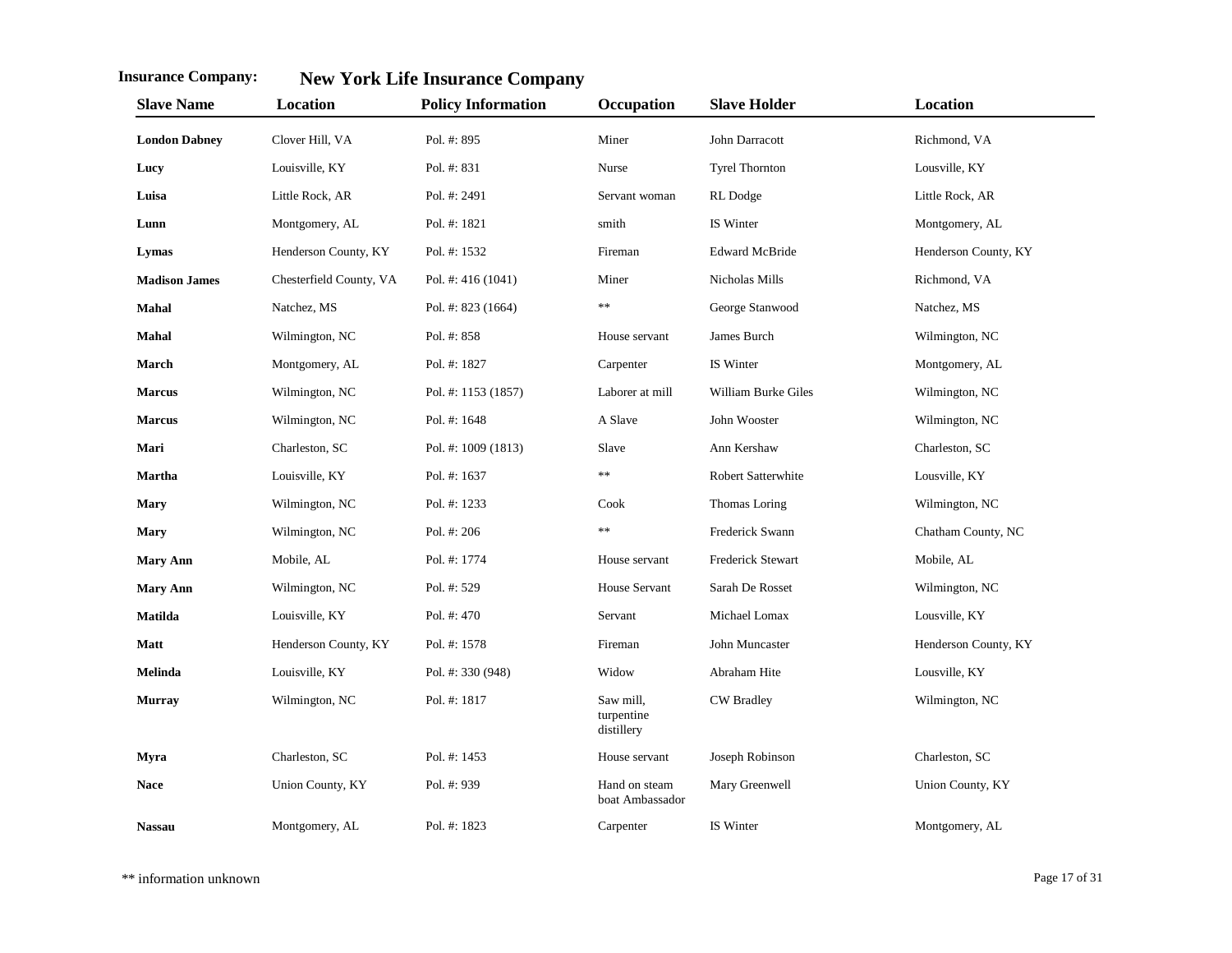| <b>Slave Name</b>       | Location                          | <b>Policy Information</b>              | Occupation                                  | <b>Slave Holder</b>                           | Location                   |
|-------------------------|-----------------------------------|----------------------------------------|---------------------------------------------|-----------------------------------------------|----------------------------|
| <b>Nat</b>              | Louisville, KY                    | Pol. #: 1603                           | Fireman                                     | Robert Monroe Bell Quarrier                   | Lousville, KY              |
| <b>Nat Sims</b>         | Frankfort, KY                     | Pol. #: 705 (1553)                     | <b>Barber</b>                               | William Hunt                                  | Frankfort, KY              |
| <b>Nathan</b>           | Henderson County, KY              | Pol. #: 1579                           | Fireman                                     | William Crenshaw                              | Henderson County, KY       |
| <b>Nathan</b>           | Henderson County, KY              | Pol. #: 1586 Date of Death<br>03/29/48 | Fireman                                     | Thomas Lambert                                | Henderson County, KY       |
| <b>Nathan Nork</b>      | Chesterfield County, VA           | Pol. #: 447 (1055)                     | miner                                       | Nicholas Mills                                | Richmond, VA               |
| <b>Ned</b>              | Louisville, KY                    | Pol. #: 1605                           | Fireman                                     | Robert Monroe Bell Quarrier                   | Lousville, KY              |
| <b>Ned</b>              | **.**                             | Pol. #: 251                            | $\ast$                                      | <b>RH</b> Tatum                               | Chesterfield County, VA    |
| <b>Ned Lockett</b>      | Chesterfield County, VA           | Pol. $#: 1100$                         | Miner at coal<br>mines                      | Edmund Lockett; Zachariah H.<br>Brooks, exec. | Chesterfield County, VA    |
| <b>Ned Martin</b>       | Wilmington, NC                    | Pol. #: 285 (957, 1816)                | Cook                                        | Richard William Burke Bradley<br>Giles        | Savannah Wilmington, GA NC |
| <b>Ned Mills</b>        | Chesterfield County, VA           | Pol. #: $408(1034)$                    | Miner                                       | Nicholas Mills                                | Richmond, VA               |
| <b>Nelson Finley</b>    | Chesterfield County, VA           | Pol. #: 449                            | Miner                                       | <b>Charles Mills</b>                          | Richmond, VA               |
| <b>Nicholas</b>         | Louisville, KY                    | Pol. #: 1723                           | Cabin boy                                   | George Zumar                                  | Lousville, KY              |
| <b>Norbonne</b>         | $**$ , KY                         | Pol. #: 913                            | Fireman on Steam<br><b>Boat Uncle Sam</b>   | <b>Samuel Martin</b>                          | Clarke County, KY          |
| <b>Nork</b>             | Natchez, MS                       | Pol. #: 1293                           | House servant                               | William Robertson                             | Natchez, MS                |
| <b>Oliver</b>           | Franklin County,<br>Frankfort, KY | Pol. #: 1116                           | Fireman on Steam<br><b>Boat Jack Shelby</b> | <b>Seurs Sneed</b>                            | Frankfort, KY              |
| Ovid                    | Wilmington, NC                    | Pol. #: 1650                           | **                                          | John Wooster                                  | Wilmington, NC             |
| Paris                   | Henderson County, KY              | Pol. #: 1538                           | Fireman                                     | James McBride                                 | Henderson County, KY       |
| <b>Patrick Cheatham</b> | Chesterfield County, VA           | Pol. #: $420(1045)$                    | Miner                                       | Nicholas Mills                                | Richmond, VA               |
| <b>Patsey</b>           | Fayetteville, NC                  | Pol. #: 189                            | Cook                                        | Margaret O'Hanlon                             | Fayetteville, NC           |
| Perry                   | Savannah, GA                      | Pol. #: 393                            | Laborer aboard<br>steamboat                 | <b>Thomas ILLEGIBLE</b>                       | Savannah, GA               |
| Peter                   | Henderson County, KY              | Pol. #: 1587 Date of Death<br>02/48    | Fireman                                     | Thomas Lambert                                | Henderson County, KY       |
| Peter                   | Wilmington, NC                    | Pol. #: 1151 (1849)                    | mill hand                                   | Richard William Burke Bradley<br>Giles        | Savannah Wilmington, GA NC |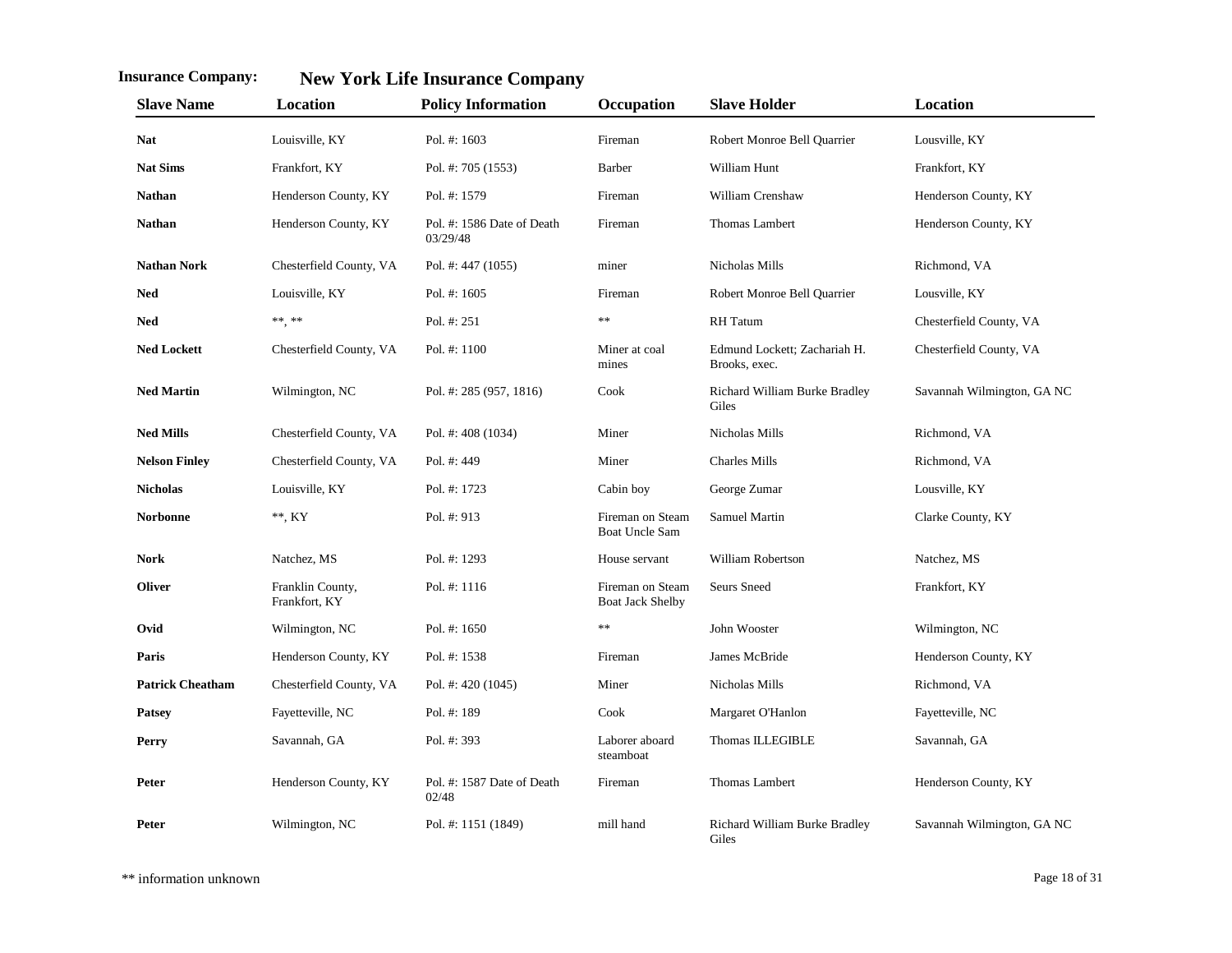| <b>Slave Name</b>       | Location                | <b>Policy Information</b>             | Occupation                         | <b>Slave Holder</b>                               | Location                |
|-------------------------|-------------------------|---------------------------------------|------------------------------------|---------------------------------------------------|-------------------------|
| Peter                   | Oldham, KY              | Pol. #: 805                           | Farm serv.                         | Samuel Le Nock                                    | Lousville, KY           |
| Peter                   | Chesterfield County, VA | Pol. #: 481                           | Miner                              | John Hobson                                       | Powhattan County, VA    |
| Peter                   | $***$ , **              | Pol. #: 352                           | Laborer at steam<br>sawmill        | RH Cowan                                          | Wilmington, NC          |
| <b>Peter Ellis</b>      | Chesterfield County, VA | Pol. #: 343 (899)                     | Miner                              | Joseph Ellis                                      | Goochland County, VA    |
| <b>Philip</b>           | Henderson County, KY    | Pol. #: 826 (1735)                    | Fireman on<br><b>Western River</b> | <b>Jesse Braddock</b>                             | Henderson County, KY    |
| <b>Philip Swann</b>     | Chesterfield County, VA | Pol. #: 228 Date of Death<br>08/28/46 | Miner                              | FA Clarke                                         | Chesterfield County, VA |
| <b>Phill Anderson</b>   | Chesterfield County, VA | Pol. #: $411(1036)$                   | Miner                              | Nicholas Mills                                    | Richmond, VA            |
| <b>Phill Moody</b>      | **, **                  | Pol. #: 248 (919)                     | **                                 | David Moody                                       | Chesterfield County, VA |
| <b>Phillis</b>          | Charleston, SC          | Pol. #: 488 (1136)                    | Home servant                       | William Greenland                                 | Charleston, SC          |
| <b>Phyllis</b>          | Charleston, SC          | Pol. #: 268                           | House servant                      | Georgia Insurance & Trust<br>Company re Insurance | Augusta, GA             |
| <b>Pleasant</b>         | Chesterfield County, VA | Pol. #: 833                           | Blacksmith                         | <b>Higginson Hancock</b>                          | Chesterfield County, VA |
| <b>Primus</b>           | Wilmington, NC          | Pol. #: 785                           | **                                 | Sarah London                                      | Wilmington, NC          |
| Providence              | Charleston, SC          | Pol. #: 592 (1268)                    | Tailor                             | John King                                         | Charleston, SC          |
| Rachel                  | Wilmington, NC          | Pol. #: 1425                          | **                                 | Daniel Fleeming                                   | Wilmington, NC          |
| Ralph                   | Union County, KY        | Pol. #: 799                           | Firemen on<br><b>Bunker Hill</b>   | John Buntai                                       | Union County, KY        |
| Randolph                | Chesterfield County, VA | Pol. $#: 454$                         | Miner                              | Thomas Crouch                                     | Richmond, VA            |
| <b>Randolph Wright</b>  | Chesterfield County, VA | Pol. #: 381                           | Miner                              | Mid Lothian Coal and Minning Co                   | Chesterfield County, VA |
| Reuben                  | Augusta, GA             | Pol. #: 1527                          | Moulder                            | Thomas Hopkins                                    | Augusta, GA             |
| Reuben                  | Chesterfield County, VA | Pol. #: 1107                          | Chesterfield<br>Mines              | Richard Archer                                    | Chesterfield County, VA |
| <b>Reuben</b>           | New Orleans, LA         | Pol. #: 1269                          | **                                 | AB Coleman                                        | New Orleans, LA         |
| <b>Reuben Rucker</b>    | Owsley County, KY       | Pol. #: 944 (1753)                    | Coal miner                         | George Green                                      | Frankfort, KY           |
| <b>Reubenlias Dutch</b> | Chesterfield County, VA | Pol. #: $426(1051)$                   | Miner                              | Nicholas Mills                                    | Richmond, VA            |
| Richard                 | Montgomery, AL          | Pol. #: 1828                          | General servant                    | IS Winter                                         | Montgomery, AL          |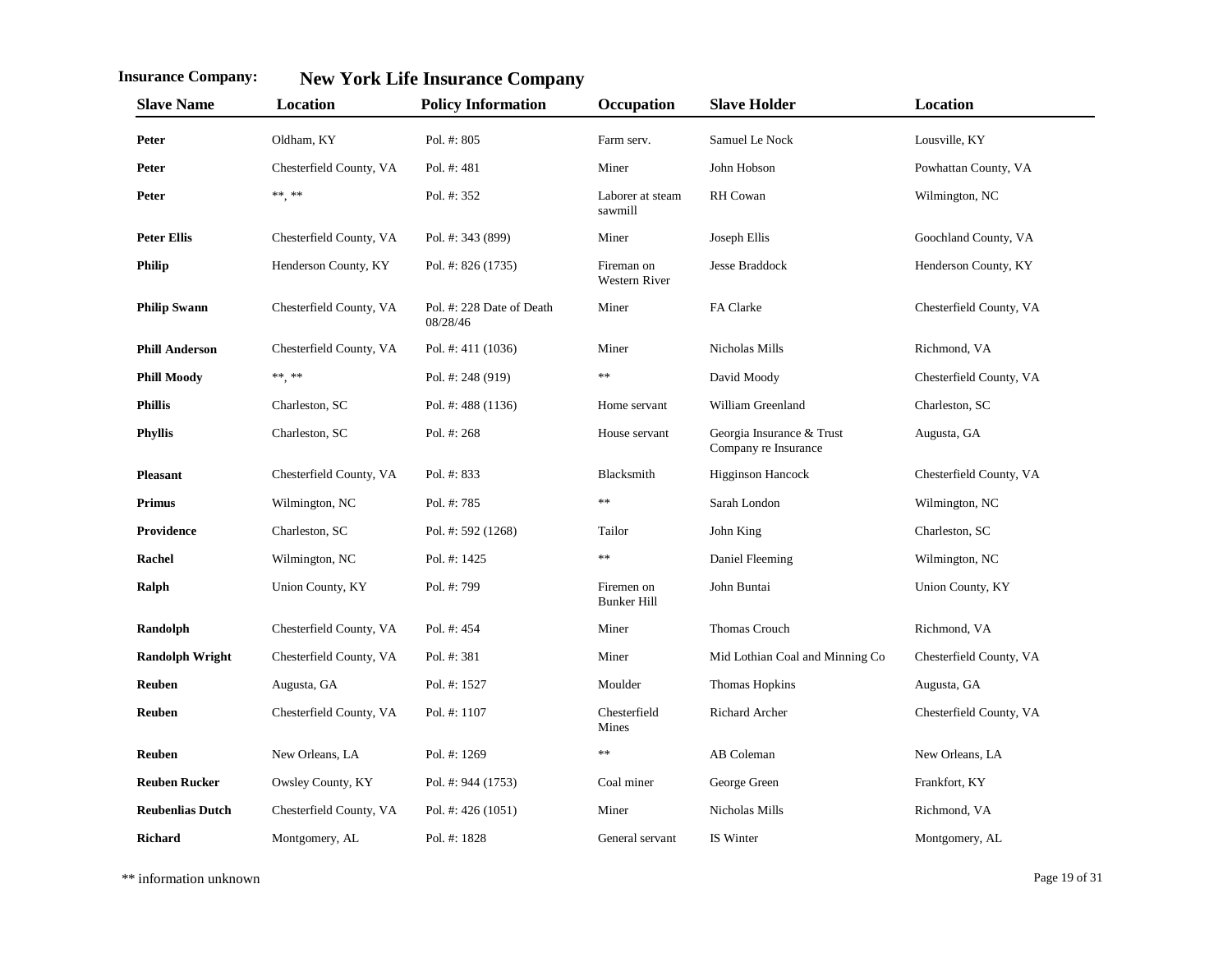| <b>Slave Name</b>      | Location                | <b>Policy Information</b> | Occupation                          | <b>Slave Holder</b>                               | Location                |
|------------------------|-------------------------|---------------------------|-------------------------------------|---------------------------------------------------|-------------------------|
| Richard                | Martin County, NC       | Pol. #: 807               | Farmer, Timber<br>gatherer, Fishing | John Hyman                                        | Williamston, NC         |
| <b>Richard Johnson</b> | Chesterfield County, VA | Pol. $#: 307$             | Miner                               | Mid Lothian Coal and Minning Co                   | Chesterfield County, VA |
| <b>Richard or Dick</b> | Augusta, GA             | Pol. $#: 261$             | **                                  | Jacob Sistrunk                                    | Augusta, GA             |
| <b>Richard Walker</b>  | Wilmington, NC          | Pol. #: 750               | Common Laborer                      | John Tyler                                        | Wilmington, NC          |
| <b>Robert</b>          | Mobile, AL              | Pol. #: 1243              | House servant                       | George Owen; R. Hamilton admin                    | Mobile, AL              |
| Robert                 | Russellville, KY        | Pol. #: 903 (1729, 2891)  | Farmer                              | William Owens Jr.                                 | Russellville, KY        |
| Robert                 | Hamburg, GA             | Pol. #: 1349              | No particular<br>occupation         | G Walker                                          | Hamburg, GA             |
| Robert                 | Charleston, SC          | Pol. #: 657               | Butcher                             | C Happoldt                                        | Charleston, SC          |
| <b>Robert</b>          | Charleston, SC          | Pol. #: $616$             | $**$                                | Rt Rev Bishop Reynolds; Thomas<br>Ryan            | Charleston, SC          |
| Robert                 | Charleston, SC          | Pol. #: 1089              | House servant                       | Thomas O'Brien                                    | Charleston, SC          |
| <b>Robert</b>          | Augusta, GA             | Pol. #: 442 (1167)        | Stove Boy                           | Stephen Oliver                                    | Augusta, GA             |
| Robert                 | $**$ , KY               | Pol. $#: 1060$            | Cabin boy<br>Cincinnatti            | Warwick Miller                                    | Lousville, KY           |
| <b>Robert Moody</b>    | Clover Hill, VA         | Pol. #: 925               | Miner at coal pits                  | James Moody                                       | Chesterfield County, VA |
| Robin                  | Mobile, AL              | Pol. #: 1247              | carpenter                           | George Owen; R. Hamilton admin                    | Mobile, AL              |
| Roger                  | Wilmington, NC          | Pol. #: 1340              | steam saw mill                      | Ann Sellers                                       | Wilmington, NC          |
| Romeo                  | Edgefield County, SC    | Pol. $\#: 813$            | rice field hand                     | Charles Walker                                    | Edgefield, SC           |
| Ron                    | Charleston, SC          | Pol. #: 268               | House servant                       | Georgia Insurance & Trust<br>Company re Insurance | Augusta, GA             |
| <b>Sally</b>           | Jefferson County, KY    | Pol. #: 983               | House servant on<br>farm at New M   | <b>Henry Phillips</b>                             | Jefferson County, KY    |
| Sam                    | Augusta, GA             | Pol. #: 268               | Carriage painter                    | Georgia Insurance & Trust<br>Company re Insurance | Augusta, GA             |
| Sam                    | Wilmington, NC          | Pol. #: 207               | Common Laborer                      | Frederick Swann                                   | Chatham County, NC      |
| Sam                    | Savannah, GA            | Pol. #: 1866              | Laborer                             | <b>EC</b> Bradley                                 | Wilmington, NC          |
| Sam                    | Charleston, SC          | Pol. #: $268$             | Laborer                             | Georgia Insurance & Trust<br>Company re Insurance | Augusta, GA             |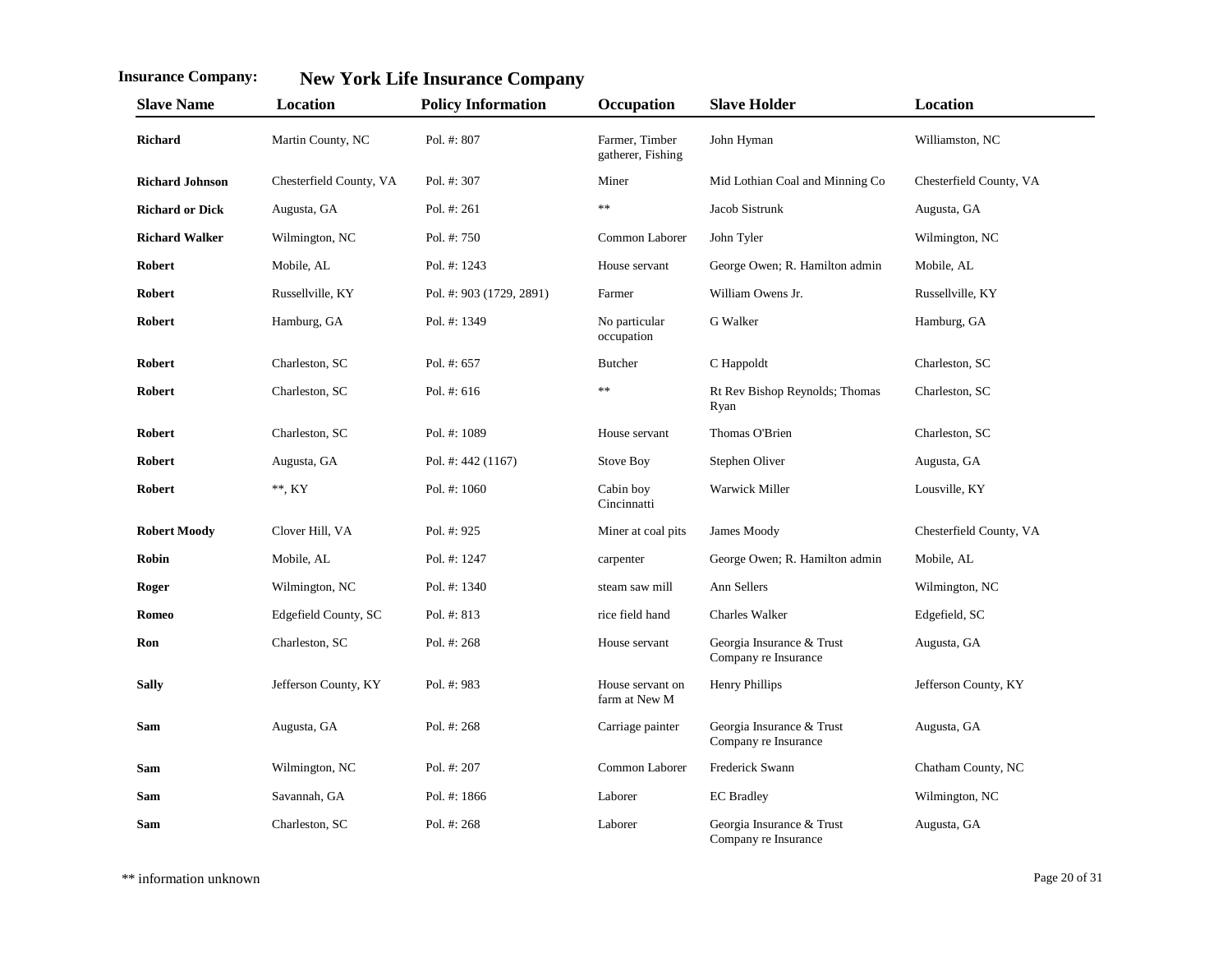| <b>Slave Name</b> | Location                | <b>Policy Information</b> | Occupation                            | <b>Slave Holder</b>                | Location                |
|-------------------|-------------------------|---------------------------|---------------------------------------|------------------------------------|-------------------------|
| Sam               | Chesterfield County, VA | Pol. #: 456               | Miner                                 | <b>Thomas Crouch</b>               | Richmond, VA            |
| Sam               | Columbus, GA            | Pol. #: 830               | Mason                                 | Patrick Adams                      | Columbus, GA            |
| <b>Sam Berry</b>  | Savannah, GA            | Pol. #: 1854              | Laborer                               | William Burke Giles & Company      | Wilmington, NC          |
| <b>Sam Jones</b>  | Chesterfield County, VA | Pol. #: $270(920)$        | Miner                                 | James Moody                        | Chesterfield County, VA |
| <b>Sam Kiner</b>  | Chesterfield County, VA | Pol. #: 424 (1049)        | Miner                                 | Nicholas Mills                     | Richmond, VA            |
| <b>Sam Rid</b>    | Chesterfield County, VA | Pol. #: $419(1044)$       | Miner                                 | Nicholas Mills                     | Richmond, VA            |
| <b>Sam Walker</b> | Wilmington, NC          | Pol. #: 748               | Common Laborer                        | John Tyler                         | Wilmington, NC          |
| <b>Sampson</b>    | Louisville, KY          | Pol. #: 1087              | On board Steam<br><b>Boat Ringold</b> | Patty Stewart                      | Lousville, KY           |
| <b>Sampson</b>    | Wilmington, NC          | Pol. #: 526 (1210)        | Penman in stream<br>sawmill           | W Lord                             | Wilmington, NC          |
| <b>Sandford</b>   | Macon, GA               | Pol. #: 1202              | Apprentice to<br>smith                | De Loache & Wilcosson              | Macon, GA               |
| Sandy             | Charleston, SC          | Pol. #: 489               | Carpenter                             | PP Allen                           | Charleston, SC          |
| <b>Sandy</b>      | Charleston, SC          | Pol. #: 322 (977, 2118)   | Laborer                               | Amilia Chapman                     | Charleston, SC          |
| Sandy             | Charleston, SC          | Pol. #: 403 (1317)        | Laborer                               | <b>ME</b> Carrere                  | Charleston, SC          |
| Sarah             | Charleston, SC          | Pol. #: 353 (978)         | $\ast$                                | Charles Cochran                    | Charleston, SC          |
| Sarah             | Natchez, MS             | Pol. #: $824(1665)$       | **                                    | George Stanwood                    | Natchez, MS             |
| Sarah             | Savannah, GA            | Pol. #: 590               | House servant                         | George Adams                       | Savannah, GA            |
| <b>Sawney</b>     | Martin County, NC       | Pol. #: 809               | Farmer, Timber<br>gatherer, Fishing   | John Hyman                         | Williamston, NC         |
| <b>Scott</b>      | Louisville, KY          | Pol. #: 1598              | **                                    | Monroe Quarrier                    | Lousville, KY           |
| <b>Scott</b>      | Natchez, MS             | Pol. #: 1834              | Servant                               | C Vennigerholy                     | Natchez, MS             |
| <b>Selina</b>     | Wilmington, NC          | Pol. #: 1240              | House servant                         | Thomas Loring                      | Wilmington, NC          |
| <b>Sellah</b>     | Augusta, GA             | Pol. #: 838               | House servant                         | Jesse Kent                         | Augusta, GA             |
| <b>Simon</b>      | Wilmington, NC          | Pol. #: 1257              | Laborer on a<br>turpentine farm       | Daniel Fleeming                    | Wilmington, NC          |
| <b>Smart</b>      | Charleston, SC          | Pol. #: 591 (1267)        | Stevedore                             | Adeline Monthses; Levy J. Monthses | Charleston, SC          |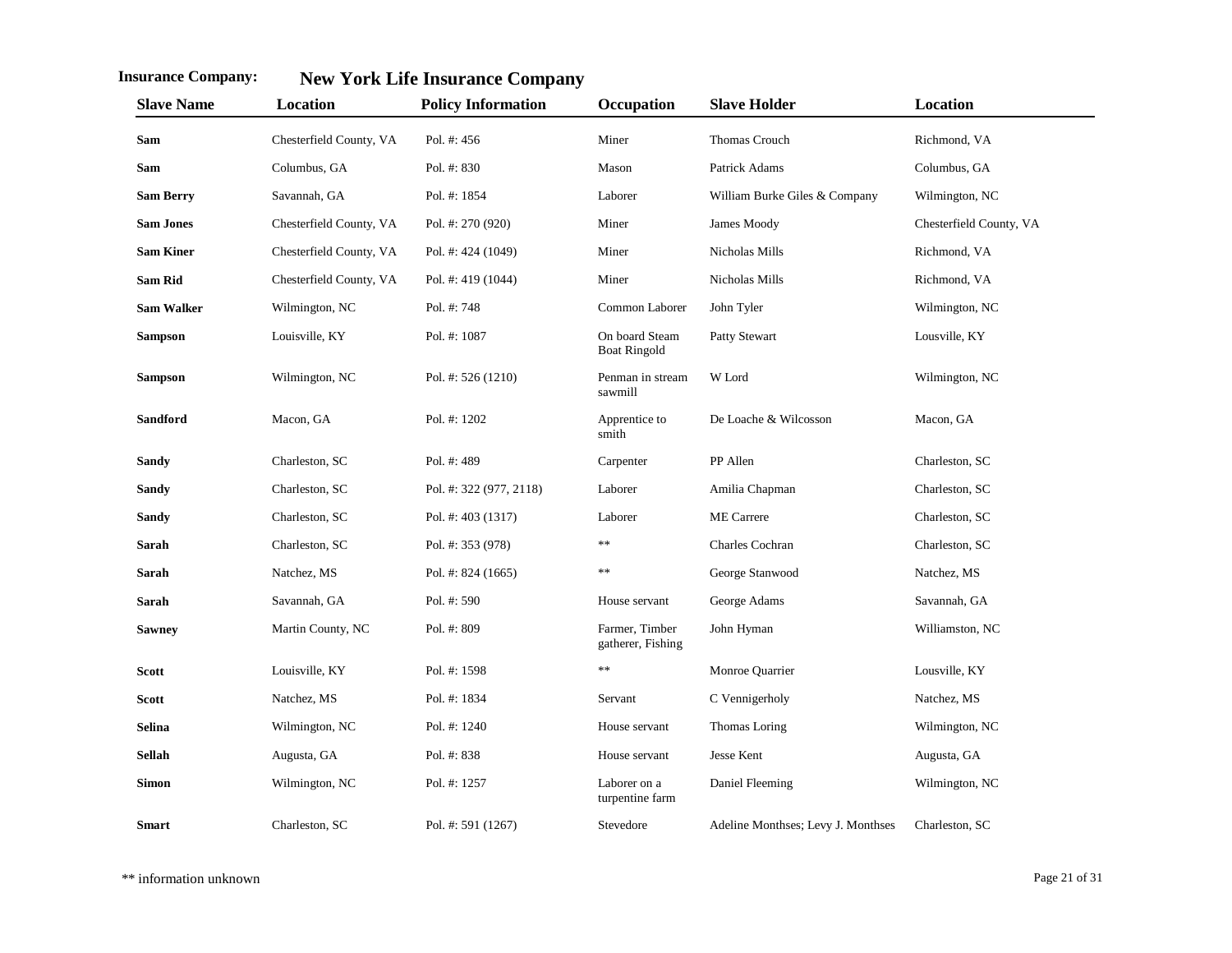| <b>Slave Name</b>     | Location                           | <b>Policy Information</b> | Occupation                       | <b>Slave Holder</b>                               | Location                |
|-----------------------|------------------------------------|---------------------------|----------------------------------|---------------------------------------------------|-------------------------|
| Solomon               | Savannah, GA                       | Pol. #: 1855              | Laborer                          | William Burke Giles & Company                     | Wilmington, NC          |
| Squire                | Franklin County, KY                | Pol. #: 1658              | $\ast$                           | Thomas Hall                                       | Franklin County, KY     |
| Squire                | On Island 36, Tipton<br>County, TN | Pol. #: 1439              | Farming &<br>Woodchopping        | Mess. Smith & Densford                            | Lousville, KY           |
| <b>Squire Sackett</b> | Chesterfield County, VA            | Pol. #: 972               | House server                     | Ann Sackett                                       | Chesterfield County, VA |
| <b>Stephen</b>        | Franklin County, KY                | Pol. #: 1692              | Fireman                          | Henry Sneed                                       | Franklin County, KY     |
| <b>Stephen</b>        | Natchez, MS                        | Pol. #: 1275              | Natchez saw mill                 | J.D. Tyler Brown Cozzens & H.W.<br>Chittenden     | Natchez, MS             |
| <b>Stephen</b>        | Wilmington, NC                     | Pol. #: 1258              | Laborer at a<br>Turpentine farm  | Daniel Fleeming                                   | Wilmington, NC          |
| <b>Sukey</b>          | Charleston, SC                     | Pol. #: 404               | Servant                          | <b>ME</b> Carrere                                 | Charleston, SC          |
| <b>Susan</b>          | Augusta, GA                        | Pol. #: 837               | House servant                    | Jesse Kent                                        | Augusta, GA             |
| <b>Sylvester</b>      | Mobile, AL                         | Pol. #: 1262              | <b>Female Slave</b>              | George Owen; R. Hamilton admin                    | Mobile, AL              |
| <b>Tartan</b>         | Charleston, SC                     | Pol. #: 268               | Carpenter                        | Georgia Insurance & Trust<br>Company re Insurance | Augusta, GA             |
| <b>Thaddeus</b>       | ** **                              | Pol. #: 350               | Laborer at steam<br>sawmill      | <b>RH</b> Cowan                                   | Wilmington, NC          |
| <b>Thomas</b>         | Henderson County, KY               | Pol. #: 1679              | Fireman                          | John Hart                                         | Henderson County, KY    |
| <b>Thomas</b>         | Wilmington, NC                     | Pol. #: 1647              | A Slave                          | John Wooster                                      | Wilmington, NC          |
| <b>Thornton</b>       | Charleston, SC                     | Pol. #: 1682              | $\ast$                           | Ignatius Reynolds                                 | Charleston, SC          |
| <b>Thornton</b>       | Louisville, KY                     | Pol. #: 1714              | St. Bt. Hand                     | WH Smith; W.S.D McGowan                           | Lousville, KY           |
| <b>Tillman</b>        | Louisville, KY                     | Pol. #: 1496              | fireman on KY to<br>LA steamboat | Stephen Chenoweth                                 | Lousville, KY           |
| <b>Tom</b>            | Savannah, GA                       | Pol. #: 1853              | Laborer                          | William Burke Giles & Company                     | Wilmington, NC          |
| <b>Tom</b>            | Union County, KY                   | Pol. #: 799               | Firemen on<br><b>Bunker Hill</b> | John Buntai                                       | Union County, KY        |
| <b>Tom</b>            | Wilmington, NC                     | Pol. #: 514               | Common Laborer                   | William Smith                                     | Wilmington, NC          |
| Tom                   | Natchez, MS                        | Pol. #: 1272              | Natchez saw mill                 | J.D. Tyler Brown Cozzens & H.W.<br>Chittenden     | Natchez, MS             |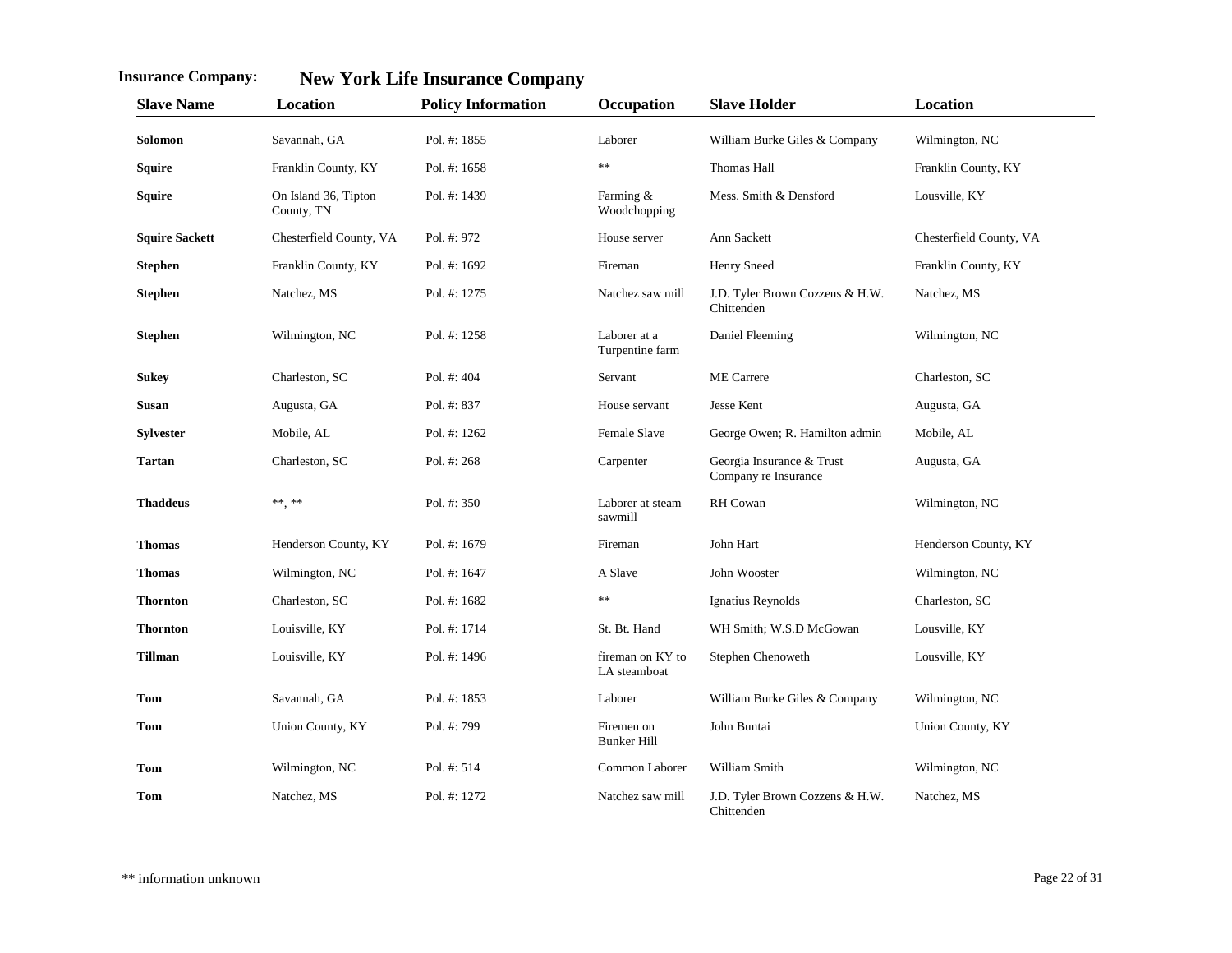| <b>Slave Name</b>  | Location                | <b>Policy Information</b>              | Occupation                            | <b>Slave Holder</b>      | Location                |
|--------------------|-------------------------|----------------------------------------|---------------------------------------|--------------------------|-------------------------|
| Tom                | **, **                  | Pol. #: 445 (698)                      | Running on the<br>River               | Rebecca Averill          | Anderson County, KY     |
| Tom                | Savannah, GA            | Pol. #: 168                            | Laborer                               | Thomas Robinson          | Savannah, GA            |
| <b>Tom Pollard</b> | Chesterfield County, VA | Pol. #: 835                            | Miner                                 | <b>Higginson Hancock</b> | Chesterfield County, VA |
| <b>Tommy</b>       | Charleston, SC          | Pol. #: 198 (851, 1704)                | <b>Baker</b>                          | Robert Miller            | Charleston, SC          |
| <b>Toney</b>       | Wilmington, NC          | Pol. #: 1259                           | Turpentine Farm                       | Daniel Fleeming          | Wilmington, NC          |
| <b>Vincent</b>     | Henderson County, KY    | Pol. #: 1581 Date of Death<br>01/30/48 | Fireman                               | William Hancock          | Henderson County, KY    |
| <b>Vincent</b>     | Nelson County, KY       | Pol. #: 767 (1636)                     | Blacksmith                            | Mary Jane Maddux         | Nelson County, KY       |
| <b>Wallace</b>     | Jefferson County, KY    | Pol. #: 1179                           | on steam boat<br>Luna                 | John Jones               | Jefferson County, KY    |
| Warwick            | Jefferson County, KY    | Pol. #: 1141 Date of Death<br>06/47    | Fireman on Steam<br><b>Boat Diane</b> | John Jones               | Jefferson County, KY    |
| Washington         | Wilmington, NC          | Pol. #: 1085 (1874)                    | Laborer                               | William Rourk            | Wilmington, NC          |
| Washington         | Wilmington, NC          | Pol. #: 374                            | Apprentice to a<br>mason              | James Millman            | Wilmington, NC          |
| Whitmel            | Martin County, NC       | Pol. #: 808                            | Farmer, Timber<br>gatherer, Fishing   | John Hyman               | Williamston, NC         |
| Will               | Wilmington, NC          | Pol. #: 751                            | Cooper                                | John Tyler               | Wilmington, NC          |
| <b>Willaby</b>     | Louisville, KY          | Pol. #: 1120                           | Boatman steam<br>boat                 | Gabriel Jones            | Lousville, KY           |
| William            | Louisville, KY          | Pol. #: 1595                           | Cabin boy                             | Monroe Quarrier          | Lousville, KY           |
| William            | Wilmington, NC          | Pol. #: 335 (994, 1751)                | Servant on board<br>a steamer         | John Walker              | Wilmington, NC          |
| William            | Wilmington, NC          | Pol. #: 1629                           | Turpentine<br>distiller               | Catherine Robeson        | Wilmington, NC          |
| William            | Montgomery, AL          | Pol. #: 1820                           | Laborer                               | IS Winter                | Montgomery, AL          |
| William            | Henderson, KY           | Pol. #: 902 (1539)                     | Fireman on boat                       | Jesse Griffin            | Henderson County, KY    |
| William            | Mobile, AL              | Pol. #: 1023 (1966)                    | Drayman                               | Rodolphus Williams       | Mobile, AL              |
| William            | **, KY                  | Pol. $#: 910$                          | Fireman on steam<br>boat              | John Speidle             | Henderson County, KY    |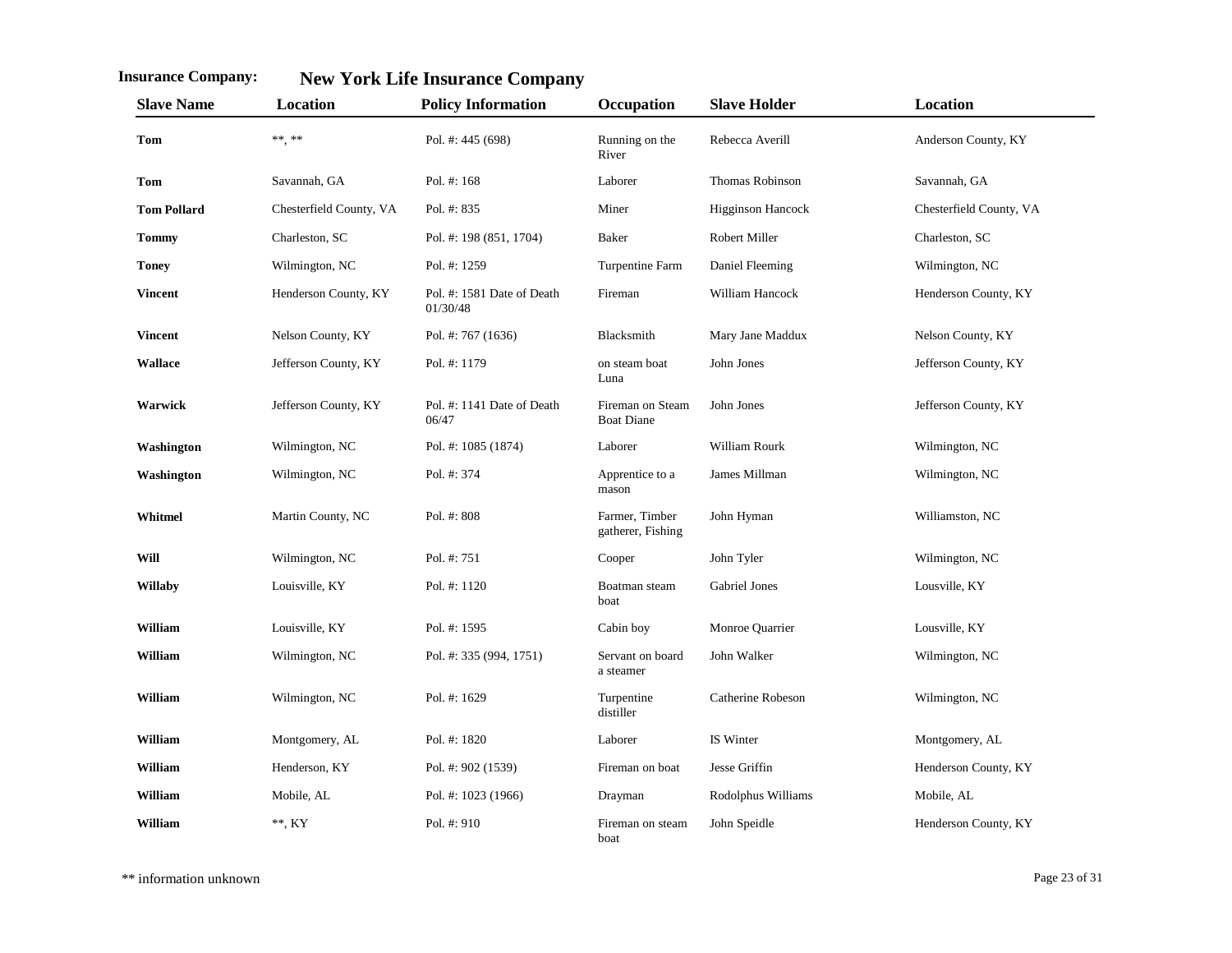| <b>Slave Name</b>      | Location                    | <b>Policy Information</b> | Occupation                       | <b>Slave Holder</b>             | Location                  |
|------------------------|-----------------------------|---------------------------|----------------------------------|---------------------------------|---------------------------|
| William                | Henderson County, KY        | Pol. #: 1509              | Fireman                          | Robert Beverly                  | Henderson County, KY      |
| William                | Ghent, KY                   | Pol. #: 764               | On steam boat<br>Chancellor      | Joseph Craig                    | Ghent, Carroll County, KY |
| William                | <b>Brunswick County, NC</b> | Pol. #: 332               | Laborer                          | Frederick Swann                 | Chatham County, NC        |
| William                | Augusta, GA                 | Pol. #: 1125 (1913)       | In furniture store               | <b>Charles Platt</b>            | Augusta, GA               |
| William                | Henderson County, KY        | Pol. #: 1536              | Fireman                          | Matilda Collier                 | Henderson County, KY      |
| William                | Lexington, KY               | Pol. #: 646               | Cook on<br>steamboat KY to<br>LA | Catharine Harper                | Lexington, KY             |
| William Henry Watki    | Chesterfield County, VA     | Pol. #: 341               | Miner                            | William Watkins                 | Powhatan County, VA       |
| <b>William Johnson</b> | Owsley County, KY           | Pol. #: 945 (1754)        | Miner                            | George Green                    | Frankfort, KY             |
| <b>William Maston</b>  | Chesterfield County, VA     | Pol. #: 304 (877)         | Miner                            | Mid Lothian Coal and Minning Co | Chesterfield County, VA   |
| <b>William Smith</b>   | Wilmington, NC              | Pol. #: 202 (970, 1667)   | <b>Brick Mason</b>               | Thomas Wright                   | Wilmington, NC            |
| <b>William Watkins</b> | Chesterfield County, VA     | Pol. #: 342               | Miner                            | William Watkins                 | Powhatan County, VA       |
| <b>William Wright</b>  | Wilmington, NC              | Pol. #: 643 (1359)        | Common laborer                   | Thomas Wright                   | Wilmington, NC            |
| Wilson                 | Chesterfield County, VA     | Pol. #: 407 (1033)        | Miner                            | Nicholas Mills                  | Richmond, VA              |
| Woodley                | Wilmington, NC              | Pol. #: 375               | Apprentice to a<br>mason         | James Millman                   | Wilmington, NC            |
| Zach                   | Louisville, KY              | Date of Death 06/48       | Fireman                          | Monroe Quarrier                 | Lousville, KY             |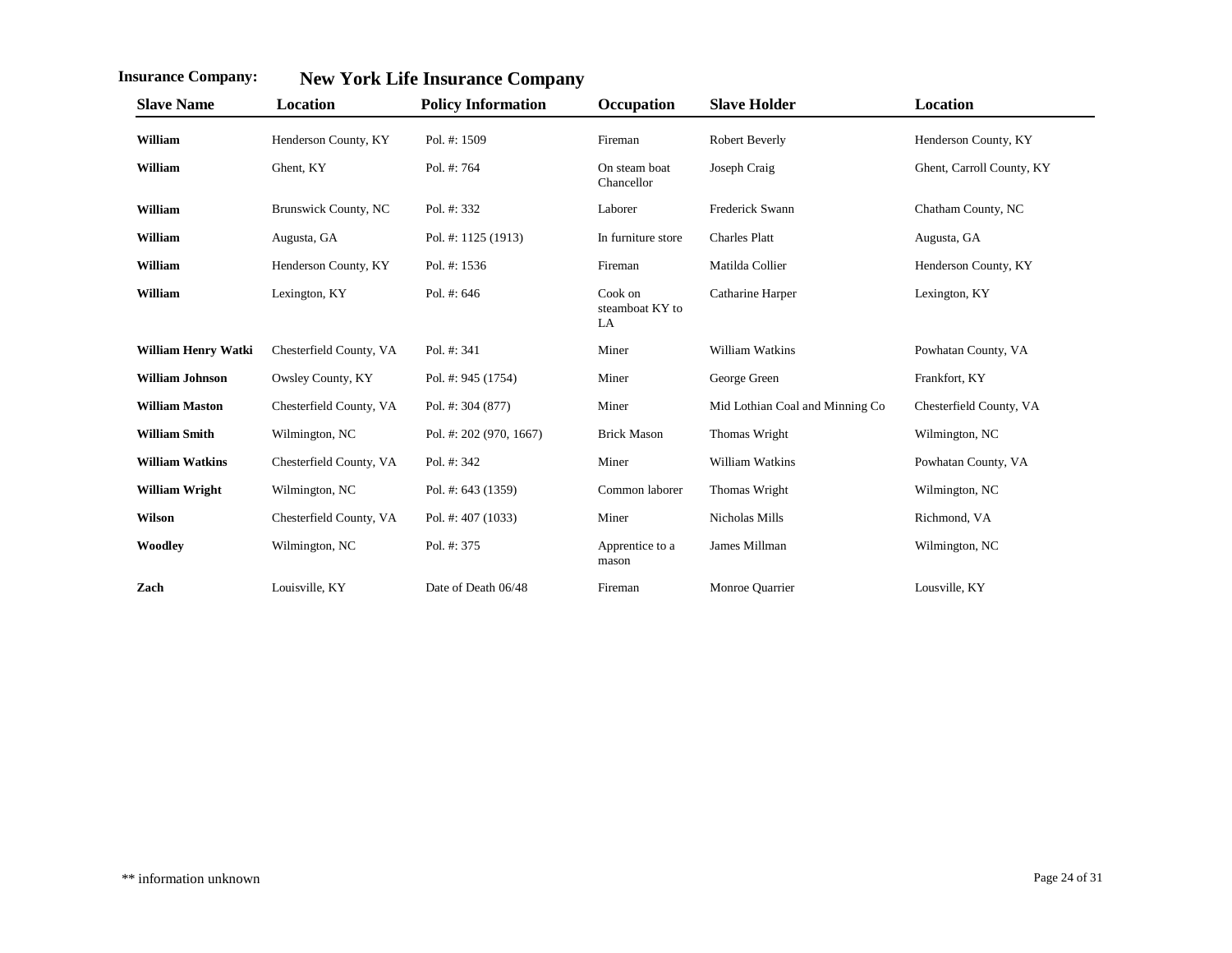| <b>Slave Name</b>     | Location         | <b>Policy Information</b> | Occupation    | <b>Slave Holder</b>  | Location         |
|-----------------------|------------------|---------------------------|---------------|----------------------|------------------|
| Abram                 | Fayette, KY      | Pol. #: 764               | $\ast\ast$    | Chas R. Thompson     | Fayette, KY      |
| Adam                  | Bourbon, KY      | Pol. #: 2121              | $\ast$        | Frances Jones        | Bourbon, KY      |
| <b>Agnes</b>          | Fayette, KY      | Pol. #: 946               | **            | J.L. Kemp            | Fayette, KY      |
| <b>Alexander</b>      | Fayette, KY      | Pol. #: 2294              | **            | J.H. & C.C. Morgan   | Fayette, KY      |
| <b>Alexander</b>      | Fayette, KY      | Pol. #: 882               | **            | John J. Hunter       | Fayette, KY      |
| <b>Alfred</b>         | Fayette, KY      | Pol. #: 1683              | **            | James A. Grinstead   | Fayette, KY      |
| <b>Alfred</b>         | Mercer, KY       | Pol. #: 1519              | **            | James Tilford        | Mercer, KY       |
| <b>Alfred</b>         | Woodford, KY     | Pol. #: 1019              | **            | R.H. Watson          | Woodford, KY     |
| <b>Alfred</b>         | Woodford, KY     | Pol. #: 1087              | **            | William H. (?) Mass  | Woodford, KY     |
| Alic                  | Fayette, KY      | Pol. #: 901               | $**$          | J. H. Morgan         | Fayette, KY      |
| <b>Allan Williams</b> | Fayette, KY      | Pol. #: 2082              | **            | W.C. Hamilton        | Fayette, KY      |
| Anderson              | Wilcox, AL       | Pol. #: 1775              | **            | David Cook           | Wilcox, AL       |
| Andrew                | Fayette, KY      | Pol. #: 866               | **            | John J. Hunter       | Fayette, KY      |
| <b>Andrew Banks</b>   | Spotsylvania, VA | Pol. #: 1040              | **            | John (?) Haydon      | Spotsylvania, VA |
| Ann                   | Fayette, KY      | Pol. #: 1078              | **            | H.W. Chiles          | Fayette, KY      |
| Anthony               | Fayette, KY      | Pol. #: 881               | $**$          | P. Scott             | Fayette, KY      |
| <b>Armistead</b>      | Fayette, KY      | Pol. #: 900               | **            | John H. Morgan       | Fayette, KY      |
| Ben                   | Fayette, KY      | Pol. #: 1050              | $\ast\ast$    | William Montgomery   | Fayette, KY      |
| Ben                   | Fayette, KY      | Pol. #: 909               | **            | John H. Morgan       | Fayette, KY      |
| <b>Ben Brown</b>      | Jassimine, KY    | Pol. #: 2191              | $\ast$        | L.H. Chrisman        | Jassimine, KY    |
| <b>Ben Varnum</b>     | Fayette, KY      | Pol. #: 2081              | $\ast$        | W.C. Hamilton        | Fayette, KY      |
| <b>Breckenridge</b>   | Fayette, KY      | Pol. #: 1404              | $\ast$ $\ast$ | A.L. & J.J. Childers | Fayette, KY      |
| <b>Burrell</b>        | Fayette, KY      | Pol. #: 763               | $\ast$        | Chas R. Thompson     | Fayette, KY      |
| <b>Caroline</b>       | Fanquer, VA      | Pol. #: 2377              | $\ast$        | $\ast\ast$           | Fanquer, VA      |
| <b>Caroline</b>       | Fayette, KY      | Pol. #: 2343              | $\ast$        | John H. Morgan       | Fayette, KY      |
| <b>Charles</b>        | Fayette, KY      | Pol. #: 884               | $\ast$        | P. Scott             | Fayette, KY      |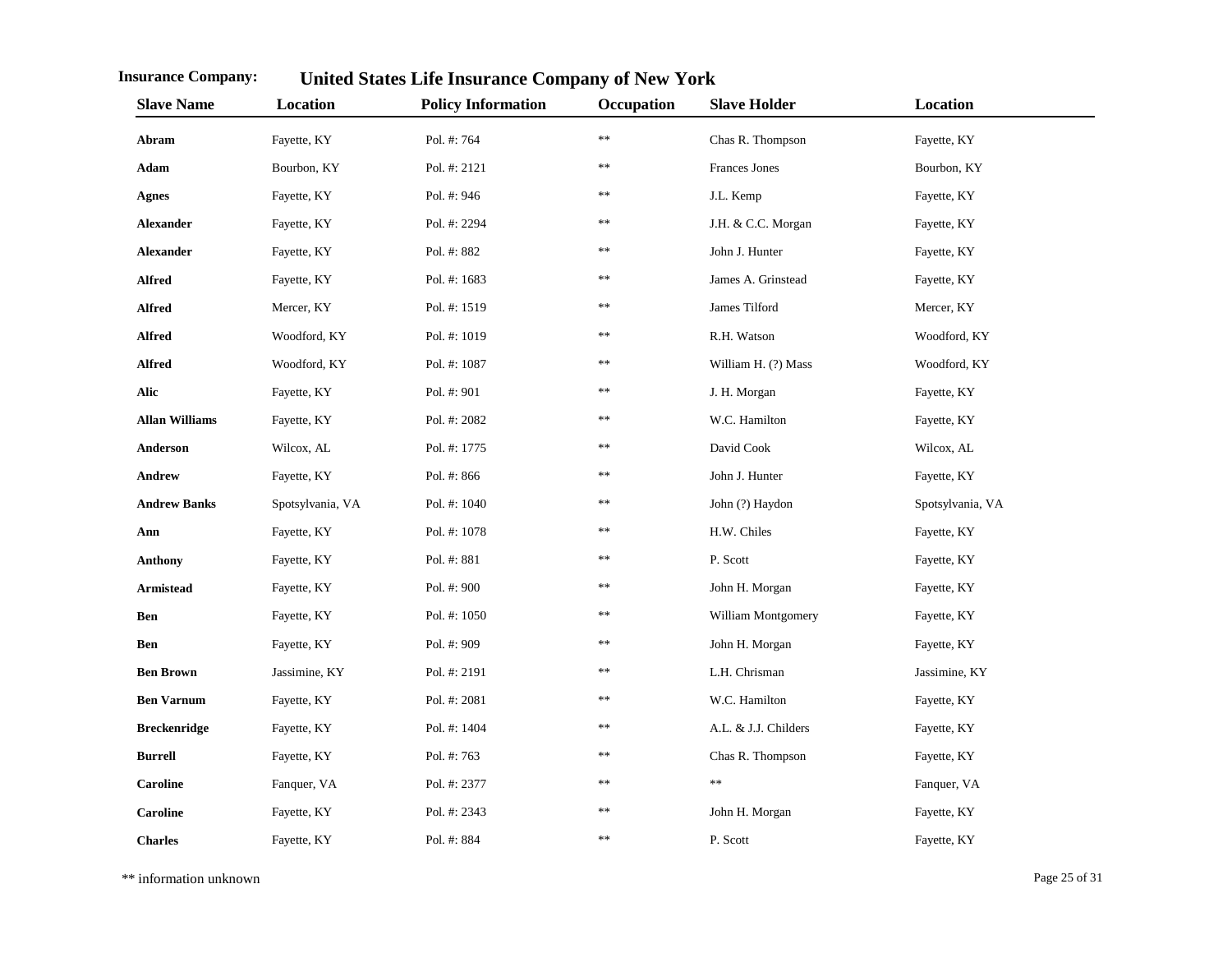| <b>Slave Name</b>     | Location         | <b>Policy Information</b> | Occupation | <b>Slave Holder</b>   | Location         |
|-----------------------|------------------|---------------------------|------------|-----------------------|------------------|
| Chrisman              | Fayette, KY      | Pol. #: 2125              | $\ast$     | W.C. Hamilton         | Fayette, KY      |
| <b>Clem Boone</b>     | Fayette, KY      | Pol. #: 1402              | **         | P.E. & W.G. Todhunter | Fayette, KY      |
| Daly                  | Fayette, KY      | Pol. #: 853               | **         | Hunter & Bruce        | Fayette, KY      |
| David                 | Fayette, KY      | Pol. #: 2059              | **         | W.C. Hamilton         | Fayette, KY      |
| David                 | Fayette, KY      | Pol. #: 878               | **         | P. Scott              | Fayette, KY      |
| David                 | Fayette, KY      | Pol. #: 899               | **         | John H. Morgan        | Fayette, KY      |
| Dean                  | Fayette, KY      | Pol. #: 872               | **         | P. Scott              | Fayette, KY      |
| Delia                 | Spotsylvania, VA | Pol. #: 566               | **         | J. L. Jones           | Spotsylvania, VA |
| <b>Dennis Cofer</b>   | DC, DC           | Pol. #: 2239              | **         | James Towler          | DC, DC           |
| <b>Dick Cook</b>      | Fayette, KY      | Pol. #: 868               | **         | P. Scott              | Fayette, KY      |
| <b>Dick Field</b>     | Fayette, KY      | Pol. #: 911               | **         | Wesley C. Hamilton    | Fayette, KY      |
| Edmund                | Caroline, VA     | Pol. #: 2286              | **         | George G. Butler      | Caroline, VA     |
| Elijah                | Fayette, KY      | Pol. #: 1498              | **         | Hunter & Bruce        | Fayette, KY      |
| <b>Ellen</b>          | Fayette, KY      | Pol. #: 860               | **         | John J. Hunter        | Fayette, KY      |
| <b>Enoch</b>          | Fayette, KY      | Pol. #: 1740              | **         | James A. Grinstead    | Fayette, KY      |
| Ferdinand             | Spotsylvania, VA | Pol. #: 1782              | **         | John W. Collins       | Spotsylvania, VA |
| General               | Fayette, KY      | Pol. #: 1598              | **         | Issac M. Yarnell      | Fayette, KY      |
| George                | Fanquier, VA     | Pol. #: 2380              | **         | Martha P. Castleman   | Fanquier, VA     |
| George                | Stafford, VA     | Pol. #: 2169              | **         | Wither Waller         | Stafford, VA     |
| George                | Fayette, KY      | Pol. #: 971               | **         | W.C. Hamilton         | Fayette, KY      |
| George                | Fayette, KY      | Pol. #: 765               | **         | Chas R. Thompson      | Fayette, KY      |
| George                | Fayette, KY      | Pol. #: 1156              | **         | John L. Wilson        | Fayette, KY      |
| <b>George Brents</b>  | Fayette, KY      | Pol. #: 775               | **         | George Brents         | Fayette, KY      |
| <b>George Clarke</b>  | Fayette, KY      | Pol. #: 2091              | **         | John H. Morgan        | Fayette, KY      |
| <b>George Jackson</b> | Spotsylvania, VA | Pol. #: 1780              | $**$       | Thomas J. Berry       | Spotsylvania, VA |
| <b>George Peel</b>    | Fayette, KY      | Pol. #: 870               | **         | Hunter & Bruce        | Fayette, KY      |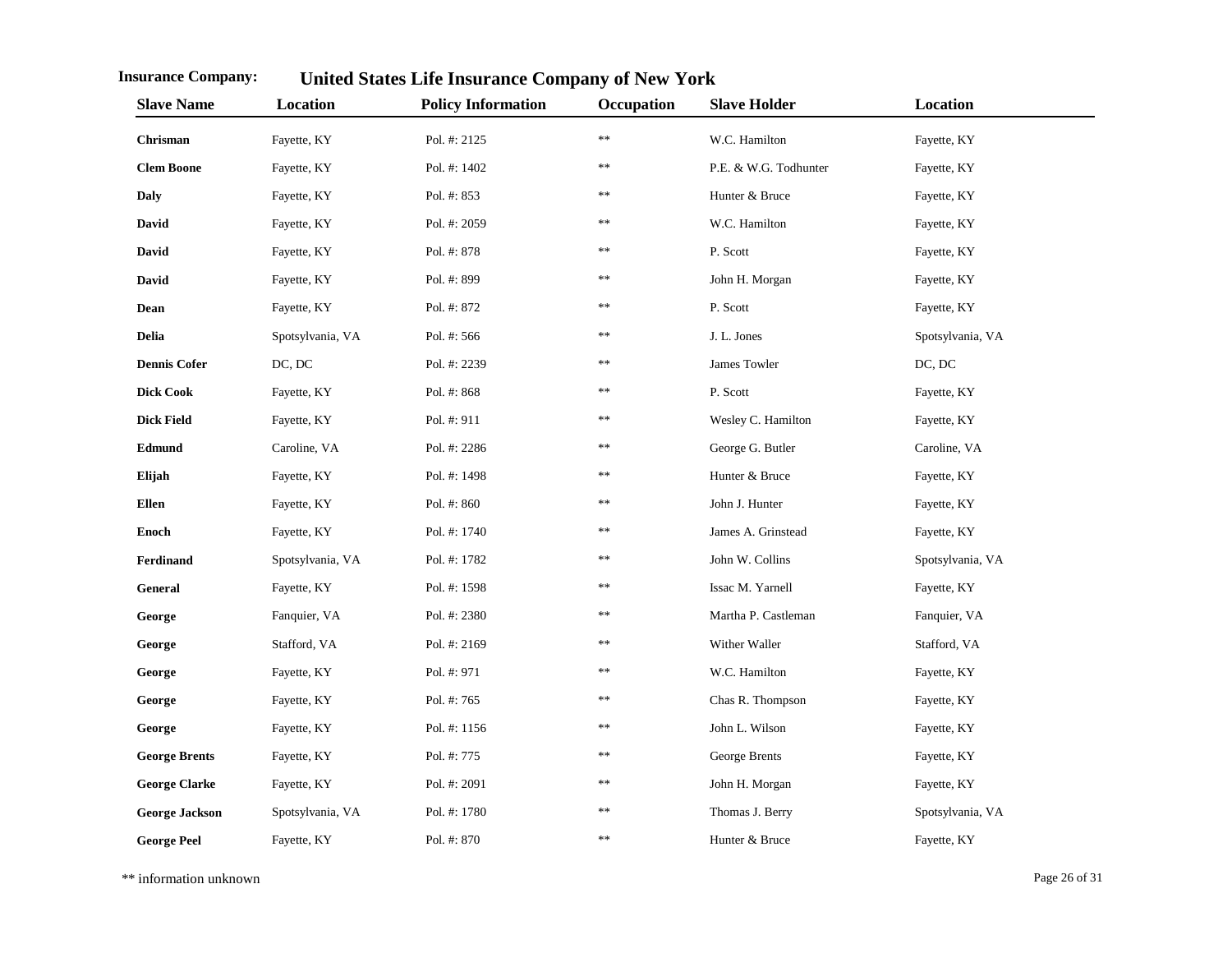| <b>Slave Name</b>           | Location         | <b>Policy Information</b> | Occupation    | <b>Slave Holder</b>          | Location         |
|-----------------------------|------------------|---------------------------|---------------|------------------------------|------------------|
| <b>George Vinegar</b>       | Fayette, KY      | Pol. #: 1499              | $**$          | John H. Morgan               | Fayette, KY      |
| <b>George Wallace</b>       | Fayette, KY      | Pol. #: 1089              | $\ast$        | W. C. Hamilton               | Fayette, KY      |
| Georgiana                   | Fayette, KY      | Pol. #: 869               | **            | Ja (?) M. Bruce              | Fayette, KY      |
| Harriet, a slave            | Fayette, KY      | Pol. #: 706               | **            | James M. Bush                | Fayette, KY      |
| <b>Hayes</b>                | Fayette, KY      | Pol. #: 932               | **            | Charles L. Bodley            | Fayette, KY      |
| <b>Henderson</b>            | Fayette, KY      | Pol. #: 945               | $\ast$ $\ast$ | W.E. Milton                  | Fayette, KY      |
| <b>Henry</b>                | Fayette, KY      | Pol. #: 1500              | **            | John H. Morgan               | Fayette, KY      |
| <b>Henry</b>                | Fayette, KY      | Pol. #: 2355              | **            | Martha Castleman             | Fayette, KY      |
| <b>Henry</b>                | Orange, VA       | Pol. #: 1594              | **            | <b>Edwin Carter</b>          | Orange, VA       |
| <b>Henry Brokenbourgh</b>   | Spotsylvania, VA | Pol. #: 2141              | $\ast$        | George Aler                  | Spotsylvania, VA |
| <b>Henry Elrdige</b>        | Lafayette, KY    | Pol. #: 2173              | **            | J.H. & C.C. Morgan           | Lafayette, KY    |
| <b>Henry Frazier</b>        | Spotsylvania, VA | Pol. #: 1456              | **            | John Metcalfe                | Spotsylvania, VA |
| <b>Henry Hudson</b>         | Pendleton, KY    | Pol. #: 2123              | **            | Wm A. Warner                 | Pendleton, KY    |
| <b>Henry Jones</b>          | Fayette, KY      | Pol. #: 646               | $\ast$ $\ast$ | W.C. Hamilton                | Fayette, KY      |
| <b>Henry Smith</b>          | Spotsylvania, VA | Pol. #: 2143              | **            | George Aler                  | Spotsylvania, VA |
| <b>Henry Ware</b>           | Spotsylvania, VA | Pol. #: 1781              | **            | Thomas J. Berry              | Spotsylvania, VA |
| Horace                      | Fayette, KY      | Pol. #: 908               | **            | John H. Morgan               | Fayette, KY      |
| Ira                         | Fayette, KY      | Pol. #: 1502              | **            | John H. Morgan               | Fayette, KY      |
| <b>Ishmael</b> (Leave)      | Fayette, KY      | Pol. #: 787               | **            | Thomas (?) Cummingway        | Fayette, KY      |
| <b>Israel</b>               | Spotsylvania, VA | Pol. #: 1778              | **            | William C. Pratt             | Spotsylvania, VA |
| <b>Jacobs</b>               | Fayette, KY      | Pol. #: 2120              | **            | Louisa Webb                  | Fayette, KY      |
| <b>James Gillis</b>         | Spotsylvania, VA | Pol. #: 2177              | $\ast$ $\ast$ | Sarah J. Buck                | Spotsylvania, VA |
| <b>James Greenwell</b>      | DC, DC           | Pol. #: 2386              | **            | Fitzhuery Warren             | DC, DC           |
| <b>James or Jim Jackson</b> | Fayette, KY      | Pol. #: 1948              | **            | James M. Bush                | Fayette, KY      |
| <b>Jane Bown</b>            | Washington, DC   | Pol. #: 1856              | **            | Henderson Fowler             | Washington, DC   |
| <b>Jarrett</b>              | Clarke, KY       | Pol. #: 1403              | $\ast$        | Robert P. Kennedy, Justus J. | Clarke, KY       |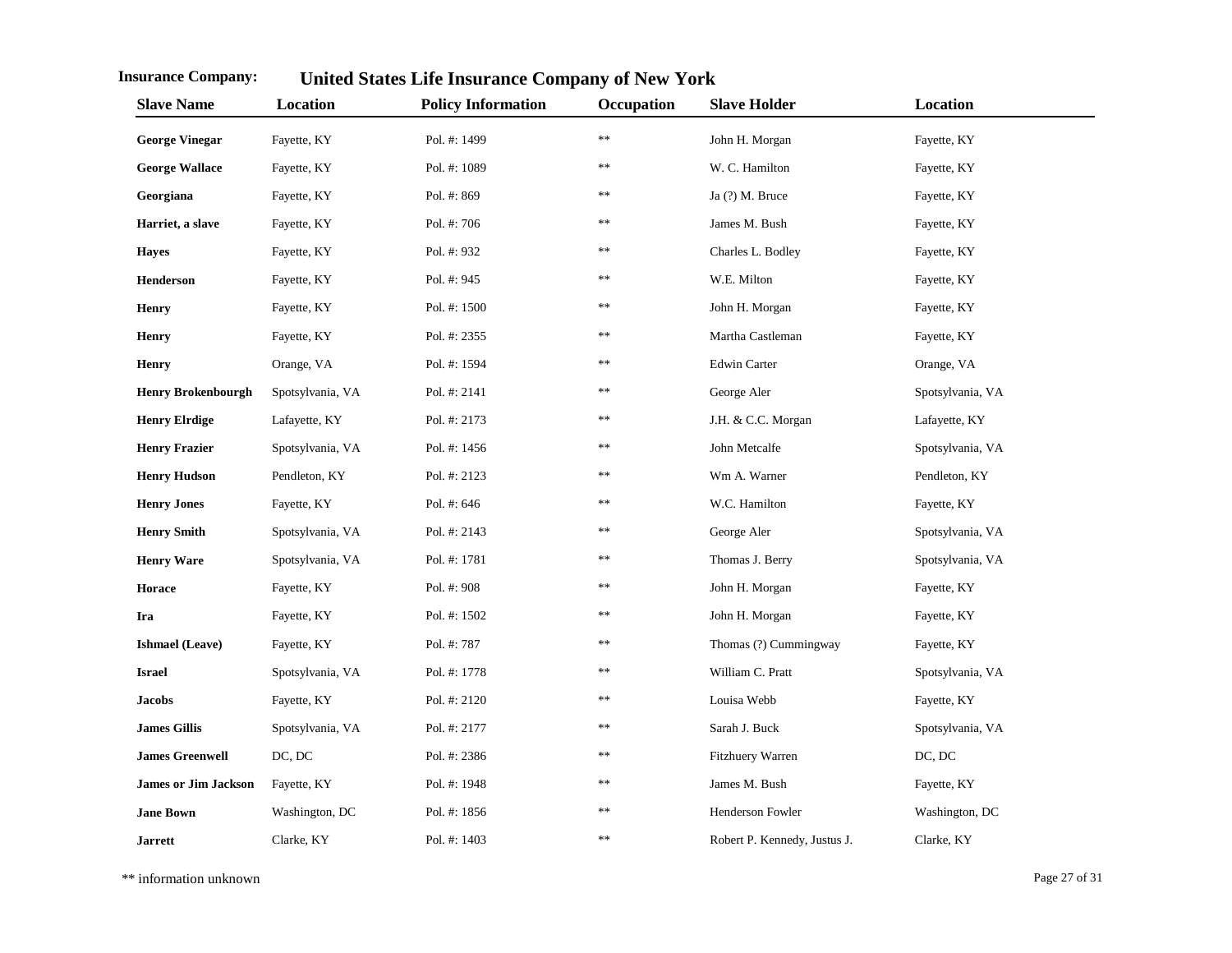| <b>Slave Name</b>    | Location         | <b>Policy Information</b> | Occupation | <b>Slave Holder</b> | Location         |
|----------------------|------------------|---------------------------|------------|---------------------|------------------|
| <b>Jeffrey Scott</b> | Spotsylvania, VA | Pol. #: 1626              | $**$       | George Aler         | Spotsylvania, VA |
| Jem                  | Fayette, KY      | Pol. #: 973               | **         | P. Scott            | Fayette, KY      |
| <b>Jerry</b>         | Fayette, KY      | Pol. #: 883               | $**$       | P. Scott            | Fayette, KY      |
| <b>Jesse</b>         | Fayette, KY      | Pol. #: 861               | **         | John J. Hunter      | Fayette, KY      |
| Jim                  | Fayette, KY      | Pol. #: 1540              | **         | Hunter & Bruce      | Fayette, KY      |
| <b>Jim Clark</b>     | Fayette, KY      | Pol. #: 910               | **         | John H. Morgan      | Fayette, KY      |
| <b>Jim Martin</b>    | Fayette, KY      | Pol. #: 913               | **         | John H. Morgan      | Fayette, KY      |
| John                 | Fayette, KY      | Pol. #: 879               | **         | P. Scott            | Fayette, KY      |
| John                 | Stafford, VA     | Pol. #: 2087              | **         | Edmund F. Rose      | Stafford, VA     |
| John                 | Fayette, KY      | Pol. #: 774               | **         | James M. Bush       | Fayette, KY      |
| <b>John Man</b>      | Fayette, KY      | Pol. #: 865               | **         | John J. Hunter      | Fayette, KY      |
| <b>John Owen</b>     | Jefferson, KY    | Pol. #: 527               | **         | $L.$ (?) Carlton    | Jefferson, KY    |
| <b>John Smith</b>    | Fanquier, VA     | Pol. #: 2378              | **         | Martha P. Castleman | Fanquier, VA     |
| <b>John Taylor</b>   | Fayette, KY      | Pol. #: 1265              | **         | Hunter & Bruce      | Fayette, KY      |
| Jordan               | Fayette, KY      | Pol. #: 880               | **         | Hunter & Bruce      | Fayette, KY      |
| Joshua               | Fayette, KY      | Pol. #: 862               | **         | P. Scott            | Fayette, KY      |
| Lena                 | Fayette, KY      | Pol. #: 1501              | **         | John J. Hunter      | Fayette, KY      |
| Leonard              | Fayette, KY      | Pol. #: 856               | **         | Ja (?) M. Bruce     | Fayette, KY      |
| Lewis                | Fayette, KY      | Pol. #: 2354              | **         | Martha Castleman    | Fayette, KY      |
| Lewis                | Fayette, KY      | Pol. #: 867               | **         | P. Scott            | Fayette, KY      |
| <b>Lewis Webb</b>    | Fayette, KY      | Pol. #: 1503              | **         | Hunter & Bruce      | Fayette, KY      |
| Logan                | Fayette, KY      | Pol. #: 873               | **         | P. Scott            | Fayette, KY      |
| Lucy                 | Fayette, KY      | Pol. #: 912               | **         | John H. Morgan      | Fayette, KY      |
| Lucy                 | Spotsylvania, VA | Pol. #: 2287              | **         | George W. Wroten    | Spotsylvania, VA |
| Maria                | Fayette, KY      | Pol. #: 857               | **         | John J. Hunter      | Fayette, KY      |
| <b>Marshall</b>      | Fayette, KY      | Pol. #: 846               | **         | George W. Brang     | Fayette, KY      |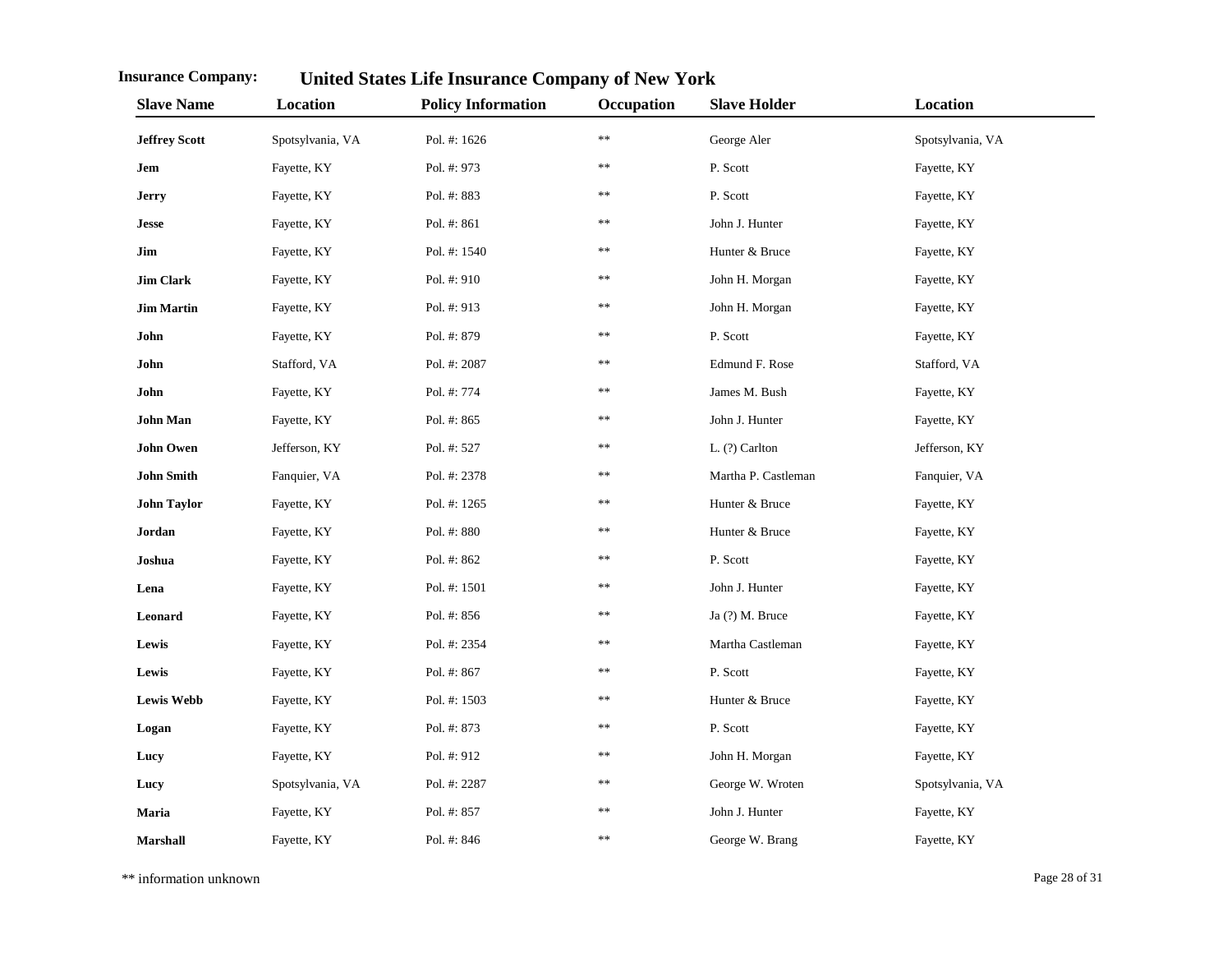| <b>Slave Name</b>      | Location         | <b>Policy Information</b> | Occupation | <b>Slave Holder</b>            | Location         |
|------------------------|------------------|---------------------------|------------|--------------------------------|------------------|
| <b>Martha</b>          | Fayette, KY      | Pol. #: 1832              | $\ast\ast$ | John Parker                    | Fayette, KY      |
| <b>Martha</b>          | Wilcox, AL       | Pol. #: 1776              | **         | Herman Kenneyworth             | Wilcox, AL       |
| <b>Matilda</b>         | Fayette, KY      | Pol. #: 1088              | **         | Rich (?) Windell               | Fayette, KY      |
| Mercer                 | Spotsylvania, VA | Pol. #: 1783              | **         | John W. Collins                | Spotsylvania, VA |
| <b>Moses</b>           | Fayette, KY      | Pol. #: 831               | **         | Barbara Spurr                  | Fayette, KY      |
| <b>Nathan</b>          | Fayette, KY      | Pol. #: 875               | **         | P. Scott                       | Fayette, KY      |
| <b>Nathan</b>          | Fayette, KY      | Pol. #: 876               | **         | Hunter & Bruce                 | Fayette, KY      |
| <b>Nearest</b>         | Spotsylvania, VA | Pol. #: 1784              | **         | John W. Collins                | Spotsylvania, VA |
| <b>Ned</b>             | Fanquier, VA     | Pol. #: 2379              | **         | Martha P. Castleman            | Fanquier, VA     |
| Ned                    | Fayette, KY      | Pol. #: 903               | **         | John H. Morgan                 | Fayette, KY      |
| <b>Ned Blades</b>      | Fayette, KY      | Pol. #: 649               | **         | W.C. Hamilton                  | Fayette, KY      |
| <b>Ned Richards</b>    | Spotsylvania, VA | Pol. #: 2107              | **         | Alex K. Philips                | Spotsylvania, VA |
| <b>Nelson</b>          | Lafayette, KY    | Pol. #: 2254              | **         | John T. Lyle, (Iseabella Lyle) | Lafayette, KY    |
| <b>Nelson</b>          | Fayette, KY      | Pol. #: 1129              | **         | Isabella Lyle                  | Fayette, KY      |
| <b>Nelson</b>          | Fayette, KY      | Pol. #: 2122              | **         | John Parker                    | Fayette, KY      |
| <b>Nicholas</b>        | Lafayette, KY    | Pol. #: 2174              | **         | J.W. Morgan (Turner Ashley)    | Lafayette, KY    |
| <b>Page Brown</b>      | Fayette, KY      | Pol. #: 915               | **         | Wesley C. Hamilton             | Fayette, KY      |
| Peggy                  | Spotsylvania, VA | Pol. #: 1756              | **         | John J. Cammach                | Spotsylvania, VA |
| <b>Penny Snow</b>      | Spotsylvania, VA | Pol. #: 1628              | **         | Granville Gilman               | Spotsylvania, VA |
| Perry Brown            | Fayette, KY      | Pol. #: 648               | **         | W.C. Hamilton                  | Fayette, KY      |
| Peter                  | Fayette, KY      | Pol. #: 904               | **         | John H. Morgan                 | Fayette, KY      |
| <b>Phil Shankland?</b> | Spotsylvania, VA | Pol. #: 1457              | **         | George Aler                    | Spotsylvania, VA |
| Rebecca                | Fayette, KY      | Pol. #: 1949              | **         | Lewis C. Robards               | Fayette, KY      |
| <b>Richard</b>         | Fayette, KY      | Pol. #: 1051              | **         | William Montgomery             | Fayette, KY      |
| <b>Richard</b>         | Fayette, KY      | Pol. #: 877               | **         | P. Scott                       | Fayette, KY      |
| <b>Rob Hoomes</b>      | Spotsylvania, VA | Pol. #: 1779              | **         | John L. Marge, Jr.             | Spotsylvania, VA |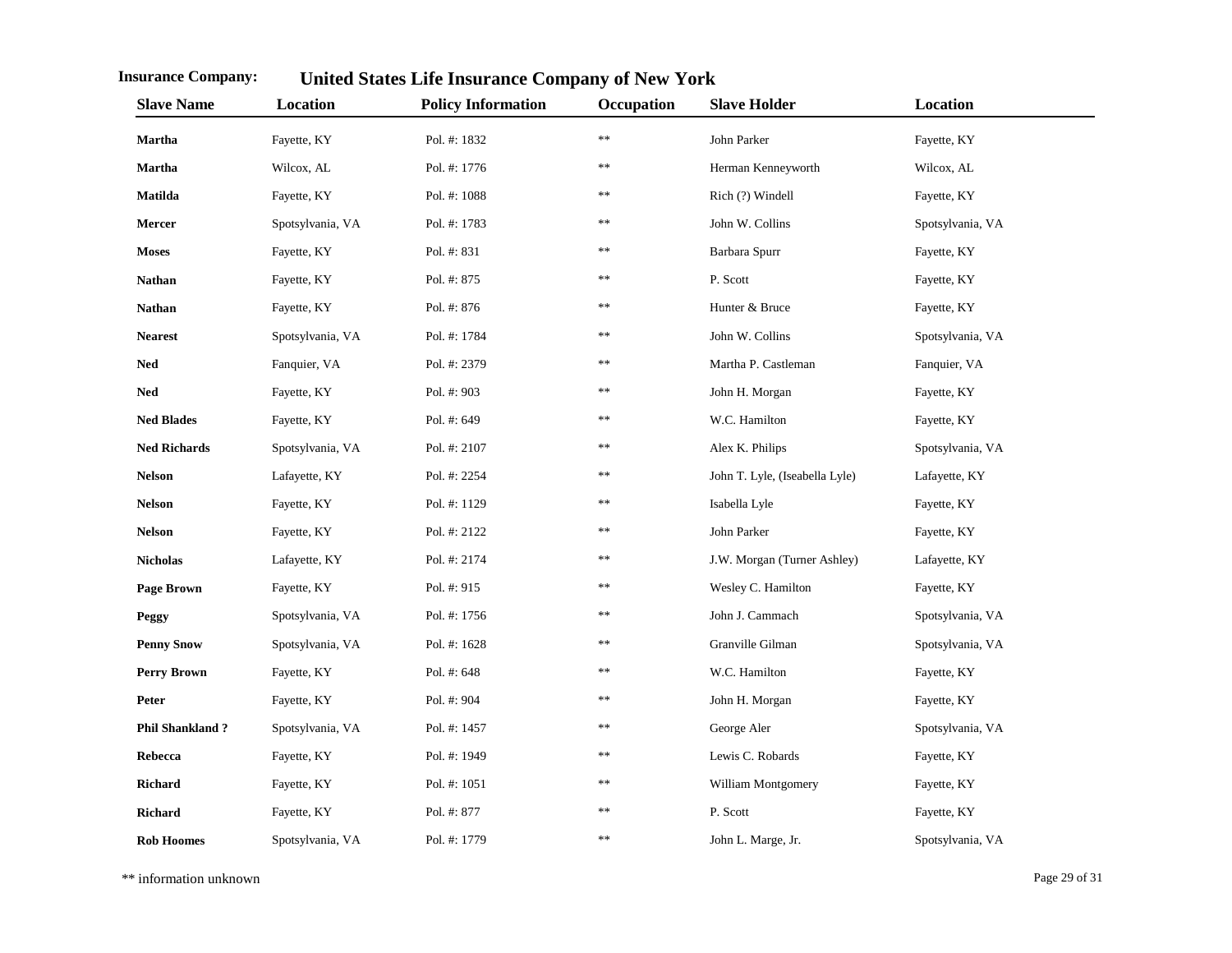| <b>Slave Name</b>                | Location         | <b>Policy Information</b> | Occupation    | <b>Slave Holder</b> | Location         |
|----------------------------------|------------------|---------------------------|---------------|---------------------|------------------|
| Robert                           | Fayette, KY      | Pol. #: 1695              | $\ast$ $\ast$ | John Parker         | Fayette, KY      |
| <b>Robert Dick</b>               | DC, DC           | Pol. #: 2387              | $\ast$ $\ast$ | Anthony Bowen       | DC, DC           |
| <b>Robert Johnson</b>            | Spotsylvania, VA | Pol. #: 994               | $**$          | John W. (?) Coull   | Spotsylvania, VA |
| Robert Johnson Walke Fayette, KY |                  | Pol. #: 645               | $\ast$ $\ast$ | W. C. Hamilton      | Fayette, KY      |
| <b>Robert Parish</b>             | Richmond, VA     | Pol. #: 1672              | $\ast$        | Thomas L. Waugh     | Richmond, VA     |
| <b>Rueben Morgan</b>             | Fayette, KY      | Pol. #: 1699              | $\ast$ $\ast$ | P. Scott            | Fayette, KY      |
| <b>Sally Washington</b>          | Spotsylvania, VA | Pol. #: 2144              | **            | George Aler         | Spotsylvania, VA |
| Sam                              | Fayette, KY      | Pol. #: 914               | $**$          | John H. Morgan      | Fayette, KY      |
| <b>Samuel Breckenridge</b>       | Fayette, KY      | Pol. #: 854               | $**$          | P. Scott            | Fayette, KY      |
| <b>Samuel Hawkins</b>            | Fayette, KY      | Pol. #: 874               | $**$          | P. Scott            | Fayette, KY      |
| <b>Samuel Shepherd</b>           | Fayette, KY      | Pol. #: 647               | **            | W. C. Hamilton      | Fayette, KY      |
| Sarah                            | Fayette, KY      | Pol. #: 2131              | **            | Martha M. Messick   | Fayette, KY      |
| Shadrach                         | Spotsylvania, VA | Pol. #: 2142              | **            | John Grotz          | Spotsylvania, VA |
| <b>Sinclair</b>                  | Fayette, KY      | Pol. #: 859               | **            | John J. Hunter      | Fayette, KY      |
| <b>Stephen</b>                   | Fayette, KY      | Pol. #: 1266              | **            | Ann M. Hart         | Fayette, KY      |
| <b>Sterling</b>                  | Fayette, KY      | Pol. #: 864               | **            | P. Scott            | Fayette, KY      |
| Susan                            | Fayette, KY      | Pol. #: 925               | **            | Hiram Shaw          | Fayette, KY      |
| <b>Tarlton</b>                   | Fayette, KY      | Pol. #: 992               | $\ast$        | Hunter & Bruce      | Fayette, KY      |
| <b>Theodore</b>                  | Fayette, KY      | Pol. #: 855               | $\ast$        | John J. Bruce       | Fayette, KY      |
| <b>Thomas</b>                    | Spotsylvania, VA | Pol. #: 1455              | $\ast$        | Joseph Sanford      | Spotsylvania, VA |
| <b>Thomas Rich</b>               | Caroline, VA     | Pol. #: 1627              | $\ast$        | Thomas L. Waugh     | Caroline, VA     |
| <b>Thorton</b>                   | Spotsylvania, VA | Pol. #: 993               | $\ast$        | Thomas B. Barton    | Spotsylvania, VA |
| <b>Toby</b>                      | Spotsylvania, VA | Pol. #: 1454              | **            | Joseph Sanford      | Spotsylvania, VA |
| <b>Tom Hunter</b>                | Fayette, KY      | Pol. #: 858               | **            | John J. Hunter      | Fayette, KY      |
| <b>Tom Wood</b>                  | Fayette, KY      | Pol. #: 863               | $\ast$        | Hunter & Bruce      | Fayette, KY      |
| <b>Walker</b>                    | Caroline, VA     | Pol. #: 2211              | $\ast$        | Flippo Littleton    | Caroline, VA     |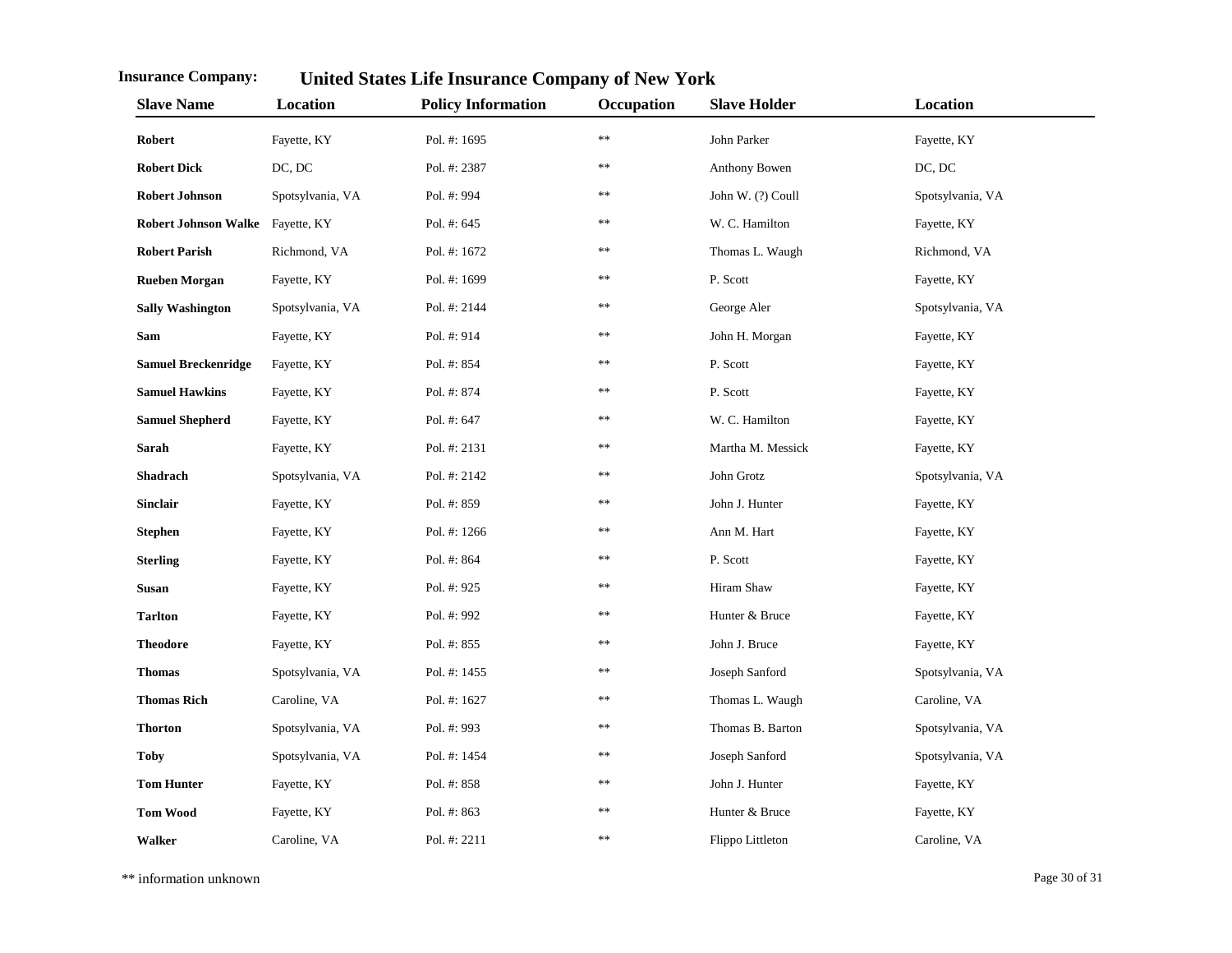| <b>Slave Name</b>       | Location         | <b>Policy Information</b> | Occupation | <b>Slave Holder</b>         | Location         |
|-------------------------|------------------|---------------------------|------------|-----------------------------|------------------|
| <b>Walter Garner</b>    | DC, DC           | Pol. #: 2171              | $\ast\ast$ | Charles E. Sherman          | DC, DC           |
| Warren                  | Fayette, KY      | Pol. #: 898               | **         | John H. Morgan              | Fayette, KY      |
| Washington              | Fanquier, VA     | Pol. #: 1343              | $\ast\ast$ | J. W. James (Turner Ashley) | Fanquier, VA     |
| Washington              | Fayette, KY      | Pol. #: 2124              | $\ast$     | C. W. Castleman             | Fayette, KY      |
| <b>Washington Smith</b> | DC, DC           | Pol. #: 2226              | $\ast$     | Jesse B. Wilson             | DC, DC           |
| Wiatt                   | Fayette, KY      | Pol. #: 1584              | **         | D.J. Goodloe                | Fayette, KY      |
| <b>Wilkins</b>          | Jassimine, KY    | Pol. #: 2190              | $\ast$     | L.H. Chrisman               | Jassimine, KY    |
| William                 | Fayette, KY      | Pol. #: 762               | **         | Chas R. Thompson            | Fayette, KY      |
| <b>William Curd</b>     | Fayette, KY      | Pol. #: 871               | **         | Hunter & Bruce              | Fayette, KY      |
| <b>William Hall</b>     | Jefferson, KY    | Pol. #: 1437              | **         | Levi Easton                 | Jefferson, KY    |
| <b>William Hunter</b>   | Fayette, KY      | Pol. #: 1504              | **         | John J. Hunter              | Fayette, KY      |
| <b>William Madison</b>  | Fayette, KY      | Pol. #: 902               | **         | John H. Morgan              | Fayette, KY      |
| <b>William Phillips</b> | Fayette, KY      | Pol. #: 905               | $\ast\ast$ | John H. Morgan              | Fayette, KY      |
| <b>Willis</b>           | Fayette, KY      | Pol. #: 1079              | $\ast\ast$ | Evan Lilly                  | Fayette, KY      |
| <b>Winney Davis?</b>    | Spotsylvania, VA | Pol. #: 1458              | $\ast\ast$ | Joseph Lawford              | Spotsylvania, VA |
| <b>Winney Lawson</b>    | Essex, KY        | Pol. #: 1727              | **         | Theodore P. Bougham         | Essex, KY        |
| Woodson                 | Fayette, KY      | Pol. #: 972               | **         | Ja (?) M. Bush              | Fayette, KY      |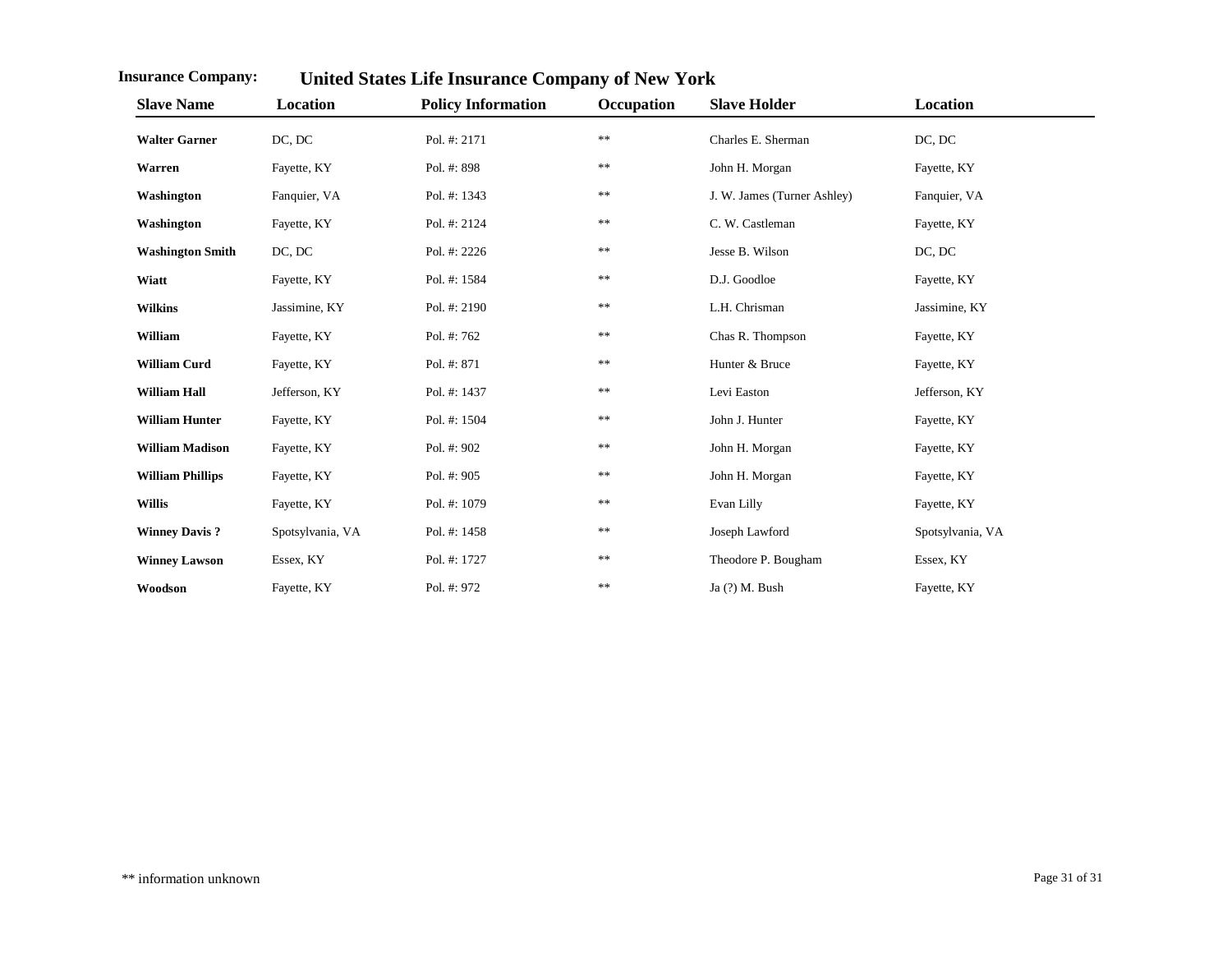## **Slave Policies Reported to Illinois Division of Insurance**

**(sorted by name of slave holder)**

#### **Insurance Com pan y: Aetna Life Insurance Com pan y**

| <b>Slave Holder</b>                                              | <b>Location</b> | <b>Policy Information</b>                    | <b>Slave Name</b> | Location        | Occupation           |
|------------------------------------------------------------------|-----------------|----------------------------------------------|-------------------|-----------------|----------------------|
| $\ast$ $\ast$                                                    | $***$ **        | Pol. #: 35, payable Jan. 5, 1859             | Abel              | Charleston, SC  | $\ast$               |
| Charles Meyer                                                    | St. Francis, MO | Pol. #: 44, dated Jan. 13, 1860;<br>Age $15$ | Amanda            | St. Francis, MO | Housegirl            |
| Charles Meyer                                                    | St. Francis, MO | Pol. #: 44, dated Jan. 13, 1860;<br>Age $15$ | Ann               | St. Francis, MO | Housegirl            |
| Charles Meyer                                                    | St. Francis, MO | Pol. #: 44, dated Jan. 13, 1860;<br>Age $19$ | <b>Henry</b>      | St. Francis, MO | Blacksmith           |
| Charles Meyer                                                    | St. Francis, MO | Pol. #: 44, dated Jan. 13, 1860;<br>Age 14   | <b>Martha</b>     | St. Francis, MO | Housegirl            |
| Cornelius Eppes (policyholder); William<br>Beasley (beneficiary) | Petersburg, VA  | Pol. #: 109, issued October 27,<br>1856      | $\pm$ $\pm$       | Petersburg, VA  | $\ast$ $\ast$        |
| Daniel Brown, (policyholder); D.H.<br>Shular (beneficiary)       | Montgomery, AL  | Pol. #: 86, issued February 4,<br>1859       | $\pm$ $\pm$       | Montgomery, AL  | $\ast$ $\ast$        |
| Emma Harnes (policyholder); Henry<br>Harnes (Beneficiary)        | Charleston, SC  | Pol. #: 75, issued October 30,<br>1857       | $\ast$ $\ast$     | Charleston, SC  | $\ast$ $\ast$        |
| Francis Fountain                                                 | Orleans, LA     | Pol. #: 271, dated June 21, 1855;<br>Age 27  | Peter             | Orleans, LA     | Laborer              |
| Jack Booth (policyholder); Chas. J.<br>Cabares, trustee          | Petersburg, VA  | Pol. #: 61, issued July 18, 1854             | $\pm$ $\pm$       | Petersburg, VA  | $\ast$ $\ast$        |
| John S. Primm                                                    | St. Louis, MO   | Pol. #: 37, dated Nov. 12, 1857;<br>Age 18   | Polly             | St. Louis, MO   | Nurse                |
| John S. Primm                                                    | St. Louis, MO   | Pol. #: 37, dated Nov. 12, 1857;<br>Age 19   | <b>Sanford</b>    | St. Louis, MO   | Farm Hand            |
| John S. Primm                                                    | St. Louis, MO   | Pol. #: 37, dated Nov. 12, 1857;<br>Age 16   | <b>Nancy</b>      | St. Louis, MO   | House Servant        |
| John S. Primm                                                    | St. Louis, MO   | Pol. #: 37, dated Nov. 12, 1857;<br>Age $10$ | <b>Mary Jane</b>  | St. Louis, MO   | Nurse                |
| John S. Primm                                                    | St. Louis, MO   | Pol. #: 37, dated Nov. 12, 1857;<br>Age 45   | Hannah            | St. Louis, MO   | Cook                 |
| John S. Primm                                                    | St. Louis, MO   | Pol. #: 37, dated Nov. 12, 1857;<br>Age 13   | Ben               | St. Louis, MO   | <b>House Servant</b> |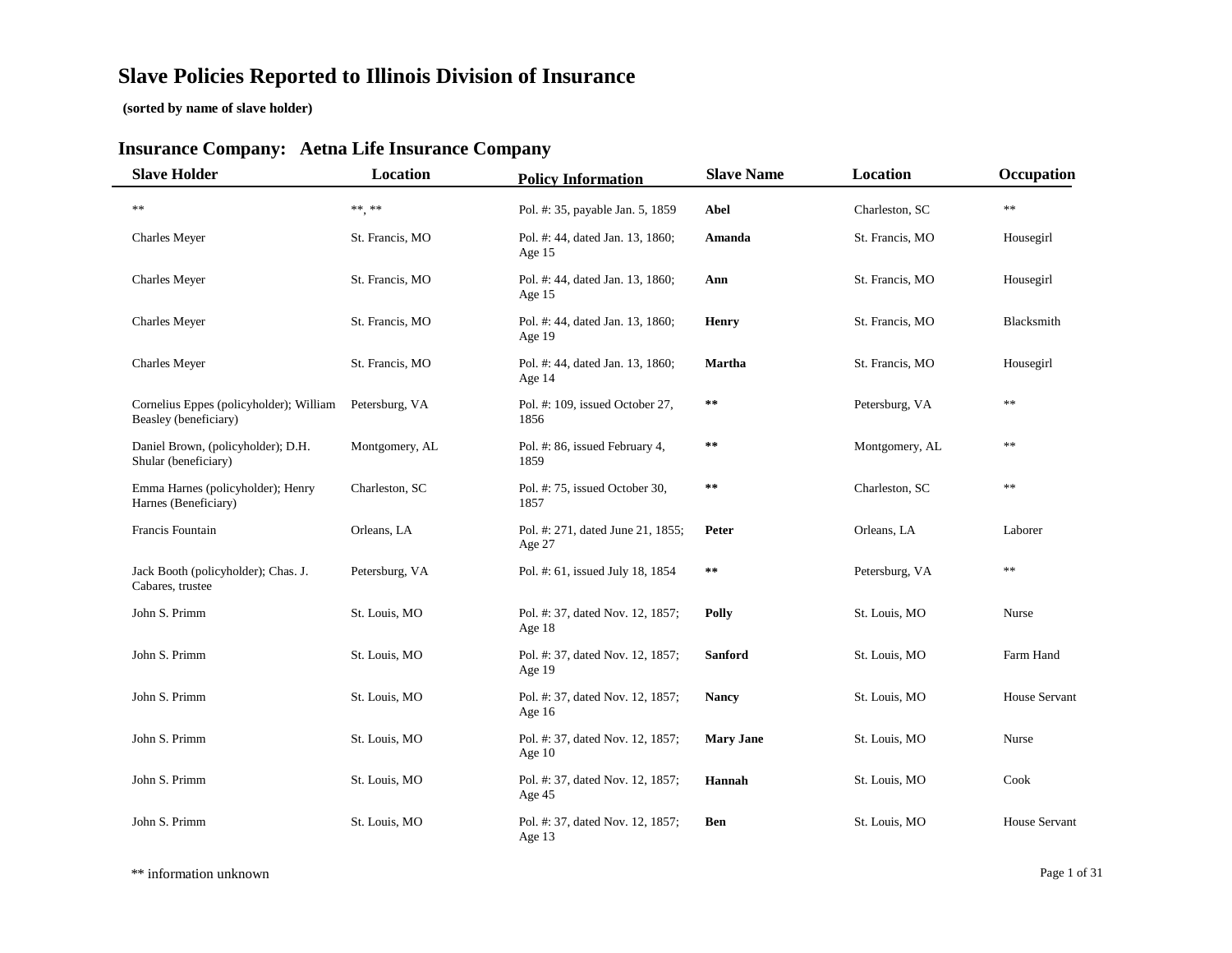| <b>Slave Holder</b>                                         | <b>Location</b> | <b>Policy Information</b>                     | <b>Slave Name</b>      | Location       | Occupation |
|-------------------------------------------------------------|-----------------|-----------------------------------------------|------------------------|----------------|------------|
| Mary Raby                                                   | Orleans, LA     | Pol. #: 128, issued Oct. 15, 1853             | $\star$ $\star$        | Orleans, LA    | $\ast$     |
| S. B. Nollner                                               | Petersburg, VA  | Pol. #: 107, dated May 13, 1856;<br>Age $32$  | <b>Stephen Edwards</b> | Petersburg, VA | Laborer    |
| Sarah Hubbell (policyholder); E.C.<br>Hubbell (beneficiary) | Montgomery, AL  | Pol. #: 94, issued January 18,<br>1860        | $* *$                  | Montgomery, AL | **         |
| <b>Thomas Murphy</b>                                        | Orleans, LA     | Pol. #: 158, dated Feb. 10, 1855;<br>Age 28   | <b>William Miles</b>   | Orleans, LA    | Drayman    |
| <b>Thomas Murphy</b>                                        | Orleans, LA     | Pol. #: 158, dated Feb. 10, 1855;<br>Age $22$ | Reuben                 | Orleans, LA    | Drayman    |
| <b>Thomas Murphy</b>                                        | Orleans, LA     | Pol. #: 158, dated Feb. 10, 1855;<br>Age 23   | John                   | Orleans, LA    | Drayman    |
| Thomas P. Allen                                             | Charleston, SC  | Pol. #: 60, dated Aug. 11, 1856;<br>Age 24    | Sabrina                | Charleston, SC | Washer     |
| William Ash (policyholder); Jos.<br>Sampson, Assignee       | Charleston, SC  | Pol. #: 64, issued June 30, 1854              | $\pm\, \pm$            | Charleston, SC | $\ast$     |

## **Insurance Company: Aetna Life Insurance Company**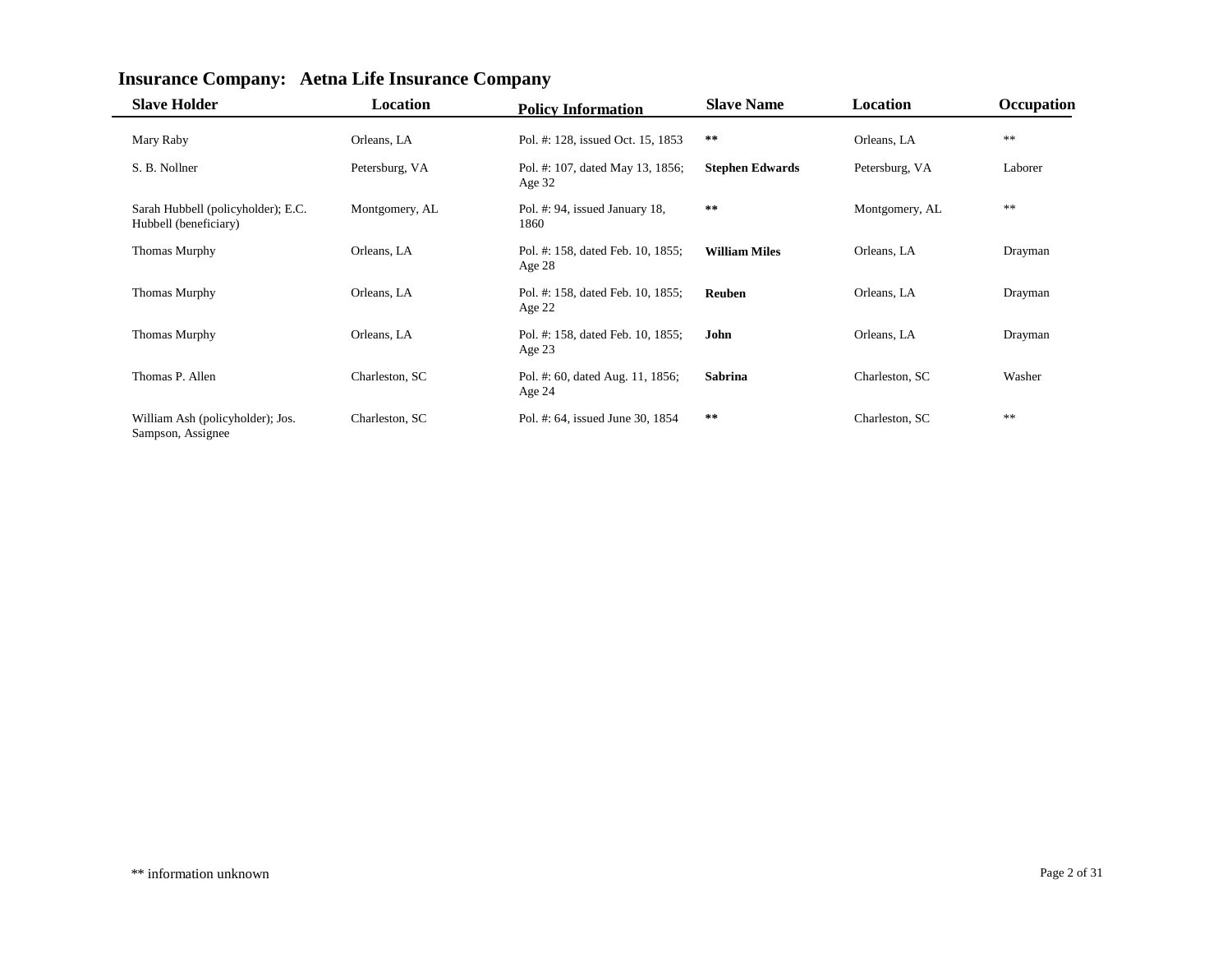| <b>Slave Holder</b>                 | <b>Location</b>         | <b>Policy Information</b> | <b>Slave Name</b>     | Location                | Occupation                 |
|-------------------------------------|-------------------------|---------------------------|-----------------------|-------------------------|----------------------------|
| $\ast$ $\ast$                       | $***$ , $***$           | Pol. #: 10171             | Helen                 | ** **                   | **                         |
| $\ast$ $\ast$                       | $***$ **                | Pol. #: 3478              | <b>Juniper Lewis</b>  | $\ast\ast\ast\ast\ast$  | $**$                       |
| AB Coleman                          | New Orleans, LA         | Pol. #: 1269              | <b>Reuben</b>         | New Orleans, LA         | **                         |
| Abraham Hite                        | Lousville, KY           | Pol. #: 330 (948)         | Melinda               | Louisville, KY          | Widow                      |
| Adams Hopkins & Co.                 | Augusta, GA             | Pol. #: 1395              | Edmund                | Augusta, GA             | Waiter                     |
| Adeline Monthses; Levy J. Monthses  | Charleston, SC          | Pol. #: 591 (1267)        | <b>Smart</b>          | Charleston, SC          | Stevedore                  |
| Adolphus Gardelle                   | Augusta, GA             | Pol. #: 486               | <b>Harriett</b>       | Augusta, GA             | Merchant                   |
| <b>Alexander Brown</b>              | Henderson County, KY    | Pol. #: 1588              | Aaron                 | Henderson County, KY    | Fireman                    |
| <b>Alexander Martin</b>             | Chesterfield County, VA | Pol. #: 1228              | <b>Jordan Porter</b>  | Chesterfield County, VA | Clover Hill Pitts          |
| Amilia Chapman                      | Charleston, SC          | Pol. #: 322 (977, 2118)   | <b>Sandy</b>          | Charleston, SC          | Laborer                    |
| Ann Kershaw                         | Charleston, SC          | Pol. #: 1009 (1813)       | Mari                  | Charleston, SC          | Slave                      |
| Ann Sackett                         | Chesterfield County, VA | Pol. #: 972               | <b>Squire Sackett</b> | Chesterfield County, VA | House server               |
| Ann Sellers                         | Wilmington, NC          | Pol. #: 1340              | Roger                 | Wilmington, NC          | steam saw mill             |
| Anna Urquhart; Henry R. Savage exec | Wilmington, NC          | Pol. #: 1057              | Davy                  | Wilmington, NC          | Laborer                    |
| Anna Urquhart; Henry R. Savage exec | Wilmington, NC          | Pol. #: 1058              | <b>James</b>          | Wilmington, NC          | Laborer                    |
| Annabella Giles                     | Wilmington, NC          | Pol. #: 1864              | <b>Henry</b>          | Wilmington, NC          | Bricklayer                 |
| Annabella Giles                     | Wilmington, NC          | Pol. #: 288 (958, 1815)   | <b>Hector</b>         | Wilmington, NC          | Laborer                    |
| <b>Anthony Wanet</b>                | Wilmington, NC          | Pol. #: 361 (993, 1810)   | <b>Henry Price</b>    | Wilmington, NC          | Cook Wilmington<br>steamer |
| Arthur Quinn                        | Henderson County, KY    | Pol. #: 1574              | <b>Dick</b>           | Henderson County, KY    | Fireman                    |
| AS Wooldridge                       | Chesterfield County, VA | Pol. #: 215 (862)         | <b>Israel Walker</b>  | Chesterfield County, VA | Miner                      |
| <b>Barton Morris</b>                | Carolina County, VA     | Pol. #: 434               | Edmund                | Richmond, VA            | Blacksmith                 |
| Benjamin Hallett                    | Wilmington, NC          | Pol. #: 1175              | <b>Damon</b>          | Wilmington, NC          | distillery                 |
| C Happoldt                          | Charleston, SC          | Pol. #: 657               | Robert                | Charleston, SC          | <b>Butcher</b>             |
| C Vennigerholy                      | Natchez, MS             | Pol. #: 1834              | <b>Scott</b>          | Natchez, MS             | Servant                    |
| C Vennigerholy                      | Natchez, MS             | Pol. #: 1065 (1835)       | <b>Harriet</b>        | Natchez, MS             | House servant              |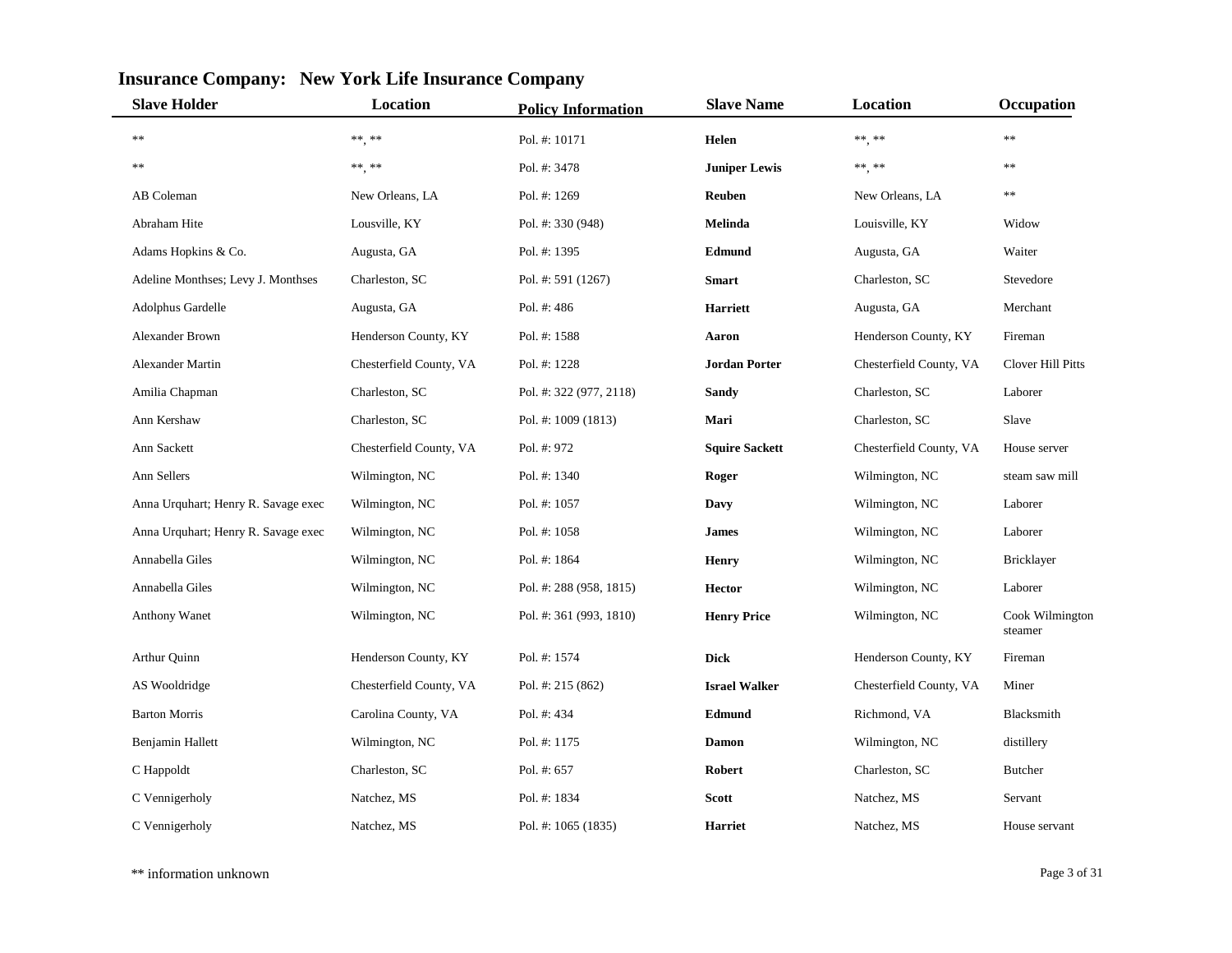| <b>Slave Holder</b>                                 | <b>Location</b>                          | <b>Policy Information</b> | <b>Slave Name</b>       | Location                | Occupation                           |
|-----------------------------------------------------|------------------------------------------|---------------------------|-------------------------|-------------------------|--------------------------------------|
| Caroline Richards                                   | Mobile, AL                               | Pol. #: 1006              | <b>Jacob</b>            | Mobile, AL              | Steam boat hand                      |
| Catharine Harper                                    | Lexington, KY                            | Pol. #: 646               | William                 | Lexington, KY           | Cook on<br>steamboat KY to<br>LA     |
| Catharine Harper                                    | Lexington, KY                            | Pol. #: 647               | <b>George Blackston</b> | Lexington, KY           | Waiter on<br>Louisville<br>steamboat |
| Catherine Robeson                                   | Wilmington, NC                           | Pol. #: 1629              | William                 | Wilmington, NC          | Turpentine<br>distiller              |
| Charles Cochran                                     | Charleston, SC                           | Pol. #: 353 (978)         | Sarah                   | Charleston, SC          | **                                   |
| <b>Charles Hubert</b>                               | Charleston, SC                           | Pol. #: $613(1314)$       | <b>Anthony</b>          | Charleston, SC          | House servant                        |
| <b>Charles Hubert</b>                               | Charleston, SC                           | Pol. #: $615(1316)$       | <b>Bella</b>            | Charleston, SC          | House servant                        |
| <b>Charles Hubert</b>                               | Charleston, SC                           | Pol. #: 614 (1315)        | <b>Daniel</b>           | Charleston, SC          | House servant                        |
| <b>Charles Hubert</b>                               | Charleston, SC                           | Pol. #: $612(1313)$       | <b>Chloe</b>            | Charleston, SC          | House servant                        |
| <b>Charles Mills</b>                                | Richmond, VA                             | Pol. #: 449               | <b>Nelson Finley</b>    | Chesterfield County, VA | Miner                                |
| <b>Charles Platt</b>                                | Augusta, GA                              | Pol. #: 1125 (1913)       | William                 | Augusta, GA             | In furniture store                   |
| <b>Charles Platt</b>                                | Augusta, GA                              | Pol. #: 1124              | <b>Camille</b>          | Augusta, GA             | <b>Seamstress</b>                    |
| <b>Charles Platt</b>                                | Augusta, GA                              | Pol. #: 1123              | <b>James</b>            | Augusta, GA             | House servant                        |
| <b>Charles Platt</b>                                | Augusta, GA                              | Pol. #: 1350              | Cecilia                 | Augusta, GA             | Servant                              |
| Charles Walker                                      | Edgefield, SC                            | Pol. #: 813               | Romeo                   | Edgefield County, SC    | rice field hand                      |
| <b>Charles Walker</b>                               | Edgefield, SC                            | Pol. #: 812               | <b>Daniel</b>           | Edgefield County, SC    | rice field                           |
| Chesterfield Mining Co., William<br>Benton as Agent | Black Heath Chesterfield, VA Pol. #: 311 |                           | <b>Daniel Hall</b>      | Chesterfield County, VA | Miner                                |
| Chesterfield Mining Co., William<br>Benton as Agent | Black Heath Chesterfield, VA Pol. #: 312 |                           | <b>Bartlett</b>         | Chesterfield County, VA | Miner                                |
| Chesterfield Mining Co., William<br>Benton as Agent | Black Heath Chesterfield, VA Pol. #: 313 |                           | <b>Charles Hall</b>     | Chesterfield County, VA | Miner                                |
| CS Ricks                                            | Natchez, MS                              | Pol. #: 1885              | <b>Anthony</b>          | Natchez, MS             | saw mill handling<br>lumber          |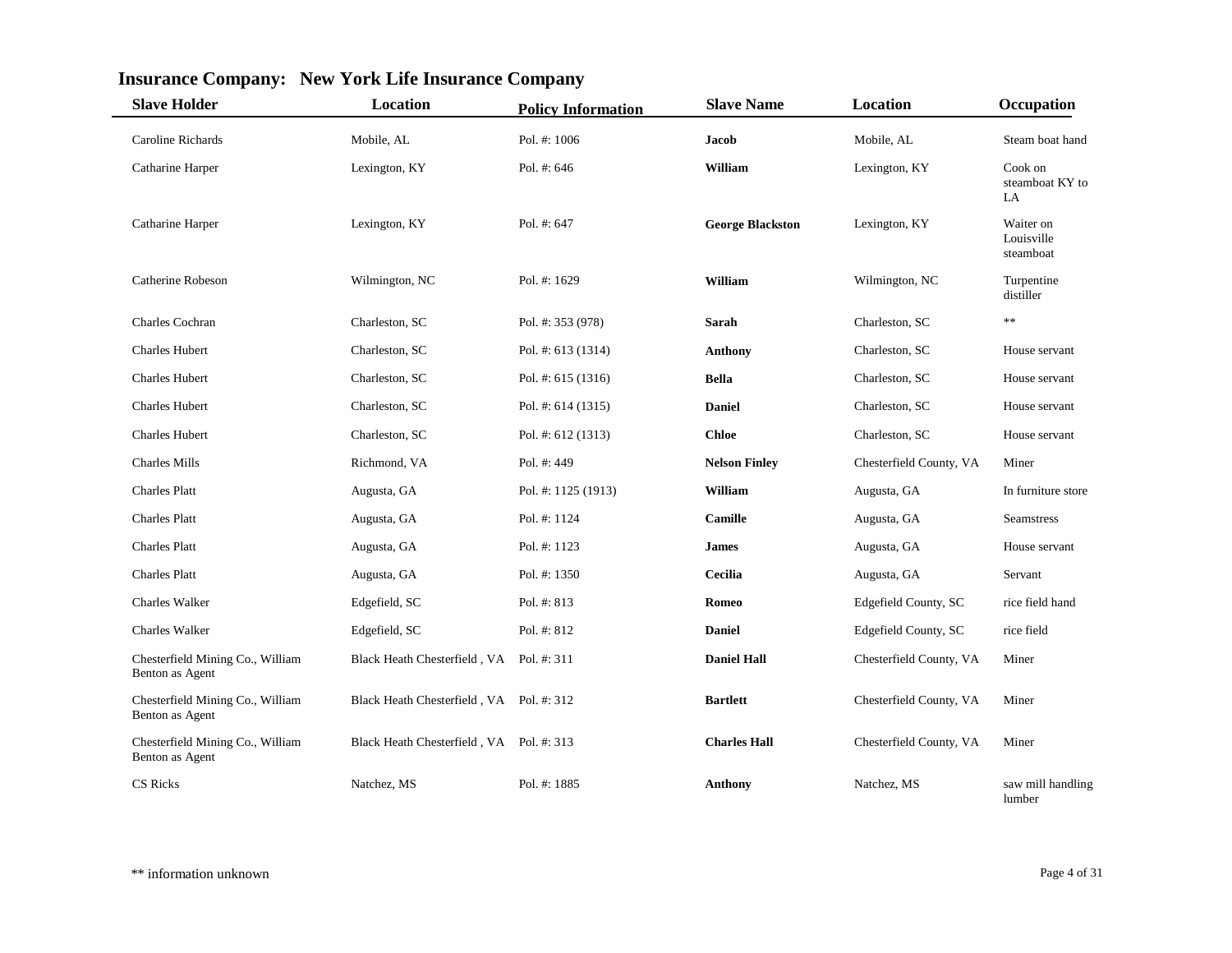| <b>Slave Holder</b>   | <b>Location</b>         | <b>Policy Information</b>              | <b>Slave Name</b>   | Location                | Occupation                            |
|-----------------------|-------------------------|----------------------------------------|---------------------|-------------------------|---------------------------------------|
| <b>CW</b> Bradley     | Wilmington, NC          | Pol. #: 1817                           | <b>Murray</b>       | Wilmington, NC          | Saw mill.<br>turpentine<br>distillery |
| Daniel Fleeming       | Wilmington, NC          | Pol. #: 1259                           | <b>Toney</b>        | Wilmington, NC          | Turpentine Farm                       |
| Daniel Fleeming       | Wilmington, NC          | Pol. #: 1260                           | Abram               | Wilmington, NC          | Employed on a<br>Turpentine Farm      |
| Daniel Fleeming       | Wilmington, NC          | Pol. #: 1258                           | <b>Stephen</b>      | Wilmington, NC          | Laborer at a<br>Turpentine farm       |
| Daniel Fleeming       | Wilmington, NC          | Pol. #: 1257                           | <b>Simon</b>        | Wilmington, NC          | Laborer on a<br>turpentine farm       |
| Daniel Fleeming       | Wilmington, NC          | Pol. #: 530 (1424)                     | <b>David Cutler</b> | Wilmington, NC          | Carpenter                             |
| Daniel Fleeming       | Wilmington, NC          | Pol. #: 1425                           | <b>Rachel</b>       | Wilmington, NC          | $\ast$                                |
| Daniel Graves         | Charleston, SC          | Pol. #: 549                            | Jack                | Wachille Point, SC      | Carpenter                             |
| Daniel Graves         | Charleston, SC          | Pol. #: 531                            | Joe                 | Charleston, SC          | Cigar maker                           |
| Daniel Wooldridge     | Chesterfield County, VA | Pol. #: 893                            | <b>Henry</b>        | Chesterfield County, VA | Miner                                 |
| Daniel Wooldridge     | Chesterfield County, VA | Pol. #: 894                            | David               | Clover Hill, VA         | Miner in the pits -<br>Krinse         |
| Daniel Wooldridge     | Chesterfield County, VA | Pol. #: 892                            | Congo               | Clover Hill, VA         | Miner at the Coal<br>Mines            |
| David Jewell Jr.      | Lousville, KY           | Pol. #: 1174                           | <b>Isaac</b>        | Louisville, KY          | <b>Steam Boat</b><br>Chancellor       |
| David Moody           | Chesterfield County, VA | Pol. #: 248 (919)                      | <b>Phill Moody</b>  | $***$ , **              | $**$                                  |
| David Moody           | Chesterfield County, VA | Pol. #: 249 (921)                      | <b>Henry Moody</b>  | $***$ **                | $**$                                  |
| David Roy             | Fayetteville, NC        | Pol. #: 1777                           | <b>Harry</b>        | Fayetteville, NC        | Blacksmith                            |
| David Van Meter       | Mead County, KY         | Pol. #: 1615                           | Cato                | Mead County, KY         | Fireman                               |
| David Victor          | Lousville, KY           | Pol. #: 1715 Date of Death<br>06/27/48 | Isham               | Louisville, KY          | Hand on a steam<br>boat               |
| DD Freeman            | Franklin County, KY     | Pol. #: 1656                           | <b>Dick</b>         | Franklin County, KY     | Farmer                                |
| De Loache & Wilcosson | Macon, GA               | Pol. #: 1066                           | <b>Dick</b>         | Macon, GA               | Coach maker                           |
| De Loache & Wilcosson | Macon, GA               | Pol. #: 1202                           | Sandford            | Macon, GA               | Apprentice to<br>smith                |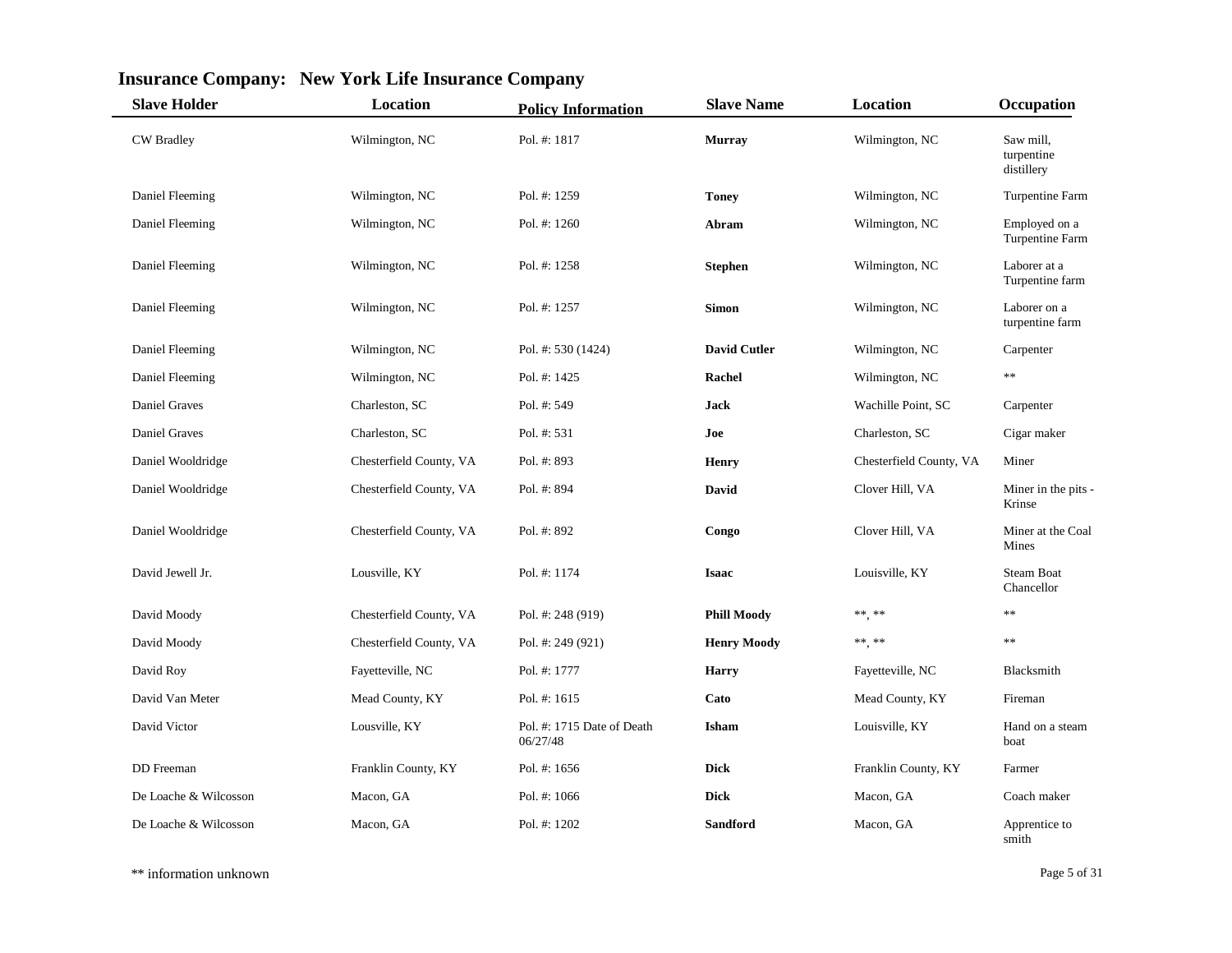| <b>Slave Holder</b>                           | Location                | <b>Policy Information</b>             | <b>Slave Name</b>      | Location                | Occupation                  |
|-----------------------------------------------|-------------------------|---------------------------------------|------------------------|-------------------------|-----------------------------|
| E D Sayre                                     | Lousville, KY           | Pol. #: 378                           | <b>Eurias</b>          | Louisville, KY          | Running on the<br>river     |
| <b>EC</b> Bradley                             | Wilmington, NC          | Pol. #: 1866                          | Sam                    | Savannah, GA            | Laborer                     |
| <b>EC</b> Bradley                             | Wilmington, NC          | Pol. #: 1865                          | Jacob                  | Savannah, GA            | Laborer                     |
| Edmund Lockett; Zachariah H. Brooks,<br>exec. | Chesterfield County, VA | Pol. #: 1101                          | <b>Henry Lockett</b>   | Chesterfield County, VA | Miner at the Mid<br>Lothian |
| Edmund Lockett; Zachariah H. Brooks,<br>exec. | Chesterfield County, VA | Pol. #: 1099                          | <b>Jim Lockett</b>     | Chesterfield County, VA | Miner at Coal               |
| Edmund Lockett; Zachariah H. Brooks,<br>exec. | Chesterfield County, VA | Pol. $\#: 1100$                       | <b>Ned Lockett</b>     | Chesterfield County, VA | Miner at coal<br>mines      |
| Edmund Lockett; Zachariah H. Brooks,<br>exec. | Chesterfield County, VA | Pol. #: $1102$                        | Jordan Lockett         | Chesterfield County, VA | Miner                       |
| Edmund Lockett; Zachariah H. Brooks,<br>exec. | Chesterfield County, VA | Pol. $\#$ : 1098                      | <b>Joe Lockett</b>     | Chesterfield County, VA | Mid Mines -<br>Chesterfield |
| <b>Edward McBride</b>                         | Henderson County, KY    | Pol. #: 1532                          | Lymas                  | Henderson County, KY    | Fireman                     |
| Elias Burnette                                | Albemarle County, VA    | Pol. #: 1217                          | <b>Dabney Burnette</b> | Chesterfield County, VA | Mid Lothian<br>mines        |
| Elizabeth Poyas                               | Charleston, SC          | Pol. #: 355 (975)                     | <b>Julius</b>          | Charleston, SC          | $**$                        |
| Elle Roy; John W. Roy, agent                  | Lousville, KY           | Pol. #: 1766                          | <b>Daniel</b>          | Louisville, KY          | Fireman                     |
| EN Hill                                       | Wilmington, NC          | Pol. #: 746 (1546)                    | <b>Betsey</b>          | Wilmington, NC          | <b>House Servant</b>        |
| <b>EN Hill</b>                                | Wilmington, NC          | Pol. #: 765 (1547)                    | <b>Harriet</b>         | Wilmington, NC          | Cook                        |
| <b>EN Hill</b>                                | Wilmington, NC          | Pol. #: 745 (1545)                    | John                   | Wilmington, NC          | Waiter on board<br>U.S.M.S  |
| FA Clarke                                     | Chesterfield County, VA | Pol. #: 228 Date of Death<br>08/28/46 | <b>Philip Swann</b>    | Chesterfield County, VA | Miner                       |
| <b>Frederick Stewart</b>                      | Mobile, AL              | Pol. #: 1774                          | <b>Mary Ann</b>        | Mobile, AL              | House servant               |
| <b>Frederick Stewart</b>                      | Mobile, AL              | Pol. #: 1773                          | <b>Jerry</b>           | Mobile, AL              | House servant               |
| <b>Frederick Swann</b>                        | Chatham County, NC      | Pol. #: 205                           | Joe                    | Wilmington, NC          | Common laborer              |
| Frederick Swann                               | Chatham County, NC      | Pol. #: 206                           | <b>Mary</b>            | Wilmington, NC          | **                          |
| <b>Frederick Swann</b>                        | Chatham County, NC      | Pol. #: 204                           | Kelly                  | Wilmington, NC          | **                          |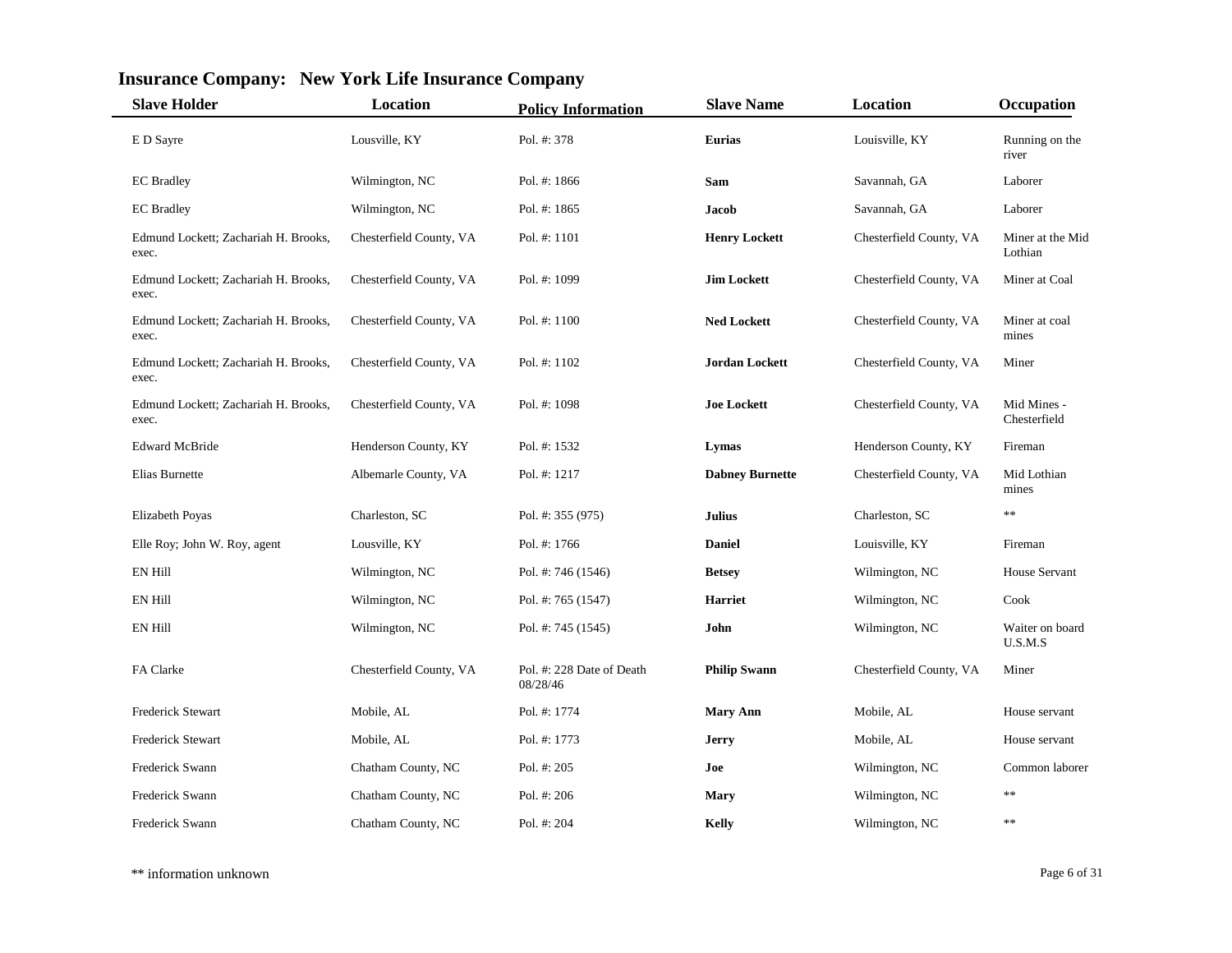| <b>Slave Holder</b>            | <b>Location</b>    | <b>Policy Information</b> | <b>Slave Name</b>      | Location                    | Occupation                  |
|--------------------------------|--------------------|---------------------------|------------------------|-----------------------------|-----------------------------|
| Frederick Swann                | Chatham County, NC | Pol. #: 207               | Sam                    | Wilmington, NC              | Common Laborer              |
| Frederick Swann                | Chatham County, NC | Pol. #: 332               | William                | <b>Brunswick County, NC</b> | Laborer                     |
| G Walker                       | Hamburg, GA        | Pol. #: 1349              | <b>Robert</b>          | Hamburg, GA                 | No particular<br>occupation |
| Gabriel Jones                  | Lousville, KY      | Pol. #: 1120              | Willaby                | Louisville, KY              | Boatman steam<br>boat       |
| Garland Good                   | Mobile, AL         | Pol. #: 980               | Adam                   | Mobile, AL                  | Steam boat hand             |
| George Adams                   | Savannah, GA       | Pol. #: 590               | Sarah                  | Savannah, GA                | House servant               |
| George Garmany                 | Hamburg, GA        | Pol. #: 583               | Joe                    | $\ast\ast,\ast\ast$         | The Parrott<br>Plantation   |
| George Green                   | Frankfort, KY      | Pol. #: 944 (1753)        | <b>Reuben Rucker</b>   | Owsley County, KY           | Coal miner                  |
| George Green                   | Frankfort, KY      | Pol. #: 945 (1754)        | <b>William Johnson</b> | Owsley County, KY           | Miner                       |
| George Green                   | Frankfort, KY      | Pol. #: 947               | <b>James Willis</b>    | Owsley County, KY           | Miner                       |
| George Green                   | Frankfort, KY      | Pol. #: 946               | <b>Edmund Chapman</b>  | Owsley County, KY           | Miner                       |
| George Koontz                  | Natchez, MS        | Pol. #: 1129              | <b>Burrell</b>         | Natchez, MS                 | House servant               |
| George Koontz                  | Natchez, MS        | Pol. #: 1130              | <b>Elizabeth</b>       | Natchez, MS                 | House servant               |
| George Owen; R. Hamilton admin | Mobile, AL         | Pol. #: 1244              | Frank                  | Mobile, AL                  | Brick maker &<br>laborer    |
| George Owen; R. Hamilton admin | Mobile, AL         | Pol. #: 1246              | <b>Hackey</b>          | Mobile, AL                  | Brick maker &<br>laborer    |
| George Owen; R. Hamilton admin | Mobile, AL         | Pol. #: 1248              | <b>Ben</b>             | Mobile, AL                  | Laborer                     |
| George Owen; R. Hamilton admin | Mobile, AL         | Pol. #: 1247              | <b>Robin</b>           | Mobile, AL                  | carpenter                   |
| George Owen; R. Hamilton admin | Mobile, AL         | Pol. $\#$ : 1243          | <b>Robert</b>          | Mobile, AL                  | House servant               |
| George Owen; R. Hamilton admin | Mobile, AL         | Pol. #: 1242              | John                   | Mobile, AL                  | Laborer                     |
| George Owen; R. Hamilton admin | Mobile, AL         | Pol. #: 1261              | <b>Barbary</b>         | Mobile, AL                  | Carpenter                   |
| George Owen; R. Hamilton admin | Mobile, AL         | Pol. #: 1262              | <b>Sylvester</b>       | Mobile, AL                  | Female Slave                |
| George Owen; R. Hamilton admin | Mobile, AL         | Pol. #: 1245              | Fanny                  | Mobile, AL                  | Washer & ironer             |
| George Owen; R. Hamilton admin | Mobile, AL         | Pol. #: 1241              | <b>Isabel</b>          | Mobile, AL                  | Washer & ironer             |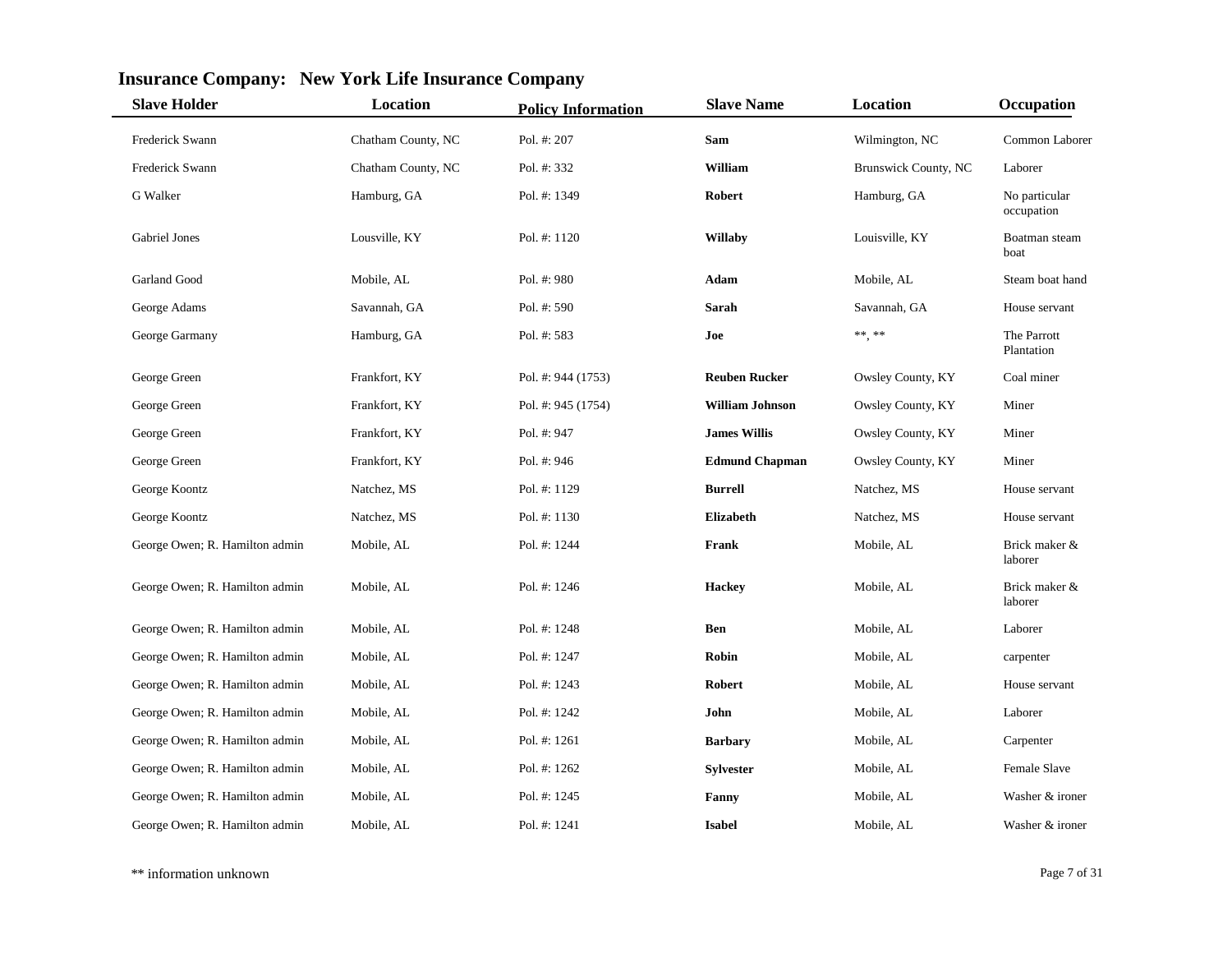| <b>Slave Holder</b>                               | <b>Location</b>         | <b>Policy Information</b>              | <b>Slave Name</b>  | Location                | Occupation       |
|---------------------------------------------------|-------------------------|----------------------------------------|--------------------|-------------------------|------------------|
| George Stanwood                                   | Natchez, MS             | Pol. #: 823 (1664)                     | Mahal              | Natchez, MS             | $\ast$           |
| George Stanwood                                   | Natchez, MS             | Pol. #: 824 (1665)                     | Sarah              | Natchez, MS             | **               |
| George Summers                                    | Augusta, GA             | Pol. #: 622 (1401)                     | <b>Elliot</b>      | Augusta, GA             | Gunsmith         |
| George Zumar                                      | Lousville, KY           | Pol. #: 1723                           | <b>Nicholas</b>    | Louisville, KY          | Cabin boy        |
| Georgia Insurance & Trust Company re<br>Insurance | Augusta, GA             | Pol. #: 268                            | Ron                | Charleston, SC          | House servant    |
| Georgia Insurance & Trust Company re<br>Insurance | Augusta, GA             | Pol. #: 268                            | <b>Tartan</b>      | Charleston, SC          | Carpenter        |
| Georgia Insurance & Trust Company re<br>Insurance | Augusta, GA             | Pol. #: 268                            | Sam                | Augusta, GA             | Carriage painter |
| Georgia Insurance & Trust Company re<br>Insurance | Augusta, GA             | Pol. #: 268                            | <b>Phyllis</b>     | Charleston, SC          | House servant    |
| Georgia Insurance & Trust Company re<br>Insurance | Augusta, GA             | Pol. #: 268                            | <b>Apollo</b>      | Charleston, SC          | Laborer          |
| Georgia Insurance & Trust Company re<br>Insurance | Augusta, GA             | Pol. #: 268                            | Adelandi           | Charleston, SC          | Mantua maker     |
| Georgia Insurance & Trust Company re<br>Insurance | Augusta, GA             | Pol. #: 268                            | Sam                | Charleston, SC          | Laborer          |
| Georgia Insurance & Trust Company re<br>Insurance | Augusta, GA             | Pol. #: 268                            | <b>Alick</b>       | Savannah, GA            | Waiter           |
| Georgia Insurance & Trust Company re<br>Insurance | Augusta, GA             | Pol. #: 268                            | <b>Jack</b>        | Augusta, GA             | Wheelwright      |
| Georgia Insurance & Trust Company re<br>Insurance | Augusta, GA             | Pol. #: 268                            | Lettia             | Charleston, SC          | House servant    |
| H Emerson                                         | Natchez, MS             | Pol. #: 822                            | <b>Jesse Davis</b> | Natchez, MS             | <b>Barber</b>    |
| <b>Haley Cole</b>                                 | Chesterfield County, VA | Pol. #: 345 (996)                      | Lewis              | Chesterfield County, VA | Miner            |
| Hansford Rouse                                    | Henderson County, KY    | Pol. #: 1531 Date of Death<br>06/20/48 | Jim                | Henderson County, KY    | Fireman          |
| <b>Harriet Sanders</b>                            | Shelby County, KY       | Pol. #: 1022                           | <b>Basil</b>       | $\ast\ast,\ast\ast$     | agriculturalist  |
| <b>Harriet Sanders</b>                            | Shelby County, KY       | Pol. #: 1021                           | Jim                | Louisville, KY          | logging factory  |
| <b>Harriet Saunders</b>                           | Lousville, KY           | Pol. #: 380                            | Jim                | Louisville, KY          | Manufacturer     |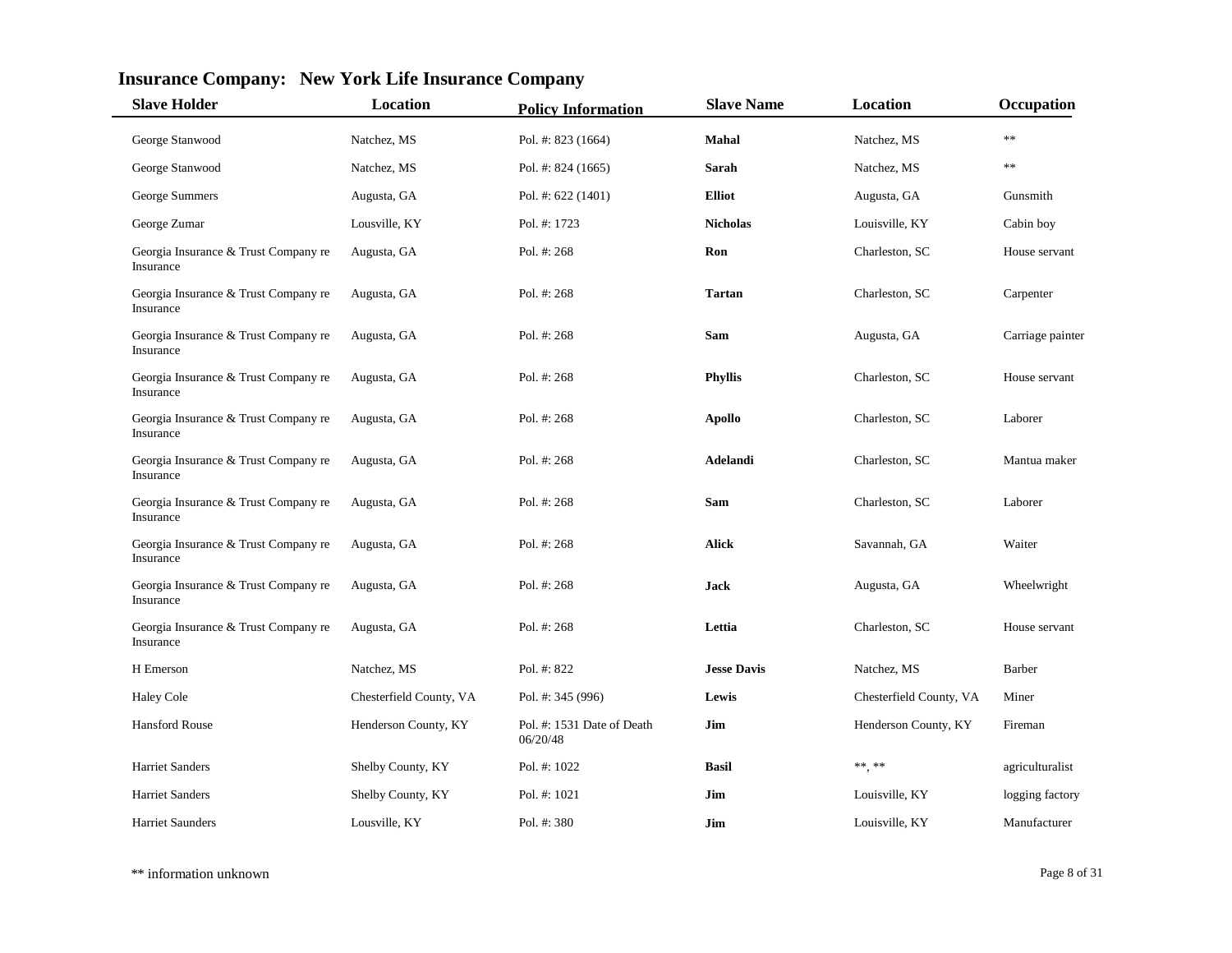| <b>Slave Holder</b>                 | Location                | <b>Policy Information</b> | <b>Slave Name</b>  | Location                | Occupation                        |
|-------------------------------------|-------------------------|---------------------------|--------------------|-------------------------|-----------------------------------|
| <b>Harriet Saunders</b>             | Lousville, KY           | Pol. #: 379               | <b>Basil</b>       | Louisville, KY          | Manufacturer                      |
| Haviland, Risley & Co.              | Augusta, GA             | Pol. #: 1142              | Jack               | Augusta, GA             | Hand on a steam<br>boat           |
| Henry Phillips                      | Jefferson County, KY    | Pol. #: 986               | <b>Alfred</b>      | $***$ **                | $**$                              |
| Henry Phillips                      | Jefferson County, KY    | Pol. #: 984               | <b>Charles</b>     | $***$ **                | Farmer-New M<br>Co.               |
| Henry Phillips                      | Jefferson County, KY    | Pol. #: 983               | <b>Sally</b>       | Jefferson County, KY    | House servant on<br>farm at New M |
| Henry Phillips                      | Jefferson County, KY    | Pol. #: 985               | Edward             | $***$ **                | Farmer-New M<br>Co.               |
| Henry Phillips                      | Jefferson County, KY    | Pol. #: 987               | <b>Ben</b>         | $***$ **                | S.B. Uncle Sam /<br>farming       |
| <b>Henry Sneed</b>                  | Franklin County, KY     | Pol. #: 1692              | <b>Stephen</b>     | Franklin County, KY     | Fireman                           |
| <b>Higginson Hancock</b>            | Chesterfield County, VA | Pol. #: 836               | <b>Ben Jones</b>   | Chesterfield County, VA | Carpenter                         |
| <b>Higginson Hancock</b>            | Chesterfield County, VA | Pol. #: 974               | <b>Hewlett</b>     | Chesterfield County, VA | Miner at Mid<br>Lothian           |
| <b>Higginson Hancock</b>            | Chesterfield County, VA | Pol. #: 835               | <b>Tom Pollard</b> | Chesterfield County, VA | Miner                             |
| <b>Higginson Hancock</b>            | Chesterfield County, VA | Pol. #: 833               | <b>Pleasant</b>    | Chesterfield County, VA | Blacksmith                        |
| Hubbard Taylor; George W. Wicks for | $\ast\ast,\,\ast\ast$   | Pol. #: 1671              | Jerry              | Louisville, KY          | Cabin boy                         |
| Ignatius Reynolds                   | Charleston, SC          | Pol. #: 1682              | <b>Thornton</b>    | Charleston, SC          | **                                |
| Ignatius Reynolds                   | Charleston, SC          | Pol. #: 1683              | John               | Charleston, SC          | $**$                              |
| IS Winter                           | Montgomery, AL          | Pol. #: 1825              | George             | Montgomery, AL          | Carpenter                         |
| IS Winter                           | Montgomery, AL          | Pol. #: 1822              | <b>Bob</b>         | Montgomery, AL          | House servant                     |
| IS Winter                           | Montgomery, AL          | Pol. #: 1824              | <b>Henry</b>       | Montgomery, AL          | Laborer                           |
| IS Winter                           | Montgomery, AL          | Pol. #: 1819              | <b>Hampton</b>     | Montgomery, AL          | Carpenter                         |
| IS Winter                           | Montgomery, AL          | Pol. #: 1823              | <b>Nassau</b>      | Montgomery, AL          | Carpenter                         |
| IS Winter                           | Montgomery, AL          | Pol. #: 1826              | <b>Jenkins</b>     | Montgomery, AL          | Carpenter                         |
| IS Winter                           | Montgomery, AL          | Pol. #: 1828              | Richard            | Montgomery, AL          | General servant                   |
| IS Winter                           | Montgomery, AL          | Pol. #: 1818              | <b>Dick</b>        | Montgomery, AL          | Carpenter                         |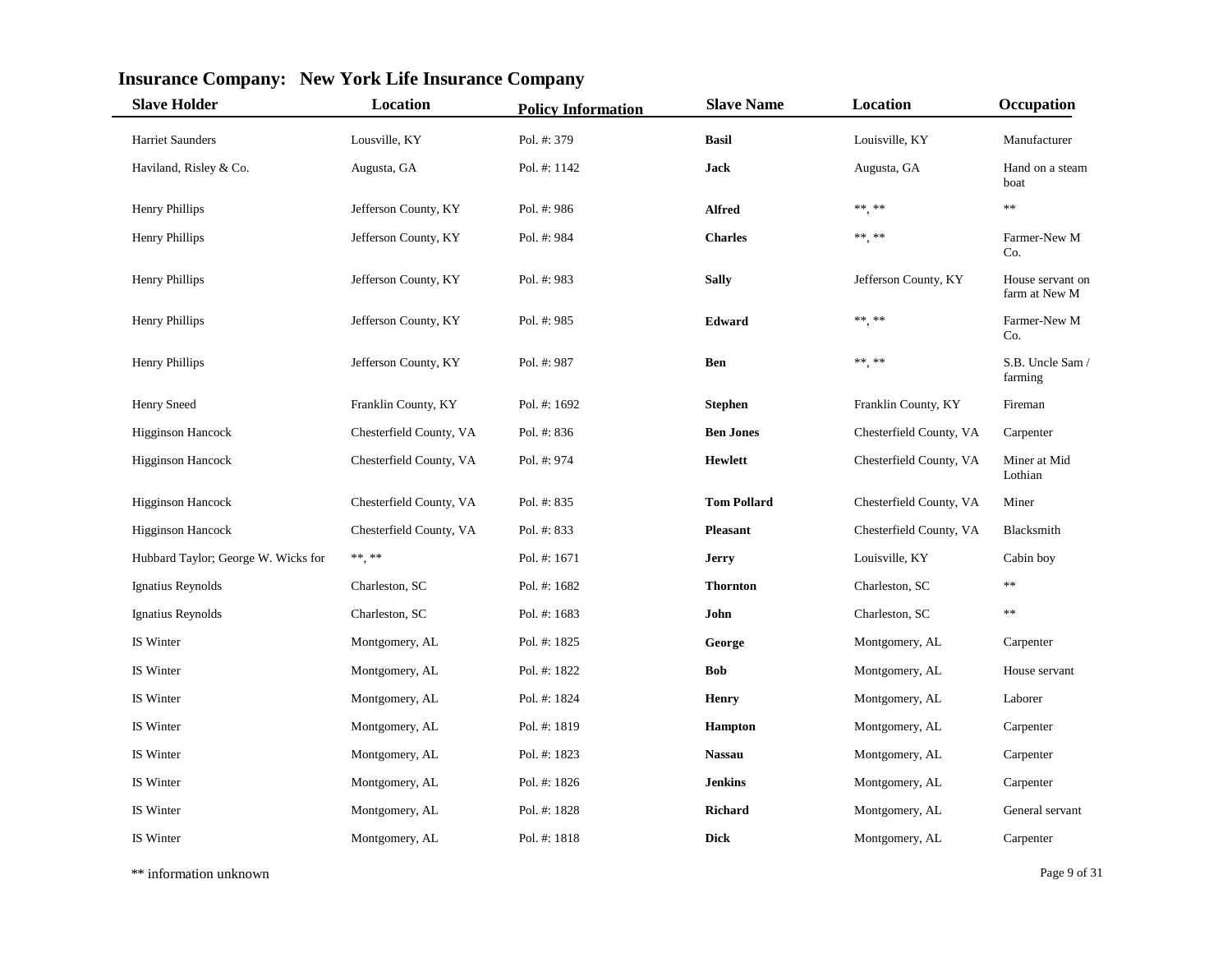| <b>Slave Holder</b>                           | Location                          | <b>Policy Information</b> | <b>Slave Name</b>      | Location                    | Occupation              |
|-----------------------------------------------|-----------------------------------|---------------------------|------------------------|-----------------------------|-------------------------|
| IS Winter                                     | Montgomery, AL                    | Pol. #: 1827              | March                  | Montgomery, AL              | Carpenter               |
| IS Winter                                     | Montgomery, AL                    | Pol. #: 1821              | Lunn                   | Montgomery, AL              | smith                   |
| IS Winter                                     | Montgomery, AL                    | Pol. #: 1830              | Abraham                | Montgomery, AL              | Carpenter               |
| IS Winter                                     | Montgomery, AL                    | Pol. #: 1820              | William                | Montgomery, AL              | Laborer                 |
| IS Winter                                     | Montgomery, AL                    | Pol. #: 1829              | Les                    | Montgomery, AL              | Laborer                 |
| IS Winter                                     | Montgomery, AL                    | Pol. #: 1831              | <b>Charleston</b>      | Montgomery, AL              | Carpenter               |
| <b>IW</b> Corcoran                            | Charleston, SC                    | Pol. #: 593               | Jim                    | Charleston, SC              | House servant           |
| J.D. Tyler Brown Cozzens & H.W.<br>Chittenden | Natchez, MS                       | Pol. #: 1276              | <b>Henry</b>           | Natchez, MS                 | Natchez Saw Mill        |
| J.D. Tyler Brown Cozzens & H.W.<br>Chittenden | Natchez, MS                       | Pol. #: 1277              | John                   | Natchez, MS                 | Natchez saw mill        |
| J.D. Tyler Brown Cozzens & H.W.<br>Chittenden | Natchez, MS                       | Pol. #: 1272              | Tom                    | Natchez, MS                 | Natchez saw mill        |
| J.D. Tyler Brown Cozzens & H.W.<br>Chittenden | Natchez, MS                       | Pol. #: 1275              | <b>Stephen</b>         | Natchez, MS                 | Natchez saw mill        |
| J.D. Tyler Brown Cozzens & H.W.<br>Chittenden | Natchez, MS                       | Pol. #: 1273              | <b>Dennis</b>          | Natchez, MS                 | Natchez saw mill        |
| J.D. Tyler Brown Cozzens & H.W.<br>Chittenden | Natchez, MS                       | Pol. #: 1274              | <b>Bill</b>            | Natchez, MS                 | Natchez saw mill        |
| Jacob Sistrunk                                | Augusta, GA                       | Pol. #: 261               | <b>Richard or Dick</b> | Augusta, GA                 | $**$                    |
| James Allsofo, M. Danaby                      | Stamping Grounds, Scott C,<br>KY. | Pol. #: 1783              | John                   | Scott County, KY            | Boatman                 |
| James Burch                                   | Wilmington, NC                    | Pol. #: 1779              | <b>Caroline</b>        | Wilmington, NC              | **                      |
| James Burch                                   | Wilmington, NC                    | Pol. #: 858               | Mahal                  | Wilmington, NC              | House servant           |
| James Govan                                   | King & Queens County, VA          | Pol. #: 999               | <b>John Govan</b>      | King & Queen County,<br>VA. | Farmer on<br>plantation |
| James Govan                                   | King & Queens County, VA          | Pol. #: 998               | <b>Lewis Govan</b>     | King & Queen County,<br>VA  | farm hand               |
| James Govan                                   | King & Queens County, VA          | Pol. #: 997               | <b>Edward Govan</b>    | King & Queen County,<br>VA  | farm labor              |
| James McBride                                 | Henderson County, KY              | Pol. #: 1538              | Paris                  | Henderson County, KY        | Fireman                 |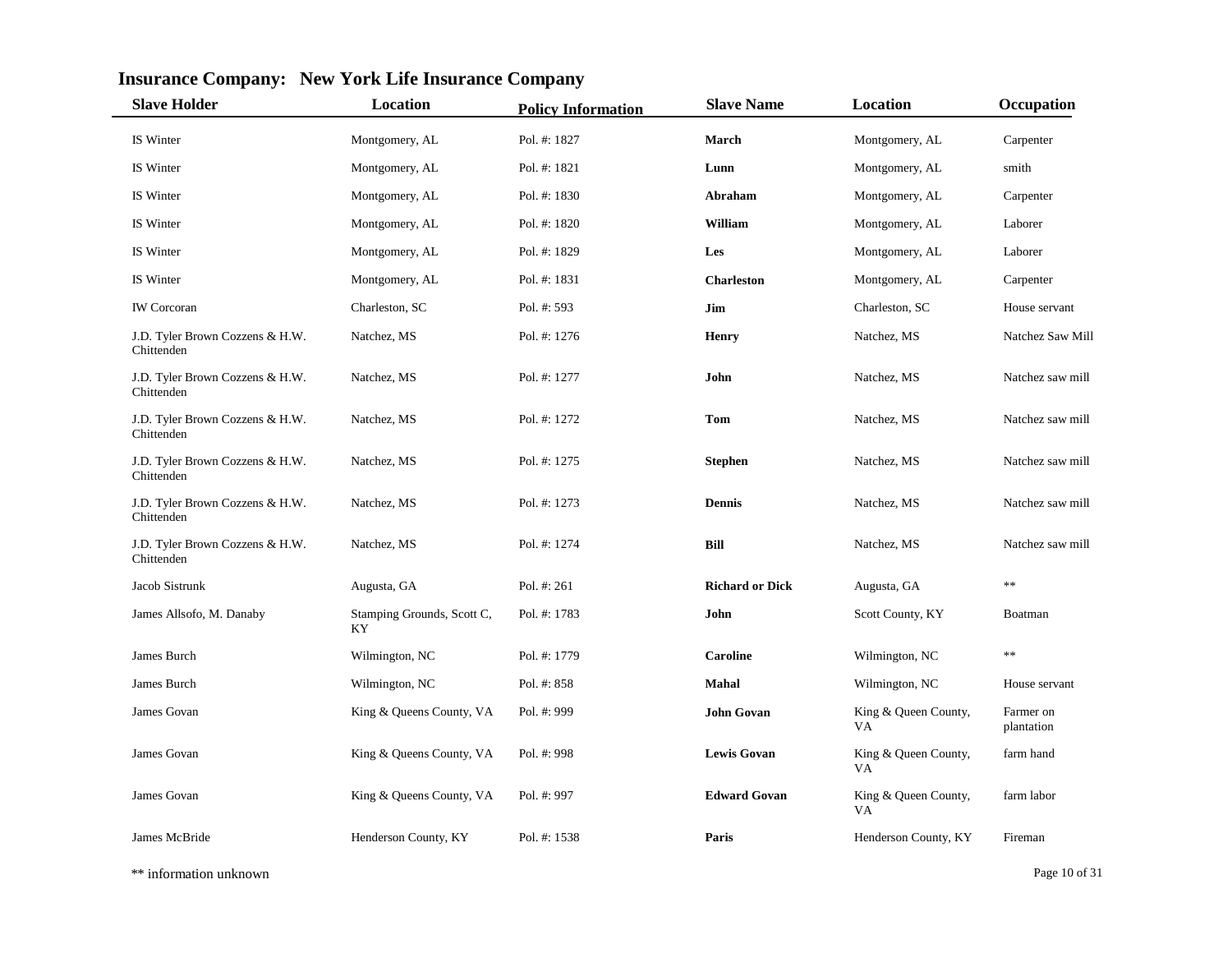| <b>Slave Holder</b>   | <b>Location</b>         | <b>Policy Information</b>       | <b>Slave Name</b>     | Location                | Occupation                                  |
|-----------------------|-------------------------|---------------------------------|-----------------------|-------------------------|---------------------------------------------|
| James McDowell        | Lousville, KY           | Pol. #: 1686                    | <b>Henry Clay</b>     | Louisville, KY          | Steam boat hand                             |
| James Millman         | Wilmington, NC          | Pol. #: 374                     | Washington            | Wilmington, NC          | Apprentice to a<br>mason                    |
| James Millman         | Wilmington, NC          | Pol. #: 375                     | Woodley               | Wilmington, NC          | Apprentice to a<br>mason                    |
| James Moody           | Chesterfield County, VA | Pol. #: 271 (922)               | <b>Harry Montague</b> | Chesterfield County, VA | Miner                                       |
| James Moody           | Chesterfield County, VA | Pol. #: 270 (920)               | <b>Sam Jones</b>      | Chesterfield County, VA | Miner                                       |
| James Moody           | Chesterfield County, VA | Pol. #: 272 (923)               | <b>Joe Moody</b>      | $***$ **                | Miner                                       |
| James Moody           | Chesterfield County, VA | Pol. #: 925                     | <b>Robert Moody</b>   | Clover Hill, VA         | Miner at coal pits                          |
| James Porter          | Richmond, VA            | Pol. #: 1226                    | <b>Frank Porter</b>   | Chesterfield County, VA | Clover Hill Pitts                           |
| James Porter          | Richmond, VA            | Pol. #: 1227                    | <b>Henry Porter</b>   | Chesterfield County, VA | Clover Hill Pitts                           |
| James Rogers          | Owensboro, KY           | Pol. #: 981                     | <b>Ellis</b>          | Owensboro, KY           | In mill                                     |
| James Shepherd        | Mobile, AL              | Pol. #: 763                     | Joe                   | Mobile, AL              | On steam boat on<br>river                   |
| Jefferson Cosby       | Chesterfield County, VA | Pol. #: 898 Dead-Loss pd Oct 47 | <b>Isaac</b>          | Clover Hill, VA         | Miner at the pits                           |
| Jefferson Hancock     | Chesterfield County, VA | Pol. #: 834                     | <b>Dick Giles</b>     | Chesterfield County, VA | Chesterfield &<br>Clover Hill coal<br>mines |
| Jeremiah King         | Edisto Island, SC       | Pol. #: 458                     | Frank                 | Edisto Island, SC       | Blacksmith                                  |
| Jesse Braddock        | Henderson County, KY    | Pol. #: 826 (1735)              | <b>Philip</b>         | Henderson County, KY    | Fireman on<br>Western River                 |
| <b>Jesse Braddock</b> | Henderson County, KY    | Pol. #: 825                     | David                 | Henderson County, KY    | Fireman on<br>steamboat Empire              |
| <b>Jesse Braddock</b> | Henderson County, KY    | Pol. #: 1734                    | <b>David</b>          | Henderson County, KY    | Fireman                                     |
| Jesse Griffin         | Henderson County, KY    | Pol. #: 902 (1539)              | William               | Henderson, KY           | Fireman on boat                             |
| Jesse Kent            | Augusta, GA             | Pol. #: 846                     | <b>Hester</b>         | Augusta, GA             | House servant                               |
| Jesse Kent            | Augusta, GA             | Pol. #: 837                     | <b>Susan</b>          | Augusta, GA             | House servant                               |
| Jesse Kent            | Augusta, GA             | Pol. #: 838                     | <b>Sellah</b>         | Augusta, GA             | House servant                               |
| Jno Forbes            | Scott County, KY        | Pol. #: 843                     | <b>Betty</b>          | Scott County, KY        | Servant                                     |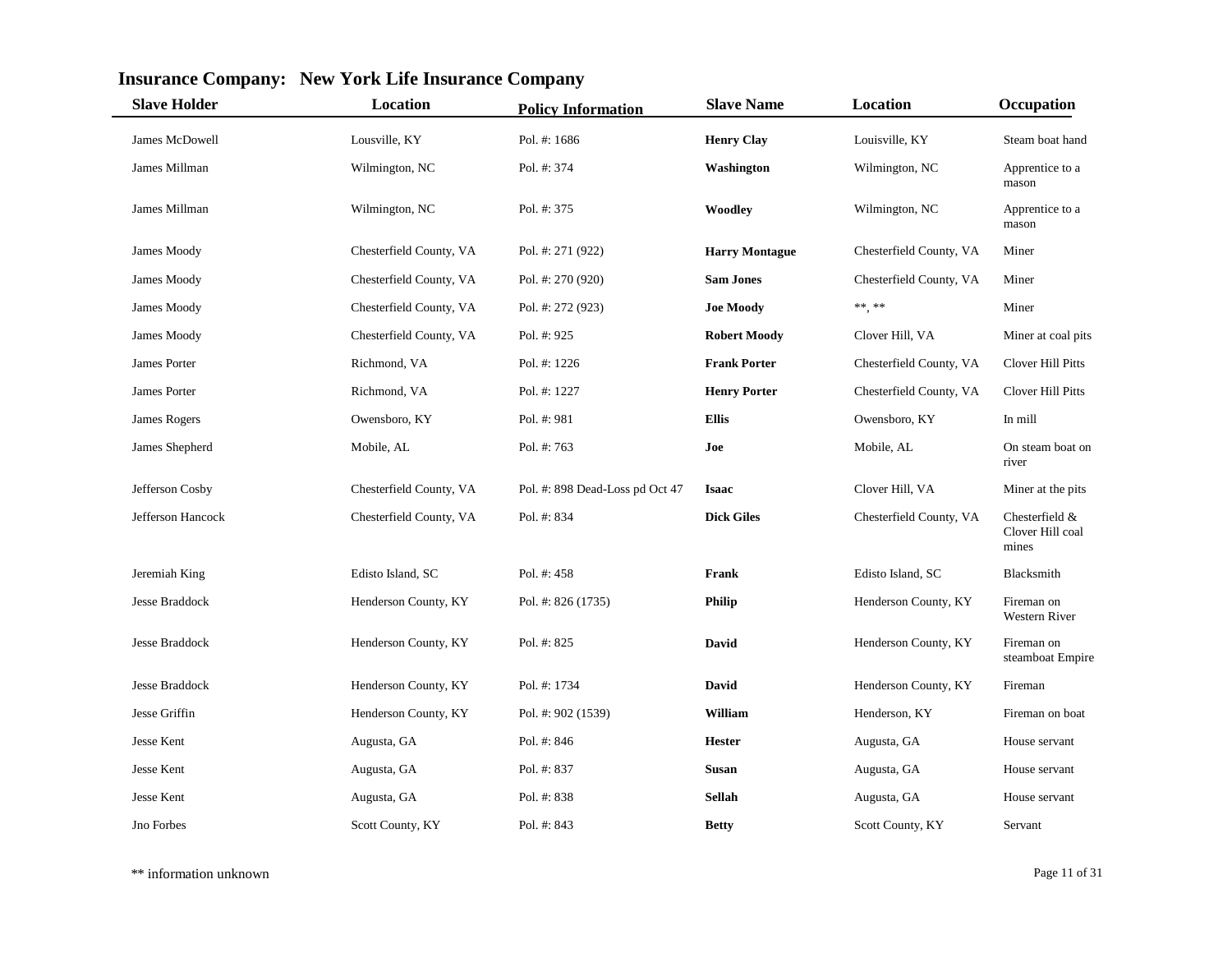| <b>Slave Holder</b>                 | Location                   | <b>Policy Information</b> | <b>Slave Name</b>    | Location                | Occupation                          |
|-------------------------------------|----------------------------|---------------------------|----------------------|-------------------------|-------------------------------------|
| John A. Lancaster and Edward Sinton | Richmond, VA               | Pol. #: 314               | <b>James</b>         | Richmond, VA            | Laborer                             |
| John A. Lancaster and Edward Sinton | Richmond, VA               | Pol. #: 315               | George               | Richmond, VA            | Laborer                             |
| John A. Lancaster and Edward Sinton | Richmond, VA               | Pol. $#: 316$             | Anderson             | Richmond, VA            | Laborer                             |
| John Adams                          | Augusta, GA                | Pol. #: 388               | Jacob                | Augusta, GA             | in printing office                  |
| John Buntai                         | Union County, KY           | Pol. #: 799               | Ralph                | Union County, KY        | Firemen on<br><b>Bunker Hill</b>    |
| John Buntai                         | Union County, KY           | Pol. #: 799               | Tom                  | Union County, KY        | Firemen on<br><b>Bunker Hill</b>    |
| John Buntai                         | Union County, KY           | Pol. #: 799               | Abraham              | Union County, KY        | Firemen on<br><b>Bunker Hill</b>    |
| John Darracott                      | Richmond, VA               | Pol. #: 896               | <b>Davy Dabney</b>   | Clover Hill, VA         | Miner                               |
| John Darracott                      | Richmond, VA               | Pol. #: 895               | <b>London Dabney</b> | Clover Hill, VA         | Miner                               |
| John Elam                           | Henderson County, KY       | Pol. #: 1510              | <b>Caswell</b>       | Henderson County, KY    | Fireman                             |
| John Glendinning                    | $\ast\ast\ast\ast$         | Pol. #: 522               | John                 | Columbia County, GA     | Laborer                             |
| John Hart                           | Henderson County, KY       | Pol. #: 1679              | <b>Thomas</b>        | Henderson County, KY    | Fireman                             |
| John Harvey & Son                   | New Bern Craven County, NC | Pol. #: 1685              | <b>Charles</b>       | New Bern, NC            | $\ast$                              |
| John Hobson                         | Powhattan County, VA       | Pol. #: 482               | <b>Bartlett</b>      | Chesterfield County, VA | Miner                               |
| John Hobson                         | Powhattan County, VA       | Pol. #: 483               | Adam                 | Chesterfield County, VA | Miner                               |
| John Hobson                         | Powhattan County, VA       | Pol. $#: 481$             | Peter                | Chesterfield County, VA | Miner                               |
| John Hyman                          | Williamston, NC            | Pol. #: 810               | Lilas                | Martin County, NC       | Farmer, Timber<br>gatherer, Fishing |
| John Hyman                          | Williamston, NC            | Pol. #: 808               | Whitmel              | Martin County, NC       | Farmer, Timber<br>gatherer, Fishing |
| John Hyman                          | Williamston, NC            | Pol. #: 809               | <b>Sawney</b>        | Martin County, NC       | Farmer, Timber<br>gatherer, Fishing |
| John Hyman                          | Williamston, NC            | Pol. #: 807               | Richard              | Martin County, NC       | Farmer, Timber<br>gatherer, Fishing |
| John Jones                          | Jefferson County, KY       | Pol. #: 1179              | <b>Wallace</b>       | Jefferson County, KY    | on steam boat<br>Luna               |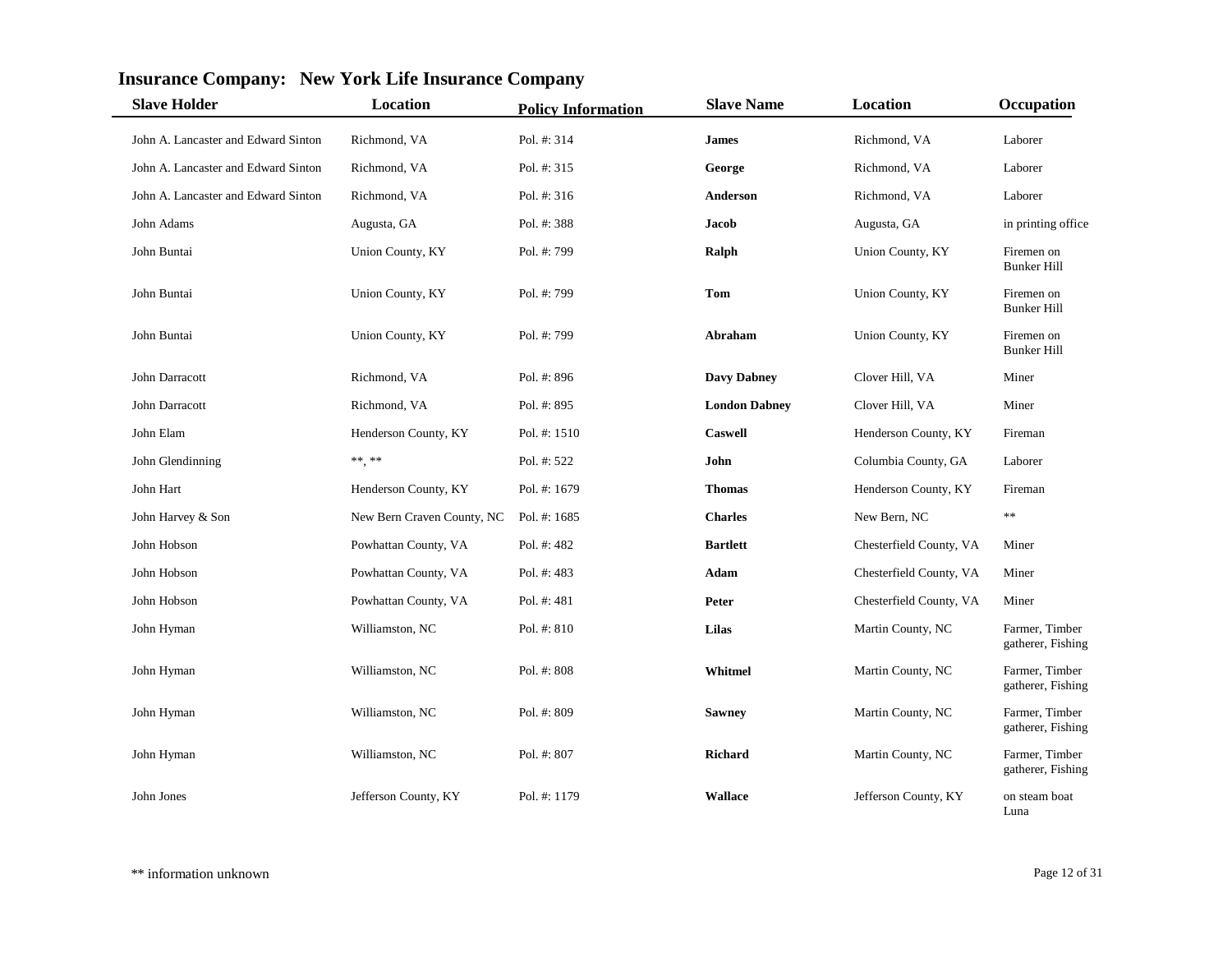| <b>Slave Holder</b>           | <b>Location</b>      | <b>Policy Information</b>             | <b>Slave Name</b>     | Location             | Occupation                            |
|-------------------------------|----------------------|---------------------------------------|-----------------------|----------------------|---------------------------------------|
| John Jones                    | Jefferson County, KY | Pol. #: 1141 Date of Death 06/47      | Warwick               | Jefferson County, KY | Fireman on Steam<br><b>Boat Diane</b> |
| John Kent; John B. Murphy for | Augusta, GA          | Pol. #: 586                           | <b>Hester</b>         | Augusta, GA          | $**$                                  |
| John King                     | Charleston, SC       | Pol. #: 354 (1454)                    | Jim                   | Charleston, SC       | $\ast$                                |
| John King                     | Charleston, SC       | Pol. #: 592 (1268)                    | <b>Providence</b>     | Charleston, SC       | Tailor                                |
| John May                      | Charleston, SC       | Pol. #: 477                           | <b>Eugenia</b>        | Charleston, SC       | Home servant                          |
| John McFarland                | Daviep County, KY    | Pol. #: 780                           | Bill                  | Daviess County, KY   | Fireman                               |
| John Muncaster                | Henderson County, KY | Pol. #: 1578                          | <b>Matt</b>           | Henderson County, KY | Fireman                               |
| John Payne                    | Union County, KY     | Pol. #: 938                           | <b>Jackson</b>        | Union County, KY     | steam boat<br>Ambassador              |
| John Pritchell                | Henderson County, KY | Pol. #: 1576                          | Frank                 | Henderson County, KY | Fireman                               |
| John Pritchell                | Henderson County, KY | Pol. #: 1575                          | Cain                  | Henderson County, KY | Fireman                               |
| John Randolph                 | Lousville, KY        | Pol. $\#: 1540$                       | Isaiah                | Louisville, KY       | Fireman                               |
| John Ray                      | Union County, KY     | Pol. #: 1651                          | Jerry                 | Union County, KY     | Fireman                               |
| John Smith                    | Henderson County, KY | Pol. #: 1534                          | George                | Henderson County, KY | Fireman                               |
| John Smith                    | Henderson County, KY | Pol. #: 1533                          | Lewis                 | Henderson County, KY | Fireman                               |
| John Speidle                  | Henderson County, KY | Pol. $#: 910$                         | William               | $**$ , KY            | Fireman on steam<br>boat              |
| John Tyler                    | Wilmington, NC       | Pol. #: 750                           | <b>Richard Walker</b> | Wilmington, NC       | Common Laborer                        |
| John Tyler                    | Wilmington, NC       | Pol. #: 748                           | <b>Sam Walker</b>     | Wilmington, NC       | Common Laborer                        |
| John Tyler                    | Wilmington, NC       | Pol. #: 749 Date of Death<br>08/10/47 | <b>Daniel</b>         | Wilmington, NC       | Common Laborer                        |
| John Tyler                    | Wilmington, NC       | Pol. #: 751                           | Will                  | Wilmington, NC       | Cooper                                |
| John Walker                   | Wilmington, NC       | Pol. #: 334 (995, 1752)               | <b>Charles</b>        | Wilmington, NC       | Servant on board<br>a steamer         |
| John Walker                   | Wilmington, NC       | Pol. #: 335 (994, 1751)               | William               | Wilmington, NC       | Servant on board<br>a steamer         |
| John Wooster                  | Wilmington, NC       | Pol. #: 1647                          | <b>Thomas</b>         | Wilmington, NC       | A Slave                               |
| John Wooster                  | Wilmington, NC       | Pol. #: 1648                          | <b>Marcus</b>         | Wilmington, NC       | A Slave                               |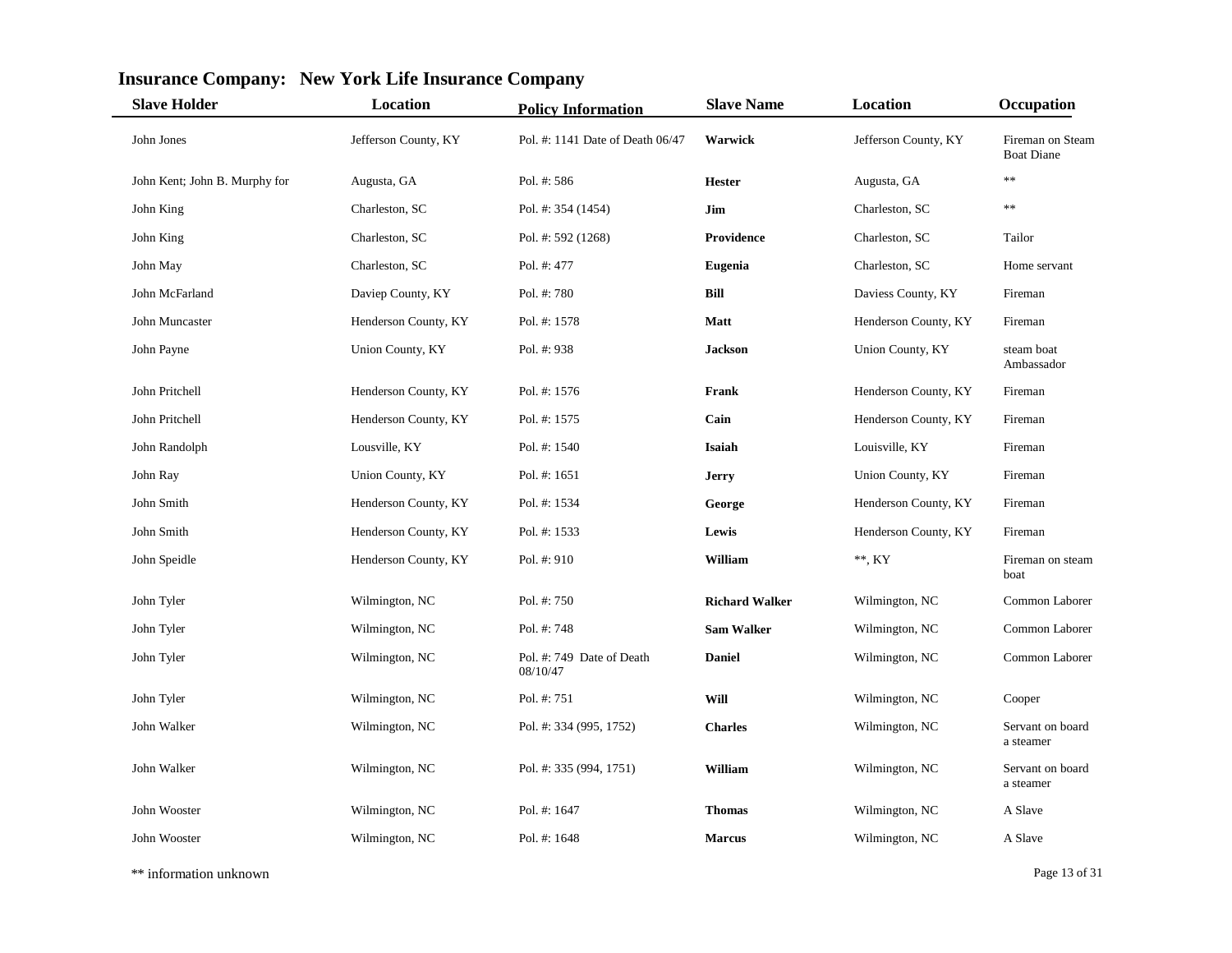| <b>Slave Holder</b>        | Location                  | <b>Policy Information</b> | <b>Slave Name</b>  | Location                | Occupation                       |
|----------------------------|---------------------------|---------------------------|--------------------|-------------------------|----------------------------------|
| John Wooster               | Wilmington, NC            | Pol. #: 1650              | Ovid               | Wilmington, NC          | $\ast$                           |
| Joseph Brown               | Henderson County, KY      | Pol. #: 1589              | <b>Clairborne</b>  | Henderson County, KY    | Fireman                          |
| Joseph Craig               | Ghent, Carroll County, KY | Pol. #: 764               | William            | Ghent, KY               | On steam boat<br>Chancellor      |
| Joseph Ellis               | Goochland County, VA      | Pol. #: 343 (899)         | <b>Peter Ellis</b> | Chesterfield County, VA | Miner                            |
| Joseph Field               | Mobile, AL                | Pol. #: 1310              | Letty              | Mobile, AL              | House servant                    |
| Joseph Mayo                | Powhatan County, VA       | Pol. #: 1078              | <b>Jack Ligou</b>  | Chesterfield County, VA | Miner                            |
| Joseph Robinson            | Charleston, SC            | Pol. #: 662 (1457)        | Jack               | Charleston, SC          | <b>House Servant</b>             |
| Joseph Robinson            | Charleston, SC            | Pol. #: 663 (1458)        | Clara              | Charleston, SC          | House Servant                    |
| Joseph Robinson            | Charleston, SC            | Pol. #: 664               | <b>Eliza</b>       | Charleston, SC          | House Servant                    |
| Joseph Robinson            | Charleston, SC            | Pol. #: 1453              | Myra               | Charleston, SC          | House servant                    |
| Joseph Thompson            | Savannah, GA              | Pol. $\#: 513$            | Jim                | Savannah, GA            | Carpenter                        |
| JR McGowan                 | Lexington, KY             | Pol. #: $450(1165)$       | <b>Clem</b>        | Lexington, KY           | $\ast\ast$                       |
| <b>Leonard Robertsone</b>  | Henderson County, KY      | Pol. #: 829               | John               | Henderson County, KY    | Fireman on Boat<br>Empire        |
| LM Hill; John Hill trustee | Augusta, GA               | Pol. #: 1012              | <b>Basil</b>       | Augusta, GA             | Cabinet maker                    |
| Lucien Price               | Hanover County, VA        | Pol. #: $448$             | <b>Joe Price</b>   | Orouch mines, VA        | miner                            |
| <b>Margaret Holton</b>     | Charleston, SC            | Pol. #: 628 (1342)        | Eliza              | Charleston, SC          | House servant                    |
| Margaret O'Hanlon          | Fayetteville, NC          | Pol. $#: 190$             | George             | Fayetteville, NC        | Ship Carpenter                   |
| Margaret O'Hanlon          | Fayetteville, NC          | Pol. #: 189               | <b>Patsey</b>      | Fayetteville, NC        | Cook                             |
| Margaret O'Hanlon          | Fayetteville, NC          | Pol. #: 188               | <b>Alfred</b>      | Fayetteville, NC        | Engineer                         |
| Martha Moderwell           | Augusta, GA               | Pol. #: 644               | George             | Augusta, GA             | Servant in grocery               |
| Mary Greenwell             | Union County, KY          | Pol. #: 939               | <b>Nace</b>        | Union County, KY        | Hand on steam<br>boat Ambassador |
| Mary Jane Maddux           | Nelson County, KY         | Pol. #: 767 (1636)        | <b>Vincent</b>     | Nelson County, KY       | Blacksmith                       |
| Matilda Collier            | Henderson County, KY      | Pol. #: 1536              | William            | Henderson County, KY    | Fireman                          |
| Maurice Langhorne          | Louisville, KY            | Pol. #: 735               | <b>Bartlett</b>    | Louisville, KY          | Fireman running<br>on river      |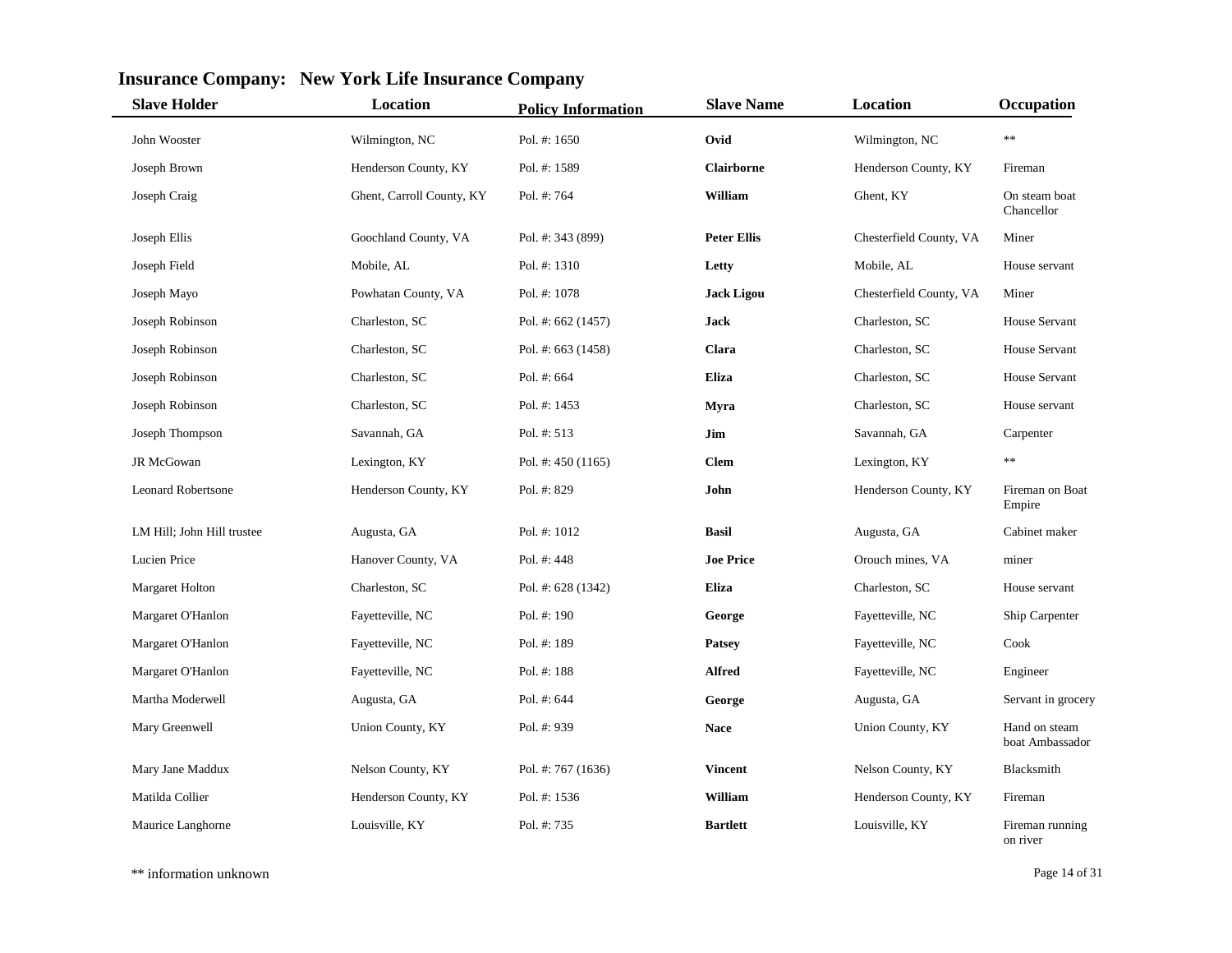| <b>Slave Holder</b>             | Location                | <b>Policy Information</b>              | <b>Slave Name</b>      | Location                           | Occupation                                |
|---------------------------------|-------------------------|----------------------------------------|------------------------|------------------------------------|-------------------------------------------|
| Maurice Langhorne               | Louisville, KY          | Pol. #: 1032                           | Lewis                  | $\ast\ast\ast\ast$                 | Hand on Steam<br><b>Boat Uncle Sam</b>    |
| Maurice Langhorne               | Louisville, KY          | Pol. #: 911                            | John                   | $**$ , KY                          | Fireman on boat<br>Uncle Sam              |
| Maurice Langhorne               | Louisville, KY          | Pol. #: 912                            | Lewis                  | $**$ , KY                          | Fireman on Steam<br><b>Boat Uncle Sam</b> |
| <b>ME</b> Carrere               | Charleston, SC          | Pol. #: 1312                           | <b>Harry</b>           | Charleston, SC                     | Labourer                                  |
| <b>ME</b> Carrere               | Charleston, SC          | Pol. #: 404                            | <b>Sukey</b>           | Charleston, SC                     | Servant                                   |
| <b>ME</b> Carrere               | Charleston, SC          | Pol. #: 403 (1317)                     | Sandy                  | Charleston, SC                     | Laborer                                   |
| Mess. Smith & Densford          | Lousville, KY           | Pol. #: 1437                           | <b>Albert</b>          | On Island 36, Tipton<br>County, TN | Farming &<br>woodchopping                 |
| Mess. Smith & Densford          | Lousville, KY           | Pol. #: 1439                           | Squire                 | On Island 36, Tipton<br>County, TN | Farming &<br>Woodchopping                 |
| Mess. Smith & Densford          | Lousville, KY           | Pol. #: 1438 Date of Death<br>03/18/48 | Abraham                | On Island 36, Tipton<br>County, TN | Farming &<br>woodchopping                 |
| Michael Lomax                   | Lousville, KY           | Pol. #: 470                            | <b>Matilda</b>         | Louisville, KY                     | Servant                                   |
| Mid Lothian Coal and Minning Co | Chesterfield County, VA | Pol. #: 383                            | <b>Joe Wright</b>      | Chesterfield County, VA            | Miner                                     |
| Mid Lothian Coal and Minning Co | Chesterfield County, VA | Pol. #: 391                            | $\pm$ $\pm$            | Chesterfield County, VA            | Miner                                     |
| Mid Lothian Coal and Minning Co | Chesterfield County, VA | Pol. #: 392                            | <b>Bob Hall</b>        | Chesterfield County, VA            | Miner                                     |
| Mid Lothian Coal and Minning Co | Chesterfield County, VA | Pol. #: 304 (877)                      | <b>William Maston</b>  | Chesterfield County, VA            | Miner                                     |
| Mid Lothian Coal and Minning Co | Chesterfield County, VA | Pol. #: 306 (870)                      | <b>Jim Wills</b>       | Chesterfield County, VA            | Miner                                     |
| Mid Lothian Coal and Minning Co | Chesterfield County, VA | Pol. #: 307                            | <b>Richard Johnson</b> | Chesterfield County, VA            | Miner                                     |
| Mid Lothian Coal and Minning Co | Chesterfield County, VA | Pol. #: 381                            | <b>Randolph Wright</b> | Chesterfield County, VA            | Miner                                     |
| Mid Lothian Coal and Minning Co | Chesterfield County, VA | Pol. #: 382                            | <b>Henry Wright</b>    | Chesterfield County, VA            | Miner                                     |
| Mid Lothian Coal and Minning Co | Chesterfield County, VA | Pol. #: 308                            | <b>Edgar Porter</b>    | Chesterfield County, VA            | Miner                                     |
| Monroe Quarrier                 | Lousville, KY           | Pol. #: 1596                           | <b>James</b>           | Louisville, KY                     | Barber                                    |
| Monroe Quarrier                 | Lousville, KY           | Pol. #: 1598                           | <b>Scott</b>           | Louisville, KY                     | $\ast\ast$                                |
| Monroe Quarrier                 | Lousville, KY           | Pol. #: 1595                           | William                | Louisville, KY                     | Cabin boy                                 |
| Monroe Quarrier                 | Lousville, KY           | Pol. #: 1597                           | <b>Edward</b>          | Louisville, KY                     | Cabin boy                                 |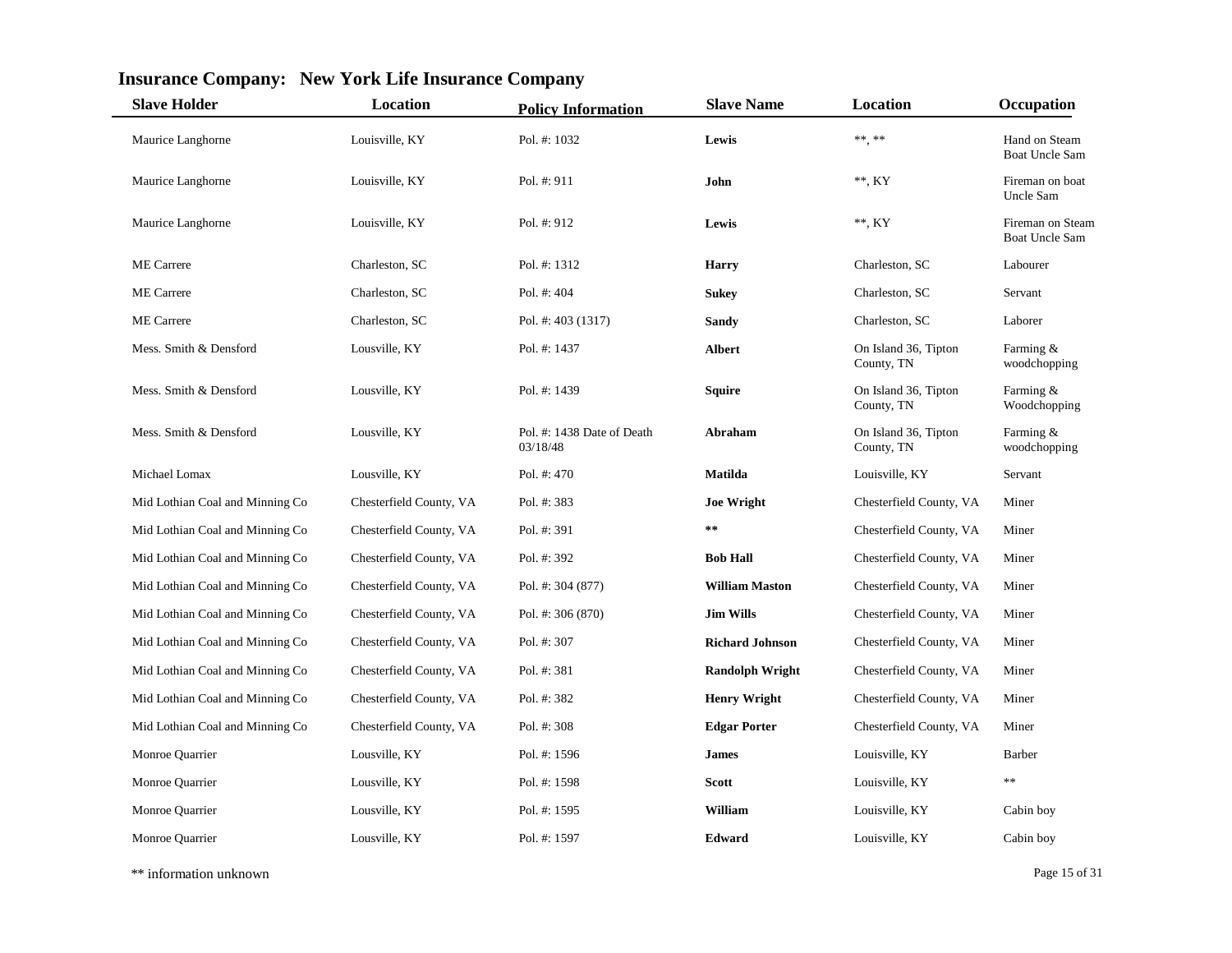| <b>Slave Holder</b> | <b>Location</b>              | <b>Policy Information</b> | <b>Slave Name</b>        | Location                | Occupation |
|---------------------|------------------------------|---------------------------|--------------------------|-------------------------|------------|
| Monroe Quarrier     | Lousville, KY                | Pol. #: 1594              | <b>Isaac</b>             | Louisville, KY          | Fireman    |
| Monroe Quarrier     | Lousville, KY                | Date of Death 06/48       | Zach                     | Louisville, KY          | Fireman    |
| Nelson Alley        | Frankfort, KY                | Pol. #: 1657              | <b>Betty</b>             | Frankfort, KY           | $\ast\ast$ |
| Nelson Anderson     | Henderson County, KY         | Pol. #: 1537              | <b>Benjamin</b>          | Henderson County, KY    | Fireman    |
| Nelson Tumly        | Black Heath Chesterfield, VA | Pol. #: 344               | Griffin                  | Chesterfield County, VA | Miner      |
| Nicholas Mills      | Richmond, VA                 | Pol. #: 416 (1041)        | <b>Madison James</b>     | Chesterfield County, VA | Miner      |
| Nicholas Mills      | Richmond, VA                 | Pol. #: 415 (1040)        | <b>Lewis Mills</b>       | Chesterfield County, VA | Miner      |
| Nicholas Mills      | Richmond, VA                 | Pol. #: 423 (1048)        | <b>John Hunt</b>         | Chesterfield County, VA | Miner      |
| Nicholas Mills      | Richmond, VA                 | Pol. #: 412 (1037)        | <b>Jim Mills</b>         | Chesterfield County, VA | Miner      |
| Nicholas Mills      | Richmond, VA                 | Pol. #: 422 (1047)        | <b>Henry Hanes</b>       | Chesterfield County, VA | Miner      |
| Nicholas Mills      | Richmond, VA                 | Pol. #: 425 (1050)        | <b>Henry Dickenson</b>   | Chesterfield County, VA | Miner      |
| Nicholas Mills      | Richmond, VA                 | Pol. #: $417(1042)$       | <b>Harry Picket</b>      | Chesterfield County, VA | Miner      |
| Nicholas Mills      | Richmond, VA                 | Pol. #: 414 (1039)        | <b>Harry Mills</b>       | Chesterfield County, VA | Miner      |
| Nicholas Mills      | Richmond, VA                 | Pol. #: $418(1043)$       | <b>George Mills</b>      | Chesterfield County, VA | Miner      |
| Nicholas Mills      | Richmond, VA                 | Pol. #: 428 (1053)        | <b>Cyrus Mills</b>       | Chesterfield County, VA | Miner      |
| Nicholas Mills      | Richmond, VA                 | Pol. #: 413 (1038)        | <b>Anderson Flournoy</b> | Chesterfield County, VA | Miner      |
| Nicholas Mills      | Richmond, VA                 | Pol. #: 410 (1035)        | <b>Billy Harrod</b>      | Chesterfield County, VA | $\ast\ast$ |
| Nicholas Mills      | Richmond, VA                 | Pol. #: 429 (1054)        | <b>Ben Nork</b>          | Chesterfield County, VA | Miner      |
| Nicholas Mills      | Richmond, VA                 | Pol. #: $421(1046)$       | <b>Anthony Jones</b>     | Chesterfield County, VA | Miner      |
| Nicholas Mills      | Richmond, VA                 | Pol. #: $427(1052)$       | Godfrey                  | Chesterfield County, VA | Miner      |
| Nicholas Mills      | Richmond, VA                 | Pol. #: 424 (1049)        | <b>Sam Kiner</b>         | Chesterfield County, VA | Miner      |
| Nicholas Mills      | Richmond, VA                 | Pol. #: $426(1051)$       | <b>Reubenlias Dutch</b>  | Chesterfield County, VA | Miner      |
| Nicholas Mills      | Richmond, VA                 | Pol. #: 447 (1055)        | <b>Nathan Nork</b>       | Chesterfield County, VA | miner      |
| Nicholas Mills      | Richmond, VA                 | Pol. #: 407 (1033)        | <b>Wilson</b>            | Chesterfield County, VA | Miner      |
| Nicholas Mills      | Richmond, VA                 | Pol. #: $411(1036)$       | <b>Phill Anderson</b>    | Chesterfield County, VA | Miner      |
| Nicholas Mills      | Richmond, VA                 | Pol. #: $420(1045)$       | <b>Patrick Cheatham</b>  | Chesterfield County, VA | Miner      |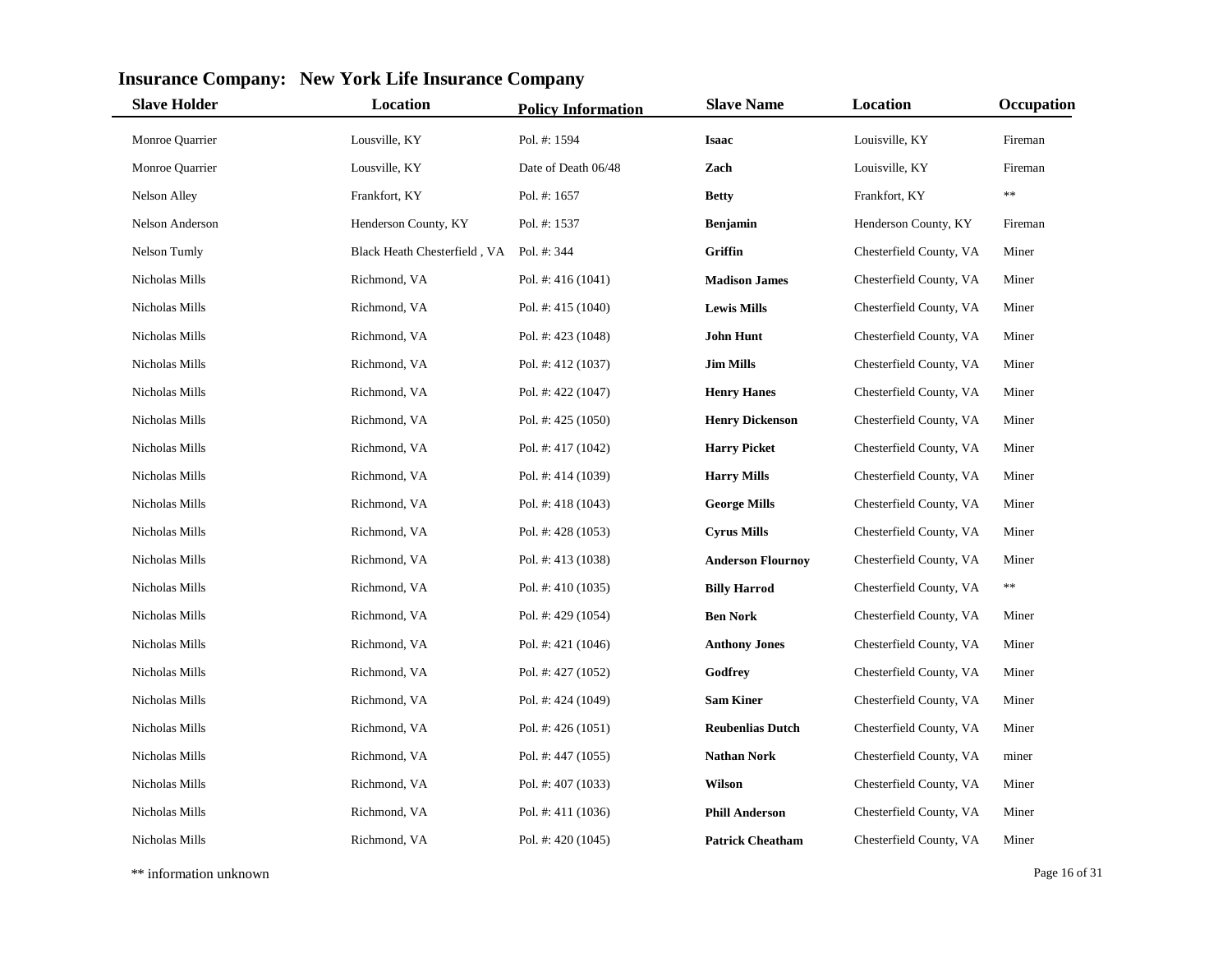| <b>Slave Holder</b>    | Location                  | <b>Policy Information</b>             | <b>Slave Name</b>      | Location                                                       | Occupation                            |
|------------------------|---------------------------|---------------------------------------|------------------------|----------------------------------------------------------------|---------------------------------------|
| Nicholas Mills         | Richmond, VA              | Pol. #: 408 (1034)                    | <b>Ned Mills</b>       | Chesterfield County, VA                                        | Miner                                 |
| Nicholas Mills         | Richmond, VA              | Pol. #: 419 (1044)                    | <b>Sam Rid</b>         | Chesterfield County, VA                                        | Miner                                 |
| OH Dawson              | Charleston, SC            | Pol. #: 930                           | <b>James</b>           | Aiken, SC                                                      | House servant                         |
| OH Dawson              | Charleston, SC            | Pol. #: 703                           | <b>Dennis</b>          | Charleston, SC                                                 | $\ast\ast$                            |
| Parmelia Bowman        | <b>Bullitt County, KY</b> | Pol. #: 828                           | <b>Anderson Bowman</b> | Louisville, KY                                                 | Boatman                               |
| Patrick Adams          | Columbus, GA              | Pol. #: 830                           | Sam                    | Columbus, GA                                                   | Mason                                 |
| Patty Stewart          | Lousville, KY             | Pol. #: 1087                          | <b>Sampson</b>         | Louisville, KY                                                 | On board Steam<br><b>Boat Ringold</b> |
| Phebe Beaumont         | Natchez, MS               | Pol. #: 1131                          | <b>Abby Anderson</b>   | Natchez, MS                                                    | General house<br>servant              |
| PP Allen               | Charleston, SC            | Pol. #: 489                           | <b>Sandy</b>           | Charleston, SC                                                 | Carpenter                             |
| Rebecca Averill        | Anderson County, KY       | Pol. #: 445 (698)                     | Tom                    | $\ast\ast\underset{\scriptscriptstyle{\bullet}}{\ast}\ast\ast$ | Running on the<br>River               |
| <b>RH</b> Cowan        | Wilmington, NC            | Pol. #: 351                           | Joe                    | $\ast\ast,\ast\ast$                                            | Laborer at steam<br>sawmill           |
| RH Cowan               | Wilmington, NC            | Pol. #: 349 Date of Death<br>02/24/47 | <b>Anthony</b>         | Wilmington, NC                                                 | Laborer at steam<br>sawmill           |
| <b>RH</b> Cowan        | Wilmington, NC            | Pol. #: 352                           | Peter                  | $\ast\ast,\,\ast\ast$                                          | Laborer at steam<br>sawmill           |
| RH Cowan               | Wilmington, NC            | Pol. #: 350                           | <b>Thaddeus</b>        | ** **                                                          | Laborer at steam<br>sawmill           |
| <b>RH</b> Tatum        | Chesterfield County, VA   | Pol. #: 251                           | <b>Ned</b>             | ** **                                                          | $\ast$ $\ast$                         |
| <b>RH</b> Tatum        | Chesterfield County, VA   | Pol. $#: 253$                         | <b>Israel</b>          | $***$ **                                                       | $\ast$                                |
| <b>RH</b> Tatum        | Chesterfield County, VA   | Pol. #: 252                           | George                 | ** **                                                          | $\ast\ast$                            |
| <b>Richard Archer</b>  | Chesterfield County, VA   | Pol. #: 1108                          | Jacob                  | Chesterfield County, VA                                        | Coal Miner                            |
| Richard Archer         | Chesterfield County, VA   | Pol. #: 1107                          | Reuben                 | Chesterfield County, VA                                        | Chesterfield<br>Mines                 |
| <b>Richard Bradley</b> | Savannah, GA              | Pol. #: 1982                          | <b>Albert</b>          | Savannah, GA                                                   | Labourer                              |
| <b>Richard Bradley</b> | Savannah, GA              | Pol. #: 1862                          | <b>Jim Howard</b>      | Savannah, GA                                                   | Carpenter                             |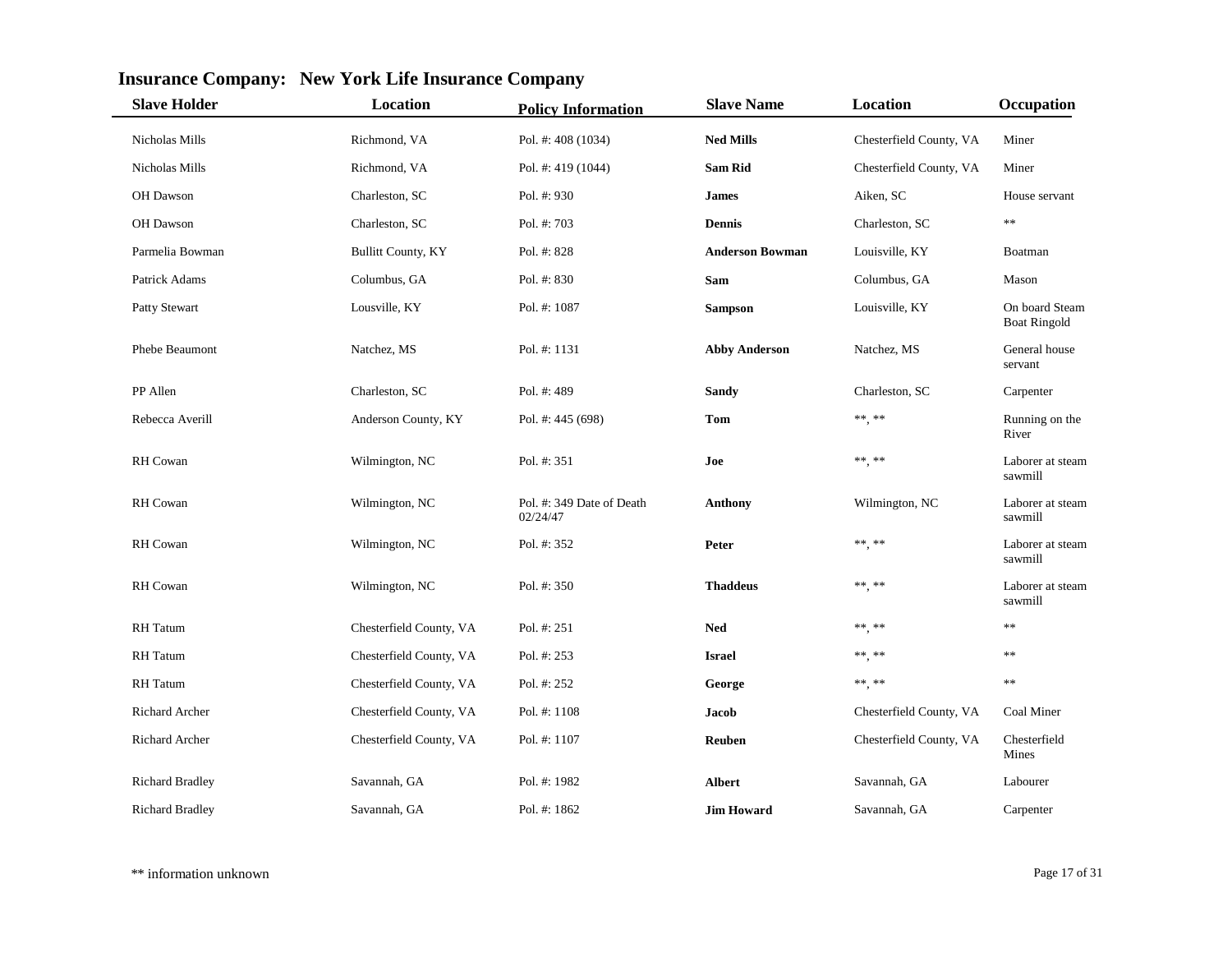| <b>Slave Holder</b>                 | Location                                           | <b>Policy Information</b>             | <b>Slave Name</b>     | Location                | Occupation                        |
|-------------------------------------|----------------------------------------------------|---------------------------------------|-----------------------|-------------------------|-----------------------------------|
| Richard Hall                        | Henrico County, VA                                 | Pol. #: 973 Date of Death<br>03/22/47 | <b>Bob Hall</b>       | Chesterfield County, VA | Miner                             |
| Richard William Burke Bradley Giles | Savannah Wilmington, GA NC Pol. #: 286 (960)       |                                       | <b>Bill Hyman</b>     | Wilmington, NC          | Laborer                           |
| Richard William Burke Bradley Giles | Savannah Wilmington, GA NC Pol. #: 1148 (1847)     |                                       | <b>Andrew</b>         | Wilmington, NC          | Laborer in mill<br>and distillery |
| Richard William Burke Bradley Giles | Savannah Wilmington, GA NC Pol. #: 284 (955)       |                                       | <b>Hardy</b>          | Wilmington, NC          | Laborer                           |
| Richard William Burke Bradley Giles | Savannah Wilmington, GA NC Pol. #: 1152 (1848)     |                                       | Bill                  | Wilmington, NC          | Laborer at mill                   |
| Richard William Burke Bradley Giles | Savannah Wilmington, GA NC Pol. #: 285 (957, 1816) |                                       | <b>Ned Martin</b>     | Wilmington, NC          | Cook                              |
| Richard William Burke Bradley Giles | Savannah Wilmington, GA NC Pol. #: 1149 (1850)     |                                       | <b>Alleck</b>         | Wilmington, NC          | Employed in a<br>mill             |
| Richard William Burke Bradley Giles | Savannah Wilmington, GA NC Pol. #: 1981            |                                       | <b>Jim Dudley</b>     | Savannah, GA            | Labourer                          |
| Richard William Burke Bradley Giles | Savannah Wilmington, GA NC Pol. #: 1151 (1849)     |                                       | Peter                 | Wilmington, NC          | mill hand                         |
| Richard William Burke Bradley Giles | Savannah Wilmington, GA NC Pol. #: 1150            |                                       | <b>Anthony</b>        | Wilmington, NC          | saw mill                          |
| RL Dodge                            | Little Rock, AR                                    | Pol. #: 2491                          | Luisa                 | Little Rock, AR         | Servant woman                     |
| RL Dodge                            | Little Rock, AR                                    | Pol. #: 2491                          | <b>Gratior</b>        | Little Rock, AR         | Servant man                       |
| RM Levy                             | Charleston, SC                                     | Pol. #: 321 (931)                     | John                  | Charleston, SC          | Laborer                           |
| Robert Bell                         | Lousville, KY                                      | Pol. #: 1443                          | <b>Conway Barbour</b> | Jefferson County, KY    | Cabin boy                         |
| Robert Beverly                      | Henderson County, KY                               | Pol. #: 1509                          | William               | Henderson County, KY    | Fireman                           |
| Robert Beverly                      | Henderson County, KY                               | Pol. #: 1508                          | <b>Henry</b>          | Henderson County, KY    | Fireman                           |
| Robert Glafs                        | Shelbyville, KY                                    | Pol. #: 1796                          | <b>Anthony</b>        | Shelbyville, KY         | Farmer                            |
| Robert Miller                       | Charleston, SC                                     | Pol. #: 194 (847, 1700)               | Joe                   | Charleston, SC          | Baker                             |
| Robert Miller                       | Charleston, SC                                     | Pol. #: $1456$                        | Joe                   | Charleston, SC          | Baker                             |
| Robert Miller                       | Charleston, SC                                     | Pol. #: 196 (849, 1702)               | Jim                   | Charleston, SC          | Baker                             |
| Robert Miller                       | Charleston, SC                                     | Pol. #: 197 (850, 1703)               | John                  | Charleston, SC          | Baker                             |
| Robert Miller                       | Charleston, SC                                     | Pol. #: 195 (848, 1701)               | <b>James</b>          | Charleston, SC          | Baker                             |
| Robert Miller                       | Charleston, SC                                     | Pol. #: 198 (851, 1704)               | Tommy                 | Charleston, SC          | Baker                             |
| Robert Miller                       | Charleston, SC                                     | Pol. #: 918 (1760)                    | Lewis                 | Charleston, SC          | Baker                             |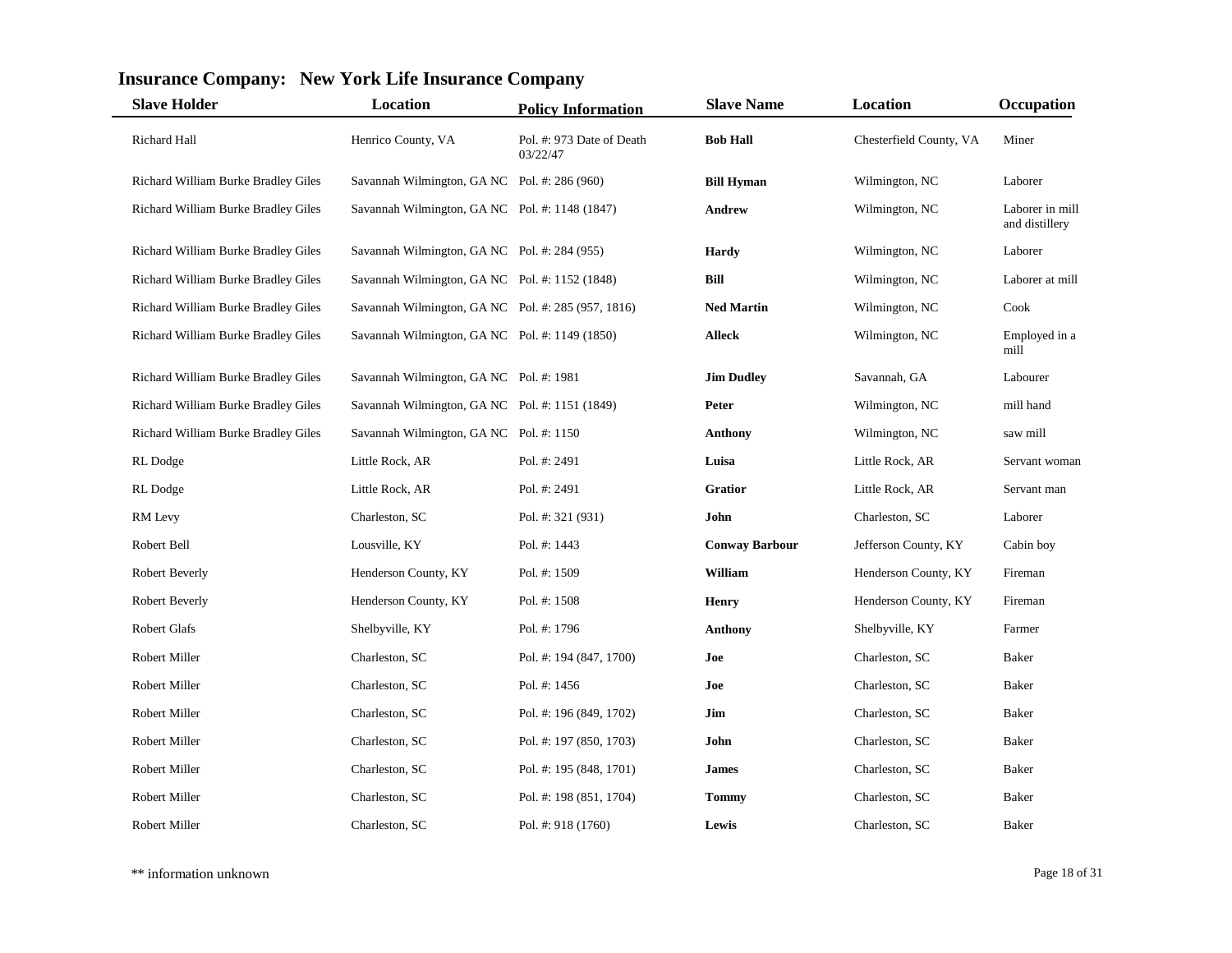| <b>Slave Holder</b>                 | Location             | <b>Policy Information</b> | <b>Slave Name</b>   | Location                          | Occupation                           |
|-------------------------------------|----------------------|---------------------------|---------------------|-----------------------------------|--------------------------------------|
| <b>Robert Miller</b>                | Charleston, SC       | Pol. #: 1455              | Jim                 | Charleston, SC                    | Baker                                |
| Robert Monroe Bell Quarrier         | Lousville, KY        | Pol. #: 1602              | <b>Allen</b>        | Louisville, KY                    | Fireman                              |
| Robert Monroe Bell Quarrier         | Lousville, KY        | Pol. #: 1604              | Lex                 | Louisville, KY                    | Fireman                              |
| Robert Monroe Bell Quarrier         | Lousville, KY        | Pol. #: 1607              | <b>Augustus</b>     | Louisville, KY                    | Cabin boy                            |
| Robert Monroe Bell Quarrier         | Lousville, KY        | Pol. #: 1605              | <b>Ned</b>          | Louisville, KY                    | Fireman                              |
| Robert Monroe Bell Quarrier         | Lousville, KY        | Pol. #: 1603              | <b>Nat</b>          | Louisville, KY                    | Fireman                              |
| Robert Satterwhite                  | Lousville, KY        | Pol. #: 1637              | <b>Martha</b>       | Louisville, KY                    | $\ast\ast$                           |
| Rodolphus Williams                  | Mobile, AL           | Pol. #: 1023 (1966)       | William             | Mobile, AL                        | Drayman                              |
| Rt Rev Bishop Reynolds; Thomas Ryan | Charleston, SC       | Pol. $#: 617$             | Hannah              | Charleston, SC                    | **                                   |
| Rt Rev Bishop Reynolds; Thomas Ryan | Charleston, SC       | Pol. #: 616               | Robert              | Charleston, SC                    | $\ast\ast$                           |
| Samuel Langley                      | Henderson County, KY | Pol. #: 1535              | <b>Charles</b>      | Henderson County, KY              | Fireman                              |
| Samuel Le Nock                      | Lousville, KY        | Pol. #: 805               | Peter               | Oldham, KY                        | Farm serv.                           |
| Samuel Martin                       | Clarke County, KY    | Pol. #: 913               | <b>Norbonne</b>     | $**$ , KY                         | Fireman on Steam<br>Boat Uncle Sam   |
| Samuel Martin                       | Clarke County, KY    | Pol. #: 914               | John                | $**$ , KY                         | Fireman on boat<br>Uncle Sam         |
| Sarah De Rosset                     | Wilmington, NC       | Pol. #: 529               | <b>Mary Ann</b>     | Wilmington, NC                    | House Servant                        |
| Sarah London                        | Wilmington, NC       | Pol. #: 784               | <b>John McGuire</b> | Wilmington, NC                    | Mason                                |
| Sarah London                        | Wilmington, NC       | Pol. #: 786               | <b>Henry London</b> | Wilmington, NC                    | Cooper                               |
| Sarah London                        | Wilmington, NC       | Pol. #: 785               | <b>Primus</b>       | Wilmington, NC                    | $\ast$                               |
| <b>SB</b> Everett                   | Smithville, NC       | Pol. #: 331               | Edward              | Smithville, NC                    | Carpenter                            |
| <b>SC Cox</b>                       | Natchez, MS          | Pol. #: 1644              | <b>John Davis</b>   | Natchez, MS                       | Slave                                |
| Seurs Sneed                         | Frankfort, KY        | Pol. #: 1116              | <b>Oliver</b>       | Franklin County,<br>Frankfort, KY | Fireman on Steam<br>Boat Jack Shelby |
| Stephen Chenoweth                   | Lousville, KY        | Pol. #: 1495              | <b>John Owen</b>    | Louisville, KY                    | fireman                              |
| Stephen Chenoweth                   | Lousville, KY        | Pol. #1497                | George              | Louisville, KY                    | cabin boy - 1st<br>class steam boat  |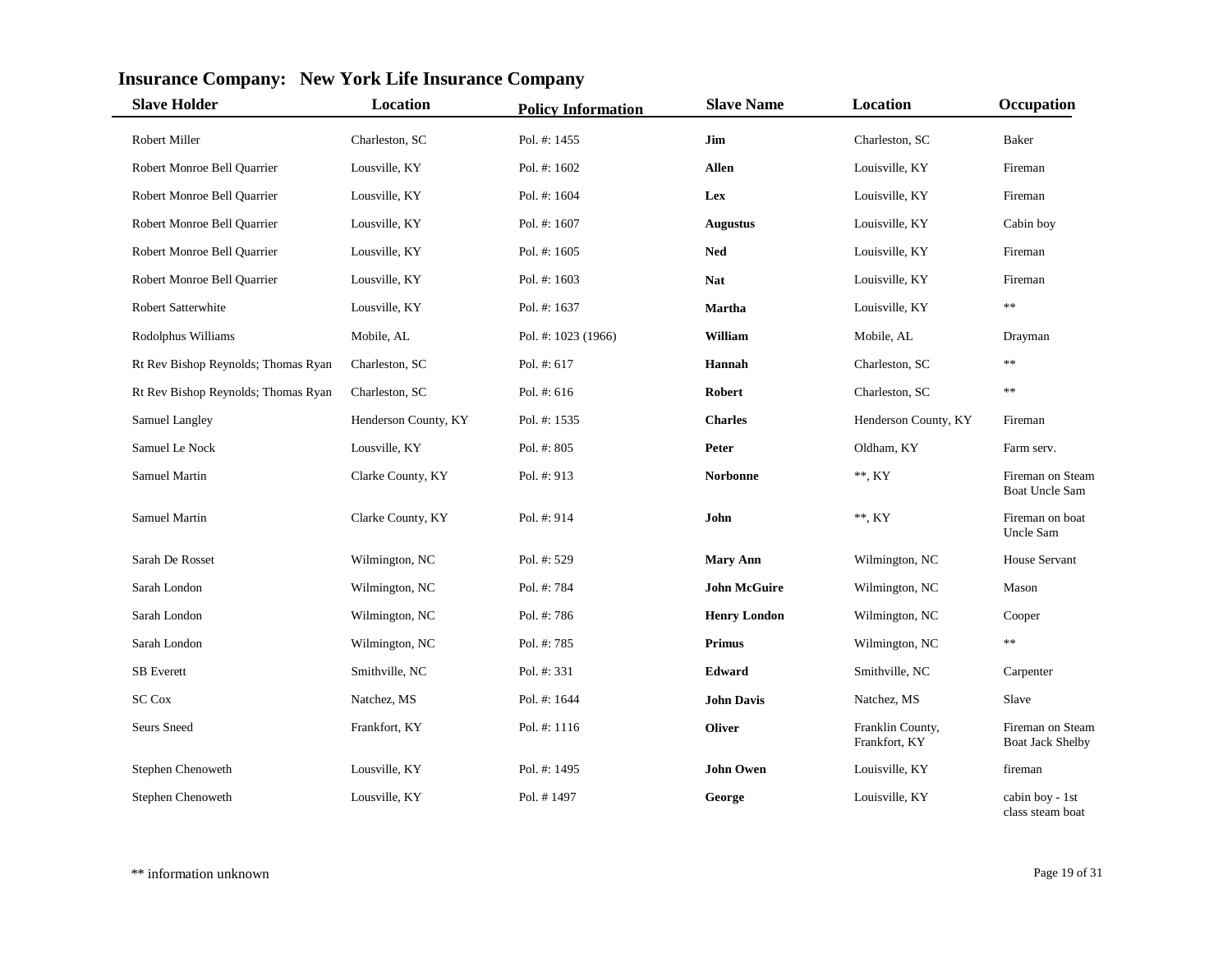| <b>Slave Holder</b>     | Location                | <b>Policy Information</b>              | <b>Slave Name</b>    | <b>Location</b>         | Occupation                       |
|-------------------------|-------------------------|----------------------------------------|----------------------|-------------------------|----------------------------------|
| Stephen Chenoweth       | Lousville, KY           | Pol. #: 1498                           | <b>Jack</b>          | Louisville, KY          | cabin boy KY to<br>LA steam boat |
| Stephen Chenoweth       | Lousville, KY           | Pol. #: 1512                           | <b>Bob</b>           | Louisville, KY          | Fireman                          |
| Stephen Chenoweth       | Lousville, KY           | Pol. #: 1496                           | <b>Tillman</b>       | Louisville, KY          | fireman on KY to<br>LA steamboat |
| Stephen Oliver          | Augusta, GA             | Pol. #: 487 (1168)                     | Eliza                | Augusta, GA             | slave                            |
| Stephen Oliver          | Augusta, GA             | Pol. #: 442 (1167)                     | <b>Robert</b>        | Augusta, GA             | <b>Stove Boy</b>                 |
| <b>Sterling Grimes</b>  | Columbus, GA            | Pol. #: 1567                           | <b>Emeline</b>       | Columbus, GA            | Cook                             |
| TB Shalding             | Union County, KY        | Pol. #: 324                            | <b>Gustavos</b>      | Union County, KY        | Boatman                          |
| TB Shalding             | Union County, KY        | Pol. #: 323                            | <b>Harrison</b>      | Union County, KY        | Boathand                         |
| Theoda Bolton           | Natchez, MS             | Pol. #: 1133                           | <b>Betsy Dyer</b>    | Natchez, MS             | House servant                    |
| Thomas Crouch           | Richmond, VA            | Pol. #: 456                            | Sam                  | Chesterfield County, VA | Miner                            |
| Thomas Crouch           | Richmond, VA            | Pol. #: 455                            | Enoch                | Chesterfield County, VA | Miner                            |
| Thomas Crouch           | Richmond, VA            | Pol. #: 454                            | Randolph             | Chesterfield County, VA | Miner                            |
| Thomas Crouch           | Richmond, VA            | Pol. #: 457                            | <b>Ben</b>           | Chesterfield County, VA | Miner                            |
| Thomas Hall             | Franklin County, KY     | Pol. #: 1658                           | <b>Squire</b>        | Franklin County, KY     | $\ast\ast$                       |
| Thomas Hopkins          | Augusta, GA             | Pol. #: 1527                           | Reuben               | Augusta, GA             | Moulder                          |
| Thomas Hopkins          | Augusta, GA             | Pol. #: 1525                           | <b>Charles</b>       | Augusta, GA             | Moulder                          |
| Thomas Hopkins          | Augusta, GA             | Pol. #: 1526                           | Edmund               | Augusta, GA             | Moulder                          |
| Thomas ILLEGIBLE        | Savannah, GA            | Pol. #: 393                            | Perry                | Savannah, GA            | Laborer aboard<br>steamboat      |
| Thomas Lambert          | Henderson County, KY    | Pol. #: 1587 Date of Death 02/48       | Peter                | Henderson County, KY    | Fireman                          |
| Thomas Lambert          | Henderson County, KY    | Pol. #: 1586 Date of Death<br>03/29/48 | <b>Nathan</b>        | Henderson County, KY    | Fireman                          |
| Thomas Loring           | Wilmington, NC          | Pol. #: 1240                           | <b>Selina</b>        | Wilmington, NC          | House servant                    |
| Thomas Loring           | Wilmington, NC          | Pol. #: 1233                           | <b>Mary</b>          | Wilmington, NC          | Cook                             |
| Thomas Loring           | Wilmington, NC          | Pol. #: 1232                           | <b>Harry</b>         | Wilmington, NC          | Common laborer                   |
| <b>Thomas Marshalls</b> | Chesterfield County, VA | Pol. #: 310                            | <b>Charles Smith</b> | Chesterfield County, VA | Miner                            |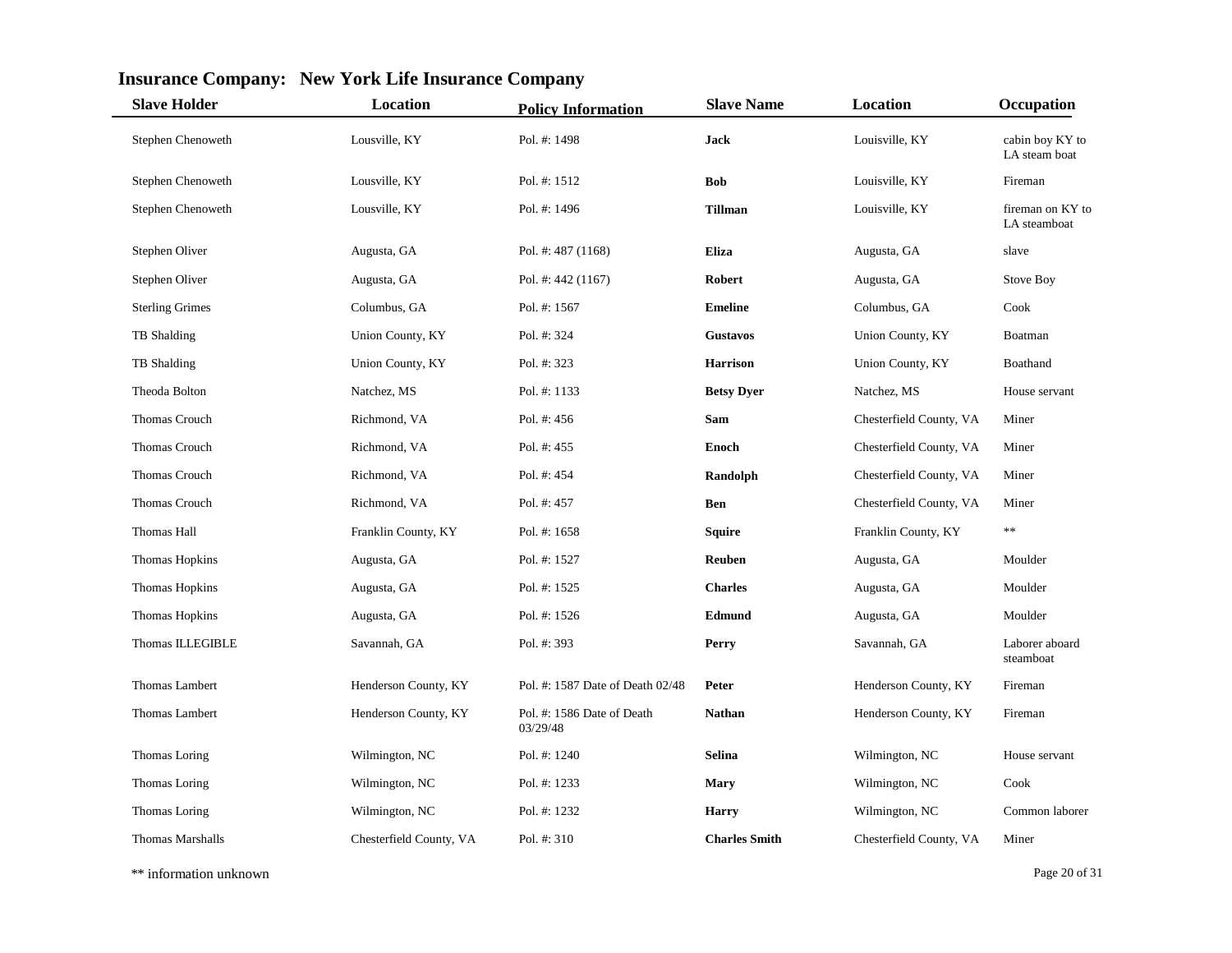| <b>Slave Holder</b>     | <b>Location</b> | <b>Policy Information</b> | <b>Slave Name</b>     | <b>Location</b> | Occupation                  |
|-------------------------|-----------------|---------------------------|-----------------------|-----------------|-----------------------------|
| Thomas O'Brien          | Charleston, SC  | Pol. #: 1089              | Robert                | Charleston, SC  | House servant               |
| Thomas Robinson         | Savannah, GA    | Pol. #: 168               | Tom                   | Savannah, GA    | Laborer                     |
| <b>Thomas Shanks</b>    | Lousville, KY   | Pol. #: 1675              | <b>Billy</b>          | Louisville, KY  | $**$                        |
| <b>Thomas Shanks</b>    | Lousville, KY   | Pol. #: 1676              | <b>Chandler</b>       | Louisville, KY  | **                          |
| Thomas Wright           | Wilmington, NC  | Pol. #: 203 (971, 1668)   | <b>John Wright</b>    | Wilmington, NC  | Common Laborer              |
| Thomas Wright           | Wilmington, NC  | Pol. #: 202 (970, 1667)   | <b>William Smith</b>  | Wilmington, NC  | <b>Brick Mason</b>          |
| Thomas Wright           | Wilmington, NC  | Pol. #: 1684              | <b>John Hooper</b>    | Wilmington, NC  | Laborer                     |
| Thomas Wright           | Wilmington, NC  | Pol. #: 643 (1359)        | <b>William Wright</b> | Wilmington, NC  | Common laborer              |
| Thomas Wright           | Wilmington, NC  | Pol. #: 201 (969, 1666)   | <b>Duncan</b>         | Wilmington, NC  | Common Laborer              |
| <b>Tyrel Thornton</b>   | Lousville, KY   | Pol. #: 831               | Lucy                  | Louisville, KY  | Nurse                       |
| W Lord                  | Wilmington, NC  | Pol. #: 526 (1210)        | <b>Sampson</b>        | Wilmington, NC  | Penman in stream<br>sawmill |
| W Lord                  | Wilmington, NC  | Pol. #: 528 (1212)        | Ben                   | Wilmington, NC  | Common laborer              |
| W Lord                  | Wilmington, NC  | Pol. #: $527(1211)$       | Josh                  | Wilmington, NC  | Book and shoe<br>maker      |
| <b>Warwick Miller</b>   | Lousville, KY   | Pol. #: 1060              | <b>Robert</b>         | $**$ , KY       | Cabin boy<br>Cincinnatti    |
| WC Ramsey               | Charleston, SC  | Pol. #: 1252              | Frank                 | Charleston, SC  | Carpenter                   |
| WH Graven               | Charleston, SC  | Pol. #: 976               | Jim                   | Charleston, SC  | Mason                       |
| WH Newberry             | Lexington, KY   | Pol. #: 1968              | <b>Caroline</b>       | Lexington, KY   | Cook & house<br>servant     |
| WH Smith; W.S.D McGowan | Lousville, KY   | Pol. #: 1714              | <b>Thornton</b>       | Louisville, KY  | St. Bt. Hand                |
| WH Van Bokkelen         | New Bern, NC    | Pol. #: 935               | <b>Caesar Dawson</b>  | Newbern, NC     | Cooper                      |
| William Berry           | Wilmington, NC  | Pol. #: 1652              | Edward                | Wilmington, NC  | Laborer                     |
| William Berry           | Wilmington, NC  | Pol. #: 1677              | David                 | Wilmington, NC  | $**$                        |
| William Burke Giles     | Wilmington, NC  | Pol. #: 1860              | <b>John Giles</b>     | Wilmington, NC  | Carpenter                   |
| William Burke Giles     | Wilmington, NC  | Pol. #: 281 (954)         | Jim                   | Wilmington, NC  | Carpenter                   |
| William Burke Giles     | Wilmington, NC  | Pol. #: 1153 (1857)       | <b>Marcus</b>         | Wilmington, NC  | Laborer at mill             |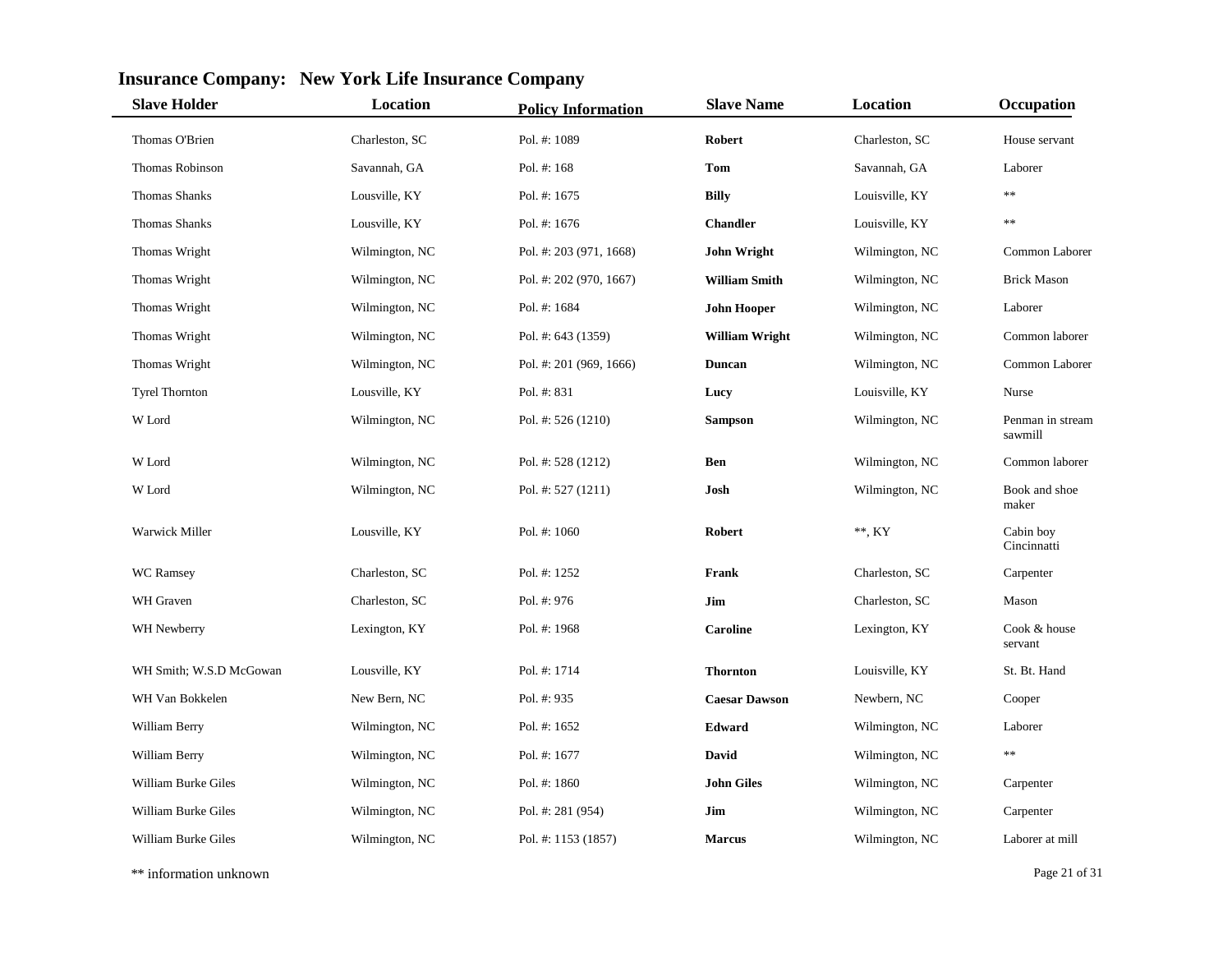| <b>Slave Holder</b>           | Location             | <b>Policy Information</b>              | <b>Slave Name</b>        | <b>Location</b>      | Occupation    |
|-------------------------------|----------------------|----------------------------------------|--------------------------|----------------------|---------------|
| William Burke Giles           | Wilmington, NC       | Pol. #: 283                            | <b>Ephraim Green</b>     | Wilmington, NC       | Laborer       |
| William Burke Giles           | Wilmington, NC       | Pol. #: 282 (956)                      | <b>Jim Giles</b>         | Wilmington, NC       | Laborer       |
| William Burke Giles           | Wilmington, NC       | Pol. #: 280 (953)                      | <b>Alik or Alexander</b> | Wilmington, NC       | Laborer       |
| William Burke Giles           | Wilmington, NC       | Pol. #: 1861                           | <b>Jim Bradley</b>       | Savannah, GA         | Carpenter     |
| William Burke Giles           | Wilmington, NC       | Pol. #: 279 (952)                      | John                     | Wilmington, NC       | Carpenter     |
| William Burke Giles           | Wilmington, NC       | Pol. #: 287 (959)                      | Lewis                    | Wilmington, NC       | Carpenter     |
| William Burke Giles & Company | Wilmington, NC       | Pol. #: 1854                           | <b>Sam Berry</b>         | Savannah, GA         | Laborer       |
| William Burke Giles & Company | Wilmington, NC       | Pol. #: 289 (949)                      | John                     | Wilmington, NC       | Laborer       |
| William Burke Giles & Company | Wilmington, NC       | Pol. #: 1851                           | Aaron                    | Savannah, GA         | Laborer       |
| William Burke Giles & Company | Wilmington, NC       | Pol. #: 291 (950)                      | <b>Dick Ferguson</b>     | Wilmington, NC       | Engineer      |
| William Burke Giles & Company | Wilmington, NC       | Pol. #: 1856                           | David                    | Savannah, GA         | Laborer       |
| William Burke Giles & Company | Wilmington, NC       | Pol. #: 290 (951)                      | Jim                      | Wilmington, NC       | Penman        |
| William Burke Giles & Company | Wilmington, NC       | Pol. #: 1855                           | <b>Solomon</b>           | Savannah, GA         | Laborer       |
| William Burke Giles & Company | Wilmington, NC       | Pol. #: 1853                           | Tom                      | Savannah, GA         | Laborer       |
| William Burke Giles & Company | Wilmington, NC       | Pol. #: 1852                           | <b>Bill Ballard</b>      | Savannah, GA         | Laborer       |
| William Carrere               | Charleston, SC       | Pol. #: 1346                           | Johnny                   | Charleston, SC       | House servant |
| William Clifton               | Lousville, KY        | Pol. #: $1606$                         | <b>Daniel</b>            | Louisville, KY       | Fireman       |
| William Crenshaw              | Henderson County, KY | Pol. #: 1579                           | <b>Nathan</b>            | Henderson County, KY | Fireman       |
| William Dewar                 | Charleston, SC       | Pol. #: 387                            | <b>Jack Reid</b>         | Augusta, GA          | Wheelwright   |
| William Duncan                | Davis County, KY     | Pol. #: 1707                           | <b>Henry</b>             | Daviess County, KY   | Fireman       |
| William Gardner               | Shelbyville, KY      | Pol. #: 1655                           | <b>Charles</b>           | Louisville, KY       | House servant |
| William Greenland             | Charleston, SC       | Pol. #: 488 (1136)                     | <b>Phillis</b>           | Charleston, SC       | Home servant  |
| William Hancock               | Henderson County, KY | Pol. #: 1581 Date of Death<br>01/30/48 | <b>Vincent</b>           | Henderson County, KY | Fireman       |
| William Hancock               | Henderson County, KY | Pol. #: 1580                           | Haywood                  | Henderson County, KY | Fireman       |
| William Harrison              | Natchez, MS          | Pol. #: 1016 (1803)                    | Courtney                 | Natchez, MS          | Boatman       |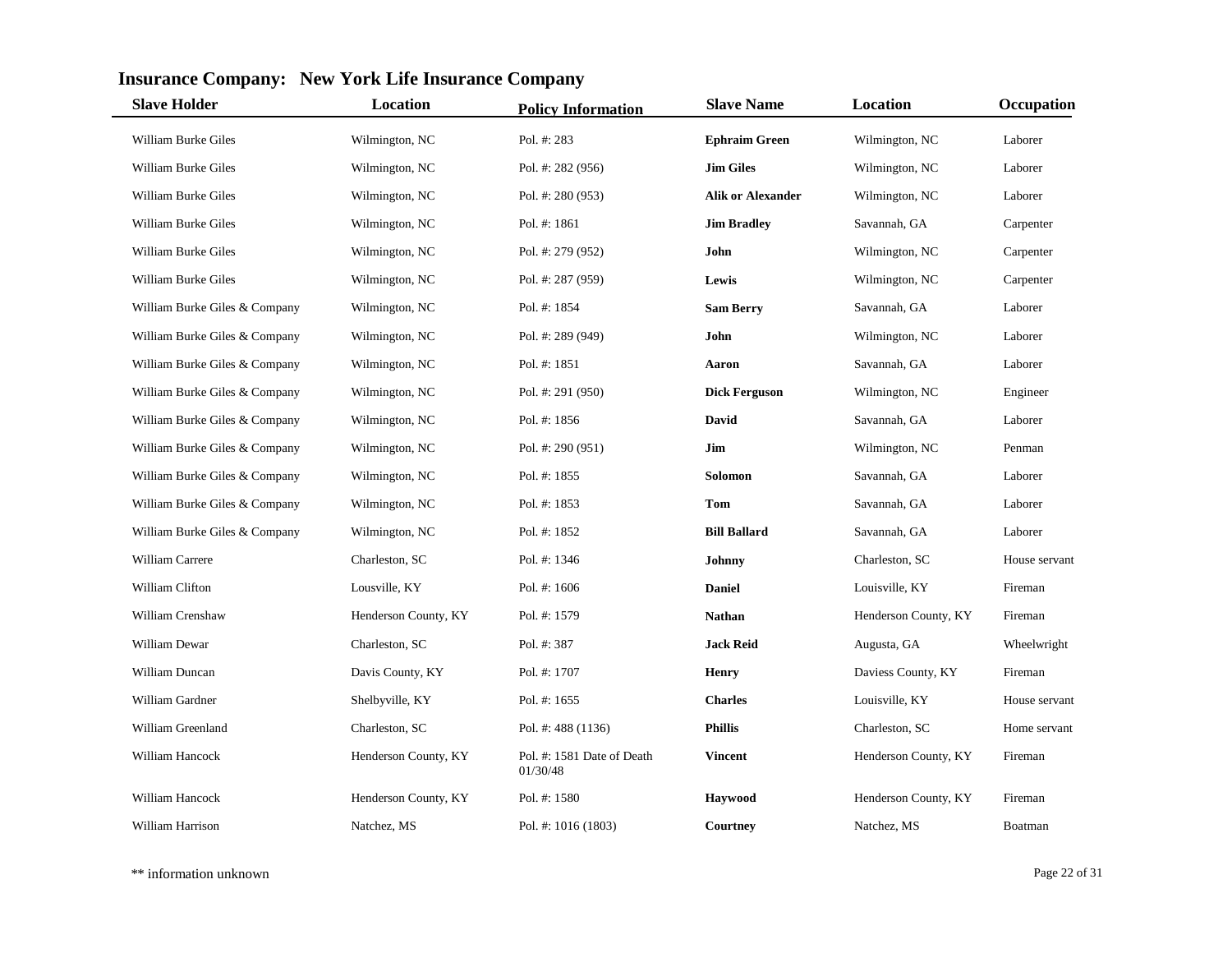| <b>Slave Holder</b>        | <b>Location</b>      | <b>Policy Information</b> | <b>Slave Name</b>        | <b>Location</b>         | Occupation               |
|----------------------------|----------------------|---------------------------|--------------------------|-------------------------|--------------------------|
| William Howard             | Wilmington, NC       | Pol. #: 1718              | Jack                     | Wilmington, NC          | Laborer in saw<br>mill   |
| William Hunt               | Frankfort, KY        | Pol. #: 705 (1553)        | <b>Nat Sims</b>          | Frankfort, KY           | Barber                   |
| William Lithgow & Carrison | Natchez, MS          | Pol. #: 1743              | Grace                    | Natchez, MS             | $\ast$                   |
| William Nunn               | Henderson County, KY | Pol. #: 1505              | Carlin                   | Henderson County, KY    | Fireman                  |
| William Nunn               | Henderson County, KY | Pol. #: 1507              | Lewis                    | Henderson County, KY    | Fireman                  |
| William Nunn               | Henderson County, KY | Pol. #: 1506              | <b>Abraham Fox</b>       | Henderson County, KY    | Fireman                  |
| William Nunn               | Henderson County, KY | Pol. #: 1504              | <b>Andrew</b>            | Henderson County, KY    | Fireman                  |
| William Owens Jr.          | Russellville, KY     | Pol. #: 903 (1729, 2891)  | <b>Robert</b>            | Russellville, KY        | Farmer                   |
| William Roberts            | Augusta, GA          | Pol. #: 523               | Frank                    | Augusta, GA             | In grocery store         |
| William Robertson          | Natchez, MS          | Pol. #: 1293              | Nork                     | Natchez, MS             | House servant            |
| William Rourk              | Wilmington, NC       | Pol. #: 1085 (1874)       | Washington               | Wilmington, NC          | Laborer                  |
| William Savage             | Augusta, GA          | Pol. #: 1075              | Joseph                   | Augusta, GA             | <b>Barber</b>            |
| William Smith              | Wilmington, NC       | Pol. #: 514               | Tom                      | Wilmington, NC          | Common Laborer           |
| William Smith              | Wilmington, NC       | Pol. #: 515               | <b>Charles</b>           | Wilmington, NC          | Common Laborer           |
| William Tompkins           | Richmond, VA         | Pol. #: 1096              | Jacob                    | Richmond, VA            | tow boat and<br>lighters |
| William Tompkins           | Richmond, VA         | Pol. #: 1092              | <b>Bartlett Nelson</b>   | Richmond, VA            | tow boat and<br>lighters |
| William Tompkins           | Richmond, VA         | Pol. #: 1094              | <b>Bartlett Harrison</b> | Richmond, VA            | tow boat and<br>lighters |
| William Tompkins           | Richmond, VA         | Pol. #: 1093              | <b>Daniel</b>            | Richmond, VA            | tow boat and<br>lighters |
| William Tompkins           | Richmond, VA         | Pol. #: 1097              | Foster                   | Richmond, VA            | tow boat and<br>lighters |
| William Tompkins           | Richmond, VA         | Pol. #: 1095              | <b>Beverly</b>           | Richmond, VA            | tow boat and<br>lighters |
| William Watkins            | Powhatan County, VA  | Pol. #: 342               | <b>William Watkins</b>   | Chesterfield County, VA | Miner                    |
| William Watkins            | Powhatan County, VA  | Pol. #: 340               | <b>Lewis Watkins</b>     | Chesterfield County, VA | Miner                    |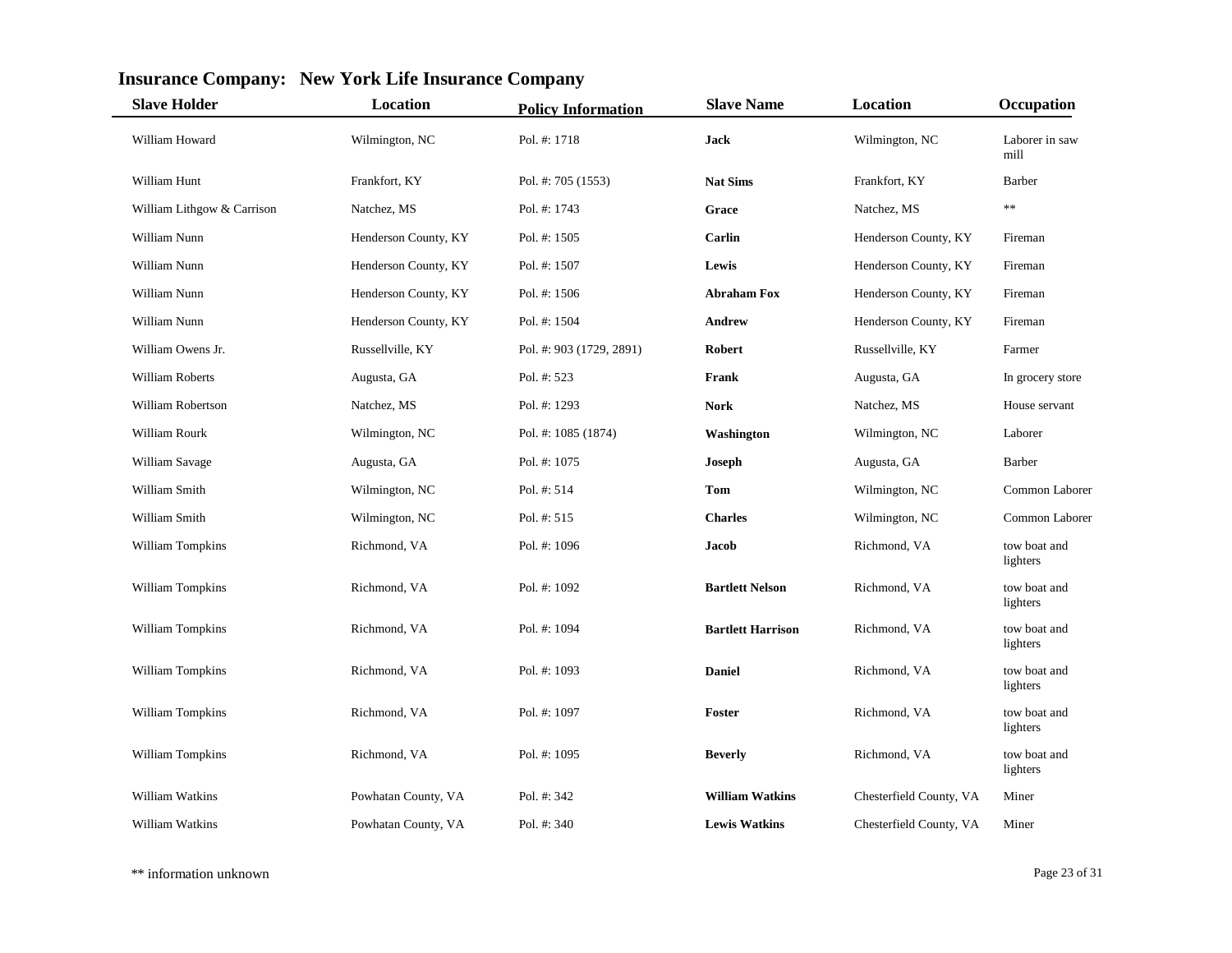| <b>Slave Holder</b>    | <b>Location</b>         | <b>Policy Information</b> | <b>Slave Name</b>            | Location                | Occupation                            |
|------------------------|-------------------------|---------------------------|------------------------------|-------------------------|---------------------------------------|
| William Watkins        | Powhatan County, VA     | Pol. $#: 341$             | <b>William Henry Watkins</b> | Chesterfield County, VA | Miner                                 |
| William Winfred Jr     | Chesterfield County, VA | Pol. #: 1103              | <b>Jim Winfred</b>           | Chesterfield County, VA | Miner<br>MidLothian coal              |
| William Woodruff       | Jefferson County, KY    | Pol. #: 301               | <b>George Cook</b>           | Jeff County, KY         | Fireman on<br>steamboat Pry           |
| William Wright         | Natchez, MS             | Pol. #: 1132              | Fred                         | Natchez, MS             | $**$                                  |
| WL Breckenridge        | Lousville, KY           | Pol. #: $827(1522)$       | <b>Enoch</b>                 | Louisville, KY          | Cabin boy on S.<br><b>B.</b> Chancell |
| Wm Bowen               | Fredricksburg, VA       | Pol. $#: 453$             | <b>John Walters</b>          | Fredricksburg, VA       | Machine builder<br>and pattern maker  |
| <b>Woodson Hancock</b> | Chesterfield County, VA | Pol. #: 309               | <b>Jordan Hancock</b>        | Chesterfield County, VA | Miner                                 |
| Wooster Anderson & Co. | Wilmington, NC          | Pol. $\#: 1806$           | <b>Hardy</b>                 | Wilmington, NC          | turpentine<br>distillery              |
| Wooster Anderson & Co. | Wilmington, NC          | Pol. #: 1805              | Bill                         | Wilmington, NC          | turpentine<br>distillery              |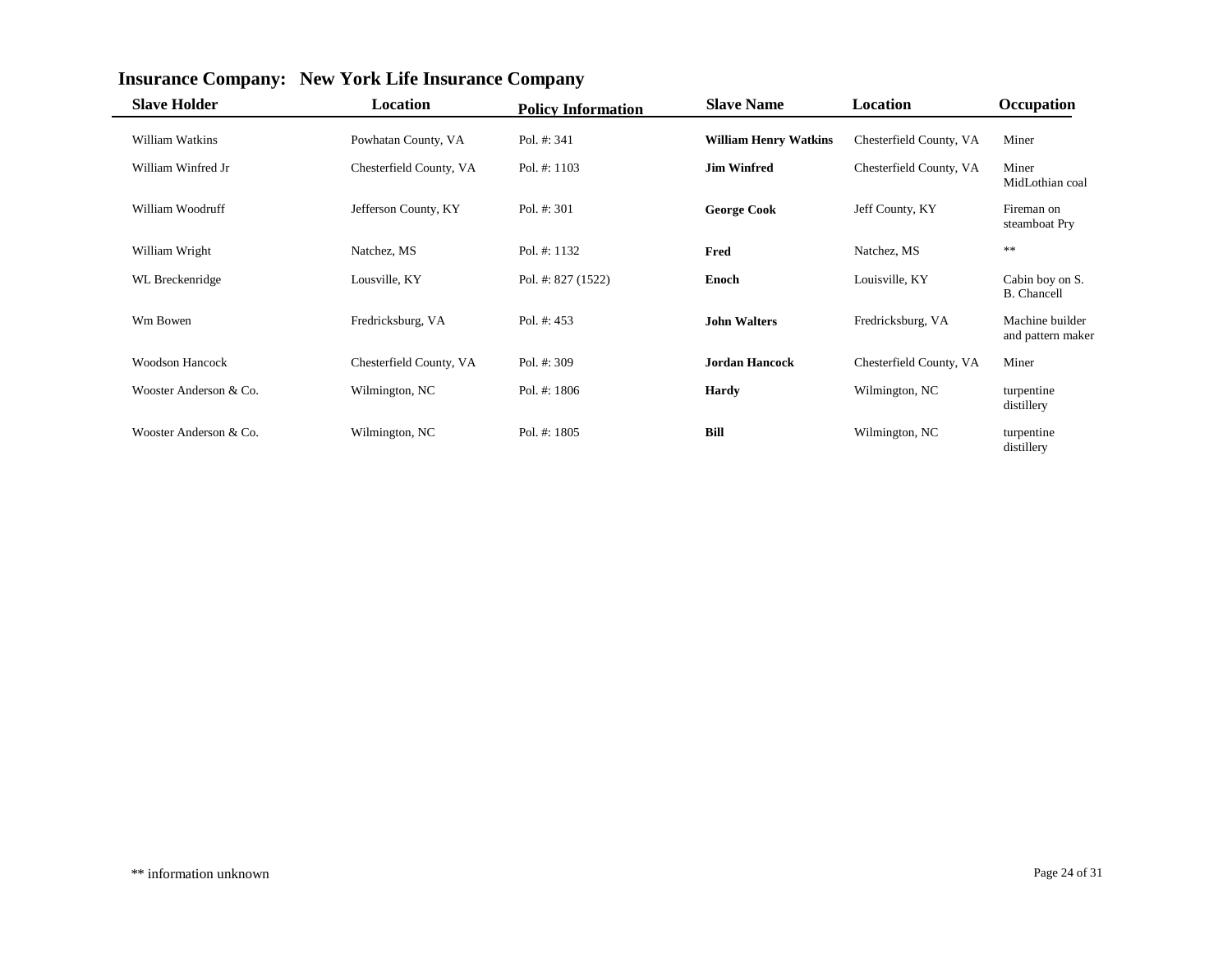| <b>Slave Holder</b>  | Location         | <b>Policy Information</b> | <b>Slave Name</b>         | Location         | Occupation |
|----------------------|------------------|---------------------------|---------------------------|------------------|------------|
| **                   | Fanquer, VA      | Pol. #: 2377              | <b>Caroline</b>           | Fanquer, VA      | $\ast\ast$ |
| A.L. & J.J. Childers | Fayette, KY      | Pol. #: 1404              | <b>Breckenridge</b>       | Fayette, KY      | **         |
| Alex K. Philips      | Spotsylvania, VA | Pol. #: 2107              | <b>Ned Richards</b>       | Spotsylvania, VA | **         |
| Ann M. Hart          | Fayette, KY      | Pol. #: 1266              | <b>Stephen</b>            | Fayette, KY      | **         |
| Anthony Bowen        | DC, DC           | Pol. #: 2387              | <b>Robert Dick</b>        | DC, DC           | **         |
| Barbara Spurr        | Fayette, KY      | Pol. #: 831               | <b>Moses</b>              | Fayette, KY      | **         |
| C. W. Castleman      | Fayette, KY      | Pol. #: 2124              | Washington                | Fayette, KY      | **         |
| Charles E. Sherman   | DC, DC           | Pol. #: 2171              | <b>Walter Garner</b>      | DC, DC           | $**$       |
| Charles L. Bodley    | Fayette, KY      | Pol. #: 932               | <b>Hayes</b>              | Fayette, KY      | $\ast$     |
| Chas R. Thompson     | Fayette, KY      | Pol. #: 763               | <b>Burrell</b>            | Fayette, KY      | $\ast\ast$ |
| Chas R. Thompson     | Fayette, KY      | Pol. #: 762               | William                   | Fayette, KY      | **         |
| Chas R. Thompson     | Fayette, KY      | Pol. #: 764               | Abram                     | Fayette, KY      | $**$       |
| Chas R. Thompson     | Fayette, KY      | Pol. #: 765               | George                    | Fayette, KY      | $\ast$     |
| D.J. Goodloe         | Fayette, KY      | Pol. #: 1584              | Wiatt                     | Fayette, KY      | $**$       |
| David Cook           | Wilcox, AL       | Pol. #: 1775              | Anderson                  | Wilcox, AL       | **         |
| Edmund F. Rose       | Stafford, VA     | Pol. #: 2087              | John                      | Stafford, VA     | **         |
| Edwin Carter         | Orange, VA       | Pol. #: 1594              | <b>Henry</b>              | Orange, VA       | $**$       |
| Evan Lilly           | Fayette, KY      | Pol. #: 1079              | <b>Willis</b>             | Fayette, KY      | **         |
| Fitzhuery Warren     | DC, DC           | Pol. #: 2386              | <b>James Greenwell</b>    | DC, DC           | **         |
| Flippo Littleton     | Caroline, VA     | Pol. #: 2211              | <b>Walker</b>             | Caroline, VA     | **         |
| Frances Jones        | Bourbon, KY      | Pol. #: 2121              | Adam                      | Bourbon, KY      | $\ast$     |
| George Aler          | Spotsylvania, VA | Pol. #: 2143              | <b>Henry Smith</b>        | Spotsylvania, VA | **         |
| George Aler          | Spotsylvania, VA | Pol. #: 1626              | <b>Jeffrey Scott</b>      | Spotsylvania, VA | **         |
| George Aler          | Spotsylvania, VA | Pol. #: 2141              | <b>Henry Brokenbourgh</b> | Spotsylvania, VA | **         |
| George Aler          | Spotsylvania, VA | Pol. #: 2144              | <b>Sally Washington</b>   | Spotsylvania, VA | **         |
| George Aler          | Spotsylvania, VA | Pol. #: 1457              | <b>Phil Shankland?</b>    | Spotsylvania, VA | **         |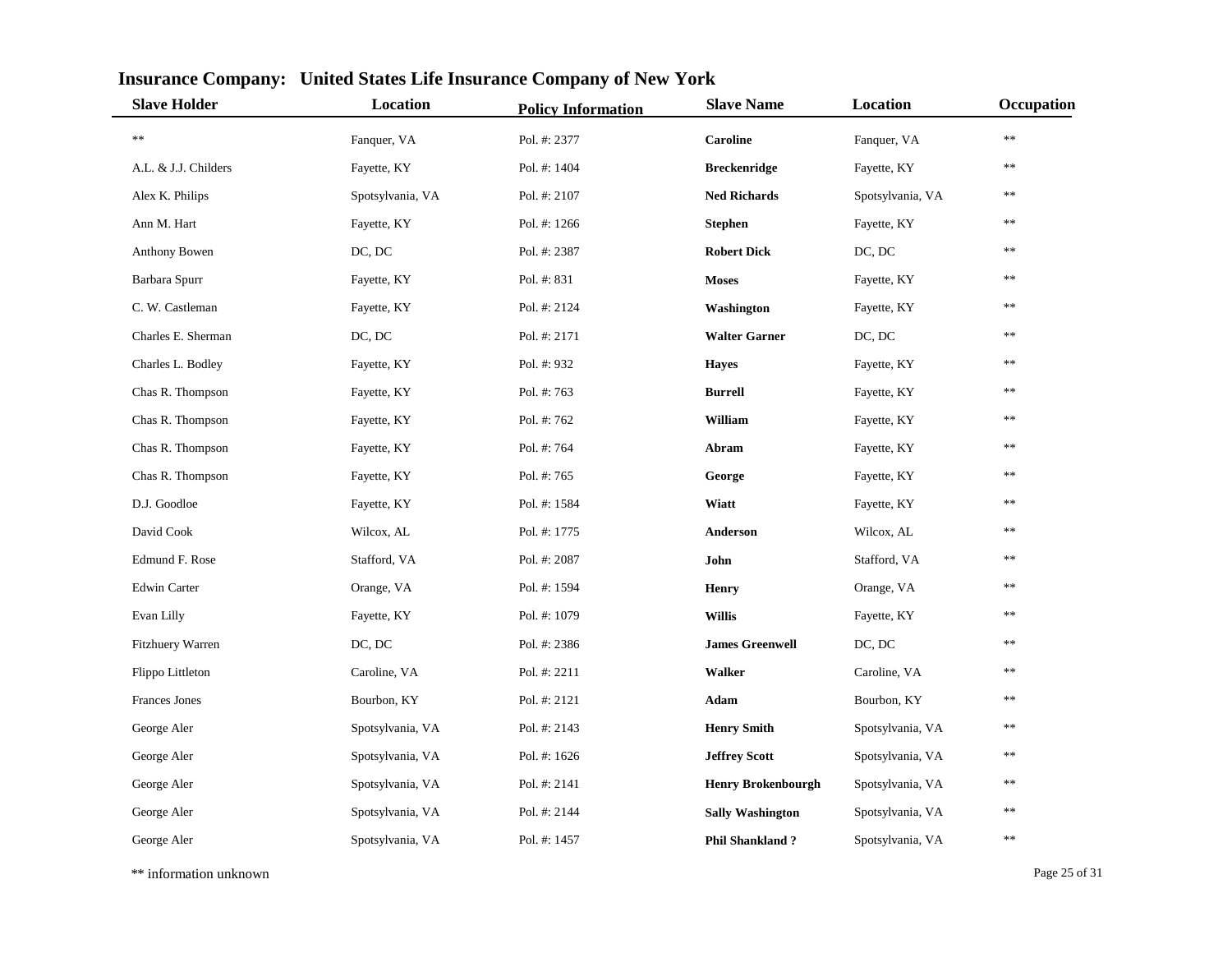| <b>Slave Holder</b>         | Location         | <b>Policy Information</b> | <b>Slave Name</b>    | Location         | Occupation |
|-----------------------------|------------------|---------------------------|----------------------|------------------|------------|
| George Brents               | Fayette, KY      | Pol. #: 775               | <b>George Brents</b> | Fayette, KY      | $\ast\ast$ |
| George G. Butler            | Caroline, VA     | Pol. #: 2286              | Edmund               | Caroline, VA     | **         |
| George W. Brang             | Fayette, KY      | Pol. #: 846               | <b>Marshall</b>      | Fayette, KY      | **         |
| George W. Wroten            | Spotsylvania, VA | Pol. #: 2287              | Lucy                 | Spotsylvania, VA | **         |
| Granville Gilman            | Spotsylvania, VA | Pol. #: 1628              | <b>Penny Snow</b>    | Spotsylvania, VA | **         |
| H.W. Chiles                 | Fayette, KY      | Pol. #: 1078              | Ann                  | Fayette, KY      | **         |
| Henderson Fowler            | Washington, DC   | Pol. #: 1856              | <b>Jane Bown</b>     | Washington, DC   | **         |
| Herman Kenneyworth          | Wilcox, AL       | Pol. #: 1776              | Martha               | Wilcox, AL       | **         |
| Hiram Shaw                  | Fayette, KY      | Pol. #: 925               | <b>Susan</b>         | Fayette, KY      | **         |
| Hunter & Bruce              | Fayette, KY      | Pol. #: 853               | <b>Daly</b>          | Fayette, KY      | **         |
| Hunter & Bruce              | Fayette, KY      | Pol. #: 1503              | <b>Lewis Webb</b>    | Fayette, KY      | **         |
| Hunter & Bruce              | Fayette, KY      | Pol. #: 992               | <b>Tarlton</b>       | Fayette, KY      | $**$       |
| Hunter & Bruce              | Fayette, KY      | Pol. #: 871               | <b>William Curd</b>  | Fayette, KY      | **         |
| Hunter & Bruce              | Fayette, KY      | Pol. #: 1498              | Elijah               | Fayette, KY      | **         |
| Hunter & Bruce              | Fayette, KY      | Pol. #: 1540              | Jim                  | Fayette, KY      | **         |
| Hunter & Bruce              | Fayette, KY      | Pol. #: 1265              | <b>John Taylor</b>   | Fayette, KY      | **         |
| Hunter & Bruce              | Fayette, KY      | Pol. #: 863               | <b>Tom Wood</b>      | Fayette, KY      | **         |
| Hunter & Bruce              | Fayette, KY      | Pol. #: 876               | <b>Nathan</b>        | Fayette, KY      | **         |
| Hunter & Bruce              | Fayette, KY      | Pol. #: 880               | Jordan               | Fayette, KY      | **         |
| Hunter & Bruce              | Fayette, KY      | Pol. #: 870               | <b>George Peel</b>   | Fayette, KY      | **         |
| Isabella Lyle               | Fayette, KY      | Pol. #: 1129              | <b>Nelson</b>        | Fayette, KY      | **         |
| Issac M. Yarnell            | Fayette, KY      | Pol. #: 1598              | General              | Fayette, KY      | **         |
| J. H. Morgan                | Fayette, KY      | Pol. #: 901               | Alic                 | Fayette, KY      | $\ast$     |
| J. L. Jones                 | Spotsylvania, VA | Pol. #: 566               | <b>Delia</b>         | Spotsylvania, VA | **         |
| J. W. James (Turner Ashley) | Fanquier, VA     | Pol. #: 1343              | Washington           | Fanquier, VA     | **         |
| J.H. & C.C. Morgan          | Fayette, KY      | Pol. #: 2294              | <b>Alexander</b>     | Fayette, KY      | **         |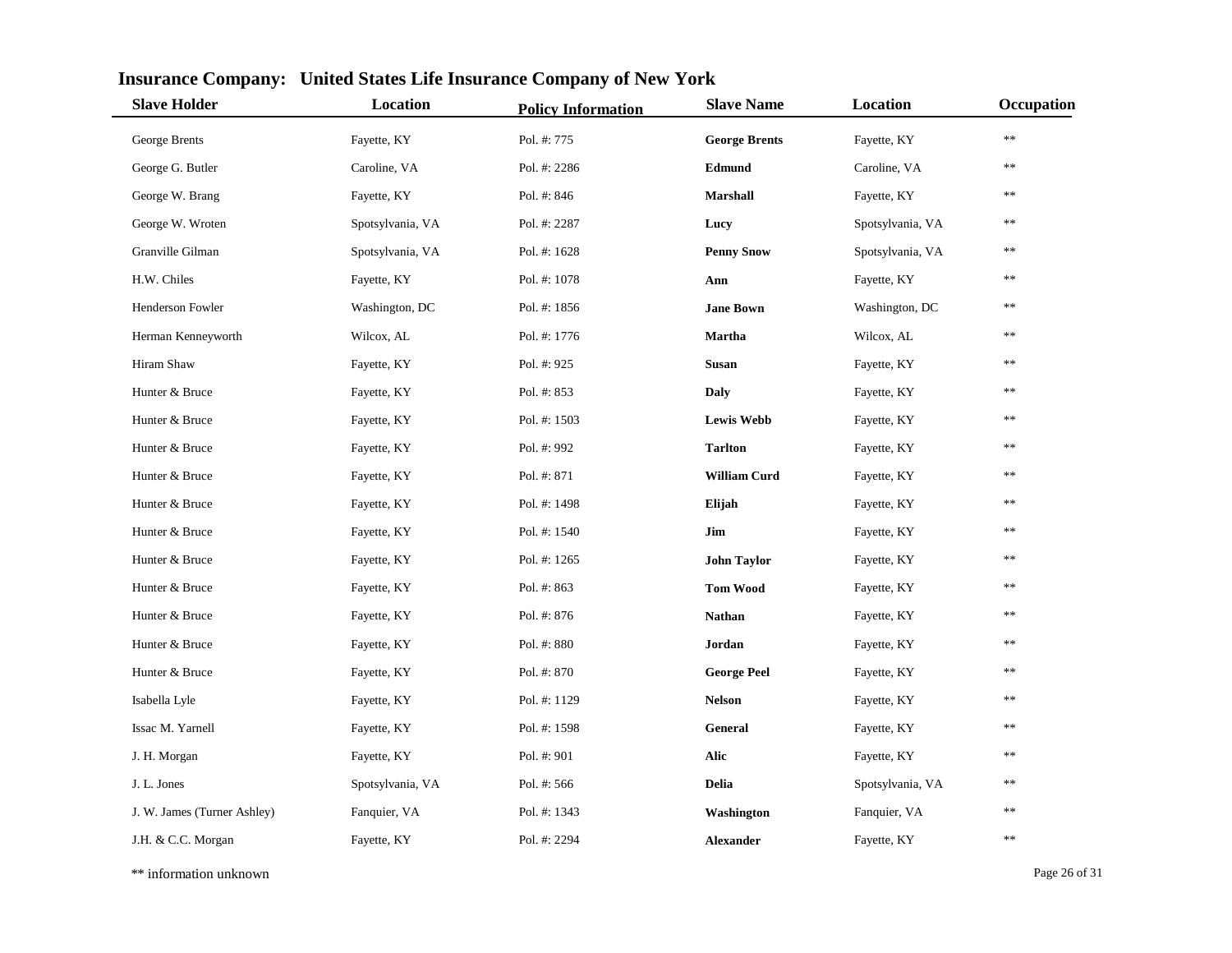| <b>Slave Holder</b>         | Location         | <b>Policy Information</b> | <b>Slave Name</b>           | Location         | Occupation |
|-----------------------------|------------------|---------------------------|-----------------------------|------------------|------------|
| J.H. & C.C. Morgan          | Lafayette, KY    | Pol. #: 2173              | <b>Henry Elrdige</b>        | Lafayette, KY    | $\ast\ast$ |
| J.L. Kemp                   | Fayette, KY      | Pol. #: 946               | <b>Agnes</b>                | Fayette, KY      | **         |
| J.W. Morgan (Turner Ashley) | Lafayette, KY    | Pol. #: 2174              | <b>Nicholas</b>             | Lafayette, KY    | **         |
| Ja (?) M. Bruce             | Fayette, KY      | Pol. #: 856               | Leonard                     | Fayette, KY      | **         |
| Ja (?) M. Bruce             | Fayette, KY      | Pol. #: 869               | Georgiana                   | Fayette, KY      | **         |
| Ja (?) M. Bush              | Fayette, KY      | Pol. #: 972               | Woodson                     | Fayette, KY      | **         |
| James A. Grinstead          | Fayette, KY      | Pol. #: 1683              | <b>Alfred</b>               | Fayette, KY      | **         |
| James A. Grinstead          | Fayette, KY      | Pol. #: 1740              | <b>Enoch</b>                | Fayette, KY      | **         |
| James M. Bush               | Fayette, KY      | Pol. #: 1948              | <b>James or Jim Jackson</b> | Fayette, KY      | **         |
| James M. Bush               | Fayette, KY      | Pol. #: 774               | John                        | Fayette, KY      | **         |
| James M. Bush               | Fayette, KY      | Pol. #: 706               | Harriet, a slave            | Fayette, KY      | **         |
| James Tilford               | Mercer, KY       | Pol. #: 1519              | <b>Alfred</b>               | Mercer, KY       | **         |
| James Towler                | DC, DC           | Pol. #: 2239              | <b>Dennis Cofer</b>         | DC, DC           | **         |
| Jesse B. Wilson             | DC, DC           | Pol. #: 2226              | <b>Washington Smith</b>     | DC, DC           | **         |
| John (?) Haydon             | Spotsylvania, VA | Pol. #: 1040              | <b>Andrew Banks</b>         | Spotsylvania, VA | **         |
| John Grotz                  | Spotsylvania, VA | Pol. #: 2142              | Shadrach                    | Spotsylvania, VA | **         |
| John H. Morgan              | Fayette, KY      | Pol. #: 910               | <b>Jim Clark</b>            | Fayette, KY      | **         |
| John H. Morgan              | Fayette, KY      | Pol. #: 914               | Sam                         | Fayette, KY      | **         |
| John H. Morgan              | Fayette, KY      | Pol. #: 905               | <b>William Phillips</b>     | Fayette, KY      | **         |
| John H. Morgan              | Fayette, KY      | Pol. #: 898               | Warren                      | Fayette, KY      | **         |
| John H. Morgan              | Fayette, KY      | Pol. #: 2343              | <b>Caroline</b>             | Fayette, KY      | **         |
| John H. Morgan              | Fayette, KY      | Pol. #: 2091              | <b>George Clarke</b>        | Fayette, KY      | **         |
| John H. Morgan              | Fayette, KY      | Pol. #: 1499              | <b>George Vinegar</b>       | Fayette, KY      | $**$       |
| John H. Morgan              | Fayette, KY      | Pol. #: 913               | <b>Jim Martin</b>           | Fayette, KY      | **         |
| John H. Morgan              | Fayette, KY      | Pol. #: 903               | <b>Ned</b>                  | Fayette, KY      | $\ast\ast$ |
| John H. Morgan              | Fayette, KY      | Pol. #: 912               | Lucy                        | Fayette, KY      | **         |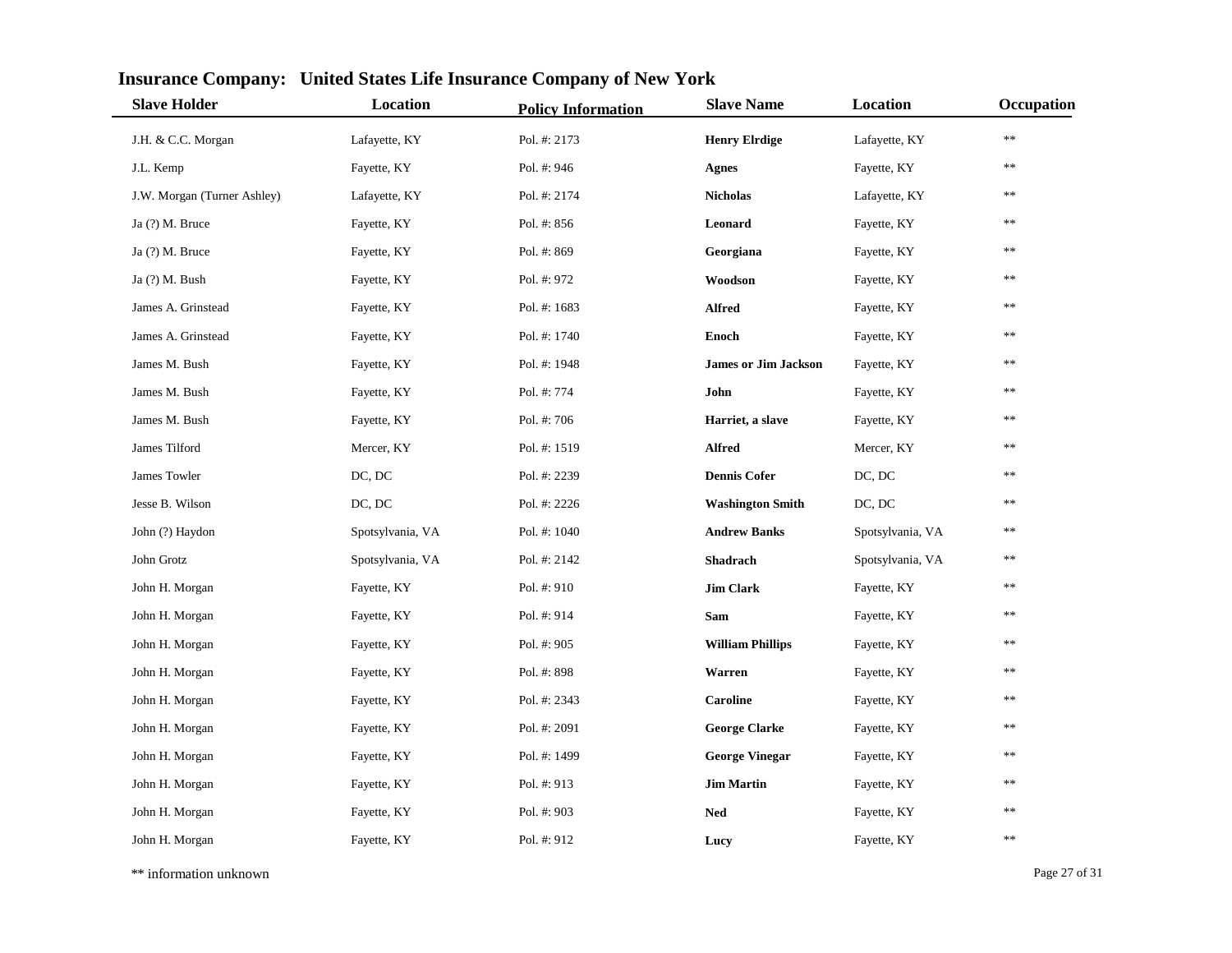| <b>Slave Holder</b> | Location         | <b>Policy Information</b> | <b>Slave Name</b>      | Location         | Occupation |
|---------------------|------------------|---------------------------|------------------------|------------------|------------|
| John H. Morgan      | Fayette, KY      | Pol. #: 1500              | Henry                  | Fayette, KY      | **         |
| John H. Morgan      | Fayette, KY      | Pol. #: 902               | <b>William Madison</b> | Fayette, KY      | **         |
| John H. Morgan      | Fayette, KY      | Pol. #: 1502              | Ira                    | Fayette, KY      | **         |
| John H. Morgan      | Fayette, KY      | Pol. #: 909               | <b>Ben</b>             | Fayette, KY      | **         |
| John H. Morgan      | Fayette, KY      | Pol. #: 904               | Peter                  | Fayette, KY      | **         |
| John H. Morgan      | Fayette, KY      | Pol. #: 899               | David                  | Fayette, KY      | **         |
| John H. Morgan      | Fayette, KY      | Pol. #: 900               | <b>Armistead</b>       | Fayette, KY      | **         |
| John H. Morgan      | Fayette, KY      | Pol. #: 908               | Horace                 | Fayette, KY      | **         |
| John J. Bruce       | Fayette, KY      | Pol. #: 855               | <b>Theodore</b>        | Fayette, KY      | **         |
| John J. Cammach     | Spotsylvania, VA | Pol. #: 1756              | Peggy                  | Spotsylvania, VA | **         |
| John J. Hunter      | Fayette, KY      | Pol. #: 861               | <b>Jesse</b>           | Fayette, KY      | **         |
| John J. Hunter      | Fayette, KY      | Pol. #: 857               | Maria                  | Fayette, KY      | **         |
| John J. Hunter      | Fayette, KY      | Pol. #: 860               | Ellen                  | Fayette, KY      | **         |
| John J. Hunter      | Fayette, KY      | Pol. #: 1501              | Lena                   | Fayette, KY      | **         |
| John J. Hunter      | Fayette, KY      | Pol. #: 865               | <b>John Man</b>        | Fayette, KY      | **         |
| John J. Hunter      | Fayette, KY      | Pol. #: 858               | <b>Tom Hunter</b>      | Fayette, KY      | **         |
| John J. Hunter      | Fayette, KY      | Pol. #: 882               | <b>Alexander</b>       | Fayette, KY      | **         |
| John J. Hunter      | Fayette, KY      | Pol. #: 866               | Andrew                 | Fayette, KY      | **         |
| John J. Hunter      | Fayette, KY      | Pol. #: 859               | <b>Sinclair</b>        | Fayette, KY      | **         |
| John J. Hunter      | Fayette, KY      | Pol. #: 1504              | <b>William Hunter</b>  | Fayette, KY      | **         |
| John L. Marge, Jr.  | Spotsylvania, VA | Pol. #: 1779              | <b>Rob Hoomes</b>      | Spotsylvania, VA | **         |
| John L. Wilson      | Fayette, KY      | Pol. #: 1156              | George                 | Fayette, KY      | **         |
| John Metcalfe       | Spotsylvania, VA | Pol. #: 1456              | <b>Henry Frazier</b>   | Spotsylvania, VA | **         |
| John Parker         | Fayette, KY      | Pol. #: 1832              | <b>Martha</b>          | Fayette, KY      | **         |
| John Parker         | Fayette, KY      | Pol. #: 1695              | Robert                 | Fayette, KY      | **         |
| John Parker         | Fayette, KY      | Pol. #: 2122              | <b>Nelson</b>          | Fayette, KY      | **         |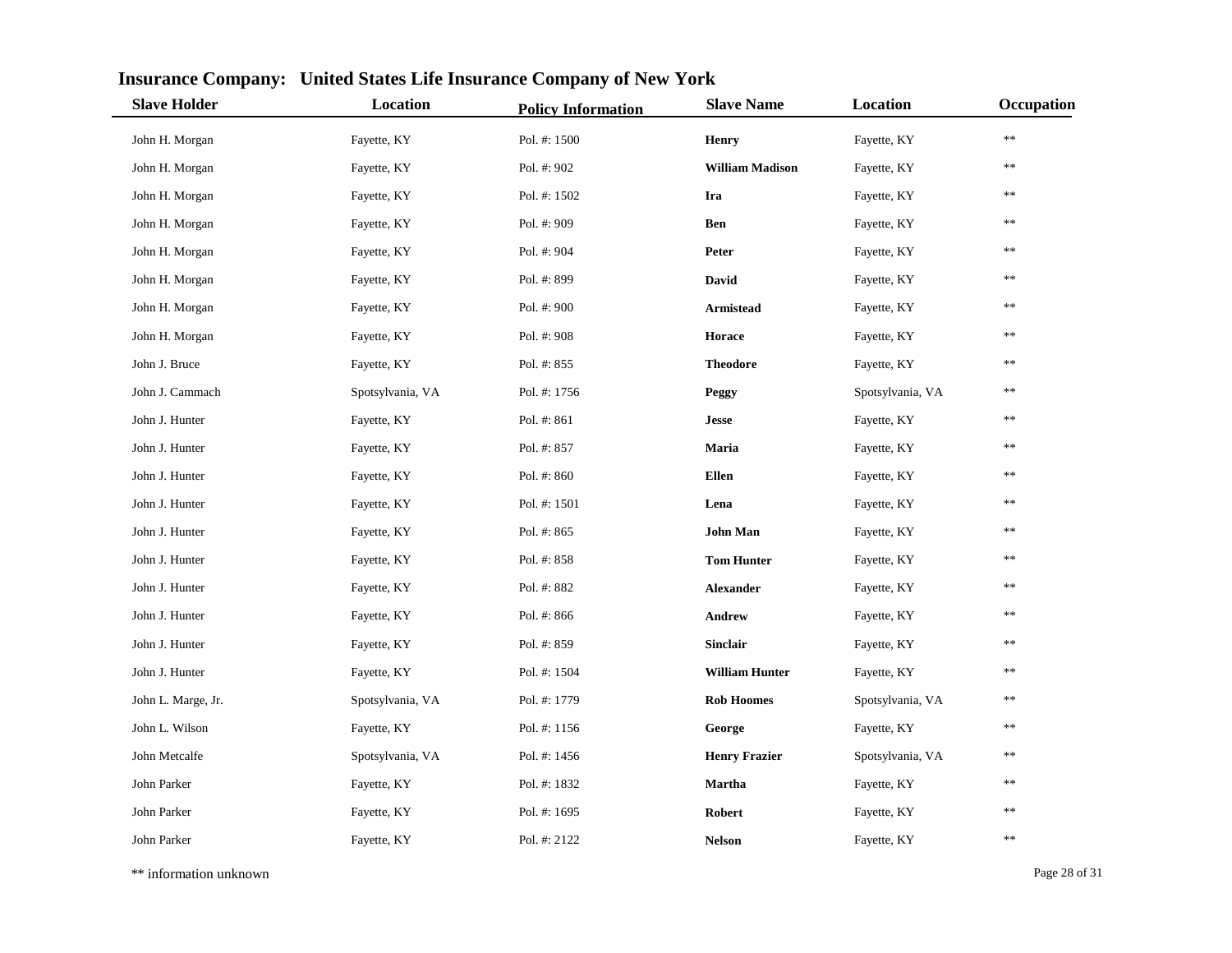| <b>Slave Holder</b>            | Location         | <b>Policy Information</b> | <b>Slave Name</b>          | <b>Location</b>  | Occupation |
|--------------------------------|------------------|---------------------------|----------------------------|------------------|------------|
| John T. Lyle, (Iseabella Lyle) | Lafayette, KY    | Pol. #: 2254              | <b>Nelson</b>              | Lafayette, KY    | **         |
| John W. (?) Coull              | Spotsylvania, VA | Pol. #: 994               | <b>Robert Johnson</b>      | Spotsylvania, VA | **         |
| John W. Collins                | Spotsylvania, VA | Pol. #: 1783              | Mercer                     | Spotsylvania, VA | $\ast\ast$ |
| John W. Collins                | Spotsylvania, VA | Pol. #: 1784              | <b>Nearest</b>             | Spotsylvania, VA | $\ast$     |
| John W. Collins                | Spotsylvania, VA | Pol. #: 1782              | Ferdinand                  | Spotsylvania, VA | $\ast$     |
| Joseph Lawford                 | Spotsylvania, VA | Pol. #: 1458              | <b>Winney Davis?</b>       | Spotsylvania, VA | **         |
| Joseph Sanford                 | Spotsylvania, VA | Pol. #: 1454              | <b>Toby</b>                | Spotsylvania, VA | **         |
| Joseph Sanford                 | Spotsylvania, VA | Pol. #: 1455              | <b>Thomas</b>              | Spotsylvania, VA | **         |
| L. (?) Carlton                 | Jefferson, KY    | Pol. #: 527               | <b>John Owen</b>           | Jefferson, KY    | $\ast$     |
| L.H. Chrisman                  | Jassimine, KY    | Pol. #: 2190              | <b>Wilkins</b>             | Jassimine, KY    | $\ast\ast$ |
| L.H. Chrisman                  | Jassimine, KY    | Pol. #: 2191              | <b>Ben Brown</b>           | Jassimine, KY    | $\ast$     |
| Levi Easton                    | Jefferson, KY    | Pol. #: 1437              | <b>William Hall</b>        | Jefferson, KY    | $\ast$     |
| Lewis C. Robards               | Fayette, KY      | Pol. #: 1949              | Rebecca                    | Fayette, KY      | $\ast\ast$ |
| Louisa Webb                    | Fayette, KY      | Pol. #: 2120              | <b>Jacobs</b>              | Fayette, KY      | $\ast$     |
| Martha Castleman               | Fayette, KY      | Pol. #: 2354              | Lewis                      | Fayette, KY      | **         |
| Martha Castleman               | Fayette, KY      | Pol. #: 2355              | <b>Henry</b>               | Fayette, KY      | **         |
| Martha M. Messick              | Fayette, KY      | Pol. #: 2131              | Sarah                      | Fayette, KY      | $\ast$     |
| Martha P. Castleman            | Fanquier, VA     | Pol. #: 2380              | George                     | Fanquier, VA     | $\ast$     |
| Martha P. Castleman            | Fanquier, VA     | Pol. #: 2378              | <b>John Smith</b>          | Fanquier, VA     | $\ast\ast$ |
| Martha P. Castleman            | Fanquier, VA     | Pol. #: 2379              | <b>Ned</b>                 | Fanquier, VA     | $\ast$     |
| P. Scott                       | Fayette, KY      | Pol. #: 868               | <b>Dick Cook</b>           | Fayette, KY      | $\ast$     |
| P. Scott                       | Fayette, KY      | Pol. #: 854               | <b>Samuel Breckenridge</b> | Fayette, KY      | $\ast$     |
| P. Scott                       | Fayette, KY      | Pol. #: 973               | Jem                        | Fayette, KY      | **         |
| P. Scott                       | Fayette, KY      | Pol. #: 864               | <b>Sterling</b>            | Fayette, KY      | **         |
| P. Scott                       | Fayette, KY      | Pol. #: 883               | <b>Jerry</b>               | Fayette, KY      | $\ast$     |
| P. Scott                       | Fayette, KY      | Pol. #: 879               | John                       | Fayette, KY      | **         |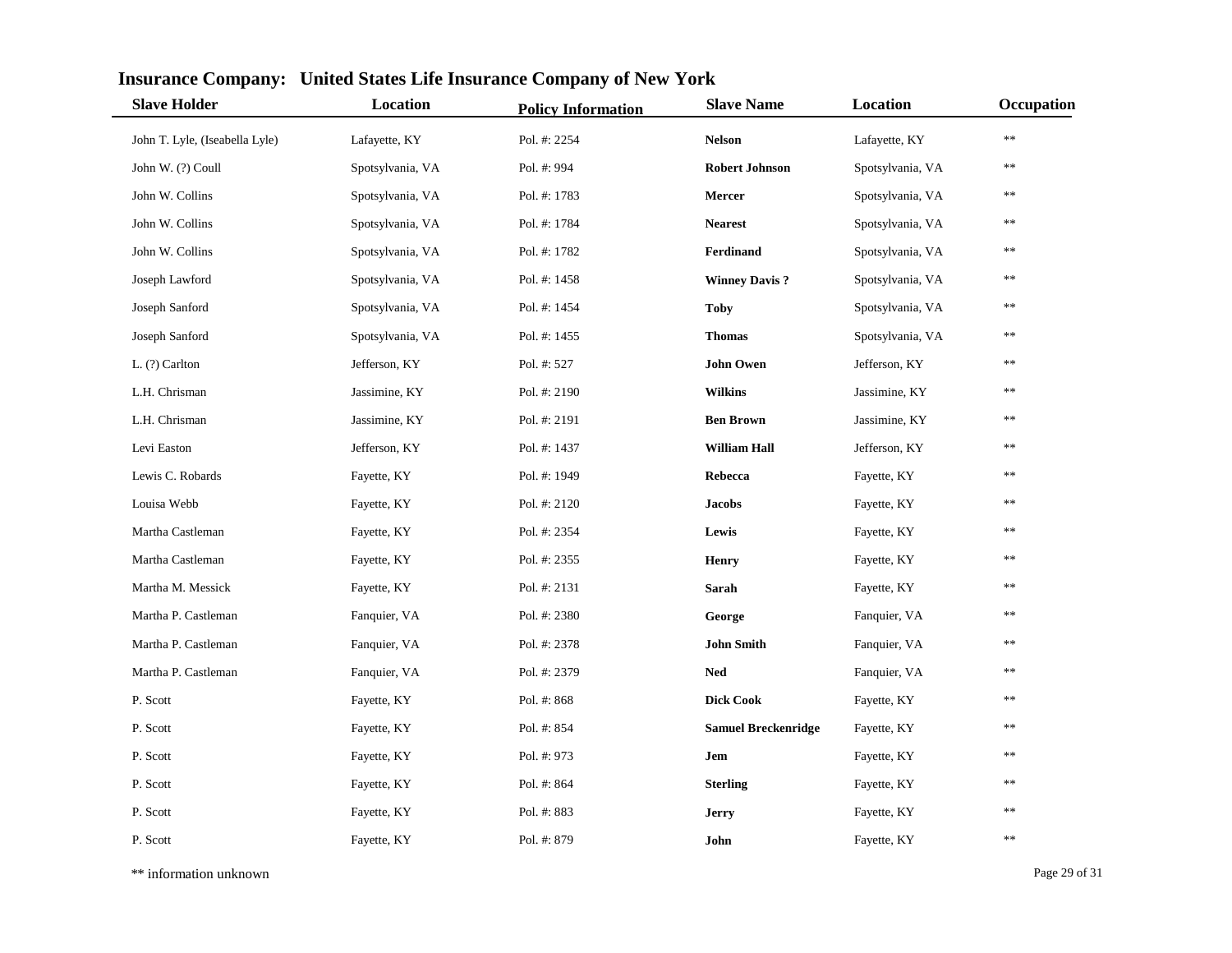| <b>Slave Holder</b>          | Location         | <b>Policy Information</b> | <b>Slave Name</b>            | Location         | Occupation |
|------------------------------|------------------|---------------------------|------------------------------|------------------|------------|
| P. Scott                     | Fayette, KY      | Pol. #: 862               | Joshua                       | Fayette, KY      | **         |
| P. Scott                     | Fayette, KY      | Pol. #: 873               | Logan                        | Fayette, KY      | **         |
| P. Scott                     | Fayette, KY      | Pol. #: 881               | <b>Anthony</b>               | Fayette, KY      | **         |
| P. Scott                     | Fayette, KY      | Pol. #: 874               | <b>Samuel Hawkins</b>        | Fayette, KY      | **         |
| P. Scott                     | Fayette, KY      | Pol. #: 875               | <b>Nathan</b>                | Fayette, KY      | **         |
| P. Scott                     | Fayette, KY      | Pol. #: 872               | Dean                         | Fayette, KY      | **         |
| P. Scott                     | Fayette, KY      | Pol. #: 878               | David                        | Fayette, KY      | **         |
| P. Scott                     | Fayette, KY      | Pol. #: 884               | <b>Charles</b>               | Fayette, KY      | **         |
| P. Scott                     | Fayette, KY      | Pol. #: 1699              | <b>Rueben Morgan</b>         | Fayette, KY      | **         |
| P. Scott                     | Fayette, KY      | Pol. #: 867               | Lewis                        | Fayette, KY      | **         |
| P. Scott                     | Fayette, KY      | Pol. #: 877               | Richard                      | Fayette, KY      | **         |
| P.E. & W.G. Todhunter        | Fayette, KY      | Pol. #: 1402              | <b>Clem Boone</b>            | Fayette, KY      | **         |
| R.H. Watson                  | Woodford, KY     | Pol. #: 1019              | <b>Alfred</b>                | Woodford, KY     | **         |
| Rich (?) Windell             | Fayette, KY      | Pol. #: 1088              | Matilda                      | Fayette, KY      | **         |
| Robert P. Kennedy, Justus J. | Clarke, KY       | Pol. #: 1403              | <b>Jarrett</b>               | Clarke, KY       | **         |
| Sarah J. Buck                | Spotsylvania, VA | Pol. #: 2177              | <b>James Gillis</b>          | Spotsylvania, VA | **         |
| Theodore P. Bougham          | Essex, KY        | Pol. #: 1727              | <b>Winney Lawson</b>         | Essex, KY        | **         |
| Thomas (?) Cummingway        | Fayette, KY      | Pol. #: 787               | <b>Ishmael</b> (Leave)       | Fayette, KY      | **         |
| Thomas B. Barton             | Spotsylvania, VA | Pol. #: 993               | <b>Thorton</b>               | Spotsylvania, VA | **         |
| Thomas J. Berry              | Spotsylvania, VA | Pol. #: 1780              | <b>George Jackson</b>        | Spotsylvania, VA | **         |
| Thomas J. Berry              | Spotsylvania, VA | Pol. #: 1781              | <b>Henry Ware</b>            | Spotsylvania, VA | **         |
| Thomas L. Waugh              | Richmond, VA     | Pol. #: 1672              | <b>Robert Parish</b>         | Richmond, VA     | **         |
| Thomas L. Waugh              | Caroline, VA     | Pol. #: 1627              | <b>Thomas Rich</b>           | Caroline, VA     | **         |
| W. C. Hamilton               | Fayette, KY      | Pol. #: 1089              | <b>George Wallace</b>        | Fayette, KY      | **         |
| W. C. Hamilton               | Fayette, KY      | Pol. #: 645               | <b>Robert Johnson Walker</b> | Fayette, KY      | **         |
| W. C. Hamilton               | Fayette, KY      | Pol. #: $647$             | <b>Samuel Shepherd</b>       | Fayette, KY      | **         |